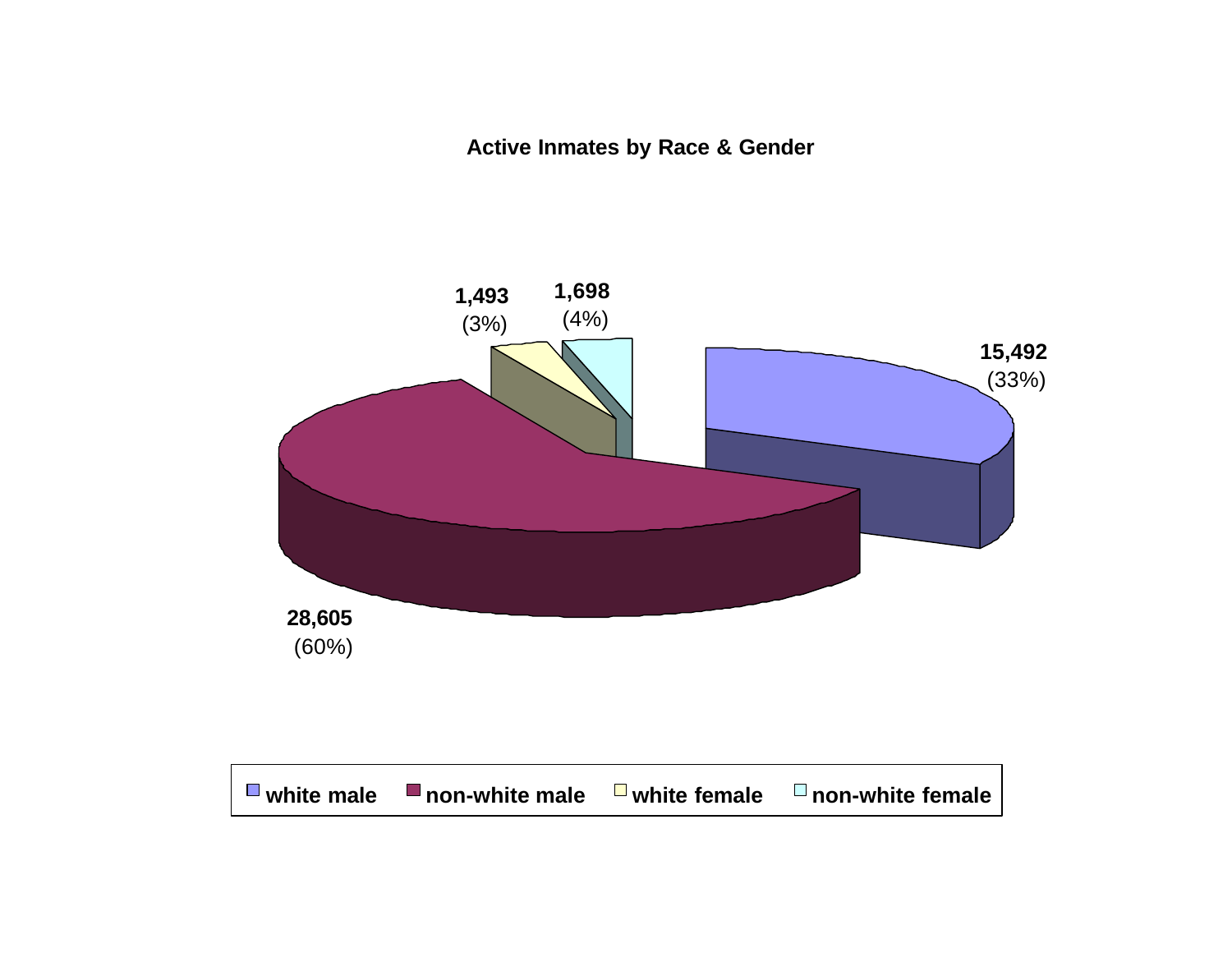**Active Inmates By Security Levels**

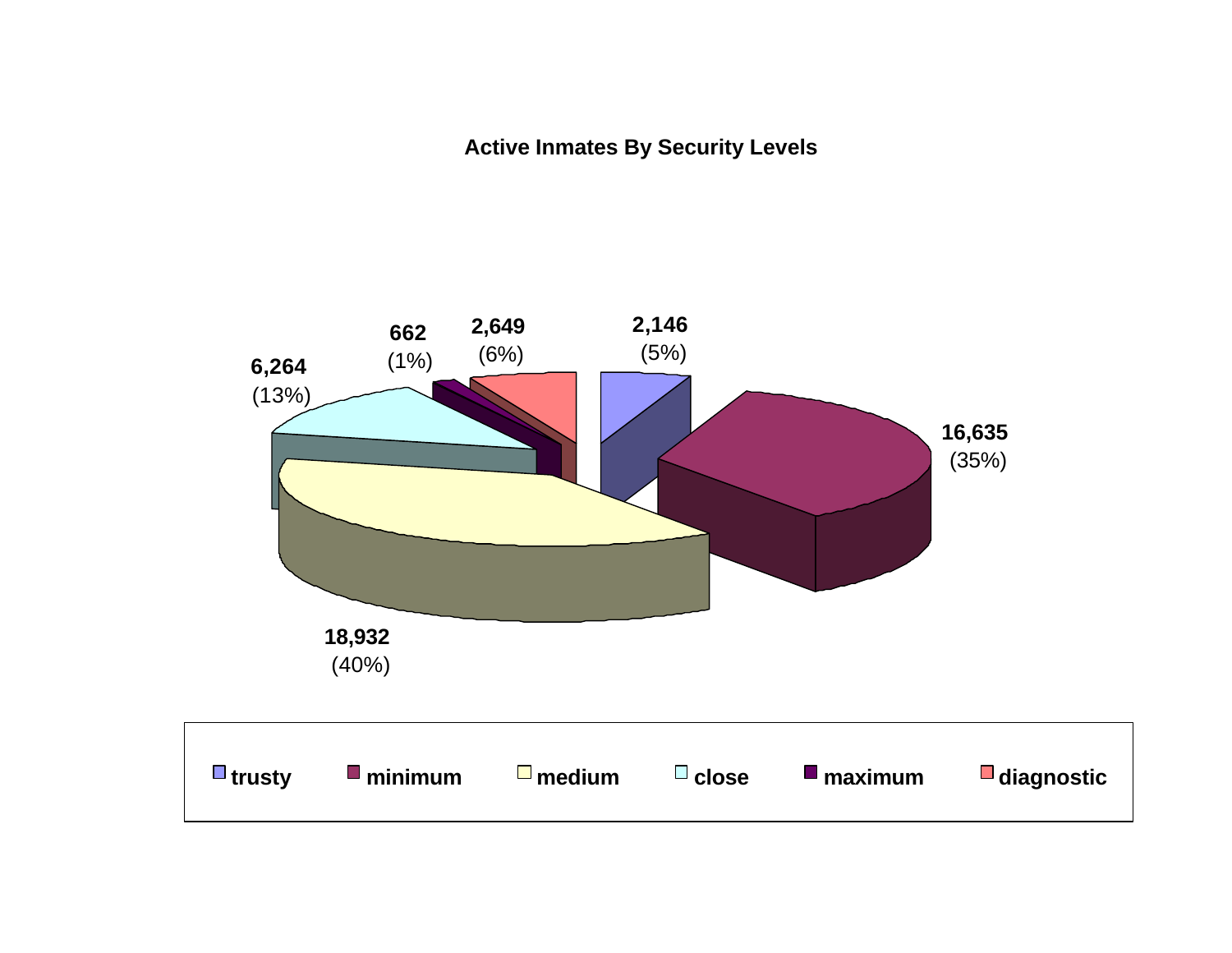#### **Active Inmates by Sentence Length**

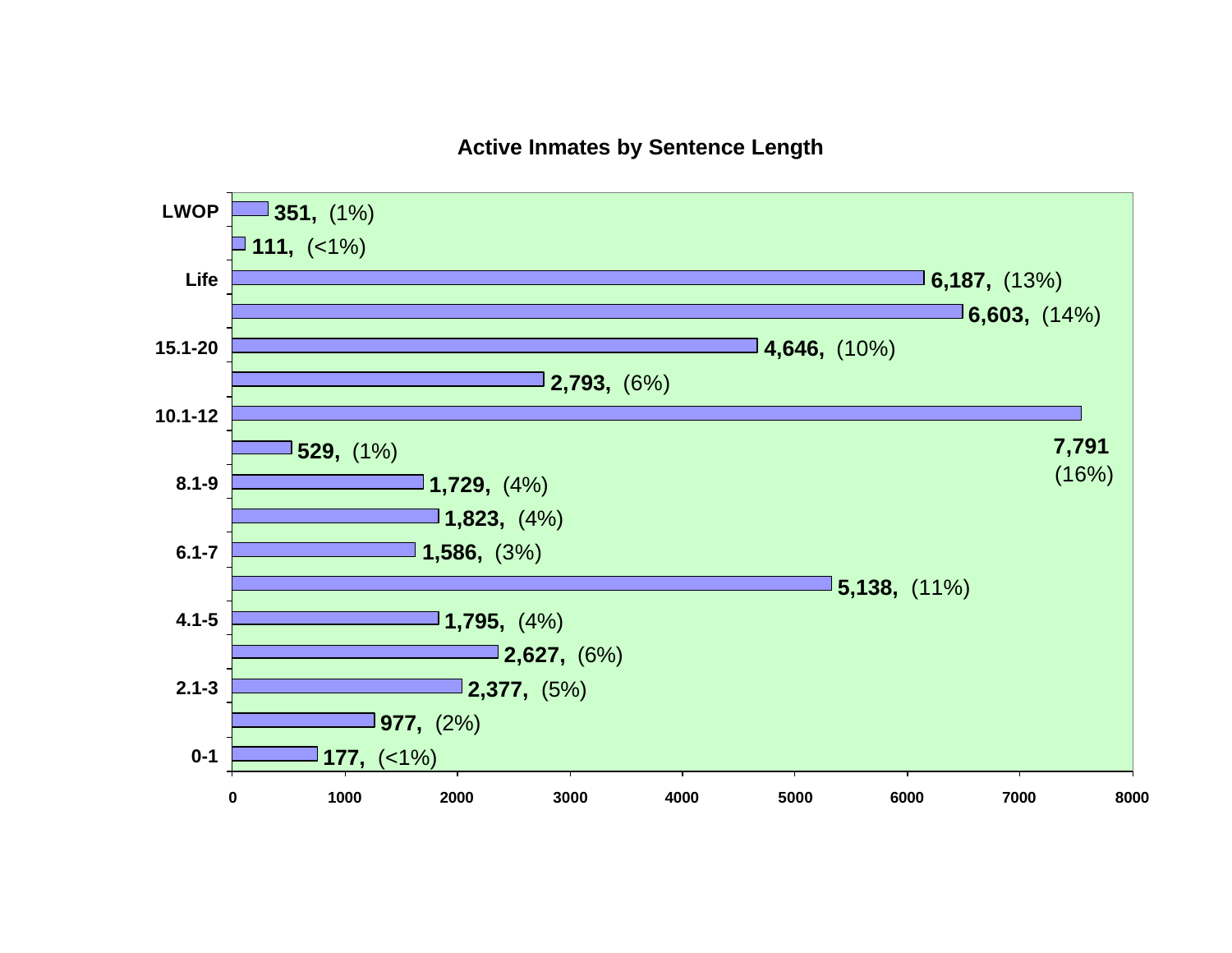**Active Inmates who have Probation to follow Prison**



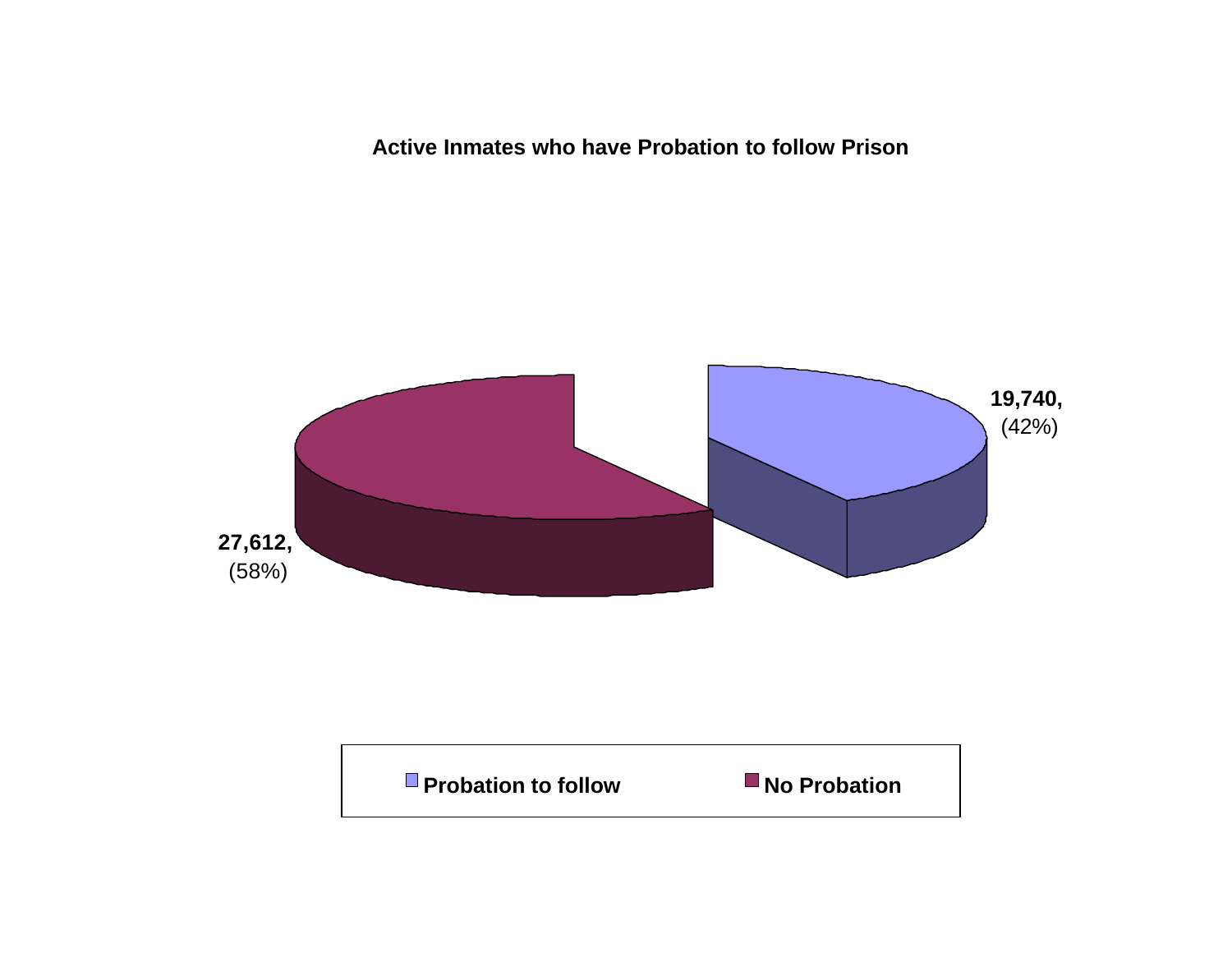#### **Active Inmates by Institution**

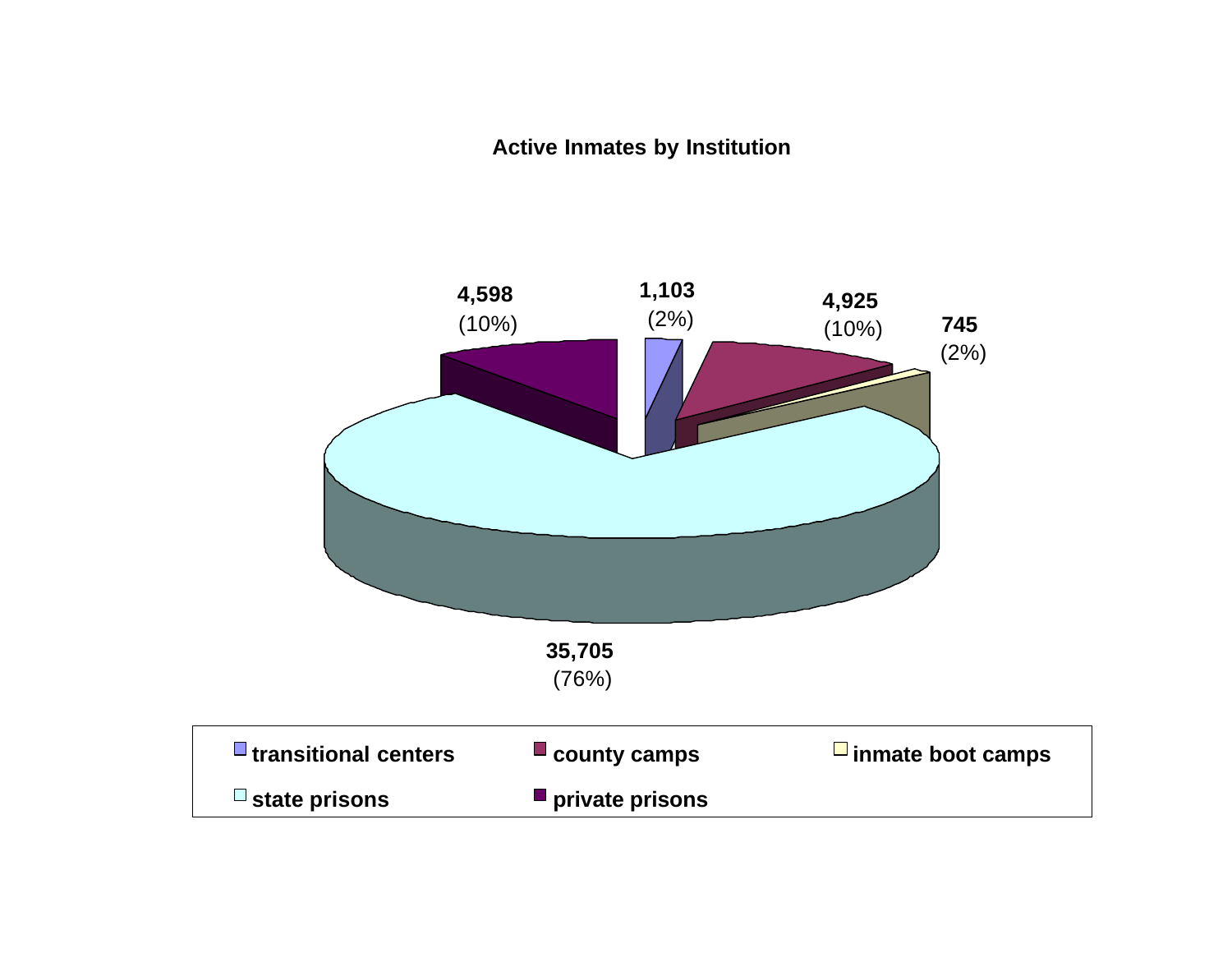#### **Active Inmates by Crime Type**

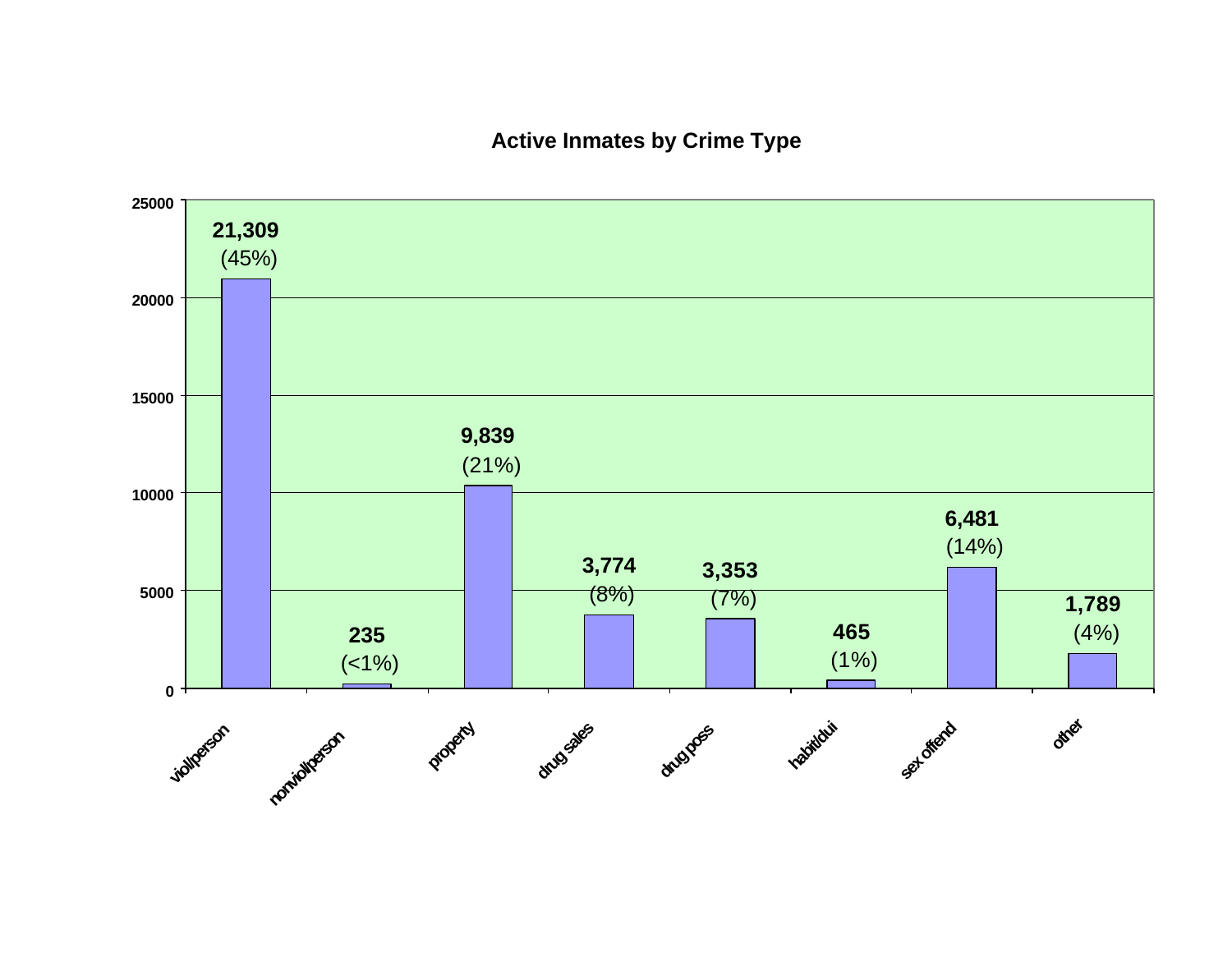Georgia Department of Corrections Page 1 Run  $12/16/03$  :11 am Decision Support

#### Inmate statistical profile

TABLE OF CONTENTS FOR ACTIVE PRISONERS EXCLUDING JAIL

Title PAGE ----- ---- RACE AND SEX............................ 2 Culture Fair IQ Scores.................. 3 Self-Rpt Socioeconomic Class............ 4 Self-Rpt Environment To Age 16.......... 5 Self-Rpt Education Level................ 6 Functional Reading Level (WRAT Scores).. 7 Functional Math Level (WRAT Scores)..... 8 Functional Spelling Level (WRAT Scores). 9 Self-Rpt Guardian Status To Age 16......10 Self-Rpt Employment Status Before Prison11 Self-Rpt Marital Status At Admission....12 Self-Rpt Number Of Children At Admission13 Self-Rpt Religious Affiliation..........14 Self-Rpt Family Behavior Patterns \*.....15 Inmate Diagnostic Behavior Problem \*....16 Physical Profile (General Condition)....17 Security Status............................18 Number Of Sentences.....................19 Number Of Disciplinaries................20 Number Of Escapes.........................21 Number Of Prior Georgia Incarcerations \*22 Number Of Transfers.....................23 County Of Conviction....................24 Circ Of Conviction........................29 Home County.................................31 Prison Sentence In Years................36 Probation To Follow Prison..............37 Admission Type..............................38 Release Type................................39 Inst By Group..............................40 Institution.............................41 Misdemeanors And Felonies...............44 Crimes By Group...........................45 Most Serious Offense....................46 Most Serious Crime Type.................52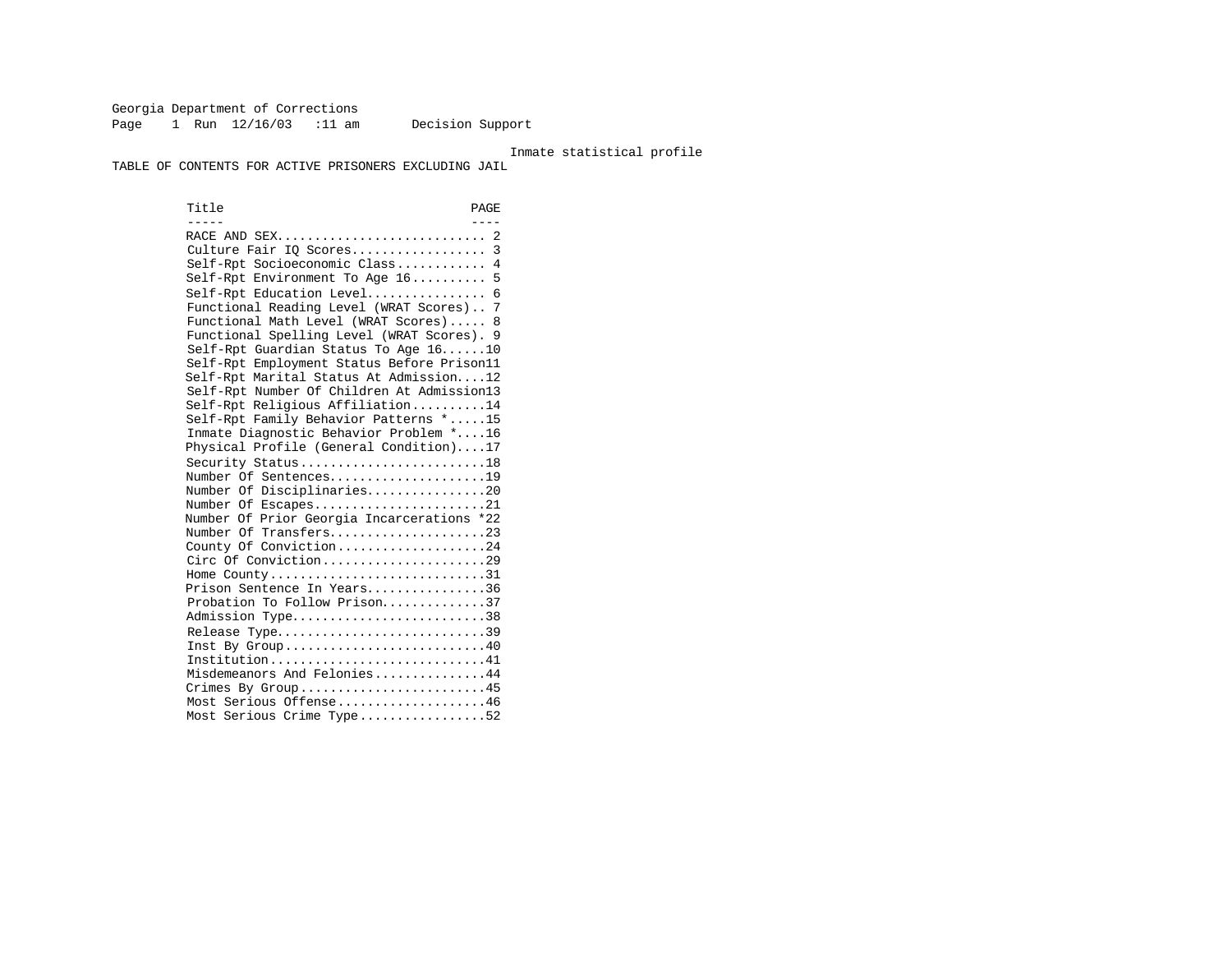Page 2 Run  $12/16/03$  :11 am Decision Support

#### Inmate statistical profile

Sample: ACTIVE PRISONERS EXCLUDING JAIL **Requestor: DECISION SUPPORT** Active inmates 12/16/2003

RACE AND SEX by current age & sex

|                                                                  |                                          |                                                                                      | M E N                                        |                                 |                                                                                   |                                                      |                                          | <b>WOMEN</b>                     |                                  |                                           |                                            |
|------------------------------------------------------------------|------------------------------------------|--------------------------------------------------------------------------------------|----------------------------------------------|---------------------------------|-----------------------------------------------------------------------------------|------------------------------------------------------|------------------------------------------|----------------------------------|----------------------------------|-------------------------------------------|--------------------------------------------|
| RACE AND SEX                                                     | Age<br>$ 00-21 $                         | Age<br>$ 22-39 $                                                                     | Age<br>$ 40-54 $                             | Age<br>$8 55-99$                | Men<br>% Total                                                                    | Age<br>$8   00 - 21$                                 | Age<br>$ 22-39 $                         | Age<br>$ 40-54 $                 | Age<br>$8 55-99$                 | Women<br>% Total<br>ႜ                     | Grand<br>Total<br>°≈                       |
| WHITE MALE<br>NON WHITE MALE<br>WHITE FEMALE<br>NON WHITE FEMALE | 858<br>271<br>2280<br>0<br>$\Omega$<br>0 | 32<br>8510<br>73 17913<br>68<br>$\mathbf 0$<br>$\overline{0}$<br>0<br>0 <sup>1</sup> | 4922<br>40<br>7515<br>60<br>0<br>0<br>0<br>0 | 1202<br>897<br>0<br>0<br>0<br>0 | 57 15492<br>35<br>43 28605<br>65<br>$\mathbf{0}$<br>$\Omega$<br>$\mathbf{0}$<br>0 | $\Omega$<br>$\mathbf 0$<br>0<br>43<br>75<br>57<br>99 | $\Omega$<br>0<br>905<br>47<br>1018<br>53 | 0<br>0<br>465<br>46<br>546<br>54 | $\Omega$<br>48<br>58<br>35<br>42 | $\Omega$<br>0<br>1493<br>47<br>1698<br>53 | 15492<br>33<br>28605<br>60<br>1493<br>1698 |
| Total reported                                                   |                                          | 3138 100 26423 100 12437 100                                                         |                                              |                                 | 2099 100 44097 100                                                                | 174 100                                              | 1923 100                                 | 1011 100                         | 83 100                           | 3191 100                                  | 47288 100                                  |
| Percent reported                                                 | 100.0                                    | 100.0                                                                                | 100.0                                        | 100.0                           | 100.0                                                                             | 100.0                                                | 100.0                                    | 100.0                            | 100.0                            | 100.0                                     | 100.0                                      |
| NOT REPORTED                                                     | 0                                        | $\mathbf 0$                                                                          | $\mathbf 0$                                  | $\Omega$                        | $\mathbf 0$                                                                       | $\mathbf 0$                                          | $\Omega$                                 | $\mathbf 0$                      | $\mathbf 0$                      | $\mathbf 0$                               | $\Omega$                                   |
| Total                                                            | 3138                                     | 26423                                                                                | 12437                                        | 2099                            | 44097                                                                             | 174                                                  | 1923                                     | 1011                             | 83                               | 3191                                      | 47288                                      |
| AVERAGE AGE                                                      | 19.92                                    | 30.05                                                                                | 45.28                                        | 60.38                           | 35.07                                                                             | 20.14                                                | 31.06                                    | 44.81                            | 60.00                            | 35.57                                     | 35.10                                      |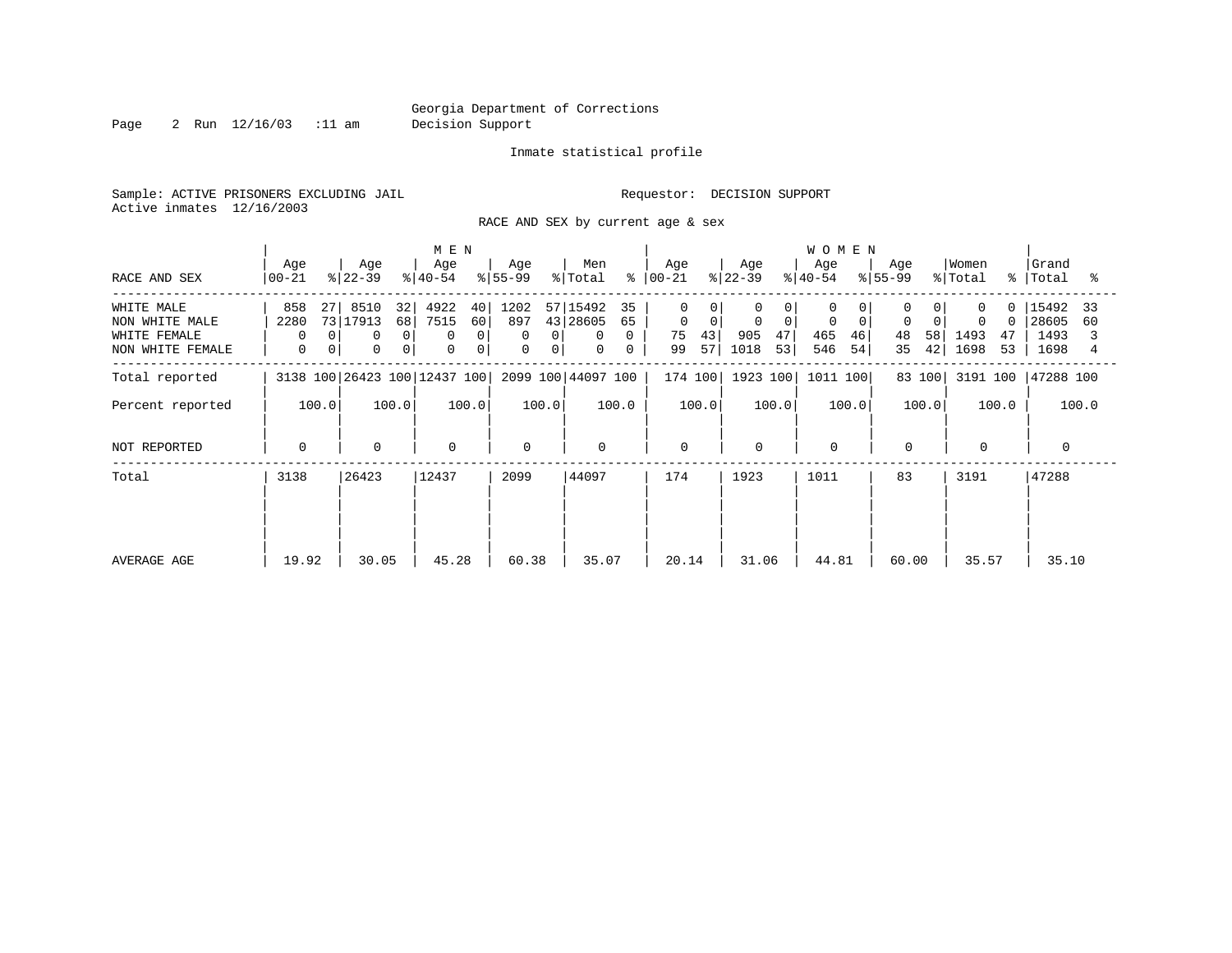Page 3 Run  $12/16/03$  :11 am Decision Support

Inmate statistical profile

Sample: ACTIVE PRISONERS EXCLUDING JAIL **Requestor: DECISION SUPPORT** Active inmates 12/16/2003

Culture Fair IQ Scores by current age & sex

|                           |                  |                              | M E N                  |                      |                             |                              |                         | <b>WOMEN</b>           |                      |                         |                       |
|---------------------------|------------------|------------------------------|------------------------|----------------------|-----------------------------|------------------------------|-------------------------|------------------------|----------------------|-------------------------|-----------------------|
| IQ Score                  | Age<br>$00 - 21$ | Age<br>$ 22-39 $             | Age<br>$ 40-54 $       | Age<br>$ 55-99 $     | Men<br>% Total              | Age<br>$\frac{1}{6}$   00-21 | Age<br>$ 22-39 $        | Age<br>$ 40-54 $       | Age<br>$ 55-99 $     | Women<br>% Total<br>ႜ   | Grand<br>Total<br>ႜ   |
| LESS THAN 70<br>70 AND UP | 77<br>3<br>2656  | 768<br>3 <br>97 23461        | 790<br>7 I<br>97 10546 | 121<br>6 <br>93 1743 | 1756<br>4<br>94 38406<br>96 | 155<br>99                    | 146<br>8 <br>92<br>1615 | 226<br>24<br>713<br>76 | 25<br>35<br>47<br>65 | 398<br>14<br>2530<br>86 | 2154<br>5<br>40936 95 |
| Total reported            |                  | 2733 100 24229 100 11336 100 |                        |                      | 1864 100 40162 100          | 156 100                      | 1761 100                | 939 100                | 72 100               | 2928 100                | 43090 100             |
| Percent reported          | 87.1             | 91.7                         | 91.1                   | 88.8                 | 91.1                        | 89.7                         | 91.6                    | 92.9                   | 86.7                 | 91.8                    | 91.1                  |
| NOT REPORTED              | 405              | 2194                         | 1101                   | 235                  | 3935                        | 18                           | 162                     | 72                     | 11                   | 263                     | 4198                  |
| Total                     | 3138             | 26423                        | 12437                  | 2099                 | 44097                       | 174                          | 1923                    | 1011                   | 83                   | 3191                    | 47288                 |
|                           |                  |                              |                        |                      |                             |                              |                         |                        |                      |                         |                       |
|                           |                  |                              |                        |                      |                             |                              |                         |                        |                      |                         |                       |
| AVERAGE IQ                | 98.61            | 100.05                       | 96.44                  | 94.78                | 98.69                       | 101.06                       | 95.91                   | 86.08                  | 80.31                | 92.65                   | 98.28                 |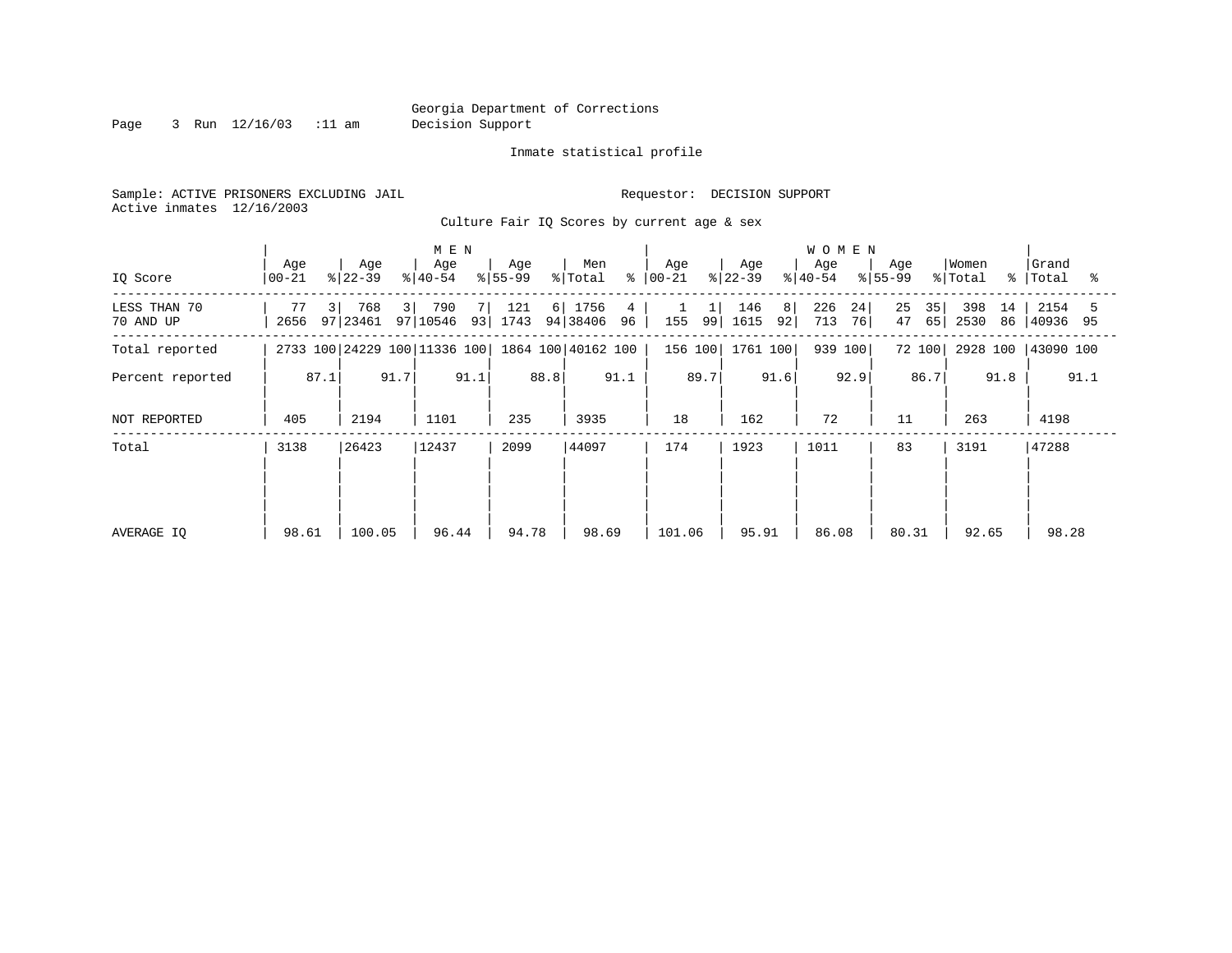Page 4 Run  $12/16/03$  :11 am Decision Support

Inmate statistical profile

Sample: ACTIVE PRISONERS EXCLUDING JAIL **Requestor: DECISION SUPPORT** Active inmates 12/16/2003

Self-Rpt Socioeconomic Class by current age & sex

|                     |           |                 |           |                | M E N                        |      |             |          |                    |      |            |      |           |      | <b>WOMEN</b> |       |             |      |          |                |           |      |
|---------------------|-----------|-----------------|-----------|----------------|------------------------------|------|-------------|----------|--------------------|------|------------|------|-----------|------|--------------|-------|-------------|------|----------|----------------|-----------|------|
|                     | Age       |                 | Age       |                | Age                          |      | Age         |          | Men                |      | Aqe        |      | Age       |      | Age          |       | Age         |      | Women    |                | Grand     |      |
| Socioeconomic Class | $00 - 21$ |                 | $ 22-39 $ |                | $8 40-54$                    |      | $8155 - 99$ |          | % Total            | °    | $ 00 - 21$ |      | $ 22-39 $ |      | $ 40-54$     |       | $8155 - 99$ |      | % Total  | $\approx$ 1    | Total     | °≈   |
| WELFARE             | 340       | 11              | 2036      | 8 <sup>1</sup> | 850                          |      | 114         | $6 \mid$ | 3340               | 8    | 21         | 12   | 253       | 13   | 92           | 9     |             |      | 367      | 12             | 3707      | 8    |
| OCC EMPLOY          | 225       | 8               | 1830      |                | 537                          | 4    | 55          |          | 2647               | 6    | 2          |      |           | 0    | 6            |       | 2           |      | 15       | $\Omega$       | 2662      | h    |
| MINIMUM STD         | 1361      | 46              | 11064     | 43             | 5213                         | 43   | 958         |          | 47 18596           | 44   | 49         | 29   | 554       | 29   | 365          | 37    | 41          | 53   | 1009     | 32             | 19605     | 43   |
| MIDDLE              | 993       | 33 <sup>1</sup> | 10419     | 41             | 5311                         | 44   | 880         | 431      | 17603              | 41   | 96         | 56   | 1043      | 55   | 519          | 52    | 29          | 38   | 1687     | 54             | 19290     | 42   |
| OTHER               | 65        | 2 <sub>1</sub>  | 262       |                | 114                          |      | 17          |          | 458                |      | 3          | 2    | 35        | 2    | 14           |       | 4           |      | 56       | $\overline{2}$ | 514       |      |
| Total reported      |           |                 |           |                | 2984 100 25611 100 12025 100 |      |             |          | 2024 100 42644 100 |      | 171 100    |      | 1890 100  |      | 996          | 100 l | 77 100      |      | 3134 100 |                | 45778 100 |      |
| Percent reported    |           | 95.1            |           | 96.9           |                              | 96.7 |             | 96.4     |                    | 96.7 |            | 98.3 |           | 98.3 |              | 98.5  |             | 92.8 |          | 98.2           |           | 96.8 |
|                     |           |                 |           |                |                              |      |             |          |                    |      |            |      |           |      |              |       |             |      |          |                |           |      |
| NOT RPTD            | 154       |                 | 812       |                | 412                          |      | 75          |          | 1453               |      | 3          |      | 33        |      | 15           |       | 6           |      | 57       |                | 1510      |      |
| Total               | 3138      |                 | 26423     |                | 12437                        |      | 2099        |          | 44097              |      | 174        |      | 1923      |      | 1011         |       | 83          |      | 3191     |                | 47288     |      |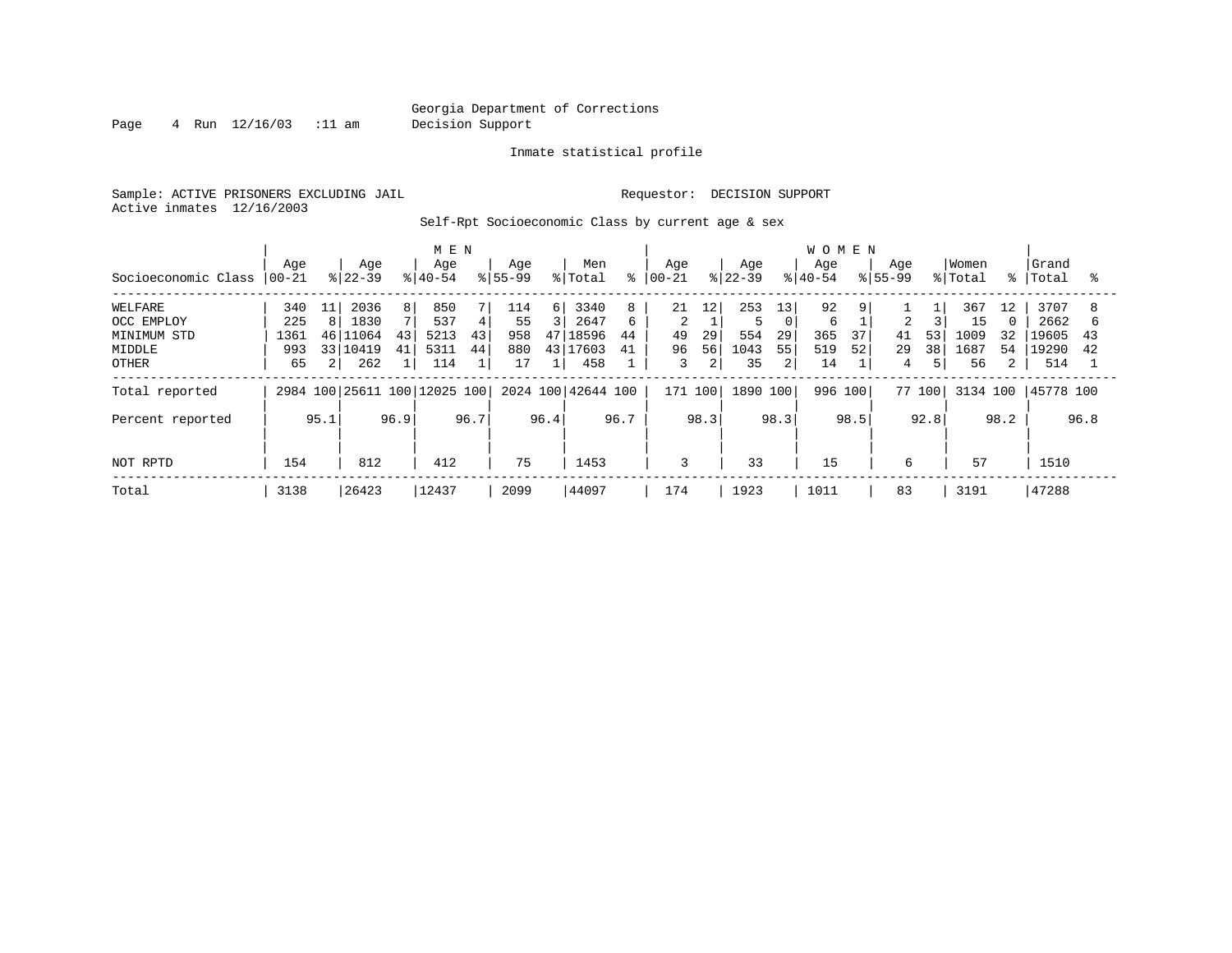Page 5 Run  $12/16/03$  :11 am Decision Support

Inmate statistical profile

Sample: ACTIVE PRISONERS EXCLUDING JAIL **Requestor: DECISION SUPPORT** Active inmates 12/16/2003

Self-Rpt Environment To Age 16 by current age & sex

|                        |                   |          |                  |          | M E N                        |          |                    |                       |                  |          |                   |             |                  |          | <b>WOMEN</b>     |          |                    |          |                  |          |                    |          |
|------------------------|-------------------|----------|------------------|----------|------------------------------|----------|--------------------|-----------------------|------------------|----------|-------------------|-------------|------------------|----------|------------------|----------|--------------------|----------|------------------|----------|--------------------|----------|
| Environment            | Age<br>$ 00 - 21$ |          | Age<br>$ 22-39 $ |          | Age<br>$ 40-54 $             |          | Age<br>$8155 - 99$ |                       | Men<br>% Total   | °        | Age<br>$ 00 - 21$ |             | Age<br>$8 22-39$ |          | Age<br>$8 40-54$ |          | Age<br>$8155 - 99$ |          | Women<br>% Total |          | Grand<br>%   Total | °        |
| RURAL/FARM             | 25                |          | 540              | 2        | 644                          | 5        | 313                | 15                    | 1522             |          |                   |             | 41               | 2        | 31               | 3        | 16                 | 21       | 89               | 3        | 1611               |          |
| RURAL/NFARM<br>S.M.S.A | 82<br>953         | 31       | 1232<br>8663     | 33       | 759<br>3875                  | 6<br>32  | 160<br>565         | 8                     | 2233<br>28 14056 | 33       | 32<br>30          | 19<br>18    | 287<br>221       | 15<br>12 | 140<br>145       | 14<br>15 | 4<br>13            | 17       | 463<br>409       | 15<br>13 | 2696<br>14465      | b<br>31  |
| URBAN<br>SMALL TOWN    | 791<br>1182       | 26<br>39 | 5500<br>9789     | 21<br>38 | 2273<br>4500                 | 19<br>37 | 269<br>726         | 13 <sup>1</sup><br>36 | 8833<br>16197    | 21<br>38 | 71<br>36          | 42<br>21    | 763<br>569       | 40<br>30 | 396<br>282       | 40<br>28 | 18<br>25           | 23<br>32 | 1248<br>912      | 40<br>29 | 10081<br>17109     | 22<br>37 |
| <b>OTHER</b>           | 11                | $\Omega$ | 136              |          | 71                           |          | 12                 |                       | 230              |          | 0                 | $\mathbf 0$ | 10               |          | 5                |          |                    |          | 16               |          | 246                |          |
| Total reported         |                   |          |                  |          | 3044 100 25860 100 12122 100 |          | 2045 100           |                       | 43071 100        |          | 170 100           |             | 1891 100         |          | 999              | 100      |                    | 77 100   | 3137 100         |          | 46208 100          |          |
| Percent reported       |                   | 97.0     |                  | 97.9     |                              | 97.5     |                    | 97.4                  |                  | 97.7     |                   | 97.7        |                  | 98.3     |                  | 98.8     |                    | 92.8     |                  | 98.3     |                    | 97.7     |
| NOT RPTD               | 94                |          | 563              |          | 315                          |          | 54                 |                       | 1026             |          | 4                 |             | 32               |          | 12               |          | 6                  |          | 54               |          | 1080               |          |
| Total                  | 3138              |          | 26423            |          | 12437                        |          | 2099               |                       | 44097            |          | 174               |             | 1923             |          | 1011             |          | 83                 |          | 3191             |          | 47288              |          |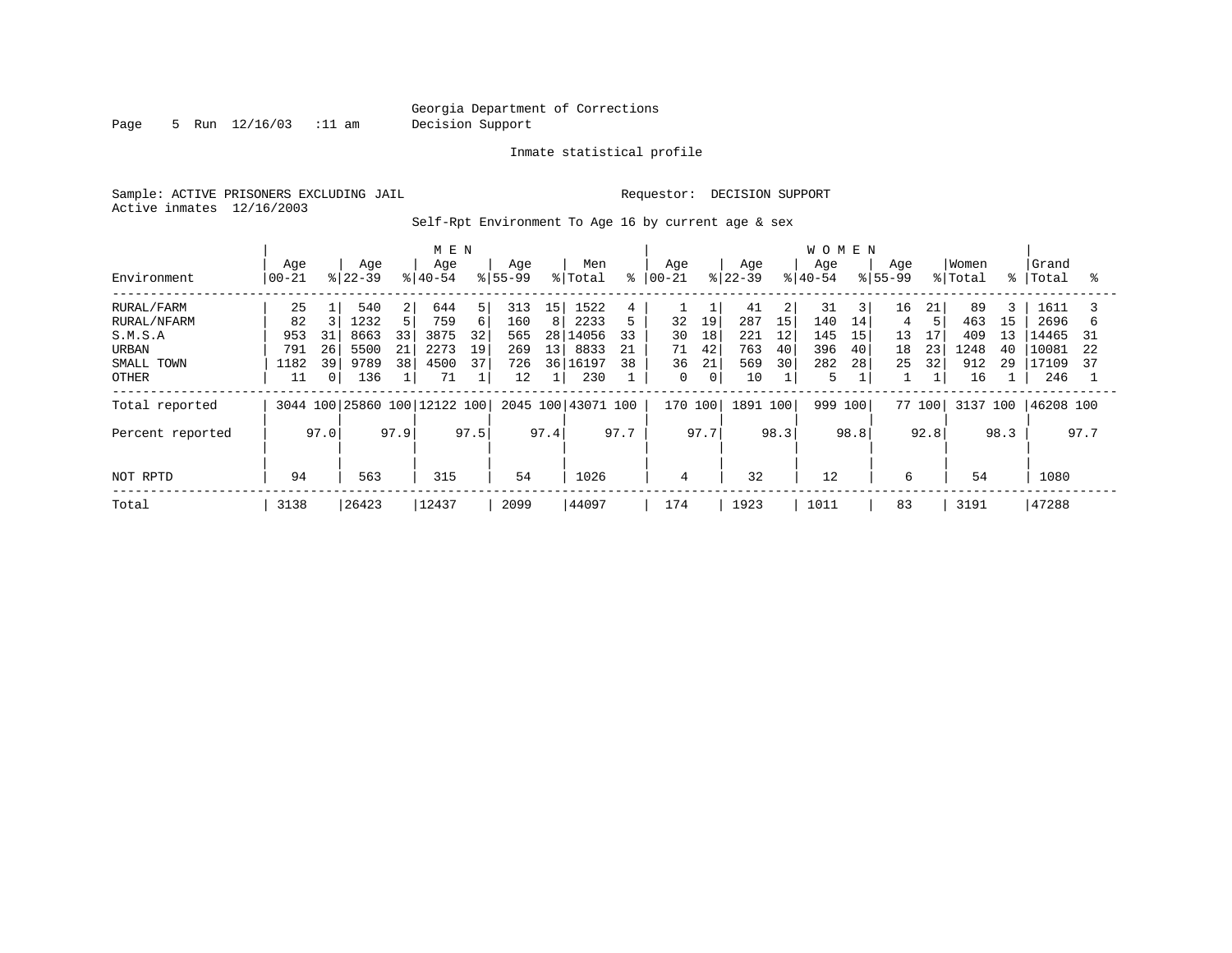Page 6 Run 12/16/03 :11 am Decision Support

Inmate statistical profile

Sample: ACTIVE PRISONERS EXCLUDING JAIL **Requestor: DECISION SUPPORT** Active inmates 12/16/2003

Self-Rpt Education Level by current age & sex

|                     | M E N          |      |                              |      |                  |      |                  |      |                    |      |                |      |                  |                | <b>WOMEN</b>     |      |                  |        |                  |      |                    |      |
|---------------------|----------------|------|------------------------------|------|------------------|------|------------------|------|--------------------|------|----------------|------|------------------|----------------|------------------|------|------------------|--------|------------------|------|--------------------|------|
| Education Level     | Age<br>  00-21 |      | Age<br>$ 22-39 $             |      | Age<br>$ 40-54 $ |      | Age<br>$ 55-99 $ |      | Men<br>% Total     | ∻    | Age<br>  00-21 |      | Age<br>$ 22-39 $ |                | Age<br>$ 40-54 $ |      | Age<br>$ 55-99 $ |        | Women<br>% Total |      | Grand<br>%   Total | ႜ    |
| LESS THAN GRADE 7   | 48             | 2    | 547                          | 2    | 428              | 4    | 328              | 16   | 1351               |      | $\overline{a}$ |      | 24               |                | 21               | 2    | 12               | 16     | 59               | 2    | 1410               |      |
| GRADE 7             | 88             | 3    | 578                          | 2    | 346              | 3    | 154              | 8    | 1166               |      |                |      | 43               | $\overline{2}$ | 23               |      | 3                |        | 70               | 2    | 1236               |      |
| GRADE 8             | 443            | 15   | 2331                         |      | 1056             | 9    | 235              | 11   | 4065               | 9    | 21             | 13   | 167              |                | 77               |      | 6                |        | 271              |      | 4336               |      |
| GRADE 9             | 756            | 25   | 4282                         | 17   | 1552             | 13   | 204              | 10   | 6794               | 16   | 32             | 19   | 269              | 15             | 101              | 10   |                  |        | 405              | 13   | 7199               | 16   |
| GRADE 10            | 852            | 28   | 5847                         | 23   | 2028             | 17   | 211              | 10   | 8938               | 21   | 42             | 25   | 309              | 17             | 138              | 14   | 12               | 16     | 501              | 16   | 9439               | 20   |
| GRADE 11            | 651            | 21   | 5267                         | 20   | 1695             | 14   | 173              | 8    | 7786               | 18   | 43             | 26   | 301              | 16             | 111              | 11   | 4                | 5      | 459              | 15   | 8245               | 18   |
| GRADE 12            | 171            | 6    | 4717                         | 18   | 3083             | 25   | 407              | 20   | 8378               | 19   | 15             | 9    | 276              | 15             | 222              | 23   | 19               | 25     | 532              | 17   | 8910               | -19  |
| MORE THAN GRADE 12  | 37             |      | 2293                         | 9    | 1951             | 16   | 341              | 17   | 4622               | 11   | 11             |      | 454              | 25             | 286              | 29   | 18               | 23     | 769              | 25   | 5391 12            |      |
| Total reported      |                |      | 3046 100 25862 100 12139 100 |      |                  |      |                  |      | 2053 100 43100 100 |      | 167 100        |      | 1843 100         |                | 979 100          |      |                  | 77 100 | 3066 100         |      | 46166 100          |      |
| Percent reported    |                | 97.1 |                              | 97.9 |                  | 97.6 |                  | 97.8 |                    | 97.7 |                | 96.0 |                  | 95.8           |                  | 96.8 |                  | 92.8   |                  | 96.1 |                    | 97.6 |
| NOT REPORTED        | 92             |      | 561                          |      | 298              |      | 46               |      | 997                |      | 7              |      | 80               |                | 32               |      | 6                |        | 125              |      | 1122               |      |
| Total               | 3138           |      | 26423                        |      | 12437            |      | 2099             |      | 44097              |      | 174            |      | 1923             |                | 1011             |      | 83               |        | 3191             |      | 47288              |      |
|                     |                |      |                              |      |                  |      |                  |      |                    |      |                |      |                  |                |                  |      |                  |        |                  |      |                    |      |
|                     |                |      |                              |      |                  |      |                  |      |                    |      |                |      |                  |                |                  |      |                  |        |                  |      |                    |      |
| AVG EDUCATION LEVEL | 9.74           |      | 10.81                        |      | 11.53            |      | 10.40            |      | 10.92              |      | 10.85          |      | 13.16            |                | 13.97            |      | 11.70            |        | 13.26            |      | 11.08              |      |

\* NOTE: THE FIELD LABLED "LESS THAN GRADE 7" WAS CORRECTED IN MARCH 1989: MISSING DATA FOR INMATES STILL IN DIAGNOSTICS NOW HAS BEEN REMOVED FROM THIS FIELD AND IDENTIFIED AS "NOT REPORTED" INFORMATION.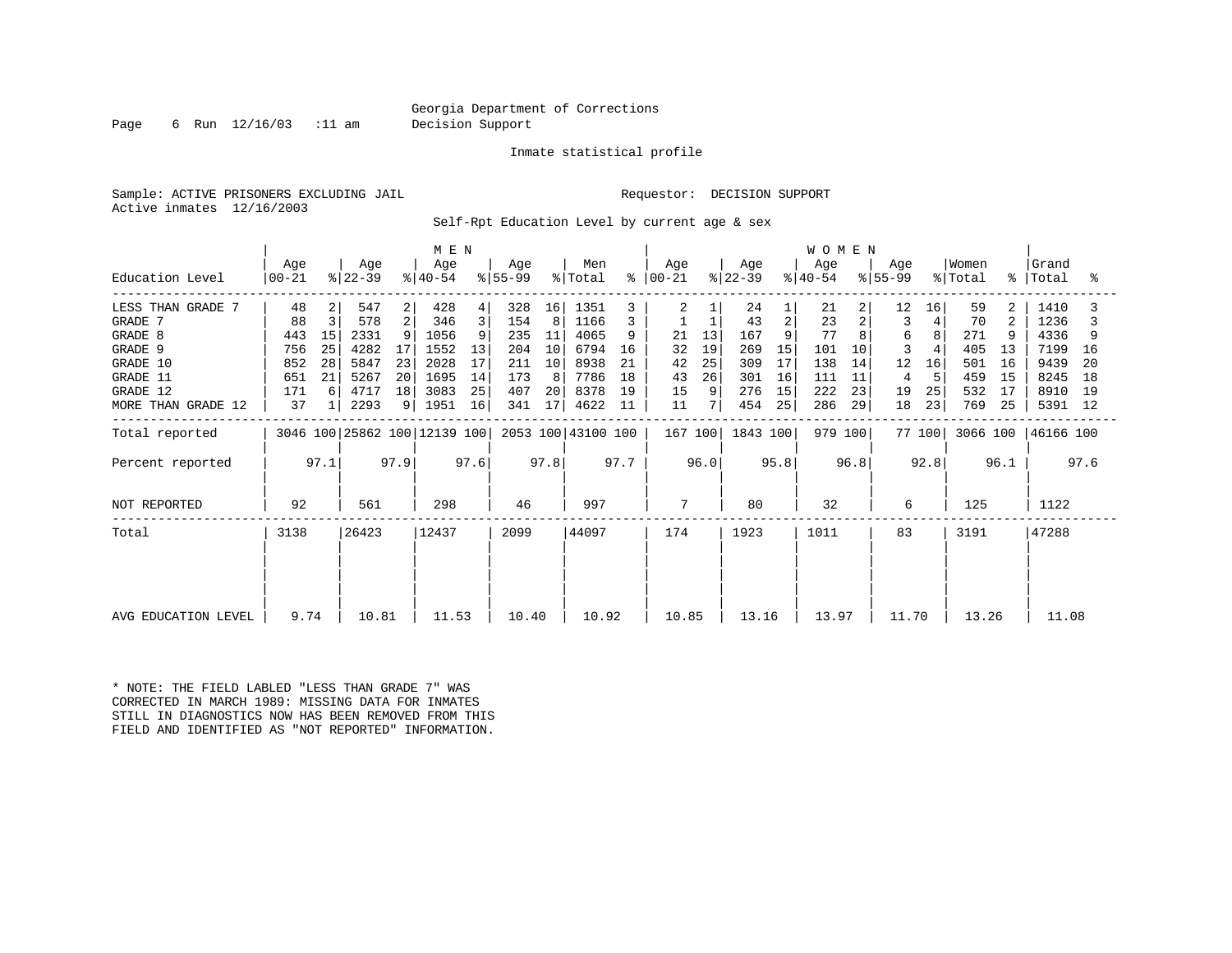Page 7 Run 12/16/03 :11 am Decision Support

Inmate statistical profile

Sample: ACTIVE PRISONERS EXCLUDING JAIL **Requestor: DECISION SUPPORT** Active inmates 12/16/2003

Functional Reading Level (WRAT Scores) by current age & sex

| WRAT Reading Score                                                                                           | Age<br>$ 00-21 $                               |                     | Age<br>$ 22-39 $                                     |                          | M E N<br>Age<br>$ 40-54 $                        |                               | Age<br>$8 55-99$                           |                         | Men<br>% Total                                           | နွ             | Aqe<br>$ 00-21 $                    |                           | Age<br>$ 22-39 $                            |                               | <b>WOMEN</b><br>Age<br>$ 40-54 $          |                | Aqe<br>$ 55-99 $         |                | Women<br>% Total                              | $\approx$ 1    | Grand<br>Total                                        | °                   |
|--------------------------------------------------------------------------------------------------------------|------------------------------------------------|---------------------|------------------------------------------------------|--------------------------|--------------------------------------------------|-------------------------------|--------------------------------------------|-------------------------|----------------------------------------------------------|----------------|-------------------------------------|---------------------------|---------------------------------------------|-------------------------------|-------------------------------------------|----------------|--------------------------|----------------|-----------------------------------------------|----------------|-------------------------------------------------------|---------------------|
| LESS THAN GRADE 6<br>6TH THRU 8TH GRADE<br>GRADE 9<br>GRADE 10<br>GRADE 11<br>GRADE 12<br>MORE THAN GRADE 12 | 1087<br>608<br>224<br>114<br>129<br>390<br>184 | 40<br>22<br>8<br>14 | 8548<br>5409<br>2219<br>1152<br>1110<br>3889<br>1986 | 35<br>22<br>9<br>16<br>8 | 4826<br>2447<br>860<br>424<br>405<br>1843<br>549 | 43<br>22<br>8<br>4<br>16<br>5 | 855<br>342<br>140<br>78<br>61<br>346<br>64 | 18<br>4<br>3<br>18<br>3 | 45 15316<br>8806<br>3443<br>1768<br>1705<br>6468<br>2783 | 38<br>22<br>16 | 39<br>35<br>15<br>8<br>4<br>9<br>46 | 25<br>22<br>10<br>6<br>29 | 414<br>337<br>142<br>81<br>76<br>156<br>556 | 23<br>19<br>8<br>5<br>9<br>32 | 266<br>185<br>66<br>33<br>33<br>80<br>274 | 28<br>20<br>29 | 26<br>13<br>5<br>5<br>18 | 35<br>18<br>24 | 745<br>570<br>227<br>125<br>118<br>250<br>894 | 25<br>19<br>31 | 16061<br>9376<br>3670<br>1893<br>1823<br>6718<br>3677 | 37<br>22<br>8<br>16 |
| Total reported<br>Percent reported<br>NOT REPORTED                                                           | 402                                            | 87.2                | 2110                                                 | 92.0                     | 2736 100 24313 100 11354 100<br>1083             | 91.3                          | 213                                        | 89.9                    | 1886 100 40289 100<br>3808                               | 91.4           | 156 100<br>18                       | 89.7                      | 1762 100<br>161                             | 91.6                          | 937 100<br>74                             | 92.7           | 9                        | 74 100<br>89.2 | 2929 100<br>262                               | 91.8           | 43218 100<br>4070                                     | 91.4                |
| Total<br>AVG READING SCORE                                                                                   | 3138<br>7.63                                   |                     | 26423<br>7.98                                        |                          | 12437<br>7.29                                    |                               | 2099<br>7.07                               |                         | 44097<br>7.72                                            |                | 174<br>9.04                         |                           | 1923<br>9.32                                |                               | 1011<br>8.86                              |                | 83<br>8.07               |                | 3191<br>9.12                                  |                | 47288<br>7.82                                         |                     |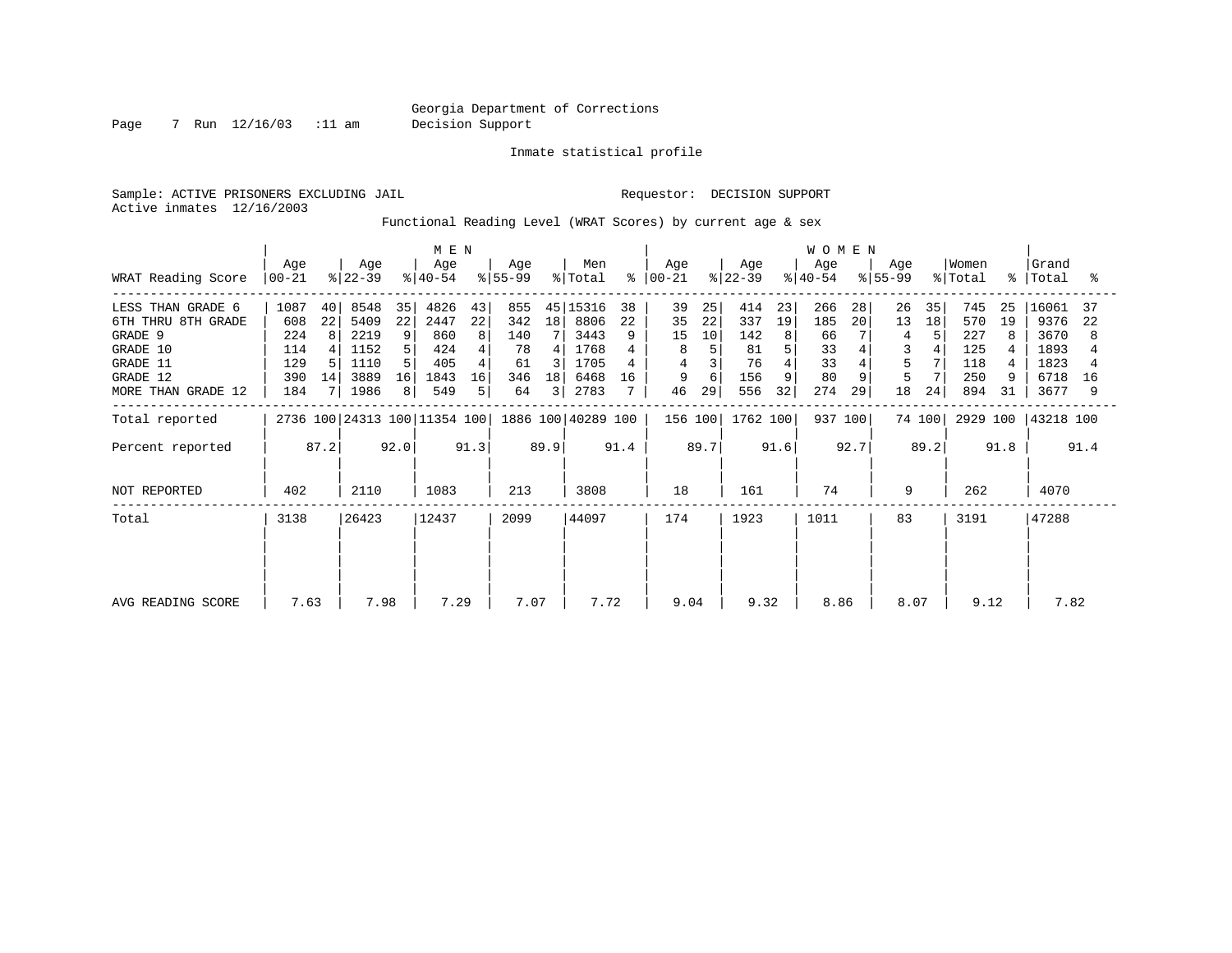Page 8 Run 12/16/03 :11 am Decision Support

Inmate statistical profile

Sample: ACTIVE PRISONERS EXCLUDING JAIL **Requestor: DECISION SUPPORT** Active inmates 12/16/2003

Functional Math Level (WRAT Scores) by current age & sex

| WRAT Math Score                                                                                              | Age<br>$ 00 - 21$                           |         | Age<br>$ 22-39 $                                      |                               | M E N<br>Age<br>$ 40-54 $                      |               | Age<br>$ 55-99 $                           |              | Men<br>% Total                                               | ႜၟ       | Age<br>$ 00-21 $                    |                                | Age<br>$ 22-39 $                           |                     | <b>WOMEN</b><br>Aqe<br>$8 40-54$         |                          | Aqe<br>$ 55-99 $             |                          | Women<br>% Total                             | $\approx$ 1    | Grand<br>Total                                       | °≈       |
|--------------------------------------------------------------------------------------------------------------|---------------------------------------------|---------|-------------------------------------------------------|-------------------------------|------------------------------------------------|---------------|--------------------------------------------|--------------|--------------------------------------------------------------|----------|-------------------------------------|--------------------------------|--------------------------------------------|---------------------|------------------------------------------|--------------------------|------------------------------|--------------------------|----------------------------------------------|----------------|------------------------------------------------------|----------|
| LESS THAN GRADE 6<br>6TH THRU 8TH GRADE<br>GRADE 9<br>GRADE 10<br>GRADE 11<br>GRADE 12<br>MORE THAN GRADE 12 | 981<br>1331<br>204<br>103<br>63<br>37<br>17 | 36<br>4 | 7216<br>49 11945<br>2312<br>1352<br>797<br>479<br>214 | 30<br>49<br>10<br>6<br>3<br>2 | 4446<br>4717<br>824<br>624<br>372<br>311<br>71 | 39<br>42<br>5 | 864<br>568<br>135<br>126<br>92<br>86<br>16 | 7<br>5.<br>5 | 46 13507<br>30   18561<br>3475<br>2205<br>1324<br>913<br>318 | 34<br>46 | 38<br>69<br>18<br>18<br>3<br>5<br>5 | 24<br>44<br>12<br>12<br>2<br>3 | 365<br>866<br>225<br>146<br>85<br>23<br>52 | 21<br>49<br>13<br>8 | 349<br>367<br>92<br>51<br>36<br>19<br>24 | 37<br>39<br>10<br>5<br>3 | 32<br>22<br>9<br>4<br>0<br>3 | 43<br>30<br>5<br>12<br>5 | 784<br>1324<br>339<br>224<br>128<br>47<br>84 | 27<br>45<br>12 | 14291<br>19885<br>3814<br>2429<br>1452<br>960<br>402 | 33<br>46 |
| Total reported<br>Percent reported                                                                           |                                             | 87.2    |                                                       | 92.0                          | 2736 100 24315 100 11365 100                   | 91.4          |                                            | 89.9         | 1887 100 40303 100                                           | 91.4     | 156 100                             | 89.7                           | 1762 100                                   | 91.6                | 938 100                                  | 92.8                     |                              | 74 100<br>89.2           | 2930 100                                     | 91.8           | 43233 100                                            | 91.4     |
| NOT REPORTED<br>Total                                                                                        | 402<br>3138                                 |         | 2108<br>26423                                         |                               | 1072<br>12437                                  |               | 212<br>2099                                |              | 3794<br>44097                                                |          | 18<br>174                           |                                | 161<br>1923                                |                     | 73<br>1011                               |                          | 9<br>83                      |                          | 261<br>3191                                  |                | 4055<br>47288                                        |          |
| AVG MATH SCORE                                                                                               | 6.75                                        |         | 7.13                                                  |                               | 6.74                                           |               | 6.54                                       |              | 6.97                                                         |          | 7.68                                |                                | 7.68                                       |                     | 7.02                                     |                          | 6.51                         |                          | 7.44                                         |                | 7.00                                                 |          |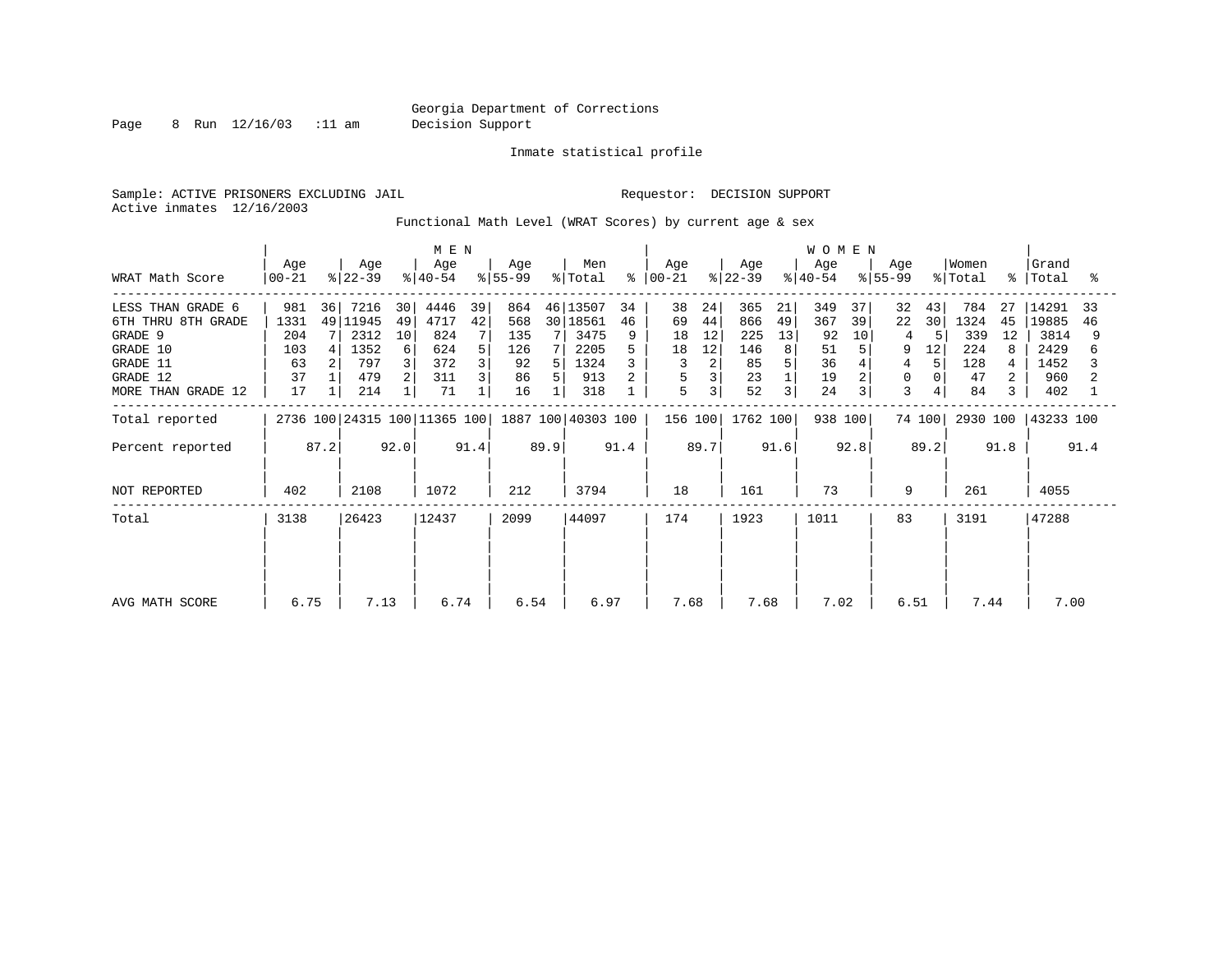Page 9 Run 12/16/03 :11 am Decision Support

Inmate statistical profile

Active inmates 12/16/2003

Sample: ACTIVE PRISONERS EXCLUDING JAIL **Requestor: DECISION SUPPORT** 

Functional Spelling Level (WRAT Scores) by current age & sex

|                             | M E N |                |                  |      |                              |      |                  |      |                            |      |                  |      |                  |      | <b>WOMEN</b>     |      |                  |        |                  |      |                      |      |
|-----------------------------|-------|----------------|------------------|------|------------------------------|------|------------------|------|----------------------------|------|------------------|------|------------------|------|------------------|------|------------------|--------|------------------|------|----------------------|------|
| WRAT Spelling Score   00-21 | Age   |                | Age<br>$ 22-39 $ |      | Age<br>$ 40-54 $             |      | Age<br>$ 55-99 $ |      | Men<br>$\frac{1}{2}$ Total | ∻    | Age<br>$ 00-21 $ |      | Age<br>$ 22-39 $ |      | Age<br>$ 40-54 $ |      | Aqe<br>$ 55-99 $ |        | Women<br>% Total |      | Grand<br>%   Total   | ႜ    |
| LESS THAN GRADE 6           | 1178  | 43             | 9790             | 40   | 6086                         | 54   | 1082             |      | 57 18136                   | 45   | 25               | 16   | 340              | 19   | 271              | 29   | 28               | 38     | 664              | 23   | 18800                | 43   |
| 6TH THRU 8TH GRADE          | 840   | 31             | 7387             | 30   | 2732                         | 24   | 414              |      | 22 11373                   | 28   | 53               | 34   | 554              | 31   | 285              | 30   | 16               | 22     | 908              | 31   | 12281                | 28   |
| GRADE 9                     | 222   | 8              | 1936             | 8    | 613                          | 5    | 74               | 4    | 2845                       |      | 17               | 11   | 197              | 11   | 86               | 9    | 6                | 8      | 306              | 10   | 3151                 |      |
| GRADE 10                    | 209   |                | 1825             | 8    | 552                          | 5    | 76               | 4    | 2662                       |      | 17               | 11   | 204              | 12   | 62               |      | 6                |        | 289              | 10   | 2951                 |      |
| GRADE 11                    | 89    |                | 939              | 4    | 302                          | 3    | 49               | 3 I  | 1379                       |      | 10               | 6    | 104              | 6    | 43               |      |                  |        | 160              |      | 1539                 |      |
| GRADE 12                    | 141   |                | 1694             | 7    | 807                          |      | 161              | 9    | 2803                       |      | 11               |      | 97               |      | 45               |      | $\overline{c}$   | 3      | 155              |      | 2958                 |      |
| MORE THAN GRADE 12          | 57    | $\overline{a}$ | 740              | 3    | 265                          | 2    | 31               | 2    | 1093                       | 3    | 23               | 15   | 266              | 15   | 146              | 16   | 13               | 18     | 448              | 15   | 1541                 | 4    |
| Total reported              |       |                |                  |      | 2736 100 24311 100 11357 100 |      |                  |      | 1887 100 40291 100         |      | 156 100          |      | 1762 100         |      | 938 100          |      |                  | 74 100 |                  |      | 2930 100   43221 100 |      |
| Percent reported            |       | 87.2           |                  | 92.0 |                              | 91.3 |                  | 89.9 |                            | 91.4 |                  | 89.7 |                  | 91.6 |                  | 92.8 |                  | 89.2   |                  | 91.8 |                      | 91.4 |
| NOT REPORTED                | 402   |                | 2112             |      | 1080                         |      | 212              |      | 3806                       |      | 18               |      | 161              |      | 73               |      | 9                |        | 261              |      | 4067                 |      |
| Total                       | 3138  |                | 26423            |      | 12437                        |      | 2099             |      | 44097                      |      | 174              |      | 1923             |      | 1011             |      | 83               |        | 3191             |      | 47288                |      |
|                             |       |                |                  |      |                              |      |                  |      |                            |      |                  |      |                  |      |                  |      |                  |        |                  |      |                      |      |
|                             |       |                |                  |      |                              |      |                  |      |                            |      |                  |      |                  |      |                  |      |                  |        |                  |      |                      |      |
| AVG SPELLING SCORE          | 6.80  |                | 7.05             |      | 6.14                         |      | 5.82             |      | 6.72                       |      | 9.01             |      | 8.77             |      | 8.15             |      | 7.30             |        | 8.54             |      | 6.84                 |      |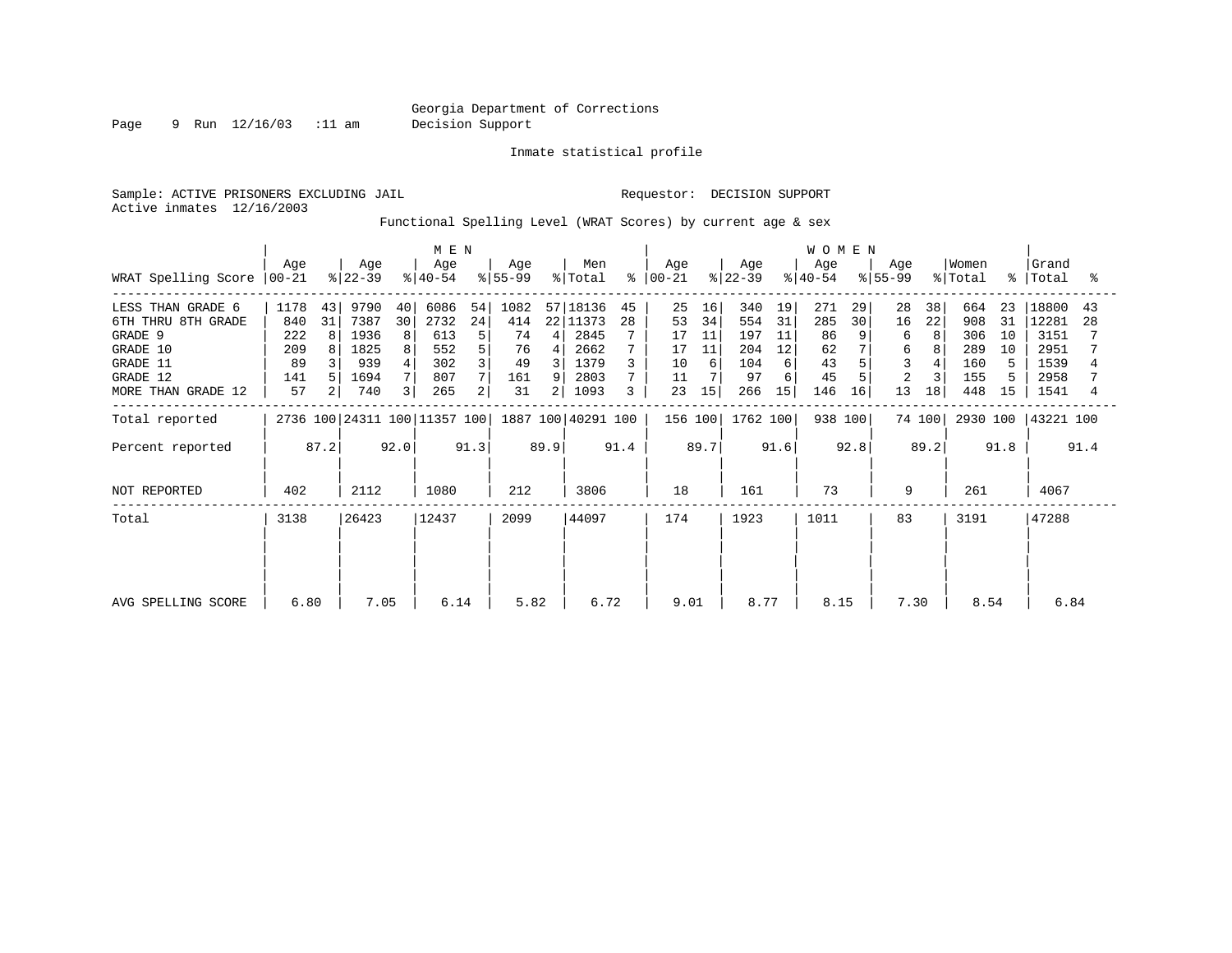Page 10 Run 12/16/03 :11 am Decision Support

Inmate statistical profile

Sample: ACTIVE PRISONERS EXCLUDING JAIL **Requestor: DECISION SUPPORT** Active inmates 12/16/2003

Self-Rpt Guardian Status To Age 16 by current age & sex

|                  |                  |      | M E N            |                |                              |          |                  |          |                    |      | <b>WOMEN</b>    |      |                  |          |                  |          |                 |          |                  |      |                |      |
|------------------|------------------|------|------------------|----------------|------------------------------|----------|------------------|----------|--------------------|------|-----------------|------|------------------|----------|------------------|----------|-----------------|----------|------------------|------|----------------|------|
| Guardian Status  | Age<br>$00 - 21$ |      | Age<br>$ 22-39 $ |                | Age<br>$ 40-54 $             |          | Age<br>$ 55-99 $ |          | Men<br>% Total     | နွ   | Age<br>$ 00-21$ |      | Age<br>$ 22-39 $ |          | Age<br>$8 40-54$ |          | Age<br>$ 55-99$ |          | Women<br>% Total | န္   | Grand<br>Total | °≈   |
| ORPHANAGE        | 2                | 0    | 21               | $\Omega$       | 28                           | $\Omega$ | 10               | $\Omega$ | 61                 |      | $\Omega$        |      | $\Omega$         | $\Omega$ |                  | $\Omega$ |                 | $\Omega$ |                  |      | 62             |      |
| FATHER ONLY      | 122              | 4    | 762              | $\overline{3}$ | 325                          | 3        | 42               | 2        | 1251               |      | 7               |      | 59               |          | 32               |          |                 |          | 99               |      | 1350           |      |
| FTR MTR HD       | 198              | 6    | 1593             | 6              | 764                          | 6        | 111              | 5        | 2666               | 6    | 15              | 9    | 122              |          | 72               |          |                 |          | 209              |      | 2875           | 6    |
| MOTHER ONLY      | 1562             | 51   | L1758            | 45             | 4025                         | 33       | 472              |          | 23 17817           | 41   | 63              | 37   | 687              | 36       | 274              | 27       | 22              | 28       | 1046             | 33   | 18863          | 41   |
| MTR FTR HD       | 640              | 21   | 7649             | 30             | 5321                         | 44       | 1154             | 56       | 14764              | 34   | 50              | 29   | 692              | 37       | 502              | 50       | 43              | 54       | 1287             | 41   | 16051          | 35   |
| OTH FEMALE       | 77               |      | 561              | 2              | 270                          |          | 51               |          | 959                |      |                 |      | 43               |          | 24               |          |                 |          | 74               |      | 1033           |      |
| OTH MALE         | 22               |      | 110              |                | 52                           |          |                  | 0        | 193                |      |                 |      | 3                |          | 2                |          |                 |          | 6                |      | 199            |      |
| STEP-PARNTS      | 28               |      | 395              |                | 153                          |          | 26               |          | 602                |      |                 |      |                  |          |                  |          |                 |          |                  |      | 609            |      |
| FOSTER HOME      | 46               |      | 275              |                | 128                          |          | 26               |          | 475                |      | ς               |      | 44               |          | 9                |          |                 |          | 57               |      | 532            |      |
| GRAND PRNTS      | 285              |      | 2143             | 8              | 792                          |          | 116              | 6        | 3336               |      | 24              | 14   | 231              | 12       | 70               |          |                 | 9        | 332              | 11   | 3668           |      |
| OTHER            | 66               |      | 644              | $\overline{2}$ | 287                          | 2        | 37               |          | 1034               |      | 4               |      | 11               |          | 6                |          | $\overline{2}$  |          | 23               |      | 1057           |      |
| Total reported   |                  |      |                  |                | 3048 100 25911 100 12145 100 |          |                  |          | 2054 100 43158 100 |      | 171 100         |      | 1894 100         |          | 997              | 100      |                 | 79 100   | 3141 100         |      | 46299 100      |      |
| Percent reported |                  | 97.1 |                  | 98.1           |                              | 97.7     |                  | 97.9     |                    | 97.9 |                 | 98.3 |                  | 98.5     |                  | 98.6     |                 | 95.2     |                  | 98.4 |                | 97.9 |
| NOT RPTD         | 90               |      | 512              |                | 292                          |          | 45               |          | 939                |      | 3               |      | 29               |          | 14               |          | 4               |          | 50               |      | 989            |      |
| Total            | 3138             |      | 26423            |                | 12437                        |          | 2099             |          | 44097              |      | 174             |      | 1923             |          | 1011             |          | 83              |          | 3191             |      | 47288          |      |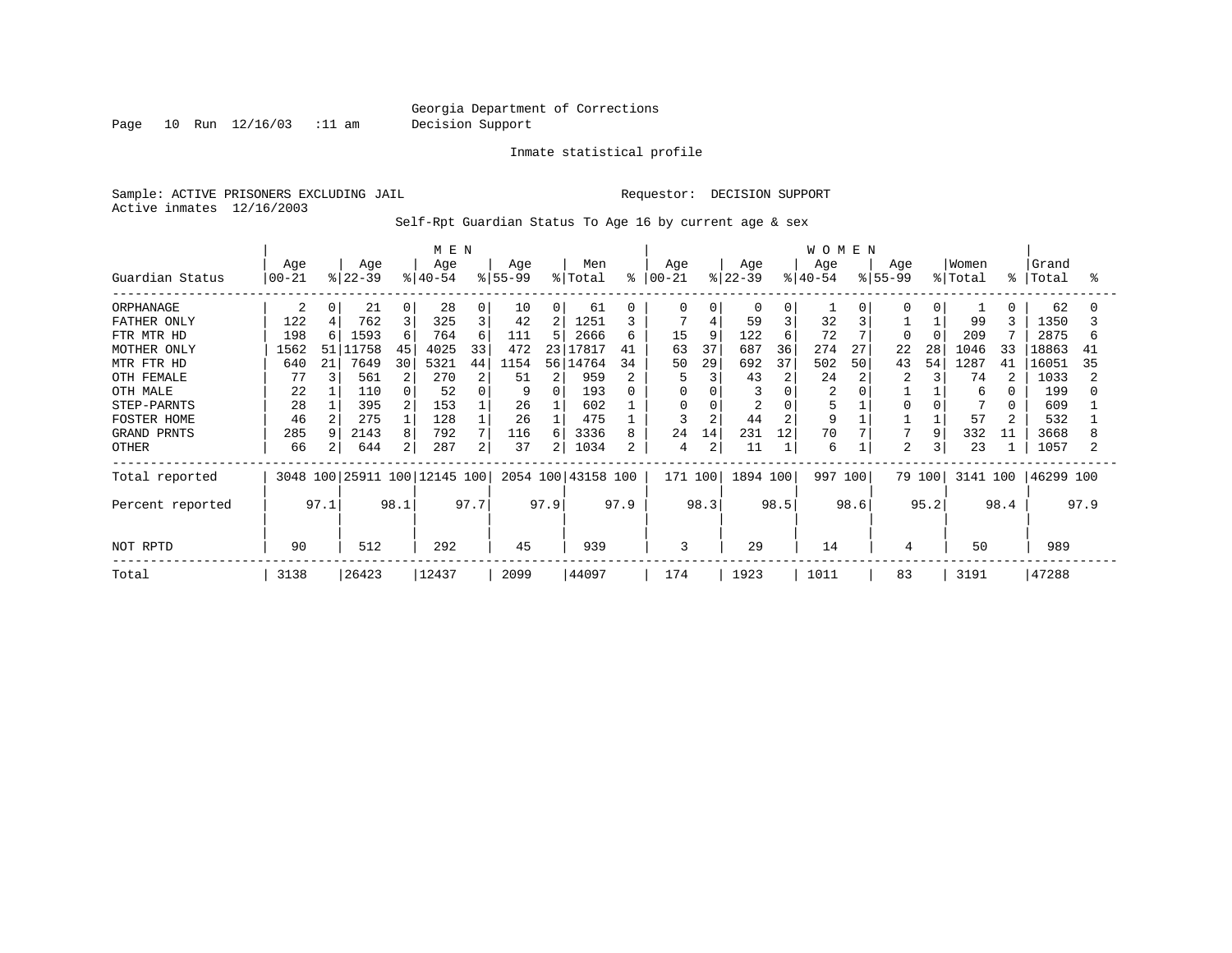Page 11 Run 12/16/03 :11 am Decision Support

Inmate statistical profile

Sample: ACTIVE PRISONERS EXCLUDING JAIL **Requestor: DECISION SUPPORT** Active inmates 12/16/2003

Self-Rpt Employment Status Before Prison by current age & sex

|                  | M E N            |      |                  |      |                         |      |                 |      |                    |      |                 |             |                  |      | W O M E N       |      |                  |          |                  |      |                |      |
|------------------|------------------|------|------------------|------|-------------------------|------|-----------------|------|--------------------|------|-----------------|-------------|------------------|------|-----------------|------|------------------|----------|------------------|------|----------------|------|
| Employment       | Age<br>$00 - 21$ |      | Age<br>$ 22-39 $ |      | Age<br>$8 40-54$        |      | Age<br>$ 55-99$ |      | Men<br>% Total     | နွ   | Age<br>$ 00-21$ |             | Age<br>$ 22-39 $ |      | Age<br>$ 40-54$ |      | Age<br>$ 55-99 $ |          | Women<br>% Total | ႜ    | Grand<br>Total | ႜ    |
|                  |                  |      |                  |      |                         |      |                 |      |                    |      |                 |             |                  |      |                 |      |                  |          |                  |      |                |      |
| FULL TIME        | 784              | 27   | .2651            | 52   | 6603                    | 57   | 881             | 46   | 20919              | 51   | 36              | 30          | 645              | 47   | 312             | 41   | 22               | 34       | 1015             | 44   | 21934          | 51   |
| PART TIME        | 476              | 16   | 2451             | 10   | 737                     | 6    | 107             | 6    | 3771               | 9    | 8               |             | 64               | 5    | 36              |      | $\mathbf 0$      | $\Omega$ | 108              |      | 3879           |      |
| UNEMPL < 6M      | 237              | 8    | 2933             | 12   | 1192                    | 10   | 209             | 11   | 4571               | 11   | 12              | 10          | 139              | 10   | 82              | 11   | 10               | 15       | 243              | 10   | 4814           | 11   |
| UNEMPL > 6M      | 370              | 13   | 3735             | 15   | 2076                    | 18   | 381             | 20   | 6562               | 16   | 6               | 5           | 244              | 18   | 156             | 21   | 17               | 26       | 423              | 18   | 6985           | 16   |
| NEVER WORKD      | 935              | 32   | 1995             | 8    | 210                     | 2    | 16              |      | 3156               | 8    | 35              | 29          | 141              | 10   | 25              |      | 3                | 5        | 204              |      | 3360           | 8    |
| <b>STUDENT</b>   | 90               |      | 253              |      | 15                      | 0    |                 |      | 361                |      | 20              | 17          | 19               |      | 3               |      | 0                |          | 42               |      | 403            |      |
| INCAPABLE        | 15               |      | 457              |      | 711                     | 6    | 307             | 16   | 1490               |      |                 | 3           | 122              | 9    | 144             | 19   | 13               | 20       | 282              | 12   | 1772           |      |
| <b>OTHER</b>     | 0                |      | 0                |      | 0                       | 0    | $\mathbf 0$     | 0    | $\mathbf 0$        | 0    | 0               | $\mathbf 0$ | 0                |      | $\Omega$        | 0    | 0                | 0        | 0                |      | 0              |      |
| Total reported   | 2907             |      |                  |      | 100 24475 100 11544 100 |      |                 |      | 1904 100 40830 100 |      | 120 100         |             | 1374 100         |      | 758             | 100  | 65 100           |          | 2317 100         |      | 43147 100      |      |
| Percent reported |                  | 92.6 |                  | 92.6 |                         | 92.8 |                 | 90.7 |                    | 92.6 |                 | 69.0        |                  | 71.5 |                 | 75.0 |                  | 78.3     |                  | 72.6 |                | 91.2 |
| NOT RPTD         | 231              |      | 1948             |      | 893                     |      | 195             |      | 3267               |      | 54              |             | 549              |      | 253             |      | 18               |          | 874              |      | 4141           |      |
| Total            | 3138             |      | 26423            |      | 12437                   |      | 2099            |      | 44097              |      | 174             |             | 1923             |      | 1011            |      | 83               |          | 3191             |      | 47288          |      |

\* NOTE: THE FIELD LABELD "OTHER" WAS CORRECTED IN APRIL 1989; INMATES CODED "PRE-OTIS NOT REPORTED" NOW HAVE BEEN REMOVED FROM THIS FIELD AND IDENTIFIED AS "NOT REPORTED".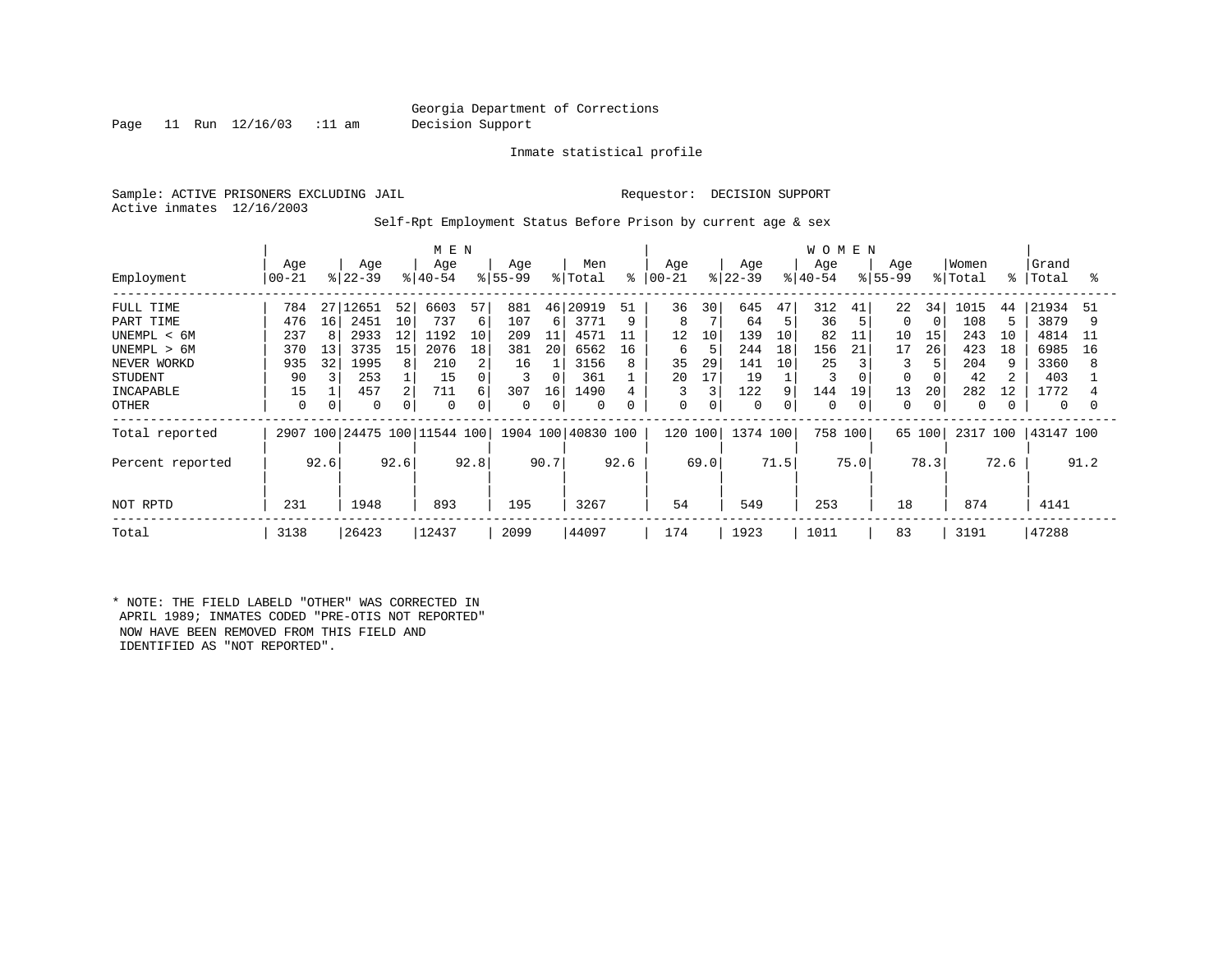Page 12 Run 12/16/03 :11 am Decision Support

Inmate statistical profile

Sample: ACTIVE PRISONERS EXCLUDING JAIL **Requestor: DECISION SUPPORT** Active inmates 12/16/2003

Self-Rpt Marital Status At Admission by current age & sex

|                  |           |      | M E N     |      |                         |      |                   |      |           |      | <b>WOMEN</b> |             |           |      |           |      |             |      |         |           |           |      |
|------------------|-----------|------|-----------|------|-------------------------|------|-------------------|------|-----------|------|--------------|-------------|-----------|------|-----------|------|-------------|------|---------|-----------|-----------|------|
|                  | Age       |      | Age       |      | Age                     |      | Age               |      | Men       |      | Age          |             | Age       |      | Age       |      | Age         |      | Women   |           | Grand     |      |
| Marital Status   | $00 - 21$ |      | $ 22-39 $ |      | $8 40-54$               |      | $\frac{8}{55-99}$ |      | % Total   | နွ   | $ 00-21$     |             | $8 22-39$ |      | $8 40-54$ |      | $8155 - 99$ |      | % Total | $\approx$ | Total     | °≈   |
| SINGLE           | 2943      | 97   | 17950     | 69   | 4789                    | 39   | 363               | 18   | 26045     | 60   | 159          | 93          | .117      | 59   | 386       | 39   | 11          | 14   | 1673    | 53        | 27718     | 60   |
| MARRIED          | 36        |      | 2725      | 10   | 2151                    | 18   | 549               | 27   | 5461      | 13   | 3            | 2           | 266       | 14   | 167       | 17   | 15          | 19   | 451     | 14        | 5912      | 13   |
| SEPARATED        | 9         |      | 1019      |      | 1017                    | 8    | 212               | 10   | 2257      | 5    | 6            | 4           | 207       | 11   | 129       | 13   | 6           | 8    | 348     | 11        | 2605      | 6    |
| DIVORCED         | 5         |      | 1689      |      | 2668                    | 22   | 609               | 30   | 4971      |      | 2            |             | 198       | 10   | 207       | 21   | 20          | 25   | 427     | 14        | 5398      | 12   |
| WIDOWED          |           |      | 85        |      | 238                     | 2    | 147               |      | 471       |      | $\mathbf 0$  | $\Omega$    | 35        | 2    | 60        | 6    | 25          | 32   | 120     |           | 591       |      |
| COMMON LAW       | 53        |      | 2473      | 10   | 1298                    | 11   | 177               | 9    | 4001      | 9    |              |             | 71        |      | 50        |      | 2           | 3    | 124     |           | 4125      |      |
| <b>OTHER</b>     | 0         |      | 13        | 0    | 4                       | 0    | 4                 |      | 21        | 0    | 0            | $\mathbf 0$ |           | 0    |           |      | $\Omega$    | 0    | 2       |           | 23        | 0    |
| Total reported   | 3047      |      |           |      | 100 25954 100 12165 100 |      | 2061              | 100  | 43227 100 |      | 171          | 100         | 1895 100  |      | 1000      | 100  | 79 100      |      | 3145    | 100       | 46372 100 |      |
| Percent reported |           | 97.1 |           | 98.2 |                         | 97.8 |                   | 98.2 |           | 98.0 |              | 98.3        |           | 98.5 |           | 98.9 |             | 95.2 |         | 98.6      |           | 98.1 |
|                  |           |      |           |      |                         |      |                   |      |           |      |              |             |           |      |           |      |             |      |         |           |           |      |
| NOT RPTD         | 91        |      | 469       |      | 272                     |      | 38                |      | 870       |      | 3            |             | 28        |      | 11        |      | 4           |      | 46      |           | 916       |      |
| Total            | 3138      |      | 26423     |      | 12437                   |      | 2099              |      | 44097     |      | 174          |             | 1923      |      | 1011      |      | 83          |      | 3191    |           | 47288     |      |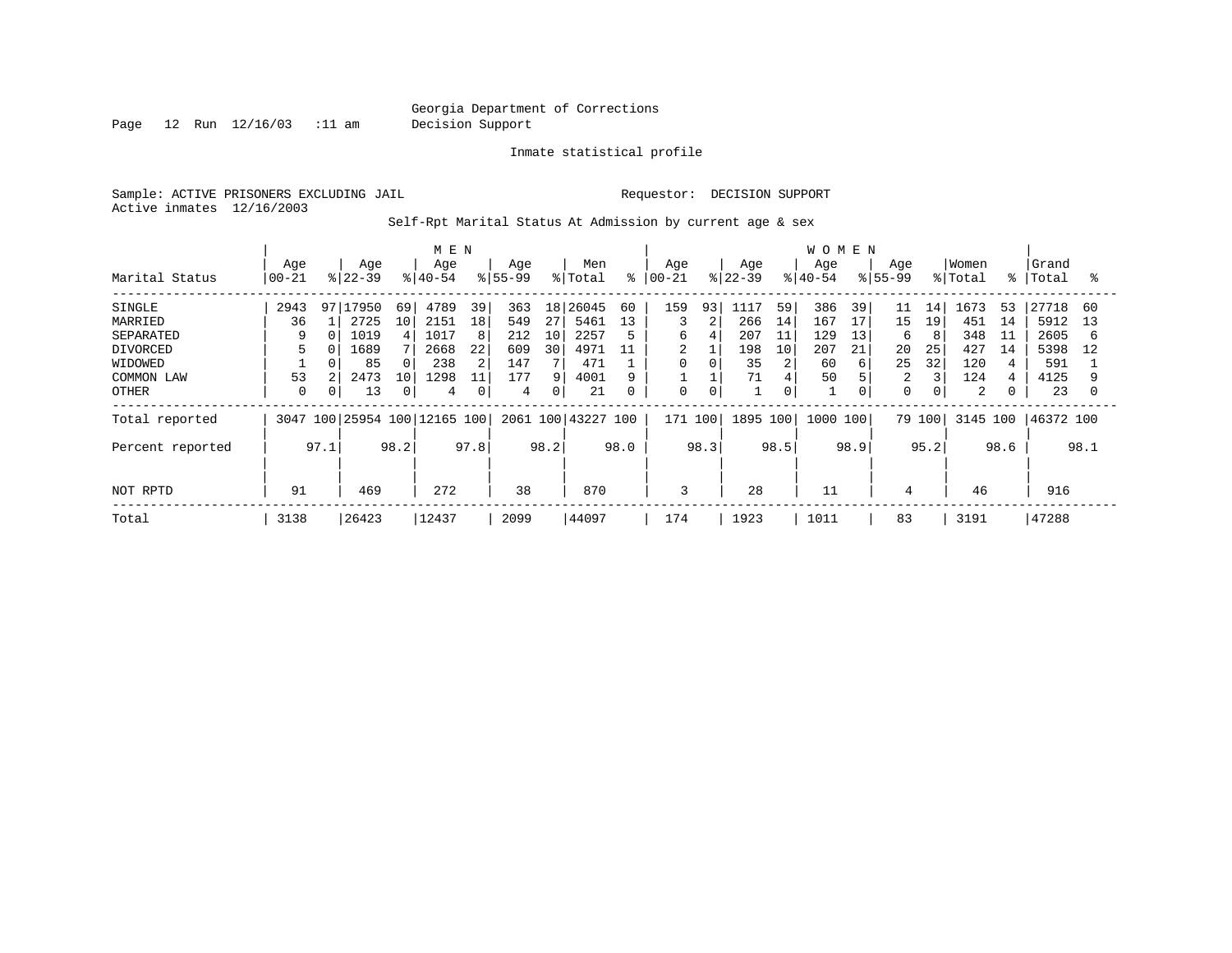Page 13 Run 12/16/03 :11 am Decision Support

Inmate statistical profile

Sample: ACTIVE PRISONERS EXCLUDING JAIL **Requestor: DECISION SUPPORT** Active inmates 12/16/2003

Self-Rpt Number Of Children At Admission by current age & sex

|                      |                |      | M E N             |      |                  |      |                  |      |                    |      | <b>WOMEN</b>         |          |                  |             |                  |      |                  |        |                  |             |                |      |
|----------------------|----------------|------|-------------------|------|------------------|------|------------------|------|--------------------|------|----------------------|----------|------------------|-------------|------------------|------|------------------|--------|------------------|-------------|----------------|------|
| Number Of Children   | Age<br>  00-21 |      | Age<br>$ 22-39 $  |      | Age<br>$ 40-54 $ |      | Age<br>$ 55-99 $ |      | Men<br>% Total     |      | Age<br>$8   00 - 21$ |          | Age<br>$ 22-39 $ |             | Age<br>$ 40-54 $ |      | Age<br>$ 55-99 $ |        | Women<br>% Total | $\approx$ 1 | Grand<br>Total | °    |
| NO CHILDREN          | 0              | 0    | 507               | 3    | 483              | 5    | 82               | 5    | 1072               | 4    | 0                    | 0        | 3                | $\mathbf 0$ | 6                |      |                  |        | 10               | $\Omega$    | 1082           | 4    |
| ONE CHILD            | 531            | 75   | 6357              | 42   | 2710             | 30   | 312              | 18   | 9910               | 37   | 39                   | 63       | 373              | 25          | 181              | 21   | 10               | 15     | 603              | 24          | 10513          | 36   |
| TWO CHILDREN         | 135            | 19   | 4273              | 28   | 2513             | 28   | 425              | 25   | 7346               | 28   | 19                   | 31       | 460              | 30          | 265              | 30   | 15               | 22     | 759              | 30          | 8105           | 28   |
| THREE CHILDREN       | 31             | 4    | 2240              | 15   | 1614             | 18   | 370              | 21   | 4255               | 16   | 2                    |          | 363              | 24          | 230              | 26   | 16               | 24     | 611              | 24          | 4866           | 17   |
| <b>FOUR CHILDREN</b> | 6              |      | 1063              |      | 819              | 9    | 229              | 13   | 2117               |      |                      |          | 178              | 12          | 105              | 12   | 12               | 18     | 296              | 12          | 2413           | 8    |
| FIVE CHILDREN        |                | 0    | 490               | 3    | 468              | 5    | 134              | 8    | 1093               |      | 0                    | $\Omega$ | 82               | 5           | 40               |      | 2                | 3      | 124              | 5           | 1217           |      |
| MORE THAN 5 CHILDREN | $\mathbf{1}$   | 0    | 347               | 2    | 360              | 4    | 178              | 10   | 886                |      | $\mathbf{1}$         | 2        | 53               | 4           | 43               | 5    | 11               | 16     | 108              | 4           | 994            |      |
| Total reported       |                |      | 705 100 15277 100 |      | 8967 100         |      |                  |      | 1730 100 26679 100 |      |                      | 62 100   | 1512 100         |             | 870 100          |      |                  | 67 100 | 2511 100         |             | 29190 100      |      |
| Percent reported     |                | 22.5 |                   | 57.8 |                  | 72.1 |                  | 82.4 |                    | 60.5 |                      | 35.6     |                  | 78.6        |                  | 86.1 |                  | 80.7   |                  | 78.7        |                | 61.7 |
| NOT REPORTED         | 2433           |      | 11146             |      | 3470             |      | 369              |      | 17418              |      | 112                  |          | 411              |             | 141              |      | 16               |        | 680              |             | 18098          |      |
| Total                | 3138           |      | 26423             |      | 12437            |      | 2099             |      | 44097              |      | 174                  |          | 1923             |             | 1011             |      | 83               |        | 3191             |             | 47288          |      |
|                      |                |      |                   |      |                  |      |                  |      |                    |      |                      |          |                  |             |                  |      |                  |        |                  |             |                |      |
| AVG NUM CHILDREN     | 1.32           |      | 2.03              |      | 2.32             |      | 3.03             |      | 2.17               |      | 1.50                 |          | 2.55             |             | 2.66             |      | 3.28             |        | 2.58             |             | 2.21           |      |

\* NOTE: THE FIELD LABLED "NO CHILDREN" WAS CORRECTED IN MARCH 1989: MISSING DATA FOR INMATES STILL IN DIAGNOSTICS NOW HAS BEEN REMOVED FROM THIS FIELD AND IDENTIFIED AS "NOT REPORTED" INFORMATION.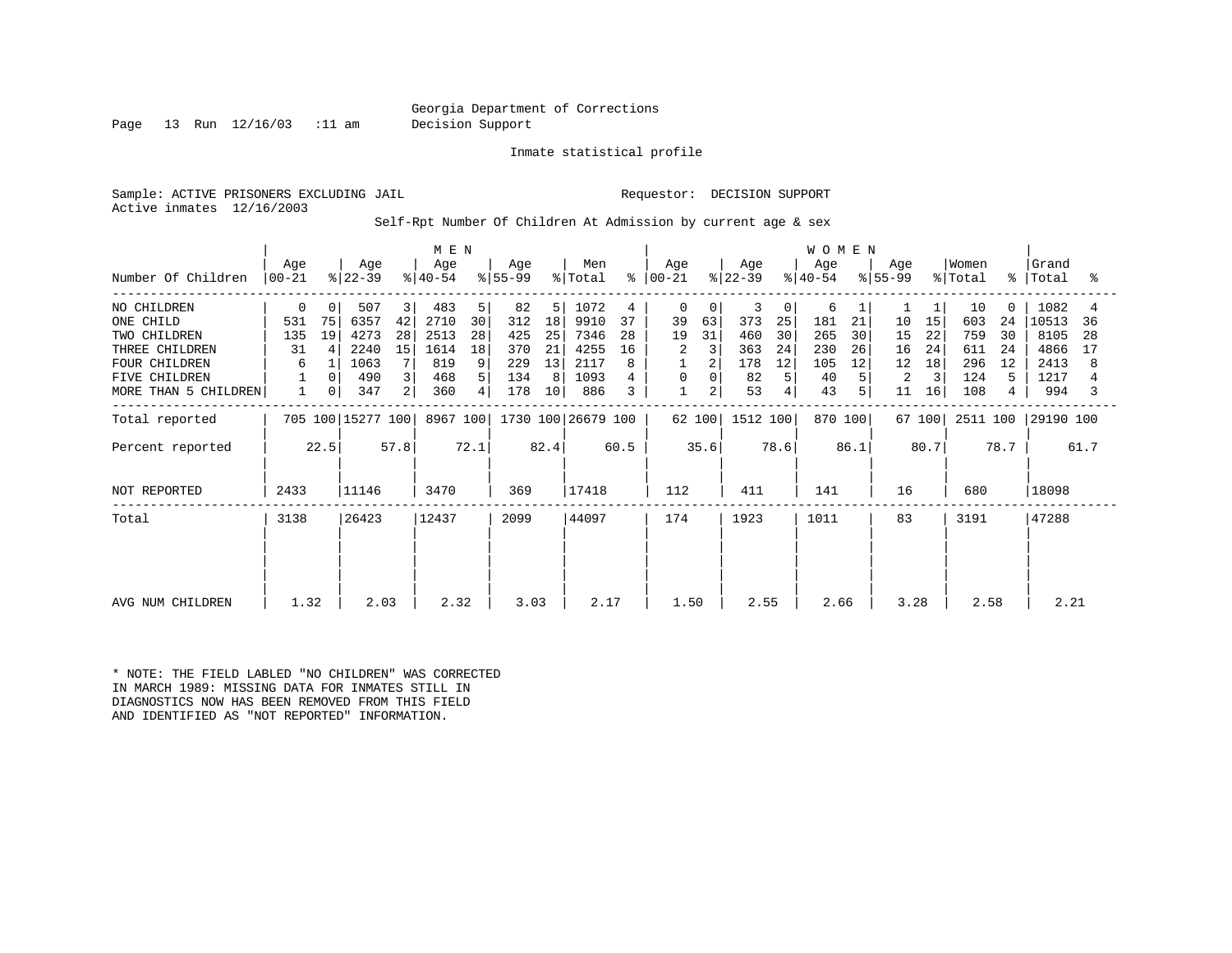Page 14 Run 12/16/03 :11 am Decision Support

#### Inmate statistical profile

Sample: ACTIVE PRISONERS EXCLUDING JAIL **Requestor: DECISION SUPPORT** Active inmates 12/16/2003

Self-Rpt Religious Affiliation by current age & sex

|                  |                |              |          |          | M E N                        |      |           |          |                    |              |               |              |           |                | <b>WOMEN</b> |              |                |          |                |                |           |      |
|------------------|----------------|--------------|----------|----------|------------------------------|------|-----------|----------|--------------------|--------------|---------------|--------------|-----------|----------------|--------------|--------------|----------------|----------|----------------|----------------|-----------|------|
|                  | Age            |              | Age      |          | Age                          |      | Age       |          | Men                |              | Age           |              | Age       |                | Age          |              | Age            |          | Women          |                | Grand     |      |
| Religion         | $00 - 21$      |              | $ 22-39$ |          | $ 40-54$                     |      | $8 55-99$ |          | % Total            |              | $8   00 - 21$ |              | $ 22-39 $ |                | $8 40-54$    |              | $8 55-99$      |          | % Total        | ిక             | Total     | ႜ    |
| <b>ISLAM</b>     | 66             | 2            | 925      | 4        | 359                          | 3    | 37        | 2        | 1387               | 3            | 2             |              | 14        | 1              | 3            | $\Omega$     | 0              | 0        | 19             |                | 1406      |      |
| CATHOLIC         | 133            | 4            | 1127     | 4        | 409                          | 3    | 86        | 4        | 1755               | 4            | 8             | 5            | 87        | 5              | 40           | 4            | 4              | 5        | 139            | 4              | 1894      | 4    |
| <b>BAPTIST</b>   | 1098           |              | 36 11322 | 44       | 6729                         | 57   | 1164      | 58       | 20313              | 48           | 98            | 57           | 1109      | 59             | 626          | 63           | 54             | 71       | 1887           | 60             | 22200     | 49   |
| METHODIST        | 35             | 1            | 416      | 2        | 393                          | 3    | 110       | 5        | 954                | 2            | 1             |              | 61        | 3              | 55           | 6            | $\overline{2}$ | 3        | 119            | 4              | 1073      | 2    |
| EPISCOPLN        |                | $\Omega$     | 40       | 0        | 20                           | 0    | 12        | 1        | 73                 | <sup>0</sup> |               |              | 3         | $\mathbf 0$    | 6            |              |                |          | 11             | 0              | 84        |      |
| PRESBYTRN        | 6              | <sup>0</sup> | 44       | 0        | 44                           | 0    | 16        | 1        | 110                | <sup>0</sup> | 0             | 0            | $\Omega$  | 0              |              | $\Omega$     | 2              | ς        | 3              | $\Omega$       | 113       |      |
| CHC OF GOD       | 30             |              | 245      | 1        | 151                          |      | 41        | 2        | 467                | 1            | 2             | $\mathbf{1}$ | 34        | 2              | 22           | 2            | 3              |          | 61             |                | 528       |      |
| HOLINESS         | 43             | 1            | 784      | 3        | 557                          | 5    | 99        | 5        | 1483               | κ            | 8             | 5            | 161       | 9              | 87           | q            | 4              | 5        | 260            | 8              | 1743      |      |
| <b>JEWISH</b>    | $\overline{2}$ | $\Omega$     | 18       | 0        | 15                           | 0    | 1         | 0        | 36                 | 0            | $\Omega$      | 0            | 2         | $\mathbf 0$    | $\Omega$     | $\Omega$     | 0              | 0        | 2              | O              | 38        |      |
| ANGLICAN         |                |              | 3        | 0        |                              | 0    | 0         | 0        |                    | 0            | 0             | $\Omega$     | 2         | 0              |              | 0            | O              |          | $\overline{2}$ |                | q         |      |
| GRK ORTHDX       |                | 0            | $\Omega$ | 0        |                              | 0    | $\Omega$  | 0        | 3                  | 0            | 0             | $\Omega$     | U         | $\Omega$       | U            | 0            | O              | O        | $\Omega$       | O              |           |      |
| HINDU            |                | $\cap$       | 3        | 0        |                              | 0    | 1         | 0        | 5                  | 0            | 0             | $\Omega$     | Ω         | $\mathbf 0$    |              | $\Omega$     | O              | U        | $\Omega$       | O              | 5         |      |
| <b>BUDDHIST</b>  |                | <sup>0</sup> | 26       | 0        | 8                            | O    |           | 0        | 39                 | O            | 0             | $\Omega$     | Ω         | $\Omega$       |              | $\Omega$     | U              | O        | $\Omega$       | O              | 39        |      |
| TAOIST           | n              | $\Omega$     | $\Omega$ | O        |                              | O    | $\Omega$  | U        |                    | O            | 0             | $\cap$       | Ω         | $\Omega$       |              | $\Omega$     | O              | U        | $\Omega$       | U              |           |      |
| SHINTOIST        |                | ∩            | 3        | O        | 4                            | O    | $\Omega$  | U        | 9                  | U            | O             | $\cap$       | Ω         | $\Omega$       | U            | $\Omega$     | O              | U        | $\Omega$       | $\Omega$       | 9         |      |
| SEVEN D AD       | 9              | $\Omega$     | 54       | 0        | 43                           | 0    | 9         | $\Omega$ | 115                | O            |               |              |           | $\Omega$       |              | 0            | 0              | 0        | 8              | 0              | 123       |      |
| JEHOVAH WT       | 25             |              | 216      |          | 105                          |      | 10        | 0        | 356                |              | 2             |              | 13        | 1              | 6            |              | 0              | O        | 21             |                | 377       |      |
| LATR DAY S       | 6              | O            | 23       | $\Omega$ | 14                           | 0    | 4         | O        | 47                 | $\Omega$     | $\Omega$      | $\Omega$     | 2         | $\Omega$       |              | n            | 0              |          | 3              | <sup>0</sup>   | 50        |      |
| QUAKER           | 0              | $\cap$       | ∩        | $\Omega$ | $\Omega$                     | 0    | $\Omega$  | 0        | U                  | $\Omega$     | $\Omega$      | $\Omega$     | U         | $\Omega$       | $\cap$       | $\cap$       | 0              | $\Omega$ | $\Omega$       | $\Omega$       | $\Omega$  |      |
| OTHER PROD       | 556            | 18           | 3176     | 12       | 818                          | 7    | 119       | 6        | 4669               | 11           | 42            | 25           | 296       | 16             | 112          | 11           | 3              | 4        | 453            | 14             | 5122      | 11   |
| <b>NONE</b>      | 620            | 21           | 4495     | 18       | 1334                         | 11   | 165       | 8        | 6614               | 16           | б             | 4            | 60        | 3              | 10           | $\mathbf{1}$ | $\Omega$       | O        | 76             | $\overline{c}$ | 6690      | 15   |
| <b>OTHER</b>     | 377            | 13           | 2599     | 10       | 876                          | 7    | 133       | 71       | 3985               | 9            | 0             | $\Omega$     | 37        | $\overline{2}$ | 22           | 2            | 3              | 4        | 62             |                | 4047      | 9    |
| Total reported   |                |              |          |          | 3014 100 25519 100 11887 100 |      |           |          | 2008 100 42428 100 |              | 171 100       |              | 1885 100  |                | 994 100      |              | 76 100         |          | 3126 100       |                | 45554 100 |      |
| Percent reported |                | 96.0         |          | 96.6     |                              | 95.6 |           | 95.7     |                    | 96.2         |               | 98.3         |           | 98.0           |              | 98.3         |                | 91.6     |                | 98.0           |           | 96.3 |
| NOT RPTD         | 124            |              | 904      |          | 550                          |      | 91        |          | 1669               |              | 3             |              | 38        |                | 17           |              | 7              |          | 65             |                | 1734      |      |
| Total            | 3138           |              | 26423    |          | 12437                        |      | 2099      |          | 44097              |              | 174           |              | 1923      |                | 1011         |              | 83             |          | 3191           |                | 47288     |      |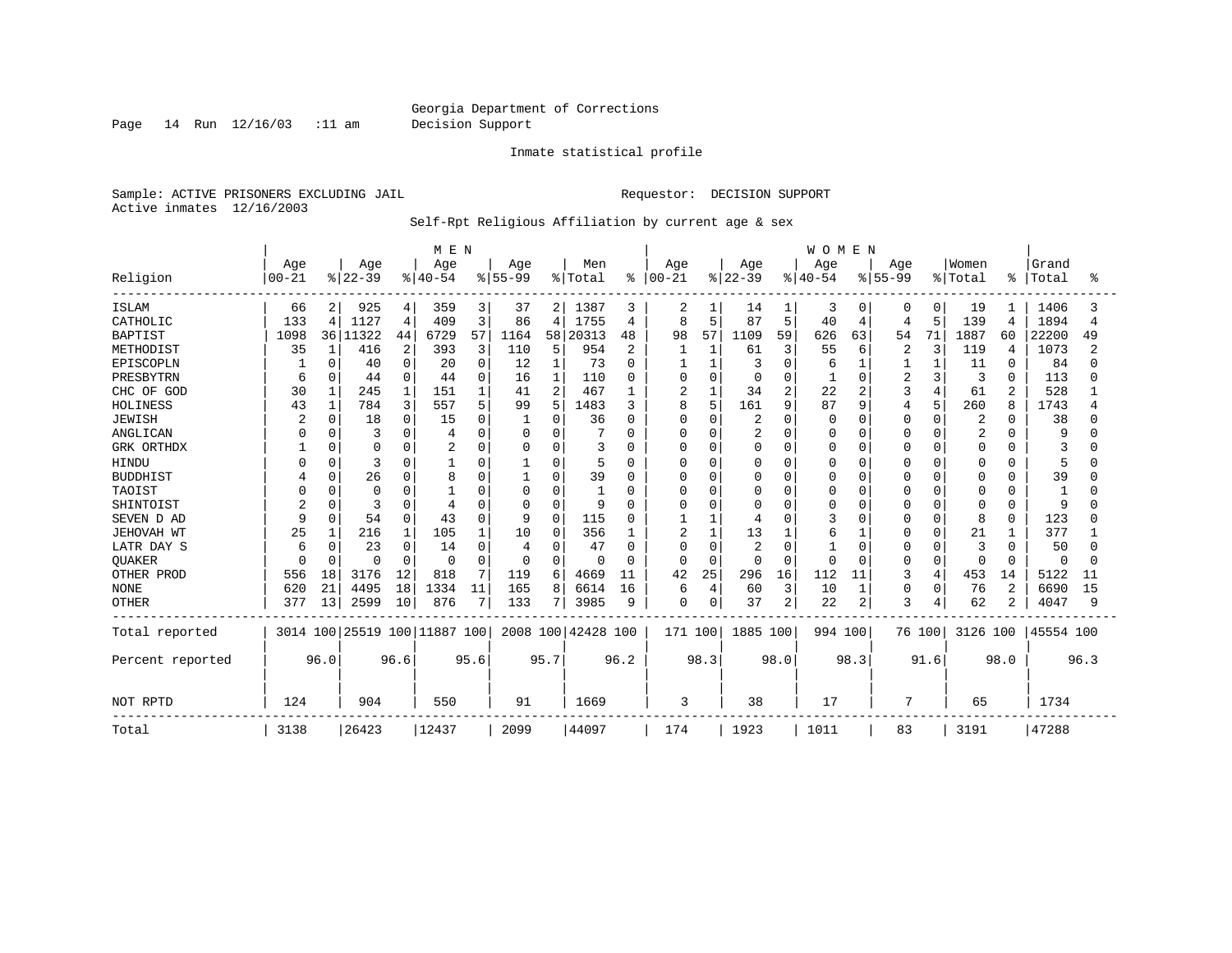Page 15 Run 12/16/03 :11 am Decision Support

Inmate statistical profile

Sample: ACTIVE PRISONERS EXCLUDING JAIL REGUESTOR: DECISION SUPPORT Active inmates 12/16/2003

Self-Rpt Family Behavior Patterns \* by current age & sex

|                                                                                                                       |                                                        | M E N                |                                                                 |                           |                                                               |                                       |                                                        |                                                  |                                                                    |                                          |                                              |                                                |                                                           |                                | <b>WOMEN</b>                                       |                                 |                                                        |                           |                                                              |                           |                                                                     |                           |
|-----------------------------------------------------------------------------------------------------------------------|--------------------------------------------------------|----------------------|-----------------------------------------------------------------|---------------------------|---------------------------------------------------------------|---------------------------------------|--------------------------------------------------------|--------------------------------------------------|--------------------------------------------------------------------|------------------------------------------|----------------------------------------------|------------------------------------------------|-----------------------------------------------------------|--------------------------------|----------------------------------------------------|---------------------------------|--------------------------------------------------------|---------------------------|--------------------------------------------------------------|---------------------------|---------------------------------------------------------------------|---------------------------|
| Family Behavior                                                                                                       | Age<br>$00 - 21$                                       |                      | Age<br>$ 22-39 $                                                |                           | Age<br>$ 40-54 $                                              |                                       | Age<br>$ 55-99$                                        |                                                  | Men<br>% Total                                                     | ွေ                                       | Age<br>$ 00-21 $                             |                                                | Age<br>$ 22-39 $                                          |                                | Age<br>$8 40-54$                                   |                                 | Age<br>$8 55-99$                                       |                           | Women<br>% Total                                             | $\approx$ 1               | Grand<br>Total                                                      | °                         |
| CRIMINLTY<br>ALCOHOLISM<br>DRUG ABUSE<br>DOMINERING<br>MIGRANT<br>INFL BTGS<br>PERMISSIVE<br>FATH ABSNT<br>MOTH ABSNT | 983<br>465<br>418<br>5<br>19<br>63<br>6<br>2049<br>556 | 21<br>10<br>45<br>12 | 7649<br>4285<br>2711<br>70<br>187<br>887<br>47<br>14565<br>3716 | 22<br>12<br>8<br>42<br>11 | 3480<br>2432<br>969<br>57<br>127<br>611<br>33<br>4941<br>1417 | 24<br>17<br>0<br>$\Omega$<br>35<br>10 | 456<br>337<br>94<br>5<br>14<br>118<br>10<br>599<br>200 | 24 <sub>1</sub><br>18<br>5<br>0<br>6<br>32<br>11 | 12568<br>7519<br>4192<br>137<br>347<br>1679<br>96<br>22154<br>5889 | 23<br>14<br>8<br>0<br>3<br>0<br>40<br>11 | 62<br>40<br>38<br>12<br>27<br>19<br>79<br>34 | 18<br>12<br>11<br>4<br>0<br>8<br>6<br>23<br>10 | 688<br>503<br>389<br>282<br>9<br>300<br>192<br>840<br>264 | 18<br>13<br>10<br>7<br>8<br>22 | 382<br>281<br>185<br>195<br>166<br>79<br>300<br>86 | 21<br>15<br>10<br>11<br>9<br>16 | 21<br>21<br>9<br>16<br>$\Omega$<br>10<br>3<br>24<br>11 | 17<br>17<br>13<br>20<br>9 | 1153<br>845<br>621<br>505<br>13<br>503<br>293<br>1243<br>395 | 19<br>14<br>10<br>8<br>20 | 13721<br>8364<br>4813<br>642<br>360<br>2182<br>389<br>23397<br>6284 | 22<br>14<br>8<br>38<br>10 |
| NONE<br>Total reported<br>Percent reported<br><b>OTHER</b>                                                            | 14<br>683                                              | 0<br>78.2            | 365<br>6842                                                     | 74.1                      | 172<br>4578 100 34482 100 14239 100<br>4210                   | 66.1                                  | 38<br>918                                              | $\overline{2}$<br>56.3                           | 589<br>1871 100 55170 100<br>12653                                 | 71.3                                     | 30<br>342 100<br>31                          | 9<br>82.2                                      | 311<br>3778 100<br>404                                    | 8<br>79.0                      | 152<br>1829<br>240                                 | 100<br>76.3                     | 6<br>121<br>29                                         | 100<br>65.1               | 499<br>6070 100<br>704                                       | 77.9                      | 1088<br>61240 100<br>13357                                          | 71.8                      |
| Total                                                                                                                 | 3138                                                   |                      | 26423                                                           |                           | 12437                                                         |                                       | 2099                                                   |                                                  | 44097                                                              |                                          | 174                                          |                                                | 1923                                                      |                                | 1011                                               |                                 | 83                                                     |                           | 3191                                                         |                           | 47288                                                               |                           |

\* NOTE: SINCE THERE CAN BE UP TO FIVE BEHAVIOR CODES PER INMATE, THE NUMBER OF CASES REPORTED IN THE DETAIL LINES AND THE TOTAL REPORTED LINE MAY EXCEED THE TOTAL NUMBER OF CASES. IN SHORT, THIS TABLE COUNTS THE NUMBER OF BEHAVIOR PROBLEMS, NOT INMATES.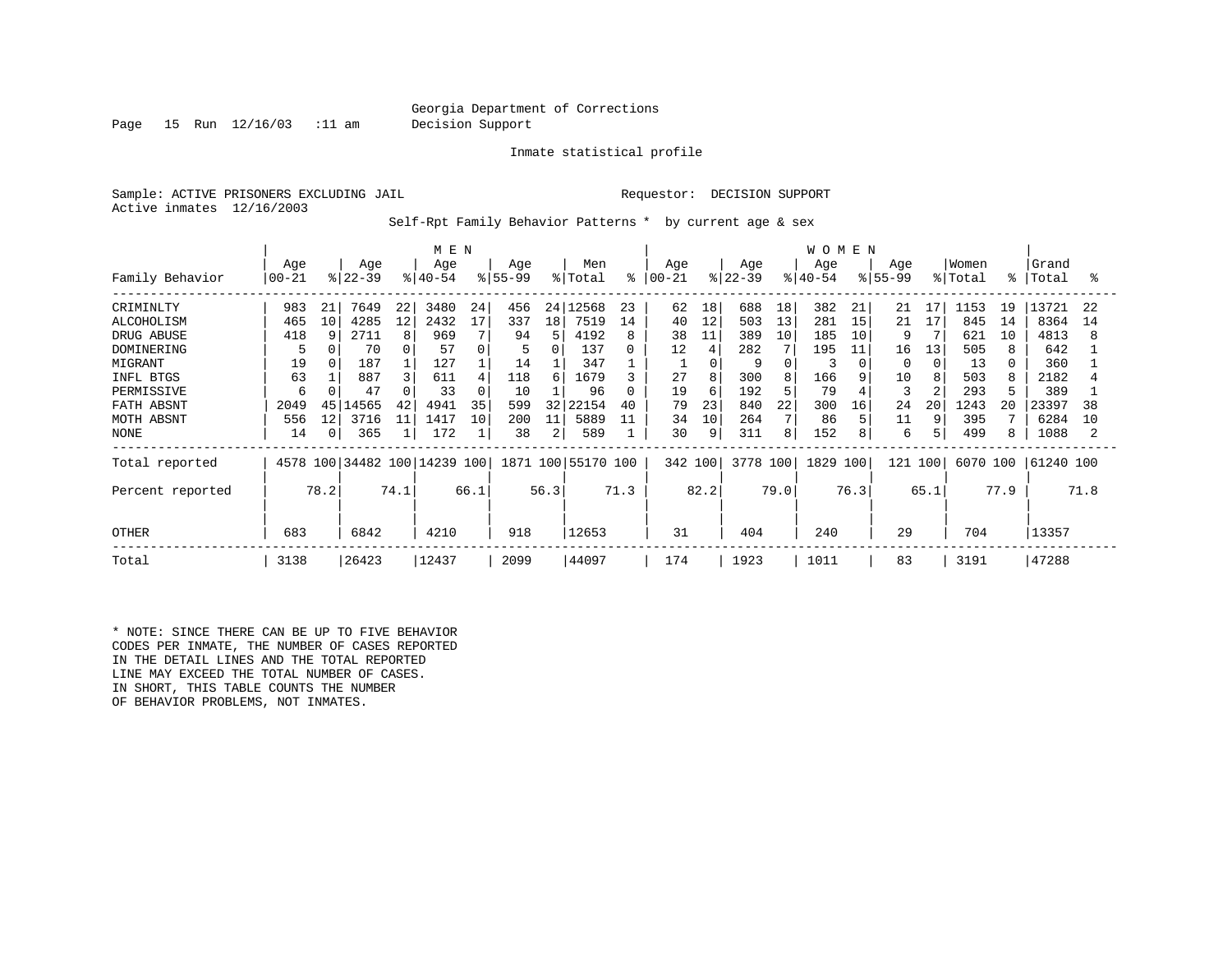Page 16 Run 12/16/03 :11 am Decision Support

Inmate statistical profile

Sample: ACTIVE PRISONERS EXCLUDING JAIL REGUESTOR: DECISION SUPPORT Active inmates 12/16/2003

Inmate Diagnostic Behavior Problem \* by current age & sex

|                    | M E N     |          |           |        |                              |          |           |      |                    |                |          |                |           |                | <b>WOMEN</b> |                |                |                |         |      |           |      |
|--------------------|-----------|----------|-----------|--------|------------------------------|----------|-----------|------|--------------------|----------------|----------|----------------|-----------|----------------|--------------|----------------|----------------|----------------|---------|------|-----------|------|
|                    | Age       |          | Age       |        | Age                          |          | Age       |      | Men                |                | Age      |                | Age       |                | Age          |                | Age            |                | Women   |      | Grand     |      |
| Diagnostic Problem | $00 - 21$ |          | $ 22-39 $ |        | $ 40-54$                     |          | $8 55-99$ |      | % Total            | ိ              | $ 00-21$ |                | $ 22-39 $ |                | $ 40-54$     |                | $8155 - 99$    |                | % Total | ႜ    | Total     | °    |
| <b>ALCOHOLIC</b>   | 102       | 2        | 1158      | 2      | 1005                         | 4        | 216       | 6    | 2481               | 3              | 9        | 3              | 155       | 5              | 129          |                | 10             | 8              | 303     | 6    | 2784      |      |
| <b>ALCOH ABSE</b>  | 718       | 12       | 6482      | 13     | 3783                         | 16       | 533       | 16   | 11516              | 14             | 4        |                | 155       | 5              | 135          | 8              | 11             | 9              | 305     | 6    | 11821     | 13   |
| DRUG EXP           | 845       | 14       | 8302      | 16     | 3410                         | 14       | 313       | 9    | 12870              | 15             | 24       | 9              | 283       | 9              | 168          | 10             | 10             | 8              | 485     | 9    | 13355     | 15   |
| DRUG ABSE          | 1283      | 21       | 9537      | 19     | 4671                         | 19       | 303       | 9    | 15794              | 19             | 69       | 25             | 884       | 28             | 504          | 29             | 10             | 8              | 1467    | 28   | 17261     | 19   |
| NARC ADDCT         | 43        |          | 677       |        | 511                          | 2        | 42        |      | 1273               | 2              |          |                | 54        | 2              | 56           | 3              | 3              | $\overline{a}$ | 117     | 2    | 1390      |      |
| EPILEPTIC          | 19        |          | 267       |        | 216                          |          | 31        |      | 533                |                | 8        | 3              | 90        | 3              | 54           | 3              |                | $\overline{2}$ | 155     |      | 688       |      |
| MANIPULTVE         | 1029      | 17       | 6760      | 13     | 2442                         | 10       | 253       |      | 10484              | 12             | $\Omega$ | $\Omega$       | 38        |                | 22           |                | 5              | $\overline{4}$ | 65      |      | 10549     | 12   |
| ASSAULTIVE         | 1381      |          | 23 11226  | 22     | 4974                         | 20       | 897       |      | 26   18478         | 22             | 77       | 28             | 623       | 20             | 308          | 18             | 25             | 19             | 1033    | 19   | 19511     | 22   |
| ESCPE TEND         | 71        |          | 1012      | 2      | 721                          | 3        | 151       | 4    | 1955               | $\overline{2}$ | 4        |                | 80        | 3              | 43           | $\overline{2}$ | $\overline{c}$ | $\overline{2}$ | 129     | 2    | 2084      |      |
| SUICIDAL           | 98        |          | 1034      | 2      | 537                          | 2        | 78        | 2    | 1747               | 2              | 16       | 6              | 194       | 6              | 83           |                | 9              | 7              | 302     | 6    | 2049      |      |
| WITHDRAWN          | 19        |          | 178       | 0      | 112                          | 0        | 28        |      | 337                | U              |          | 3              | 99        | 3              | 40           | 2              | 3              | $\overline{2}$ | 151     | 3    | 488       |      |
| PR RLTY CT         | 63        |          | 470       |        | 289                          |          | 51        |      | 873                |                | 5        | $\overline{2}$ | 73        | $\overline{a}$ | 26           |                | 6              | 5              | 110     | 2    | 983       |      |
| HOMOSEXUAL         | 8         | $\Omega$ | 140       | $\cap$ | 85                           | $\Omega$ | 23        |      | 256                | $\Omega$       | 19       | 7              | 133       | $\overline{4}$ | 41           | $\overline{c}$ | 2              | 2              | 195     | 4    | 451       |      |
| <b>NONE</b>        | 89        |          | 1068      | 2      | 649                          | 3        | 227       |      | 2033               | $\overline{2}$ | $\Omega$ | $\Omega$       | 16        |                | 23           |                | 9              | 7              | 48      |      | 2081      |      |
| <b>OTHER</b>       | 36        |          | 537       |        | 373                          | 2        | 95        | ζ    | 1041               |                | O        | $\Omega$       | 9         | $\Omega$       | 8            | $\Omega$       | 5              | 4              | 22      | ∩    | 1063      |      |
| NOT RPTD           | 194       | ζ        | 1617      | 3      | 576                          | 2        | 192       | б.   | 2579               | 3              | 29       | 10             | 285       | 9              | 100          | 6              | 16             | 12             | 430     | 8    | 3009      |      |
| Total reported     |           |          |           |        | 6000 100 50540 100 24372 100 |          |           |      | 3437 100 84349 100 |                | 277 100  |                | 3171 100  |                | 1742 100     |                | 129 100        |                | 5319    | 100  | 89668 100 |      |
| Percent reported   |           | 99.9     |           | 99.7   |                              | 99.9     |           | 99.8 |                    | 99.8           |          | 100.0          |           | 100.0          |              | 99.8           |                | 100.0          |         | 99.9 |           | 99.8 |
| UNKNOWN            | 2         |          | 75        |        | 18                           |          | 4         |      | 99                 |                | 0        |                | 0         |                | 2            |                | $\Omega$       |                | 2       |      | 101       |      |
| Total              | 3138      |          | 26423     |        | 12437                        |          | 2099      |      | 44097              |                | 174      |                | 1923      |                | 1011         |                | 83             |                | 3191    |      | 47288     |      |

\* NOTE: SINCE THERE CAN BE UP TO FIVE BEHAVIOR CODES PER INMATE, THE NUMBER OF CASES REPORTED IN THE DETAIL LINES AND THE TOTAL REPORTED LINE MAY EXCEED THE TOTAL NUMBER OF CASES. IN SHORT, THIS TABLE COUNTS THE NUMBER OF BEHAVIOR PROBLEMS, NOT INMATES.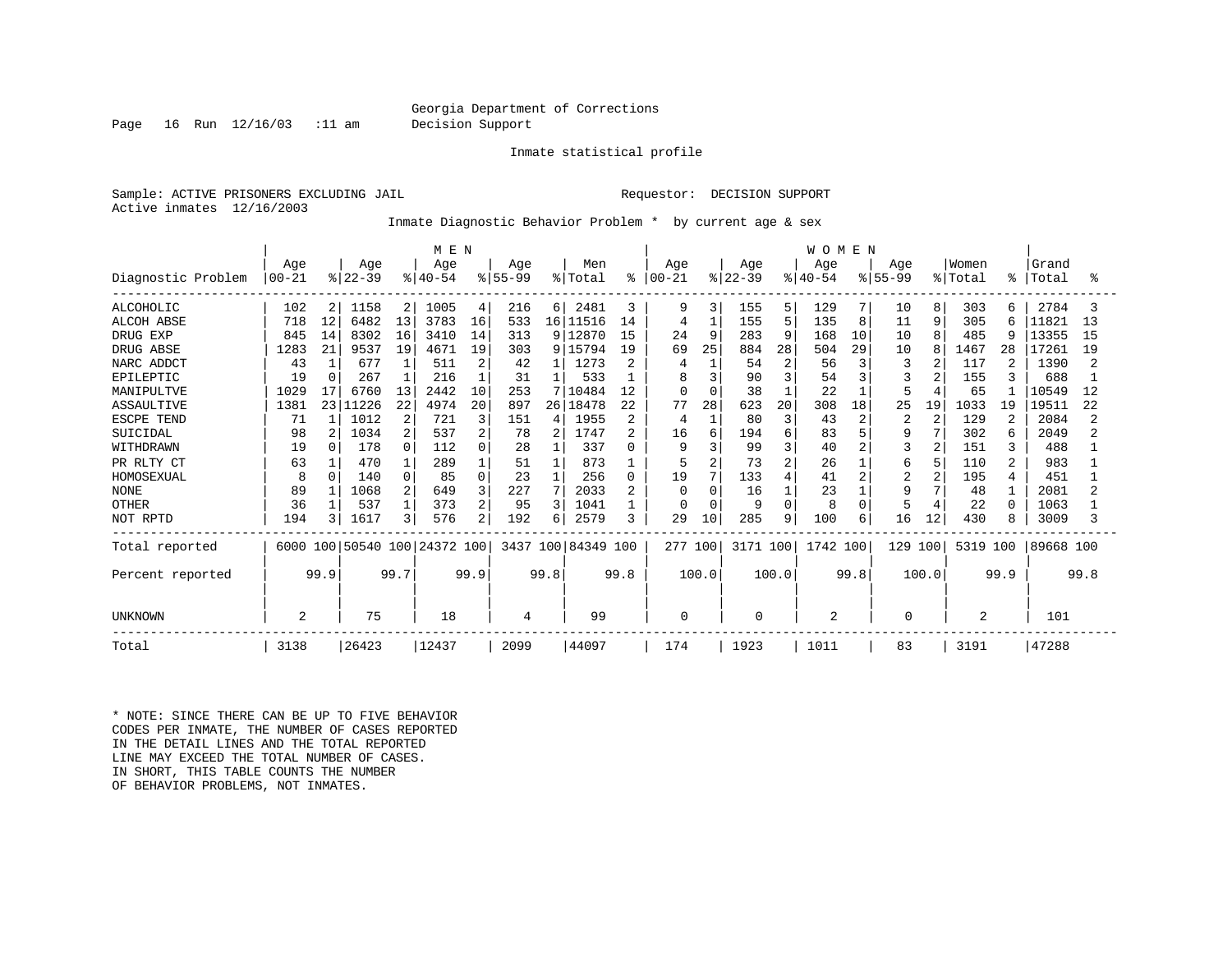Page 17 Run 12/16/03 :11 am Decision Support

Inmate statistical profile

Sample: ACTIVE PRISONERS EXCLUDING JAIL **Requestor: DECISION SUPPORT** Active inmates 12/16/2003

Physical Profile (General Condition) by current age & sex

|                      |          |      |           | M E N   |                              |      |             |              |                    |      |            |             |           | <b>WOMEN</b> |           |      |             |      |          |      |           |      |
|----------------------|----------|------|-----------|---------|------------------------------|------|-------------|--------------|--------------------|------|------------|-------------|-----------|--------------|-----------|------|-------------|------|----------|------|-----------|------|
|                      | Age      |      | Age       |         | Age                          |      | Age         |              | Men                |      | Age        |             | Age       |              | Age       |      | Age         |      | Women    |      | Grand     |      |
| Physical Profile     | $ 00-21$ |      | $ 22-39 $ |         | $ 40-54 $                    |      | $8155 - 99$ |              | % Total            | °≈   | $ 00 - 21$ |             | $ 22-39 $ |              | $8 40-54$ |      | $8155 - 99$ |      | % Total  | န္   | Total     |      |
| NO LIMITATION        | 2813     | 931  | 20618     | 80      | 6773                         | 56   | 465         | $22^{\circ}$ | 30669              | 71   | 134        | 85          | 1274      | 70           | 451       | 46   | 8           | 10   | 1867     | 62   | 32536     | -71  |
| DEFECT NO MAJOR LIMT | 171      | б.   | 3136      | $12 \,$ | 3120                         | 26   | 668         | 32           | 7095               | 16   | 24         | 15          | 459       | 25           | 435       | 44   | 34          | 43   | 952      | 31   | 8047      | 17   |
| DEFECT MAJOR LIMIT   | 43       |      | 1988      | 8       | 2173                         | 18   | 783         | 38           | 4987               | 12   | $\Omega$   | 0           | 77        | 4            | 91        | 9    | 32          | 41   | 200      |      | 5187      |      |
| VERY MAJOR DEFECT    |          | 0    | 35        | 0 I     | 83                           |      | 156         | 8            | 275                |      | 0          | $\mathbf 0$ | 5         | 0            | 6         |      | 5           | 6    | 16       |      | 291       |      |
| Total reported       |          |      |           |         | 3028 100 25777 100 12149 100 |      |             |              | 2072 100 43026 100 |      | 158 100    |             | 1815 100  |              | 983 100   |      | 79 100      |      | 3035 100 |      | 46061 100 |      |
| Percent reported     |          | 96.5 |           | 97.6    |                              | 97.7 |             | 98.7         |                    | 97.6 |            | 90.8        |           | 94.4         |           | 97.2 |             | 95.2 |          | 95.1 |           | 97.4 |
| NOT REPORTED         | 110      |      | 646       |         | 288                          |      | 27          |              | 1071               |      | 16         |             | 108       |              | 28        |      | 4           |      | 156      |      | 1227      |      |
| Total                | 3138     |      | 26423     |         | 12437                        |      | 2099        |              | 44097              |      | 174        |             | 1923      |              | 1011      |      | 83          |      | 3191     |      | 47288     |      |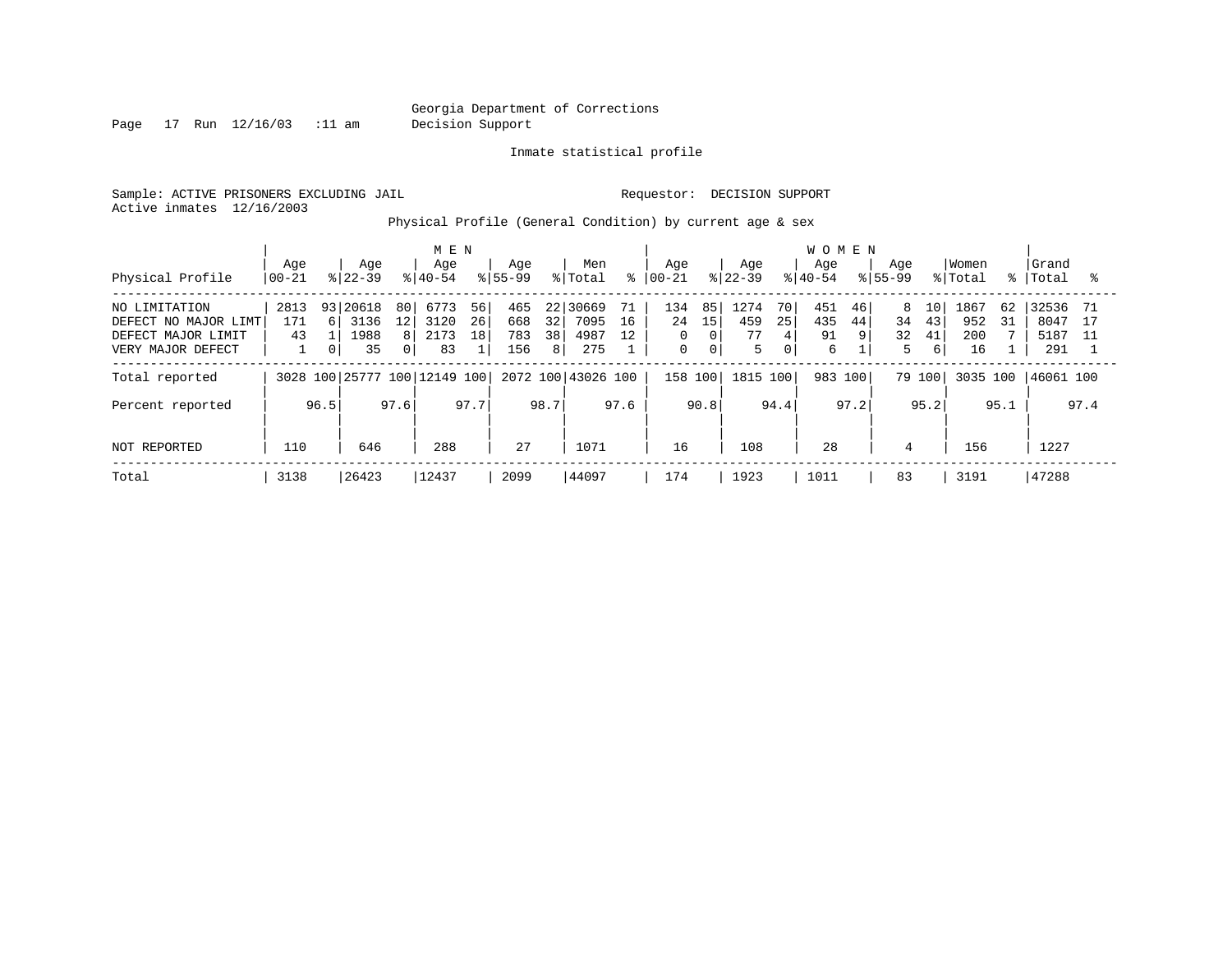Page 18 Run 12/16/03 :11 am Decision Support

#### Inmate statistical profile

Sample: ACTIVE PRISONERS EXCLUDING JAIL **Requestor: DECISION SUPPORT** Active inmates 12/16/2003

Security Status by current age & sex

|                  |                |       |                 |       | M E N                   |       |                  |       |                    |       |                      |       |                  |          | <b>WOMEN</b>     |       |                  |          |                  |       |                |       |
|------------------|----------------|-------|-----------------|-------|-------------------------|-------|------------------|-------|--------------------|-------|----------------------|-------|------------------|----------|------------------|-------|------------------|----------|------------------|-------|----------------|-------|
| Security         | Age<br>  00-21 |       | Age<br>$ 22-39$ |       | Age<br>$ 40-54 $        |       | Age<br>$ 55-99 $ |       | Men<br>% Total     |       | Age<br>$8   00 - 21$ |       | Age<br>$ 22-39 $ |          | Age<br>$8 40-54$ |       | Age<br>$ 55-99 $ |          | Women<br>% Total | °≈    | Grand<br>Total | °     |
| DIAG INCOM       | <sup>0</sup>   | 0     | 0               |       | $\Omega$                |       | 0                | 0     | $\Omega$           | 0     | 0                    | 0     | 0                | 0        | $\Omega$         |       | $\Omega$         | $\Omega$ | 0                |       | $\Omega$       |       |
| WRK RELEAS       |                |       | 0               |       | 0                       | 0     | $\mathbf 0$      | 0     |                    | 0     | 0                    | 0     | 0                | 0        | $\Omega$         |       | $\Omega$         |          | 0                |       |                |       |
| TRUSTY           | 29             |       | 1144            |       | 766                     | 6     | 73               | 3     | 2012               | 5     |                      |       | 61               |          | 68               |       | $\overline{2}$   |          | 133              |       | 2145           |       |
| MINIMUM          | 813            | 26    | 8560            | 32    | 4583                    | 37    | 758              | 36    | 14714              | 33    | 67                   | 39    | 1141             | 59       | 657              | 65    | 56               | 67       | 1921             | 60    | 16635          | 35    |
| MEDIUM           | 1397           | 45    | 0682            | 40    | 5041                    | 41    | 1016             |       | 48 18136           | 41    | 76                   | 44    | 484              | 25       | 215              | 21    | 21               | 25       | 796              | 25    | 18932          | 40    |
| CLOSE            | 566            | 18    | 4090            | 15    | 1243                    | 10    | 181              | 9     | 6080               | 14    | 18                   | 10    | 130              |          | 34               |       | 2                |          | 184              | 6     | 6264           | 13    |
| MAXIMUM          | 29             |       | 449             | 2     | 158                     |       | 20               |       | 656                |       | 0                    |       | 4                | $\Omega$ | $\overline{c}$   |       |                  |          | 6                |       | 662            |       |
| DIAGNOSTIC       | 303            | 10    | 1498            | 61    | 646                     | 5     | 51               | 21    | 2498               | 6     | 11                   | 6     | 103              | 5        | 35               |       | 2                | 2        | 151              |       | 2649           | 6     |
| Total reported   | 3138           |       |                 |       | 100 26423 100 12437 100 |       |                  |       | 2099 100 44097 100 |       | 174 100              |       | 1923 100         |          | 1011 100         |       |                  | 83 100   | 3191 100         |       | 47288 100      |       |
| Percent reported |                | 100.0 |                 | 100.0 |                         | 100.0 |                  | 100.0 |                    | 100.0 |                      | 100.0 |                  | 100.0    |                  | 100.0 |                  | 100.0    |                  | 100.0 |                | 100.0 |
| NOT RPTD         |                |       | $\mathbf 0$     |       | 0                       |       | 0                |       | $\mathbf 0$        |       | 0                    |       | 0                |          |                  |       | $\mathbf 0$      |          | 0                |       |                |       |
| Total            | 3138           |       | 26423           |       | 12437                   |       | 2099             |       | 44097              |       | 174                  |       | 1923             |          | 1011             |       | 83               |          | 3191             |       | 47288          |       |

\* NOTE: BEGINNING IN JULY 1987, THE FACILITIES DIVISION NO LONGER CODED INMATES AS BEING WORK RELEASE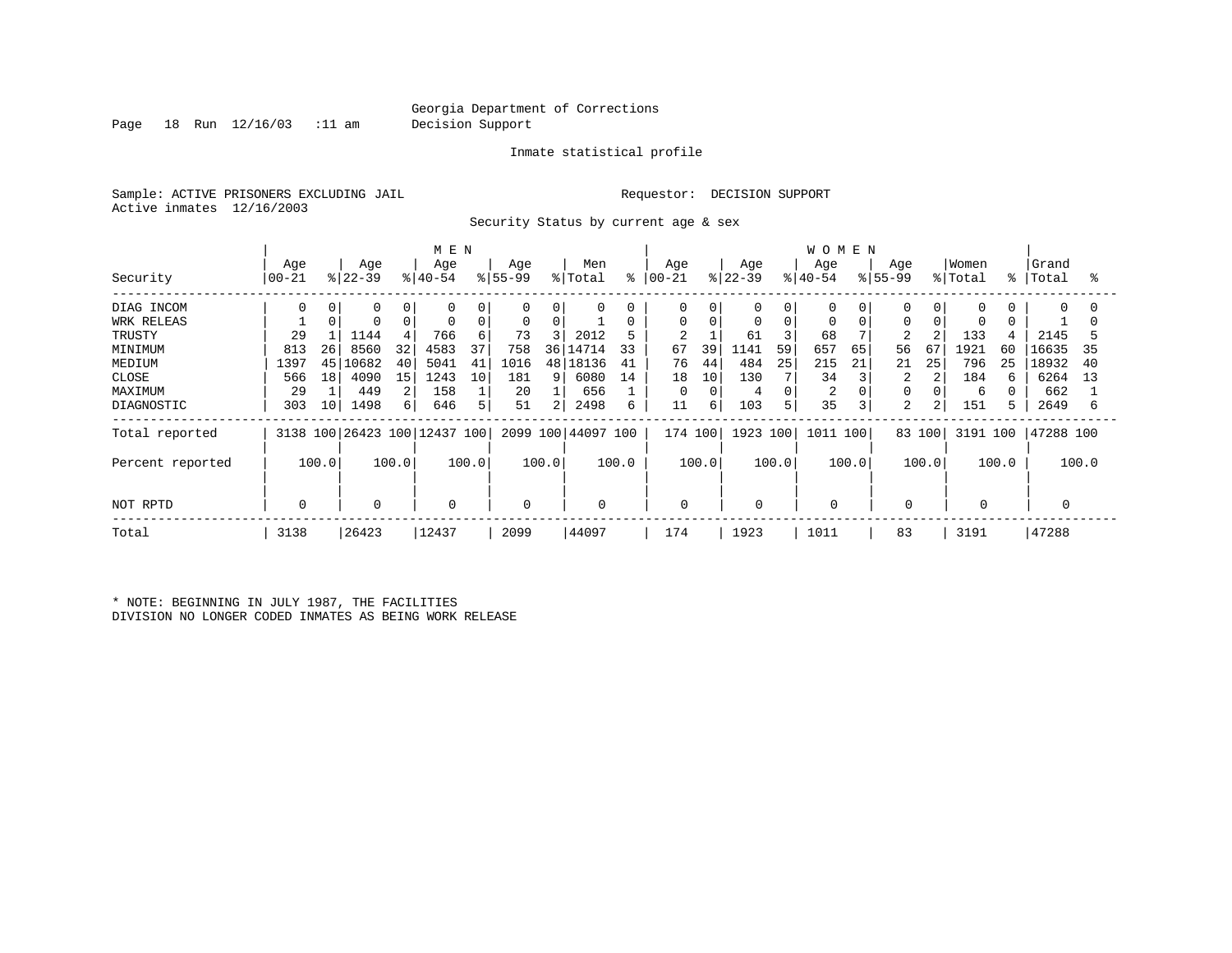Page 19 Run 12/16/03 :11 am Decision Support

#### Inmate statistical profile

Sample: ACTIVE PRISONERS EXCLUDING JAIL **Requestor: DECISION SUPPORT** Active inmates 12/16/2003

Number Of Sentences by current age & sex

|                     |                  |      |                              |      | M E N          |      |                  |       |                    |           |                  |       |                  |                | W O M E N        |      |                  |        |                  |      |                    |      |
|---------------------|------------------|------|------------------------------|------|----------------|------|------------------|-------|--------------------|-----------|------------------|-------|------------------|----------------|------------------|------|------------------|--------|------------------|------|--------------------|------|
| Number Of Sentences | Age<br>$ 00-21 $ |      | Age<br>$ 22-39 $             |      | Age<br>୫∣40-54 |      | Age<br>$8 55-99$ |       | Men<br>% Total     | $\approx$ | Age<br>$ 00-21 $ |       | Age<br>$ 22-39 $ |                | Age<br>$ 40-54 $ |      | Age<br>$8 55-99$ |        | Women<br>% Total |      | Grand<br>%   Total | ႜ    |
| ONE                 | 1369             | 44   | 8389                         | 32   | 4017           | 32   | 841              |       | 40 14616           | 33        | 84               | 48    | 782              | 41             | 438              | 43   | 40               | 49     | 1344             | 42   | 15960              | 34   |
| TWO                 | 826              | 26   | 6396                         | 24   | 2963           | 24   | 500              |       | 24 10685           | 24        | 48               | 28    | 512              | 27             | 242              | 24   | 19               | 23     | 821              | 26   | 11506              | -24  |
| THREE               | 440              | 14   | 4168                         | 16   | 1950           | 16   | 298              | 14    | 6856               | 16        | 23               | 13    | 252              | 13             | 136              | 13   | 14               | 17     | 425              | 13   | 7281               | 15   |
| <b>FOUR</b>         | 237              | 8    | 2620                         | 10   | 1190           | 10   | 171              | 8     | 4218               | 10        | 6                |       | 160              | 8 <sup>1</sup> | 81               | 8    | 5                | 6      | 252              | 8    | 4470               |      |
| FIVE                | 108              |      | 1728                         |      | 756            | 6    | 92               | 4     | 2684               |           |                  |       | 86               |                | 45               | 4    |                  |        | 135              |      | 2819               |      |
| MORE THAN FIVE      | 153              |      | 3102                         | 12   | 1552           | 12   | 197              | 9     | 5004               | 11        | 10               | 6     | 126              | 7              | 66               |      | 3                |        | 205              | б.   | 5209               | 11   |
| Total reported      |                  |      | 3133 100 26403 100 12428 100 |      |                |      |                  |       | 2099 100 44063 100 |           | 174 100          |       | 1918 100         |                | 1008 100         |      |                  | 82 100 | 3182 100         |      | 47245 100          |      |
| Percent reported    |                  | 99.8 |                              | 99.9 |                | 99.9 |                  | 100.0 |                    | 99.9      |                  | 100.0 |                  | 99.7           |                  | 99.7 |                  | 98.8   |                  | 99.7 |                    | 99.9 |
| NOT REPORTED        | 5                |      | 20                           |      | 9              |      | $\Omega$         |       | 34                 |           | $\mathbf 0$      |       | 5                |                | 3                |      |                  |        | 9                |      | 43                 |      |
| Total               | 3138             |      | 26423                        |      | 12437          |      | 2099             |       | 44097              |           | 174              |       | 1923             |                | 1011             |      | 83               |        | 3191             |      | 47288              |      |
|                     |                  |      |                              |      |                |      |                  |       |                    |           |                  |       |                  |                |                  |      |                  |        |                  |      |                    |      |
| AVG NUM SENTENCES   | 2.23             |      | 2.95                         |      | 3.00           |      | 2.65             |       | 2.90               |           | 2.11             |       | 2.44             |                | 2.40             |      | 1.99             |        | 2.40             |      | 2.87               |      |
|                     |                  |      |                              |      |                |      |                  |       |                    |           |                  |       |                  |                |                  |      |                  |        |                  |      |                    |      |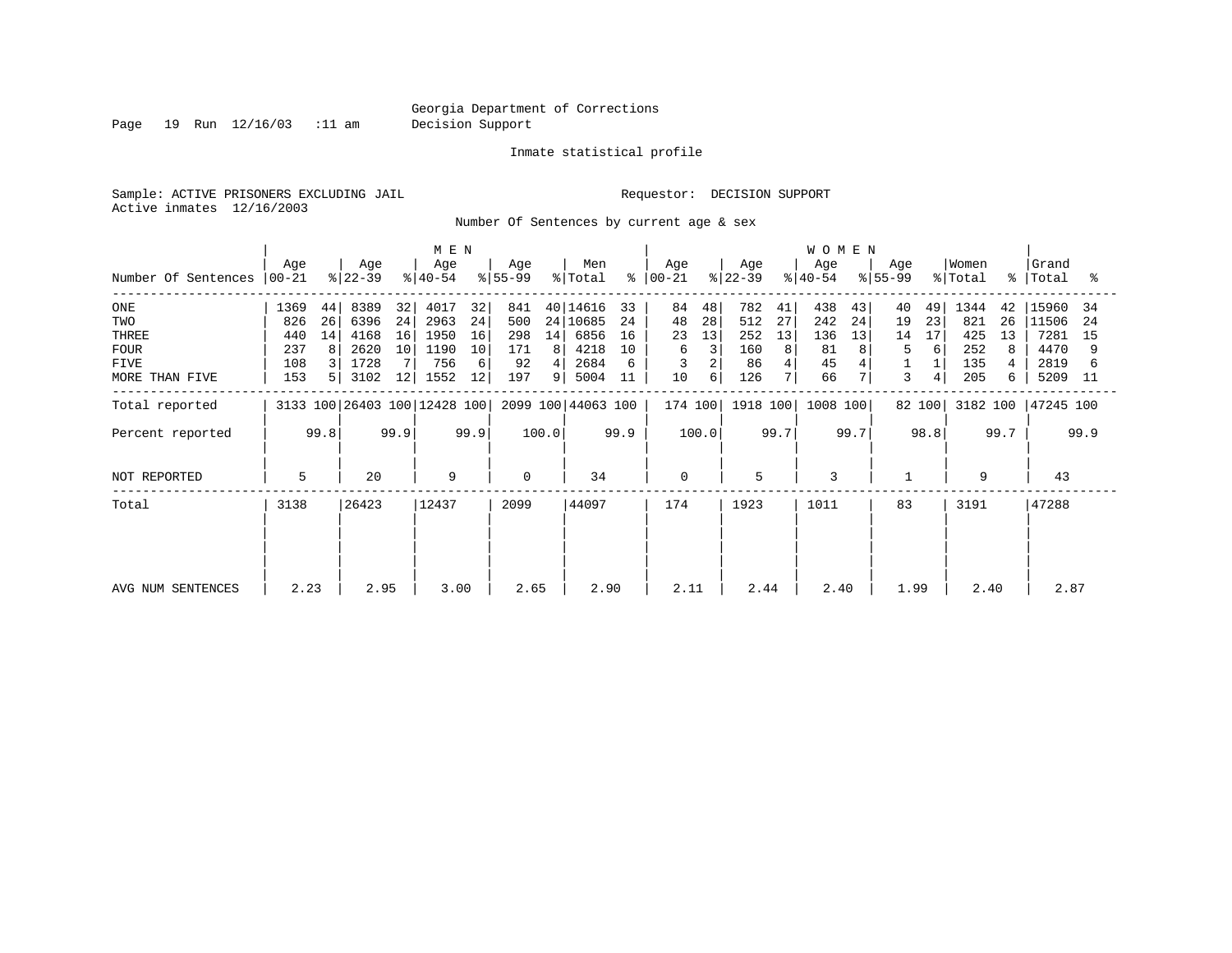Page 20 Run 12/16/03 :11 am Decision Support

Inmate statistical profile

Sample: ACTIVE PRISONERS EXCLUDING JAIL **Requestor: DECISION SUPPORT** Active inmates 12/16/2003

Number Of Disciplinaries by current age & sex

|                  | M E N              |       |                  |       |                              |       |                  |       |                    |       |                  |       |                  |       | <b>WOMEN</b>     |       |                  |        |                  |       |                    |       |
|------------------|--------------------|-------|------------------|-------|------------------------------|-------|------------------|-------|--------------------|-------|------------------|-------|------------------|-------|------------------|-------|------------------|--------|------------------|-------|--------------------|-------|
| Disciplinaries   | Age<br>$ 00 - 21 $ |       | Age<br>$ 22-39 $ |       | Age<br>$ 40-54 $             |       | Age<br>$ 55-99 $ |       | Men<br>% Total     | ႜ     | Age<br>$00 - 21$ |       | Age<br>$ 22-39 $ |       | Age<br>$ 40-54 $ |       | Age<br>$ 55-99 $ |        | Women<br>% Total |       | Grand<br>%   Total | °≈    |
| ZERO             | 1078               | 34    | 8343             | 32    | 5051                         | 41    | 941              |       | 45 15413           | 35    | 80               | 46    | 951              | 49    | 578              | 57    | 49               | 59     | 1658             | 52    | 17071              | -36   |
| ONE              | 383                | 12    | 3486             | 13    | 1843                         | 15    | 381              | 18    | 6093               | 14    | 21               | 12    | 274              | 14    | 153              | 15    | 13               | 16     | 461              | 14    | 6554               | 14    |
| TWO              | 292                | 9     | 2158             | 8     | 1067                         | 9     | 197              | 9     | 3714               | 8     | 19               | 11    | 159              | 8     | 79               | 8     | 6                |        | 263              | 8     | 3977               | 8     |
| THREE            | 215                |       | 1605             | 6     | 702                          | 6     | 118              | 6     | 2640               |       | 14               |       | 107              |       | 41               |       | 5                | 6      | 167              |       | 2807               |       |
| <b>FOUR</b>      | 137                |       | 1228             | 5.    | 551                          |       | 80               |       | 1996               |       | 6                |       | 70               |       | 38               |       | $\overline{2}$   |        | 116              |       | 2112               |       |
| FIVE             | 123                |       | 985              |       | 393                          | 3     | 49               |       | 1550               |       |                  |       | 46               |       | 21               |       | $\mathbf 0$      |        | 76               |       | 1626               |       |
| MORE THAN FIVE   | 910                | 29    | 8614             | 33    | 2829                         | 23    | 333              |       | 16 12686           | 29    | 25               | 14    | 316              | 16    | 101              | 10    | 8                | 10     | 450              | 14    | 13136              | -28   |
| Total reported   |                    |       |                  |       | 3138 100 26419 100 12436 100 |       |                  |       | 2099 100 44092 100 |       | 174 100          |       | 1923 100         |       | 1011 100         |       |                  | 83 100 | 3191 100         |       | 47283 100          |       |
| Percent reported |                    | 100.0 |                  | 100.0 |                              | 100.0 |                  | 100.0 |                    | 100.0 |                  | 100.0 |                  | 100.0 |                  | 100.0 |                  | 100.0  |                  | 100.0 |                    | 100.0 |
| NOT REPORTED     | $\mathbf 0$        |       | 4                |       | $\mathbf 1$                  |       | $\Omega$         |       | 5                  |       | $\mathbf 0$      |       | 0                |       | $\mathbf 0$      |       | $\mathbf 0$      |        | 0                |       | 5                  |       |
| Total            | 3138               |       | 26423            |       | 12437                        |       | 2099             |       | 44097              |       | 174              |       | 1923             |       | 1011             |       | 83               |        | 3191             |       | 47288              |       |
|                  |                    |       |                  |       |                              |       |                  |       |                    |       |                  |       |                  |       |                  |       |                  |        |                  |       |                    |       |
|                  |                    |       |                  |       |                              |       |                  |       |                    |       |                  |       |                  |       |                  |       |                  |        |                  |       |                    |       |
| AVG NUM DISCIP   | 5.11               |       | 7.01             |       | 5.08                         |       | 3.45             |       | 6.16               |       | 2.62             |       | 3.39             |       | 2.38             |       | 2.19             |        | 3.00             |       | 5.95               |       |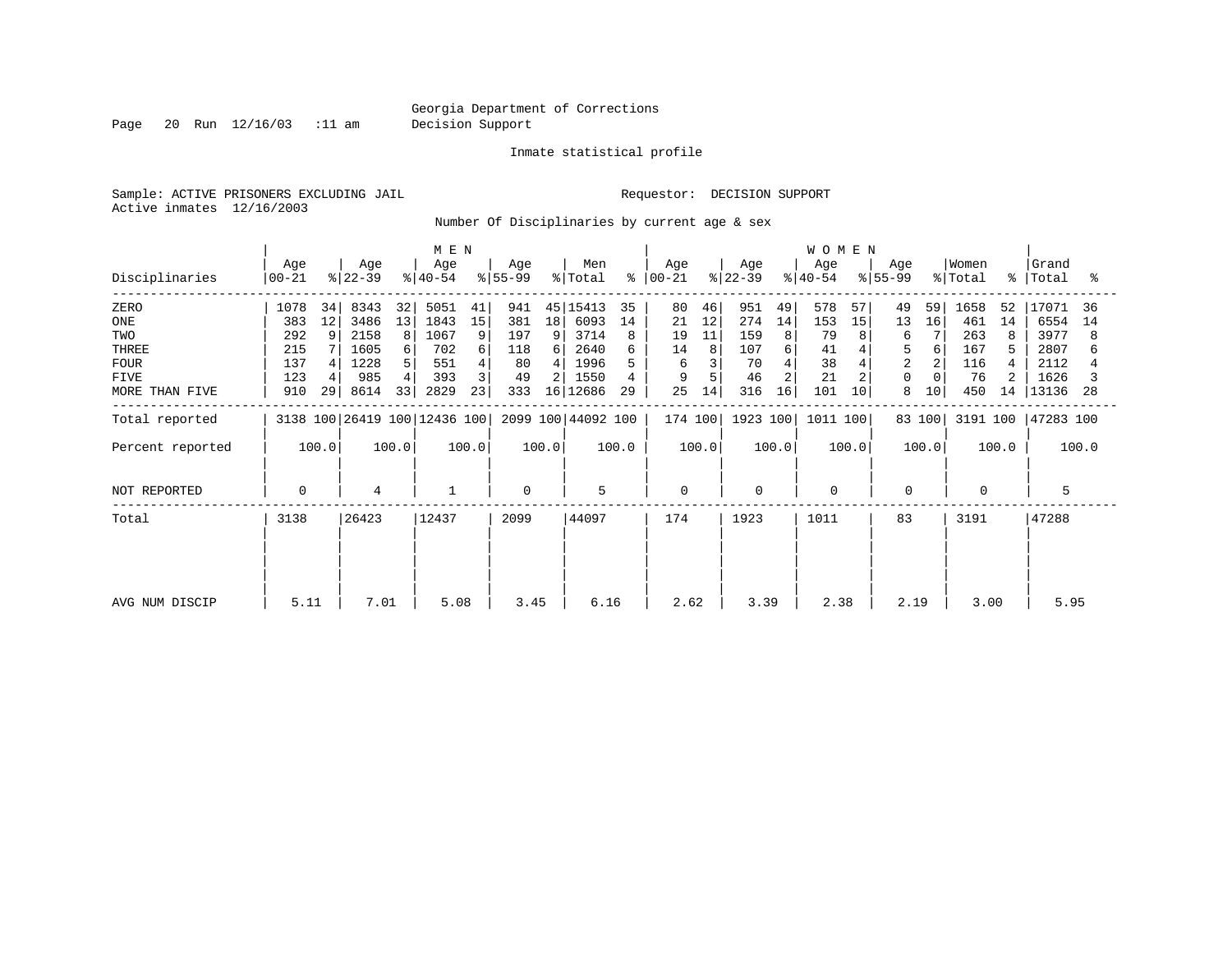Page 21 Run 12/16/03 :11 am Decision Support

Inmate statistical profile

Sample: ACTIVE PRISONERS EXCLUDING JAIL **Requestor: DECISION SUPPORT** Active inmates 12/16/2003

Number Of Escapes by current age & sex

|                  |                  |                  | M E N                        |                  |                    |                      |                  | <b>WOMEN</b>     |                  |                              |                          |
|------------------|------------------|------------------|------------------------------|------------------|--------------------|----------------------|------------------|------------------|------------------|------------------------------|--------------------------|
| Escapes          | Age<br>  00-21   | Age<br>$ 22-39 $ | Age<br>$ 40-54 $             | Age<br>$ 55-99 $ | Men<br>% Total     | Age<br>$8   00 - 21$ | Age<br>$ 22-39 $ | Age<br>$8 40-54$ | Age<br>$ 55-99 $ | Women<br>$\frac{1}{2}$ Total | Grand<br>%   Total<br>°≈ |
| ZERO             | 3136 100 26274   |                  | 99 12301<br>99               | 2061<br>98       | 43772<br>99        | 174 100              | 1919 100         | 1008<br>100      | 83 100           | 3184 100                     | 46956<br>99              |
| ONE              | 0                | 147              | 119<br>1                     | 28<br>1          | 296                | 0<br>0               | $\Omega$         | 3                | $\Omega$<br>0    |                              | 303                      |
| TWO              |                  | 2                | 14<br>0                      | 0<br>6           | 22<br>$\Omega$     | 0                    | 0<br>0           | 0                | <sup>0</sup>     | $\Omega$                     | 22                       |
| THREE            |                  | $\mathbf 0$      |                              | 0                | 6                  | 0                    | 0                |                  |                  | 0                            | 6                        |
| <b>FOUR</b>      |                  | $\mathbf 0$      | $\Omega$                     | 0                |                    | 0                    | 0<br>$\Omega$    |                  |                  | $\mathbf 0$                  |                          |
| <b>FIVE</b>      |                  | $\mathbf 0$      | $\Omega$<br>0                | 0<br>$\mathbf 0$ | $\mathbf 0$<br>0   | 0<br>$\Omega$        | 0<br>$\Omega$    | $\mathbf 0$      | $\Omega$         | $\mathbf 0$                  | $\Omega$                 |
| MORE THAN FIVE   | 0<br>$\mathbf 0$ | $\mathbf 0$      | 0<br>$\mathbf 0$             | 0<br>0           | 0<br>0             | 0<br>0               | $\mathbf 0$<br>0 | $\mathbf 0$      | $\mathbf 0$<br>0 | $\mathbf 0$                  | $\Omega$                 |
| Total reported   |                  |                  | 3138 100 26423 100 12437 100 |                  | 2099 100 44097 100 | 174 100              | 1923 100         | 1011 100         | 83 100           | 3191 100                     | 47288 100                |
| Percent reported | 100.0            | 100.0            | 100.0                        | 100.0            | 100.0              | 100.0                | 100.0            | 100.0            | 100.0            | 100.0                        | 100.0                    |
| NOT REPORTED     | 0                | $\mathbf 0$      | $\mathbf 0$                  | $\Omega$         | $\Omega$           | $\mathbf 0$          | 0                | $\mathbf 0$      | $\mathbf 0$      | $\mathbf{0}$                 |                          |
| Total            | 3138             | 26423            | 12437                        | 2099             | 44097              | 174                  | 1923             | 1011             | 83               | 3191                         | 47288                    |
|                  |                  |                  |                              |                  |                    |                      |                  |                  |                  |                              |                          |
|                  |                  |                  |                              |                  |                    |                      |                  |                  |                  |                              |                          |
| AVG NUM ESCAPES  | .00              | .01              | .01                          | .03              | .01                | .00                  | .00              | .00              | .00              | .00                          | .01                      |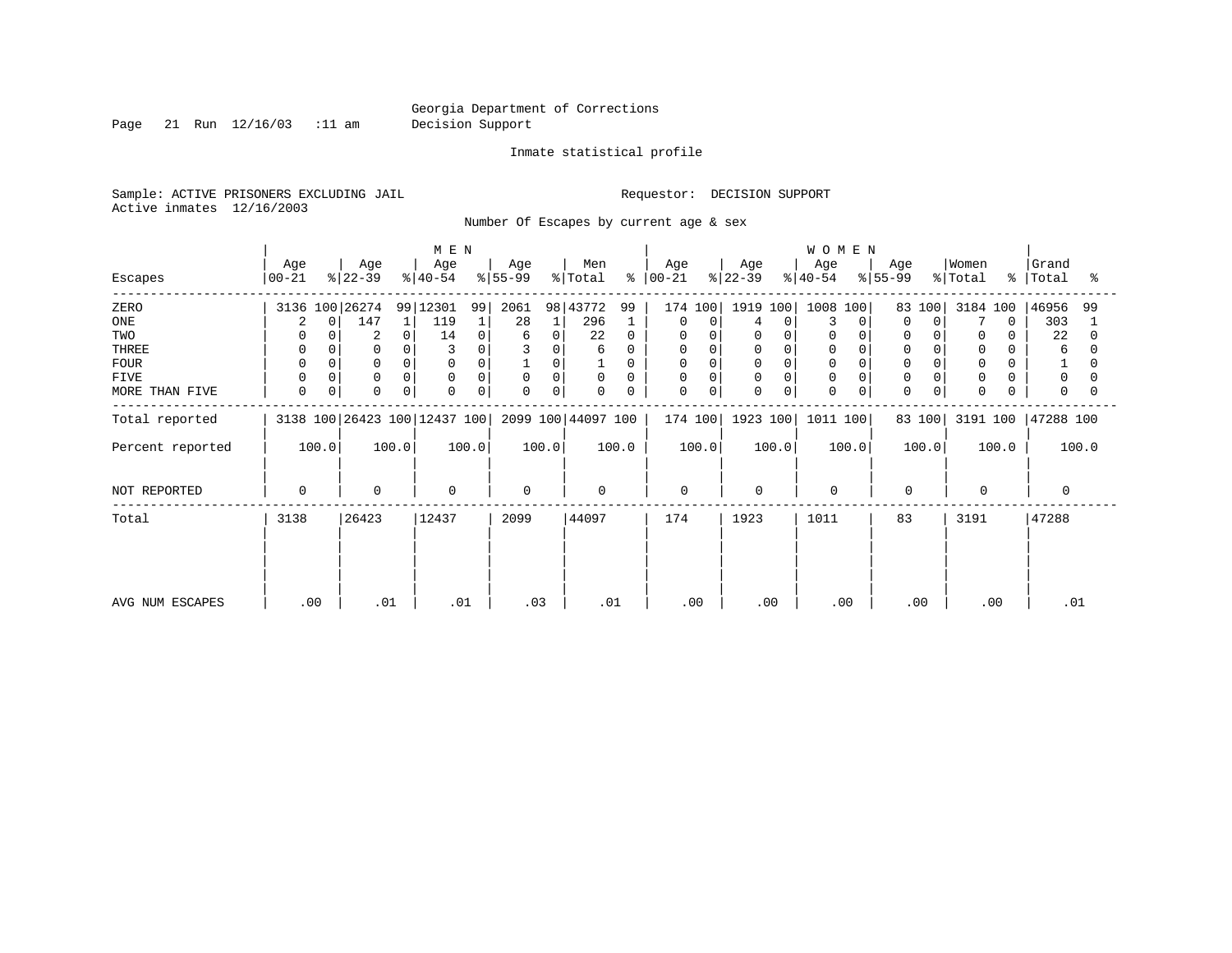Page 22 Run 12/16/03 :11 am Decision Support

Inmate statistical profile

Active inmates 12/16/2003

Sample: ACTIVE PRISONERS EXCLUDING JAIL RESOLUTION SUPPORT Requestor: DECISION SUPPORT

Number Of Prior Georgia Incarcerations \* by current age & sex

| M E N                      |      |             |                              |       |                  |       |                  |                |                    |       |                  |       |                  | W O M E N |                  |       |                  |                |                  |             |                |       |
|----------------------------|------|-------------|------------------------------|-------|------------------|-------|------------------|----------------|--------------------|-------|------------------|-------|------------------|-----------|------------------|-------|------------------|----------------|------------------|-------------|----------------|-------|
| Prior Incarcerations 00-21 | Age  |             | Age<br>$ 22-39 $             |       | Age<br>$ 40-54 $ |       | Age<br>$8 55-99$ |                | Men<br>% Total     | ៖     | Age<br>$ 00-21 $ |       | Age<br>$ 22-39 $ |           | Age<br>$ 40-54 $ |       | Age<br>$ 55-99 $ |                | Women<br>% Total | $\approx$ 1 | Grand<br>Total | ႜ     |
|                            |      |             |                              |       |                  |       |                  |                |                    |       |                  |       |                  |           |                  |       |                  |                |                  |             |                |       |
| ZERO                       | 2973 |             | 95 15881                     | 60    | 4990             | 40    | 1176             |                | 56 25020           | 57    | 165              | 95    | 1360             | 71        | 564              | 56    | 66               | 80             | 2155             | 68          | 27175          | 57    |
| ONE                        | 163  | 5           | 5078                         | 19    | 2255             | 18    | 379              | 18             | 7875               | 18    |                  |       | 283              | 15        | 161              | 16    | 8                | 10             | 459              | 14          | 8334           | 18    |
| TWO                        | 2    |             | 2659                         | 10    | 1591             | 13    | 230              | 11             | 4482               | 10    | $\overline{2}$   |       | 150              | 8         | 100              | 10    |                  | 2              | 254              | 8           | 4736           | 10    |
| THREE                      | 0    |             | 1457                         | 6     | 1235             | 10    | 132              | 6              | 2824               | 6     | $\mathbf 0$      |       | 64               |           | 65               | 6     | 2                | 2              | 131              |             | 2955           |       |
| <b>FOUR</b>                | 0    |             | 767                          | 3     | 926              |       | 86               | 4              | 1779               |       | 0                |       | 34               |           | 46               | 5     |                  |                | 80               |             | 1859           |       |
| <b>FIVE</b>                | 0    | 0           | 347                          |       | 623              | 5     | 31               |                | 1001               |       | 0                |       | 18               |           | 25               | 2     |                  |                | 44               |             | 1045           |       |
| MORE THAN FIVE             | 0    | $\mathbf 0$ | 234                          |       | 817              | 7     | 65               | $\overline{3}$ | 1116               | 3     | $\mathbf 0$      | 0     | 14               |           | 50               | 5     | 4                | 5 <sub>1</sub> | 68               | 2           | 1184           | 3     |
| Total reported             |      |             | 3138 100 26423 100 12437 100 |       |                  |       |                  |                | 2099 100 44097 100 |       | 174 100          |       | 1923 100         |           | 1011 100         |       |                  | 83 100         | 3191 100         |             | 47288 100      |       |
| Percent reported           |      | 100.0       |                              | 100.0 |                  | 100.0 |                  | 100.0          |                    | 100.0 |                  | 100.0 |                  | 100.0     |                  | 100.0 |                  | 100.0          |                  | 100.0       |                | 100.0 |
| NOT REPORTED               | 0    |             | $\Omega$                     |       | $\mathbf 0$      |       | $\Omega$         |                | $\mathbf 0$        |       | $\mathbf 0$      |       | $\mathbf 0$      |           | $\Omega$         |       | $\mathbf 0$      |                | $\Omega$         |             | 0              |       |
| Total                      | 3138 |             | 26423                        |       | 12437            |       | 2099             |                | 44097              |       | 174              |       | 1923             |           | 1011             |       | 83               |                | 3191             |             | 47288          |       |
|                            |      |             |                              |       |                  |       |                  |                |                    |       |                  |       |                  |           |                  |       |                  |                |                  |             |                |       |
|                            |      |             |                              |       |                  |       |                  |                |                    |       |                  |       |                  |           |                  |       |                  |                |                  |             |                |       |
| AVG # INCARCERATIONS       | .05  |             | .80                          |       | 1.74             |       | 1.05             |                | 1.02               |       | .06              |       | .57              |           | 1.21             |       | .64              |                |                  | .75         | 1.00           |       |

\* This data counts a parole revocation on an existing sentenCE AS A prior incarceration. Also, this data counts, for any cohort of inmates, the total number of Georgia incarcerations the inmate has had during his entire criminal career. For example, if an inmate was admitted to prison first in FY72, and then re-admitted in FY79 and FY85, he had two prior incarcerations before the FY85 admission. This inmate's records show two prior incarcerations in all three of his records since he has had two prior incarcerations in his criminal career. If the cohort of FY72 admissions is selected for analysis, two prior incarcerations will be listed for this inmate even though in FY72, he had no prior incarcerations.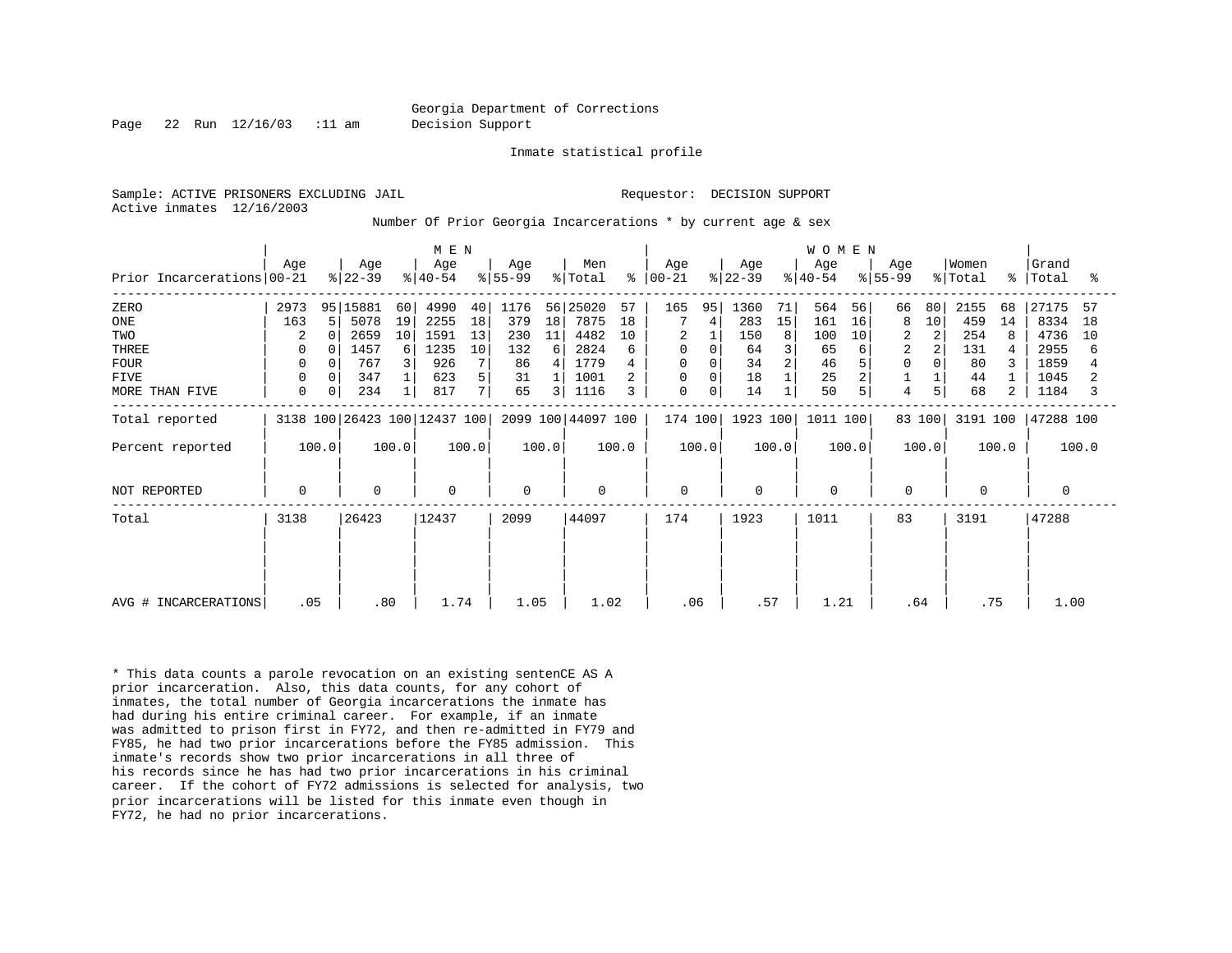Page 23 Run 12/16/03 :11 am Decision Support

Inmate statistical profile

Sample: ACTIVE PRISONERS EXCLUDING JAIL **Requestor: DECISION SUPPORT** Active inmates 12/16/2003

Number Of Transfers by current age & sex

|                   | M E N            |       |                  |       |                              |       |                  |       |                    |       |                    |          |                  |       | <b>WOMEN</b>     |       |                  |                |                  |       |                      |       |
|-------------------|------------------|-------|------------------|-------|------------------------------|-------|------------------|-------|--------------------|-------|--------------------|----------|------------------|-------|------------------|-------|------------------|----------------|------------------|-------|----------------------|-------|
| Transfers         | Age<br>$ 00-21 $ |       | Age<br>$ 22-39 $ |       | Age<br>$ 40-54 $             |       | Age<br>$ 55-99 $ |       | Men<br>% Total     |       | Age<br>$8   00-21$ |          | Age<br>$ 22-39 $ |       | Age<br>$ 40-54 $ |       | Age<br>$ 55-99 $ |                | Women<br>% Total |       | Grand<br>%   Total   | ႜ     |
| ZERO              | 732              | 23    | 2410             | 9     | 1019                         | 8     | 107              | 5     | 4268               | 10    | 38                 | 22       | 357              | 19    | 198              | 20    | 10               | 12             | 603              | 19    | 4871                 | 10    |
| ONE               | 1522             | 49    | 10111            | 38    | 4492                         | 36    | 770              | 37    | 16895              | 38    | 116                | 67       | 1067             | 55    | 516              | 51    | 37               | 45             | 1736             | 54    | 18631                | 39    |
| TWO               | 600              | 19    | 5789             | 22    | 2350                         | 19    | 389              | 19    | 9128               | 21    | 17                 | 10       | 299              | 16    | 144              | 14    | 18               | 22             | 478              | 15    | 9606                 | -20   |
| THREE             | 168              |       | 3247             | 12    | 1444                         | 12    | 245              | 12    | 5104               | 12    | 3                  |          | 107              | 6     | 72               |       | 9                | 11             | 191              | 6     | 5295                 | -11   |
| <b>FOUR</b>       | 59               |       | 1867             |       | 923                          |       | 179              | 9     | 3028               |       | $\Omega$           |          | 56               |       | 39               |       | 2                | 2              | 97               |       | 3125                 |       |
| <b>FIVE</b>       | 28               |       | 1114             | 4     | 628                          | 5     | 108              | 5.    | 1878               |       | $\Omega$           | $\Omega$ | 18               |       | 16               | 2     | 5                |                | 39               |       | 1917                 |       |
| MORE THAN FIVE    | 29               |       | 1885             |       | 1581                         | 13    | 301              | 14    | 3796               | 9     | 0                  | 0        | 19               |       | 26               | 3     | $\overline{2}$   | $\overline{2}$ | 47               |       | 3843                 | 8     |
| Total reported    |                  |       |                  |       | 3138 100 26423 100 12437 100 |       |                  |       | 2099 100 44097 100 |       | 174 100            |          | 1923 100         |       | 1011 100         |       |                  | 83 100         |                  |       | 3191 100   47288 100 |       |
| Percent reported  |                  | 100.0 |                  | 100.0 |                              | 100.0 |                  | 100.0 |                    | 100.0 |                    | 100.0    |                  | 100.0 |                  | 100.0 |                  | 100.0          |                  | 100.0 |                      | 100.0 |
| NOT REPORTED      | 0                |       | $\mathbf 0$      |       | $\mathbf{0}$                 |       | $\Omega$         |       | $\mathbf 0$        |       | $\mathbf 0$        |          | $\Omega$         |       | $\mathbf 0$      |       | $\mathbf 0$      |                | $\Omega$         |       | $\Omega$             |       |
| Total             | 3138             |       | 26423            |       | 12437                        |       | 2099             |       | 44097              |       | 174                |          | 1923             |       | 1011             |       | 83               |                | 3191             |       | 47288                |       |
|                   |                  |       |                  |       |                              |       |                  |       |                    |       |                    |          |                  |       |                  |       |                  |                |                  |       |                      |       |
|                   |                  |       |                  |       |                              |       |                  |       |                    |       |                    |          |                  |       |                  |       |                  |                |                  |       |                      |       |
| AVG NUM TRANSFERS | 1.22             |       | 2.26             |       | 2.74                         |       | 2.96             |       | 2.36               |       | .91                |          | 1.27             |       | 1.43             |       | 1.77             |                | 1.31             |       | 2.29                 |       |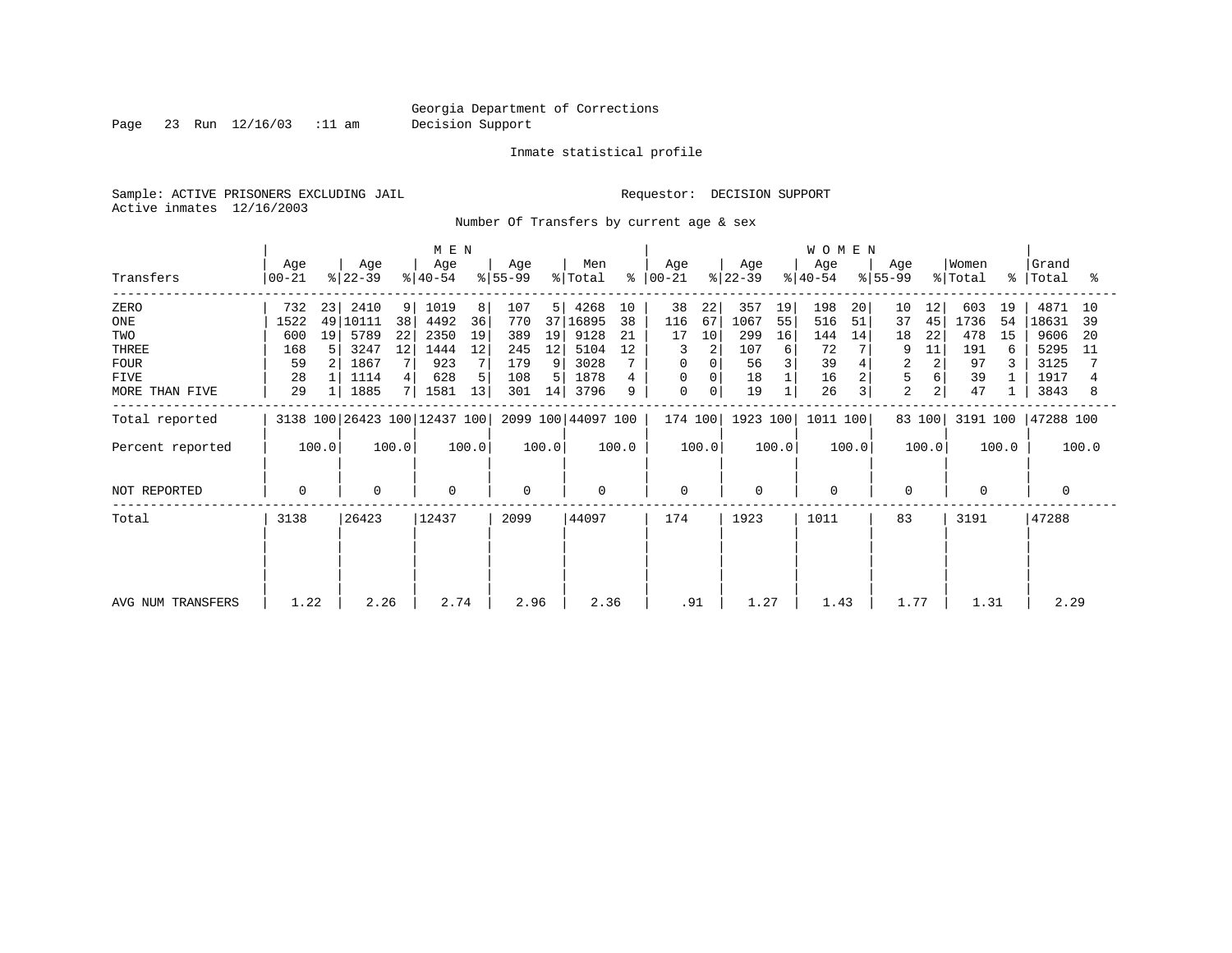Page 24 Run 12/16/03 :11 am Decision Support

#### Inmate statistical profile

Sample: ACTIVE PRISONERS EXCLUDING JAIL **Requestor: DECISION SUPPORT** Active inmates 12/16/2003

County Of Conviction by current age & sex

|                              |                |                |           |                | M E N     |                |                |                |         |                |                |              |                |                | WOMEN          |              |                |                |                |                |       |          |
|------------------------------|----------------|----------------|-----------|----------------|-----------|----------------|----------------|----------------|---------|----------------|----------------|--------------|----------------|----------------|----------------|--------------|----------------|----------------|----------------|----------------|-------|----------|
|                              | Age            |                | Age       |                | Age       |                | Age            |                | Men     |                | Age            |              | Age            |                | Age            |              | Age            |                | Women          |                | Grand |          |
| County Of Conviction   00-21 |                |                | $8 22-39$ |                | $8 40-54$ |                | $8 55-99$      |                | % Total | ႜ              | $ 00 - 21$     |              | $8 22-39$      |                | $8 40-54$      |              | $8 55-99$      |                | % Total        | နွ             | Total | ႜ        |
| Appling                      | 3              | 0              | 51        | 0              | 24        | 0              | 8              | 0              | 86      | 0              | 0              | 0            | 5              | $\mathbf 0$    | 1              | 0            | $\Omega$       | 0              | 6              | 0              | 92    | $\Omega$ |
| Atkinson                     | $\overline{2}$ | 0              | 18        | $\mathsf 0$    | 13        | $\mathbf 0$    | 4              | $\mathbf 0$    | 37      | $\mathbf 0$    | 0              | $\mathbf 0$  | $\mathbf{1}$   | $\mathbf 0$    | $\overline{2}$ | 0            | $\Omega$       | $\Omega$       | 3              | $\Omega$       | 40    | $\Omega$ |
| Bacon                        | 3              | 0              | 32        | $\mathbf 0$    | 23        | 0              | $\mathbf 0$    | $\Omega$       | 58      | $\Omega$       | $\Omega$       | $\mathbf 0$  | $\mathbf 0$    | $\Omega$       | $\overline{2}$ | 0            | $\Omega$       | $\Omega$       | $\overline{2}$ | $\Omega$       | 60    | $\Omega$ |
| Baker                        | $\mathbf{1}$   | 0              | 9         | $\mathsf 0$    | 9         | $\Omega$       | $\mathbf 0$    | $\Omega$       | 19      | $\Omega$       | O              | $\mathbf 0$  | 2              | $\Omega$       | $\mathbf 0$    | $\Omega$     | $\Omega$       | $\Omega$       | $\overline{2}$ | $\Omega$       | 21    | U        |
| Baldwin                      | 37             | $\mathbf{1}$   | 221       | $\mathbf{1}$   | 105       | 1              | 8              | $\Omega$       | 371     | $\mathbf{1}$   | $\Omega$       | $\Omega$     | 21             | $\mathbf{1}$   | 3              | $\cap$       | $\Omega$       | $\Omega$       | 24             | $\mathbf{1}$   | 395   |          |
| <b>Banks</b>                 | 8              | 0              | 39        | $\mathbf 0$    | 19        | $\Omega$       | 8              | $\Omega$       | 74      | $\Omega$       | O              | $\mathbf 0$  | 5              | $\Omega$       | $\overline{2}$ | $\Omega$     | $\Omega$       | $\Omega$       | 7              | $\Omega$       | 81    | $\Omega$ |
| Barrow                       | 9              | 0              | 108       | $\mathsf 0$    | 70        | $\mathbf{1}$   | 15             | $1\,$          | 202     | $\Omega$       | 0              | $\mathbf 0$  | 10             | $\mathbf 1$    | 8              | $\mathbf{1}$ | $\overline{a}$ | $\overline{c}$ | 20             | $\mathbf 1$    | 222   |          |
| Bartow                       | 25             | $\mathbf 1$    | 229       | $\mathbf{1}$   | 125       | $\mathbf 1$    | 38             | $\overline{2}$ | 417     | 1              | 2              | $\mathbf{1}$ | 33             | 2              | 12             | $\mathbf 1$  | $\Omega$       | $\Omega$       | 47             | $\mathbf{1}$   | 464   |          |
| Ben Hill                     | 17             | $\mathbf 1$    | 112       | $\mathsf 0$    | 68        | 1              | 10             | $\mathbf 0$    | 207     | 0              | 2              | $\mathbf{1}$ | 12             | 1              | $\overline{4}$ | $\Omega$     | $\Omega$       | $\Omega$       | 18             | 1              | 225   | U        |
| Berrien                      | 4              | 0              | 52        | $\mathbf 0$    | 24        | 0              | 4              | $\mathbf 0$    | 84      | 0              | $\mathbf{1}$   | $\mathbf{1}$ | 6              | $\Omega$       | $\mathbf{1}$   | $\Omega$     | $\Omega$       | 0              | 8              | $\mathbf 0$    | 92    |          |
| <b>Bibb</b>                  | 63             | $\overline{a}$ | 556       | $\overline{2}$ | 316       | 3              | 50             | $\overline{2}$ | 985     | $\overline{2}$ | 4              | 2            | 24             | $\mathbf{1}$   | 18             | 2            | $\overline{a}$ | 2              | 48             | $\overline{a}$ | 1033  |          |
| Bleckley                     | 9              | $\Omega$       | 92        | $\Omega$       | 27        | $\Omega$       | 5              | $\Omega$       | 133     | $\Omega$       | $\Omega$       | $\Omega$     | 4              | $\Omega$       | $\overline{2}$ | $\Omega$     | $\mathbf{1}$   | $\mathbf{1}$   | 7              | $\Omega$       | 140   |          |
| Brantley                     | 4              | 0              | 17        | $\mathsf 0$    | 12        | $\mathbf 0$    | 6              | $\mathbf 0$    | 39      | $\Omega$       | $\Omega$       | $\mathbf 0$  | $\mathbf 0$    | $\Omega$       | $\mathbf{1}$   | $\Omega$     | $\mathbf{1}$   | $\mathbf{1}$   | $\overline{2}$ | $\Omega$       | 41    |          |
| <b>Brooks</b>                | 4              | 0              | 51        | $\mathbf 0$    | 19        | $\Omega$       | 6              | $\Omega$       | 80      | $\Omega$       | $\Omega$       | $\Omega$     | $\mathbf 0$    | $\cap$         | $\mathbf{1}$   | 0            | $\Omega$       | $\Omega$       | $\mathbf{1}$   | $\Omega$       | 81    |          |
| Bryan                        | 3              | 0              | 39        | $\mathbf 0$    | 29        | 0              | 6              | $\Omega$       | 77      | $\Omega$       | $\Omega$       | $\mathbf 0$  | 3              | $\cap$         | $\mathbf{1}$   | $\Omega$     | $\mathbf{1}$   | $\mathbf{1}$   | 5              | $\Omega$       | 82    | n        |
| Bulloch                      | 34             | $\mathbf{1}$   | 240       | $\mathbf 1$    | 84        | $\mathbf{1}$   | 15             | $\mathbf{1}$   | 373     |                | $\mathbf{1}$   | $\mathbf{1}$ | 23             | $\mathbf{1}$   | 8              |              | $\overline{2}$ | 2              | 34             | $\mathbf{1}$   | 407   |          |
| <b>Burke</b>                 | 21             | $\mathbf 1$    | 127       | $\mathbf 0$    | 55        | $\Omega$       | 7              | $\Omega$       | 210     | $\Omega$       | $\Omega$       | $\Omega$     | 5              | $\Omega$       | 5              | 0            | $\overline{a}$ | 2              | 12             | $\Omega$       | 222   |          |
| <b>Butts</b>                 | 7              | $\Omega$       | 79        | $\mathbf 0$    | 39        | $\Omega$       | 8              | $\mathbf 0$    | 133     | 0              | 1              | $\mathbf{1}$ | 3              | $\Omega$       | $\overline{2}$ | $\Omega$     | $\Omega$       | $\Omega$       | 6              | $\Omega$       | 139   | ∩        |
| Calhoun                      | $\mathbf{1}$   | 0              | 24        | $\mathsf 0$    | 11        | 0              | 1              | $\mathbf 0$    | 37      | $\Omega$       | 0              | $\mathbf 0$  | 2              | $\Omega$       | $\mathbf{1}$   | 0            | $\Omega$       | $\mathbf 0$    | 3              | $\mathbf 0$    | 40    |          |
| Camden                       | 4              | 0              | 64        | $\mathbf 0$    | 32        | $\mathbf 0$    | 2              | $\mathbf 0$    | 102     | $\Omega$       | $\Omega$       | $\mathbf 0$  | 4              | $\Omega$       | $\mathbf{1}$   | O            | $\mathbf{1}$   | $\mathbf{1}$   | 6              | $\Omega$       | 108   | U        |
| Candler                      | 9              | 0              | 50        | $\mathbf 0$    | 20        | 0              | $\mathbf 0$    | $\mathbf 0$    | 79      | 0              | 0              | 0            | $\overline{2}$ | $\Omega$       | $\overline{2}$ | 0            | $\Omega$       | $\Omega$       | $\overline{4}$ | $\Omega$       | 83    |          |
| Carroll                      | 28             | $\mathbf 1$    | 297       | $\mathbf 1$    | 139       | $\mathbf{1}$   | 36             | $\overline{2}$ | 500     | 1              | $\mathbf{1}$   | $\mathbf{1}$ | 39             | $\overline{a}$ | 15             | $\mathbf{1}$ | $\mathbf{1}$   | $\mathbf{1}$   | 56             | $\overline{a}$ | 556   |          |
| Catoosa                      | 13             | $\Omega$       | 121       | $\Omega$       | 63        | $\mathbf{1}$   | 19             | $\mathbf{1}$   | 216     | $\Omega$       | $\Omega$       | $\Omega$     | 16             | $\mathbf{1}$   | 6              | $\mathbf{1}$ | $\mathbf{1}$   | $\mathbf{1}$   | 23             | $\mathbf{1}$   | 239   |          |
| Charlton                     | 3              | 0              | 37        | $\mathbf 0$    | 18        | $\Omega$       | $\overline{c}$ | $\Omega$       | 60      | $\Omega$       | 0              | $\Omega$     | 3              | $\Omega$       | $\mathbf{1}$   | $\Omega$     | $\Omega$       | 0              | 4              | $\Omega$       | 64    |          |
| Chatham                      | 216            | 7              | 1332      | 5              | 536       | $\overline{4}$ | 76             | $\overline{4}$ | 2160    | 5              | 11             | 6            | 97             | 5              | 48             | 5            | $\mathbf{1}$   | $\mathbf{1}$   | 157            | 5              | 2317  |          |
| Chattahoochee                | $\overline{c}$ | 0              | 16        | $\mathbf 0$    | 6         | $\mathbf 0$    | $\mathbf 0$    | $\mathbf 0$    | 24      | $\Omega$       | 0              | $\Omega$     | $\mathbf 0$    | $\Omega$       | $\mathbf 0$    | $\Omega$     | $\Omega$       | $\Omega$       | $\mathbf 0$    | $\Omega$       | 24    |          |
| Chattooga                    | 5              | 0              | 123       | $\mathsf 0$    | 70        | 1              | 10             | $\mathbf 0$    | 208     | 0              | $\mathbf{1}$   | $\mathbf{1}$ | 8              | $\Omega$       | 6              | 1            | $\mathbf{1}$   | $\mathbf{1}$   | 16             | 1              | 224   | U        |
| Cherokee                     | 24             | $\mathbf{1}$   | 266       | 1              | 179       | $\mathbf{1}$   | 30             | $\mathbf{1}$   | 499     | 1              | 4              | 2            | 35             | 2              | 18             | 2            | $\mathbf{1}$   | $\mathbf{1}$   | 58             | 2              | 557   |          |
| Clarke                       | 17             | $\mathbf{1}$   | 300       | $\mathbf{1}$   | 129       | $\mathbf{1}$   | 17             | $\mathbf{1}$   | 463     | 1              | $\overline{2}$ | $\mathbf{1}$ | 19             | $\mathbf{1}$   | 11             | $\mathbf{1}$ | $\overline{2}$ | 2              | 34             | $\mathbf 1$    | 497   |          |
| Clay                         | 2              | 0              | 17        | $\mathbf 0$    | 4         | $\mathbf 0$    | $\mathbf{1}$   | $\mathbf 0$    | 24      | $\mathbf 0$    | 0              | $\mathbf 0$  | $\mathbf 0$    | $\Omega$       | $\mathbf 0$    | $\Omega$     | $\Omega$       | 0              | $\mathbf 0$    | $\Omega$       | 24    |          |
| Clayton                      | 177            | 6              | 1033      | 4              | 401       | 3              | 55             | 3              | 1666    | 4              | 15             | 9            | 101            | 5              | 50             | 5            | $\mathbf{1}$   | $\mathbf{1}$   | 167            | 5              | 1833  |          |
| Clinch                       | $\mathbf{1}$   | $\Omega$       | 39        | $\Omega$       | 13        | $\Omega$       | $\mathbf{1}$   | $\Omega$       | 54      | $\Omega$       | $\Omega$       | $\mathbf 0$  | $\overline{2}$ | $\Omega$       | $\Omega$       | $\Omega$     | $\Omega$       | $\Omega$       | 2              | $\Omega$       | 56    | $\Omega$ |
| Cobb                         | 179            | 6              | 1226      | 5              | 647       | 5              | 85             | $\overline{4}$ | 2137    | 5              | 9              | 5            | 121            | 6              | 71             | 7            | $\mathbf{1}$   | $\mathbf{1}$   | 202            | 6              | 2339  |          |
| Coffee                       | 16             | $\mathbf{1}$   | 158       | $\mathbf{1}$   | 63        | $\mathbf{1}$   | 6              | $\Omega$       | 243     | 1              | $\Omega$       | $\Omega$     | 15             | $\mathbf{1}$   | 6              | $\mathbf 1$  | $\Omega$       | $\Omega$       | 21             | 1              | 264   |          |
| Colquit                      | 26             | $\mathbf 1$    | 168       | $\mathbf 1$    | 74        | $\mathbf{1}$   | 22             | $\mathbf{1}$   | 290     | 1              | 0              | $\mathbf 0$  | 8              | $\Omega$       | 3              | $\Omega$     | $\mathbf{1}$   | $\mathbf{1}$   | 12             | $\Omega$       | 302   |          |
| Columbia<br>----------       | 22             | 1              | 146       | $\mathbf{1}$   | 67        | $\mathbf{1}$   | 10             | $\mathbf 0$    | 245     | 1              | $\overline{2}$ | $\mathbf{1}$ | 11             | 1              | 11             | $\mathbf{1}$ | $\Omega$       | 0              | 24             | 1              | 269   |          |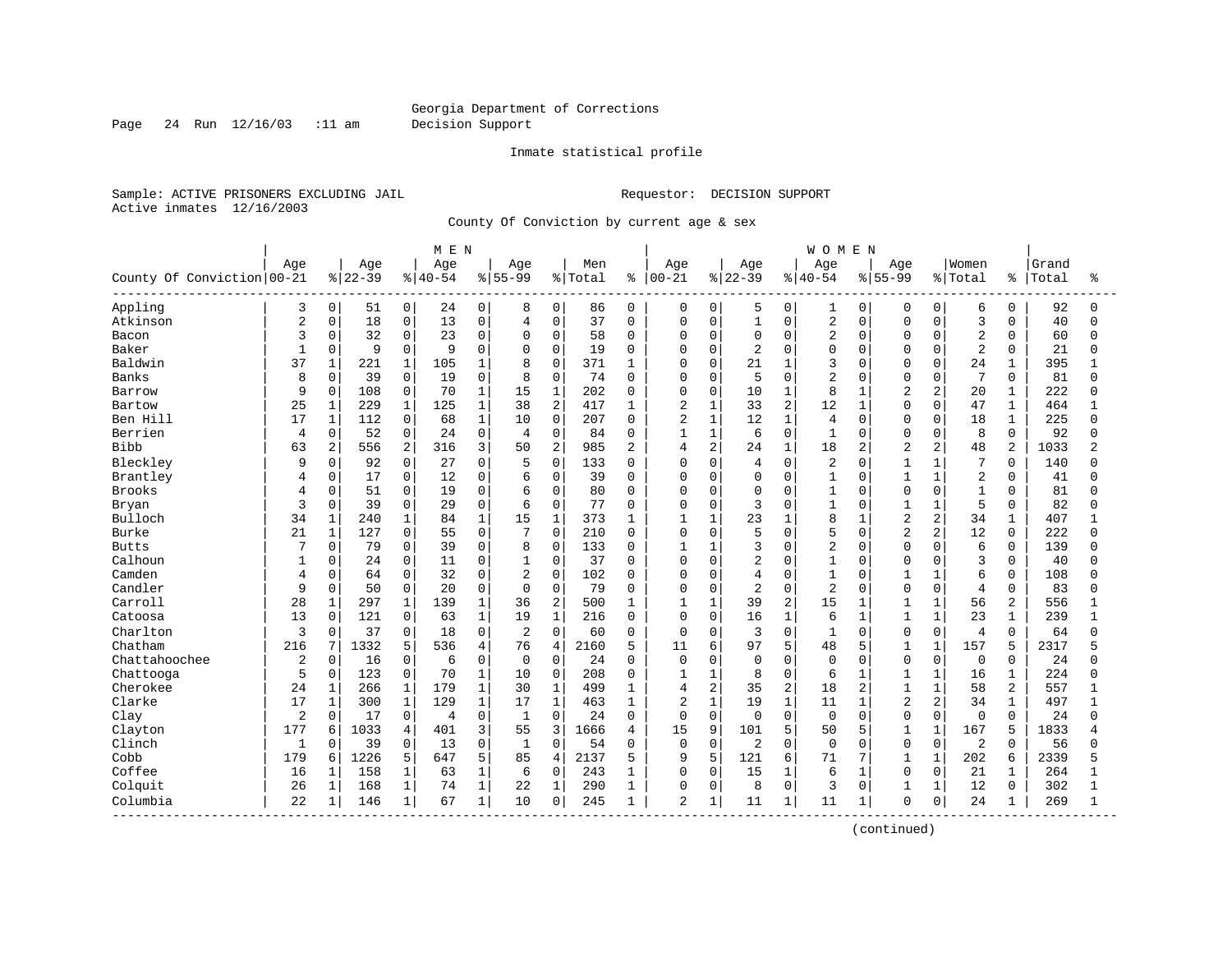Page 25 Run 12/16/03 :11 am Decision Support

Inmate statistical profile

Sample: ACTIVE PRISONERS EXCLUDING JAIL **Requestor: DECISION SUPPORT** Active inmates 12/16/2003

County Of Conviction by current age & sex (continued)

|                            |          |                |          |              | M E N          |                |                |                |         |                |                |                |                |                | <b>WOMEN</b>   |                |                |                |                |              |       |                |
|----------------------------|----------|----------------|----------|--------------|----------------|----------------|----------------|----------------|---------|----------------|----------------|----------------|----------------|----------------|----------------|----------------|----------------|----------------|----------------|--------------|-------|----------------|
|                            | Age      |                | Age      |              | Age            |                | Age            |                | Men     |                | Age            |                | Age            |                | Age            |                | Age            |                | Women          |              | Grand |                |
| County Of Conviction 00-21 |          |                | $ 22-39$ |              | $8 40-54$      |                | $8 55-99$      |                | % Total | ႜ              | $ 00 - 21$     |                | $8 22-39$      |                | $8140 - 54$    |                | $8155 - 99$    |                | % Total        | ႜ            | Total | ႜ              |
| Cook                       | 8        | 0              | 76       | $\mathbf 0$  | 47             | $\mathbf 0$    | 7              | $\mathbf 0$    | 138     | 0              | 1              | 1              | 4              | 0              | 6              | 1              | 0              | 0              | 11             | $\mathbf 0$  | 149   | ∩              |
| Coweta                     | 28       | $1\,$          | 272      | 1            | 107            | $\mathbf{1}$   | 20             | $\mathbf 1$    | 427     | $\mathbf{1}$   | $\mathbf{1}$   | $\mathbf{1}$   | 16             | $\mathbf{1}$   | $\overline{4}$ | $\Omega$       | $\Omega$       | $\Omega$       | 21             | 1            | 448   |                |
| Crawford                   | 0        | 0              | 15       | $\mathbf 0$  | 7              | $\mathbf 0$    | $\mathbf 0$    | $\Omega$       | 22      | 0              | 1              | $\mathbf{1}$   | 1              | $\Omega$       | $\mathbf{1}$   | $\Omega$       | $\Omega$       | $\Omega$       | 3              | $\mathbf 0$  | 25    | $\Omega$       |
| Crisp                      | 32       | $\mathbf{1}$   | 165      | $\mathbf{1}$ | 65             | $\mathbf{1}$   | 8              | $\mathbf 0$    | 270     | 1              | $\mathbf{1}$   | $\mathbf{1}$   | 14             | $\mathbf{1}$   | 4              | $\Omega$       | $\mathbf{1}$   | $\mathbf{1}$   | 20             | $\mathbf{1}$ | 290   |                |
| Dade                       | 4        | $\mathbf 0$    | 64       | $\mathbf 0$  | 46             | $\Omega$       | 9              | $\mathbf 0$    | 123     | $\mathbf 0$    | $\mathbf 0$    | $\mathbf 0$    | 5              | $\Omega$       | $\Omega$       | 0              | $\Omega$       | $\Omega$       | 5              | $\Omega$     | 128   | U              |
| Dawson                     | 6        | $\mathbf 0$    | 36       | $\mathbf 0$  | 29             | $\Omega$       | 7              | $\Omega$       | 78      | $\mathbf 0$    | $\mathbf 0$    | $\mathbf 0$    | $\overline{2}$ | $\Omega$       | $\mathbf{1}$   | $\Omega$       | $\Omega$       | $\Omega$       | 3              | $\Omega$     | 81    | U              |
| Decatur                    | 16       | 1              | 196      | 1            | 72             | 1              | 9              | $\Omega$       | 293     | 1              | 1              | 1              | 18             | 1              | 5              | 0              | $\Omega$       | $\Omega$       | 24             |              | 317   |                |
| DeKalb                     | 245      | 8              | 1715     | 6            | 738            | 6              | 97             | 5              | 2795    | 6              | 17             | 10             | 89             | 5              | 32             | 3              | 5              | 6              | 143            | 4            | 2938  |                |
| Dodge                      | 11       | $\mathbf 0$    | 118      | 0            | 62             | $\Omega$       | 3              | $\Omega$       | 194     | 0              | $\mathbf 0$    | $\overline{0}$ | 9              | $\Omega$       | 5              | U              | $\Omega$       | $\Omega$       | 14             | $\Omega$     | 208   | ∩              |
| Dooly                      | 5        | 0              | 82       | $\mathbf 0$  | 37             | $\mathbf 0$    | 2              | $\mathbf 0$    | 126     | $\mathbf 0$    | $\mathbf 0$    | $\mathbf 0$    | $\overline{2}$ | $\Omega$       | $\mathbf{1}$   | $\Omega$       | $\Omega$       | $\Omega$       | 3              | $\Omega$     | 129   | O              |
| Dougherty                  | 33       | 1              | 592      | 2            | 233            | 2              | 38             | 2              | 896     | 2              | 0              | $\mathbf 0$    | 31             | 2              | 22             | 2              | 3              | 4              | 56             | 2            | 952   | 2              |
| Douglas                    | 47       | $\overline{2}$ | 490      | 2            | 206            | $\overline{a}$ | 38             | 2              | 781     | 2              | 3              | 2              | 43             | 2              | 32             | 3              | $\overline{4}$ | 5              | 82             | 3            | 863   | 2              |
| Early                      | 5        | 0              | 51       | $\mathbf 0$  | 14             | $\Omega$       | 3              | $\Omega$       | 73      | $\Omega$       | $\Omega$       | $\Omega$       | $\overline{2}$ | $\Omega$       | $\mathbf{1}$   | 0              | $\Omega$       | $\Omega$       | 3              | $\Omega$     | 76    | Λ              |
| Echols                     | $\Omega$ | $\mathbf 0$    | 7        | $\mathbf 0$  | $\overline{2}$ | $\Omega$       | 3              | $\Omega$       | 12      | $\Omega$       | $\Omega$       | $\Omega$       | $\Omega$       | $\Omega$       | $\Omega$       | 0              | $\Omega$       | $\Omega$       | $\Omega$       | $\Omega$     | 12    | $\Omega$       |
| Effingham                  | 16       | 1              | 84       | $\mathbf 0$  | 37             | $\mathbf 0$    | 5              | $\mathbf 0$    | 142     | $\mathbf 0$    | $\overline{2}$ |                | 6              | $\Omega$       | 5              | U              | $\mathbf{1}$   | 1              | 14             | 0            | 156   |                |
| Elbert                     | 9        | $\mathbf 0$    | 95       | $\mathbf 0$  | 57             | $\Omega$       | 9              | $\mathbf 0$    | 170     | 0              | $\mathbf 0$    | $\Omega$       | 5              | $\Omega$       | 5              | O              | $\Omega$       | $\Omega$       | 10             | $\Omega$     | 180   |                |
| Emanuel                    | 20       | $\mathbf{1}$   | 100      | 0            | 30             | $\Omega$       | 8              | $\Omega$       | 158     | $\Omega$       | $\Omega$       | $\Omega$       | 5              | $\Omega$       | $\mathbf{1}$   | $\Omega$       | $\Omega$       | $\Omega$       | 6              | $\Omega$     | 164   |                |
| Evans                      | 4        | $\Omega$       | 53       | $\Omega$     | 12             | $\Omega$       | $\overline{a}$ | $\Omega$       | 71      | $\Omega$       | 0              | $\Omega$       | $\overline{a}$ | $\Omega$       | $\mathbf{1}$   | $\Omega$       | $\Omega$       | $\Omega$       | 3              | $\Omega$     | 74    |                |
| Fannin                     | 5        | 0              | 69       | $\mathbf 0$  | 43             | $\mathbf 0$    | 10             | $\mathbf 0$    | 127     | 0              | 0              | $\mathbf{0}$   | 5              | 0              | 3              | 0              | $\mathbf{1}$   | $\mathbf{1}$   | 9              | $\mathbf 0$  | 136   |                |
| Fayette                    | 18       | $\mathbf{1}$   | 148      | 1            | 74             | $\mathbf{1}$   | 21             | $\mathbf{1}$   | 261     | $\mathbf{1}$   | $\overline{2}$ | $\mathbf{1}$   | 10             | $\mathbf{1}$   | 12             | $\mathbf 1$    | 1              | $\mathbf{1}$   | 25             | $\mathbf{1}$ | 286   |                |
| Floyd                      | 40       | $\mathbf{1}$   | 465      | 2            | 212            | $\overline{2}$ | 38             | $\overline{2}$ | 755     | 2              | 5              | 3              | 65             | 3              | 32             | 3              | 1              | $\mathbf{1}$   | 103            | 3            | 858   | $\overline{2}$ |
| Forsyth                    | 9        | $\mathbf 0$    | 101      | $\mathbf 0$  | 65             | 1              | 19             | $\mathbf{1}$   | 194     | $\mathbf 0$    | $\mathbf{1}$   | $\mathbf{1}$   | 12             | 1              | 6              | 1              | $\mathbf{1}$   | 1              | 20             | 1            | 214   | O              |
| Franklin                   | 10       | $\mathbf 0$    | 66       | $\mathbf 0$  | 41             | $\mathbf 0$    | 8              | $\mathbf 0$    | 125     | 0              | $\mathbf 0$    | $\mathbf{0}$   | $\overline{2}$ | 0              | 5              | 0              | $\Omega$       | $\mathbf 0$    | 7              | $\Omega$     | 132   |                |
| Fulton                     | 244      | 8              | 2350     | 9            | 1191           | 10             | 214            | 10             | 3999    | 9              | 11             | 6              | 82             | 4              | 59             | 6              | 10             | 12             | 162            | 5            | 4161  |                |
| Gilmer                     | 5        | $\mathbf 0$    | 86       | 0            | 46             | $\mathbf 0$    | 18             | 1              | 155     | $\mathbf 0$    | $\mathbf 0$    | $\Omega$       | 9              | $\Omega$       | $\overline{4}$ | $\Omega$       | $\mathbf{1}$   | $\mathbf{1}$   | 14             | $\Omega$     | 169   | ∩              |
| Glascock                   | $\Omega$ | $\mathbf 0$    | 4        | $\mathbf 0$  | $\overline{2}$ | $\mathbf 0$    | $\mathbf{1}$   | $\Omega$       | 7       | $\Omega$       | $\mathbf 0$    | $\Omega$       | $\mathbf{1}$   | $\Omega$       | $\mathbf 0$    | $\Omega$       | $\Omega$       | $\Omega$       | $\mathbf{1}$   | $\Omega$     | 8     | U              |
| Glynn                      | 23       | $\mathbf{1}$   | 284      | 1            | 157            | $\mathbf{1}$   | 25             | $\mathbf 1$    | 489     | 1              | 0              | 0              | 17             | $\mathbf{1}$   | 5              | $\Omega$       | $\Omega$       | $\Omega$       | 22             | 1            | 511   |                |
| Gordon                     | 11       | $\mathbf 0$    | 166      | $\mathbf{1}$ | 77             | $\mathbf{1}$   | 16             | $\mathbf{1}$   | 270     | $\mathbf{1}$   | 4              | 2              | 16             | $\mathbf{1}$   | 10             | $\mathbf{1}$   | $\Omega$       | $\Omega$       | 30             | $\mathbf{1}$ | 300   | $\mathbf{1}$   |
| Grady                      | 17       | $1\,$          | 157      | $\mathbf{1}$ | 58             | $\mathbf{0}$   | 9              | $\Omega$       | 241     | 1              | $\mathbf{1}$   | $\mathbf{1}$   | 15             | $\mathbf{1}$   | $\mathbf{1}$   | $\Omega$       | $\mathbf{1}$   | $\mathbf{1}$   | 18             | $\mathbf 1$  | 259   | $\mathbf{1}$   |
| Greene                     | 8        | $\mathbf 0$    | 100      | $\mathbf 0$  | 24             | $\mathbf 0$    | $\overline{4}$ | $\Omega$       | 136     | 0              | $\mathbf{1}$   | $\mathbf{1}$   | $\mathbf{1}$   | $\Omega$       | 3              | O              | $\mathbf{1}$   | $\mathbf{1}$   | 6              | $\Omega$     | 142   | U              |
| Gwinnett                   | 114      | $\overline{4}$ | 797      | 3            | 310            | 2              | 72             | 3              | 1293    | 3              | 6              | 3              | 66             | 3              | 41             | 4              | $\overline{c}$ | $\overline{a}$ | 115            | 4            | 1408  |                |
| Habersham                  | 6        | $\mathbf 0$    | 59       | $\Omega$     | 35             | $\Omega$       | $\Omega$       | $\Omega$       | 100     | $\Omega$       | $\Omega$       | $\Omega$       | $\overline{2}$ | $\Omega$       | $\overline{4}$ | $\Omega$       | $\Omega$       | <sup>0</sup>   | 6              | $\Omega$     | 106   | U              |
| Hall                       | 51       | $\overline{2}$ | 358      | $\mathbf{1}$ | 240            | $\overline{2}$ | 45             | $\overline{2}$ | 694     | $\overline{2}$ | 3              | $\overline{2}$ | 30             | $\overline{a}$ | 25             | $\overline{a}$ | 3              | 4              | 61             | 2            | 755   | 2              |
| Hancock                    | 2        | 0              | 15       | $\mathsf{O}$ | 14             | $\mathbf 0$    | 1              | $\mathbf 0$    | 32      | $\mathbf 0$    | 0              | $\mathbf 0$    | 1              | $\Omega$       | $1\,$          | 0              | $\Omega$       | $\Omega$       | 2              | 0            | 34    |                |
| Haralson                   | 7        | 0              | 56       | 0            | 27             | $\mathbf{0}$   | 4              | 0              | 94      | 0              | $\mathbf 0$    | $\Omega$       | $\mathbf{1}$   | 0              | $\mathbf{1}$   | 0              | $\Omega$       | $\mathbf 0$    | $\overline{2}$ | 0            | 96    | $\Omega$       |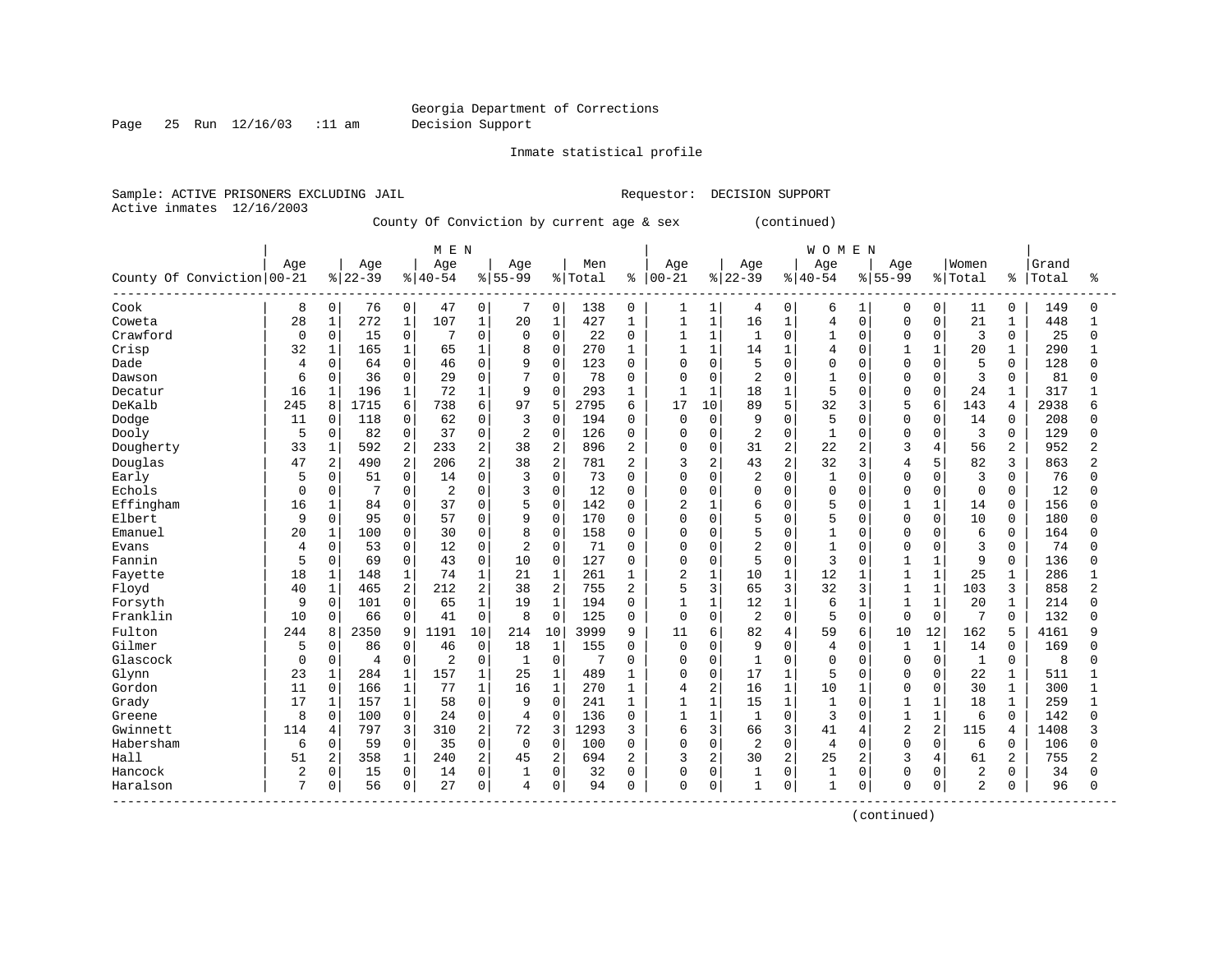Page 26 Run 12/16/03 :11 am Decision Support

Inmate statistical profile

Sample: ACTIVE PRISONERS EXCLUDING JAIL **Requestor: DECISION SUPPORT** Active inmates 12/16/2003

County Of Conviction by current age & sex (continued)

|                                |                |              |          |              | M E N     |              |                |              |         |          |              |                |                |              | <b>WOMEN</b>   |              |                |              |                |              |       |          |
|--------------------------------|----------------|--------------|----------|--------------|-----------|--------------|----------------|--------------|---------|----------|--------------|----------------|----------------|--------------|----------------|--------------|----------------|--------------|----------------|--------------|-------|----------|
|                                | Age            |              | Age      |              | Age       |              | Age            |              | Men     |          | Age          |                | Age            |              | Age            |              | Age            |              | Women          |              | Grand |          |
| County Of Conviction 00-21     |                |              | $ 22-39$ |              | $8 40-54$ |              | $8155 - 99$    |              | % Total | ႜ        | $ 00 - 21$   |                | $8 22-39$      |              | $8 40-54$      |              | $8155 - 99$    |              | % Total        | ႜ            | Total | ႜ        |
| Harris                         | 7              | 0            | 58       | 0            | 27        | $\mathbf 0$  | 4              | 0            | 96      | 0        | 0            | 0              | 3              | 0            | 0              | 0            | $\Omega$       | 0            | 3              | 0            | 99    | n        |
| Hart                           | 4              | 0            | 64       | $\mathbf 0$  | 23        | $\mathbf 0$  | 5              | $\mathbf 0$  | 96      | $\Omega$ | 0            | $\mathbf 0$    | 5              | $\Omega$     | $\mathbf{1}$   | $\Omega$     | $\Omega$       | $\Omega$     | 6              | $\Omega$     | 102   | $\Omega$ |
| Heard                          | 1              | 0            | 21       | $\mathbf 0$  | 12        | $\mathbf 0$  | 8              | $\mathbf 0$  | 42      | $\Omega$ | 0            | $\mathbf 0$    | $\mathbf{1}$   | 0            | 1              | $\Omega$     | $\Omega$       | $\Omega$     | $\overline{2}$ | 0            | 44    |          |
| Henry                          | 18             | $\mathbf 1$  | 215      | $\mathbf 1$  | 105       | $\mathbf{1}$ | 15             | $\mathbf{1}$ | 353     | 1        | $\mathbf{1}$ | $\mathbf{1}$   | 21             | $\mathbf{1}$ | 5              | $\Omega$     | $\Omega$       | $\Omega$     | 27             | $\mathbf{1}$ | 380   |          |
| Houston                        | 38             | $\mathbf{1}$ | 276      | $\mathbf{1}$ | 151       | $\mathbf{1}$ | 9              | $\mathbf 0$  | 474     | 1        | 3            | 2              | 21             | $\mathbf{1}$ | 15             | 1            | $\mathbf{1}$   | $\mathbf 1$  | 40             | $\mathbf 1$  | 514   |          |
| Irwin                          | 6              | 0            | 53       | 0            | 22        | 0            | 5              | $\Omega$     | 86      | $\Omega$ | $\mathbf{1}$ | $\mathbf{1}$   | $\mathbf 0$    | $\Omega$     | 1              | $\Omega$     | $\Omega$       | $\Omega$     | 2              | $\Omega$     | 88    | $\Omega$ |
| Jackson                        | 12             | 0            | 112      | $\mathsf 0$  | 84        | $\mathbf{1}$ | 16             | $\mathbf{1}$ | 224     |          | 1            | $\mathbf 1$    | 8              | $\Omega$     | $\mathbf{1}$   | 0            | $\overline{2}$ | 2            | 12             | $\Omega$     | 236   |          |
| Jasper                         | 3              | 0            | 36       | $\mathbf 0$  | 12        | $\Omega$     | $\overline{2}$ | $\Omega$     | 53      | $\Omega$ | $\Omega$     | $\Omega$       | 0              | $\Omega$     | $\overline{2}$ | 0            | $\Omega$       | O            | 2              | $\Omega$     | 55    |          |
| Jeff Davis                     | 3              | $\Omega$     | 34       | $\mathbf 0$  | 20        | 0            | 4              | $\Omega$     | 61      | $\Omega$ | $\Omega$     | $\Omega$       | $\mathbf 0$    | $\Omega$     | 3              | $\Omega$     | $\Omega$       | $\Omega$     | 3              | $\Omega$     | 64    |          |
| Jefferson                      | 11             | 0            | 67       | $\mathbf 0$  | 23        | 0            | 5              | $\mathbf 0$  | 106     | $\Omega$ | 0            | $\mathbf 0$    | 2              | $\Omega$     | $\mathbf{1}$   | O            | $\Omega$       | $\Omega$     | 3              | 0            | 109   |          |
| Jenkins                        | 6              | 0            | 66       | $\mathsf 0$  | 20        | 0            | 5              | $\mathbf 0$  | 97      | $\Omega$ | U            | 0              | $\overline{a}$ | $\Omega$     | $\overline{2}$ | 0            | $\Omega$       | 0            | 4              | $\Omega$     | 101   |          |
| Johnson                        |                | 0            | 29       | $\mathsf 0$  | 12        | 0            | 3              | $\mathbf{0}$ | 45      | $\Omega$ | $\Omega$     | $\mathbf 0$    | $\overline{2}$ | $\Omega$     | $\Omega$       | $\Omega$     | $\Omega$       | 0            | $\overline{2}$ | $\Omega$     | 47    |          |
| Jones                          | 4              | 0            | 71       | $\mathbf 0$  | 26        | $\Omega$     | 5              | $\mathbf 0$  | 106     | $\Omega$ | 2            | $\mathbf{1}$   | 7              | $\Omega$     | $\mathbf{1}$   | 0            | $\Omega$       | $\Omega$     | 10             | $\Omega$     | 116   |          |
| Lamar                          | $\overline{c}$ | 0            | 47       | $\mathbf 0$  | 33        | $\Omega$     | 6              | $\Omega$     | 88      | $\Omega$ | $\Omega$     | $\Omega$       | 3              | $\Omega$     | 4              | $\Omega$     | $\Omega$       | $\Omega$     | 7              | $\Omega$     | 95    | ∩        |
| Lanier                         | 5              | 0            | 29       | $\mathbf 0$  |           | $\Omega$     | 4              | $\mathbf 0$  | 45      | 0        | 0            | 0              | 0              | $\Omega$     | 1              | 0            | $\Omega$       | O            | $\mathbf{1}$   | $\Omega$     | 46    |          |
| Laurens                        | 6              | 0            | 159      | 1            | 65        | $\mathbf{1}$ | 7              | $\Omega$     | 237     | -1       | $\Omega$     | $\Omega$       | 9              | $\Omega$     | 6              | $\mathbf{1}$ | $\Omega$       | $\Omega$     | 15             | $\Omega$     | 252   |          |
| Lee                            | $\mathbf{1}$   | 0            | 35       | $\Omega$     | 18        | $\Omega$     | 3              | $\Omega$     | 57      | $\Omega$ | $\Omega$     | $\Omega$       | $\overline{2}$ | $\Omega$     | $\mathbf{1}$   | $\Omega$     | $\Omega$       | $\Omega$     | 3              | $\Omega$     | 60    |          |
| Liberty                        | 11             | 0            | 162      | $\mathbf 1$  | 47        | $\Omega$     | 11             | $\mathbf{1}$ | 231     | 1        | 2            | $\mathbf{1}$   | 7              | $\Omega$     | 5              | $\Omega$     | $\mathbf{1}$   | $\mathbf{1}$ | 15             | $\Omega$     | 246   |          |
| Lincoln                        | 3              | 0            | 21       | $\mathbf 0$  | 13        | 0            | 2              | $\mathbf 0$  | 39      | $\Omega$ | $\Omega$     | $\mathbf 0$    | $\mathbf 0$    | $\Omega$     | $\Omega$       | 0            | $\Omega$       | $\mathbf 0$  | $\mathbf 0$    | $\Omega$     | 39    |          |
| Long                           | 9              | 0            | 43       | $\mathbf 0$  | 16        | 0            | 2              | $\Omega$     | 70      | $\Omega$ | 0            | $\Omega$       | 3              | $\Omega$     | $\Omega$       | $\Omega$     | $\Omega$       | $\mathbf 0$  | 3              | $\Omega$     | 73    |          |
| Lowndes                        | 33             | 1            | 319      | 1            | 155       | $\mathbf 1$  | 19             | $\mathbf{1}$ | 526     | 1        | $\Omega$     | 0              | 15             | $\mathbf{1}$ | 14             | 1            | 1              | $\mathbf{1}$ | 30             | $\mathbf{1}$ | 556   |          |
| Lumpkin                        | $\overline{2}$ | 0            | 37       | $\mathbf 0$  | 18        | 0            | 10             | $\mathbf 0$  | 67      | 0        | 0            | 0              | $\overline{2}$ | $\Omega$     | 1              | 0            | $\Omega$       | $\Omega$     | 3              | $\Omega$     | 70    |          |
| Macon                          | $\overline{2}$ | 0            | 42       | $\mathsf 0$  | 21        | 0            | 4              | $\mathbf 0$  | 69      | 0        | 0            | 0              | $\mathbf 0$    | $\Omega$     | $\overline{2}$ | 0            | $\Omega$       | 0            | $\overline{2}$ | 0            | 71    |          |
| Madison                        | 11             | $\Omega$     | 72       | $\mathbf 0$  | 22        | $\Omega$     | 11             | $\mathbf{1}$ | 116     | $\Omega$ | $\Omega$     | $\Omega$       | 5              | $\Omega$     | $\overline{2}$ | 0            | $\Omega$       | U            | 7              | $\Omega$     | 123   |          |
| Marion                         | $\overline{2}$ | 0            | 20       | $\mathbf 0$  | 12        | $\Omega$     | $\overline{3}$ | $\Omega$     | 37      | $\Omega$ | $\Omega$     | $\Omega$       | $\mathbf{1}$   | $\cap$       | $\mathbf{1}$   | $\Omega$     | $\mathbf{1}$   | $\mathbf{1}$ | 3              | $\Omega$     | 40    |          |
| McDuffie                       | 11             | 0            | 113      | $\mathbf 0$  | 52        | $\Omega$     | 13             | $\mathbf{1}$ | 189     | 0        | 1            | $\overline{1}$ | 4              | $\Omega$     | $\mathbf{1}$   | $\Omega$     | $\Omega$       | $\Omega$     | 6              | $\Omega$     | 195   |          |
| McIntosh                       | $\sqrt{2}$     | 0            | 38       | $\mathsf 0$  | 30        | $\mathbf 0$  | $\overline{4}$ | $\mathbf 0$  | 74      | $\Omega$ | 0            | $\mathbf 0$    | $\mathbf{1}$   | $\Omega$     | $\Omega$       | $\Omega$     | $\Omega$       | $\Omega$     | $\mathbf{1}$   | 0            | 75    |          |
| Meriwether                     | 9              | 0            | 123      | $\mathbf 0$  | 59        | $\mathbf 0$  | 15             | $\mathbf{1}$ | 206     | $\Omega$ | 3            | $\overline{2}$ | 11             | $\mathbf{1}$ | 6              | $\mathbf{1}$ | $\mathbf{1}$   | $\mathbf{1}$ | 21             | $\mathbf{1}$ | 227   |          |
| Miller                         | $\overline{2}$ | 0            | 16       | $\mathbf 0$  | 7         | $\Omega$     | 1              | $\mathbf 0$  | 26      | $\Omega$ | 0            | $\mathbf 0$    | $\overline{2}$ | $\Omega$     | $\mathbf 0$    | 0            | $\Omega$       | $\Omega$     | 2              | $\Omega$     | 28    |          |
| Mitchell                       | 12             | 0            | 133      | $\mathbf{1}$ | 56        | $\mathbf 0$  | 7              | $\mathbf{0}$ | 208     | 0        | 1            | $\mathbf{1}$   | 8              | $\Omega$     | 5              | 0            | $\Omega$       | $\Omega$     | 14             | $\Omega$     | 222   |          |
| Monroe                         | 11             | 0            | 65       | $\mathbf 0$  | 50        | $\Omega$     | 7              | $\Omega$     | 133     | $\Omega$ | $\Omega$     | 0              | 4              | $\Omega$     | 3              | 0            | $\Omega$       | U            | 7              | $\Omega$     | 140   |          |
| Montgomery                     | 5              | 0            | 26       | $\Omega$     | 12        | $\Omega$     | 3              | $\Omega$     | 46      | $\Omega$ | $\Omega$     | $\Omega$       | $\Omega$       | $\Omega$     | $\overline{a}$ | $\Omega$     | $\Omega$       | O            | $\overline{2}$ | $\Omega$     | 48    |          |
| Morgan                         | 6              | 0            | 72       | $\mathbf 0$  | 25        | $\mathbf 0$  | 6              | $\mathbf 0$  | 109     | $\Omega$ | 0            | $\Omega$       | 6              | $\Omega$     | 3              | $\Omega$     | $\Omega$       | $\Omega$     | 9              | 0            | 118   |          |
| Murray                         | 12             | 0            | 92       | $\mathsf 0$  | 37        | $\mathbf 0$  | 15             | $\mathbf{1}$ | 156     | $\Omega$ |              | $\mathbf 1$    | 7              | $\Omega$     | $\overline{c}$ | 0            | $\Omega$       | 0            | 10             | 0            | 166   |          |
| Muscogee<br>------------------ | 120            | 4            | 848      | 3            | 444       | 4            | 56             | 3            | 1468    | 3        | 5            | 3              | 65             | 3            | 26             | 3            | 1              | $\mathbf{1}$ | 97             | 3            | 1565  | 3        |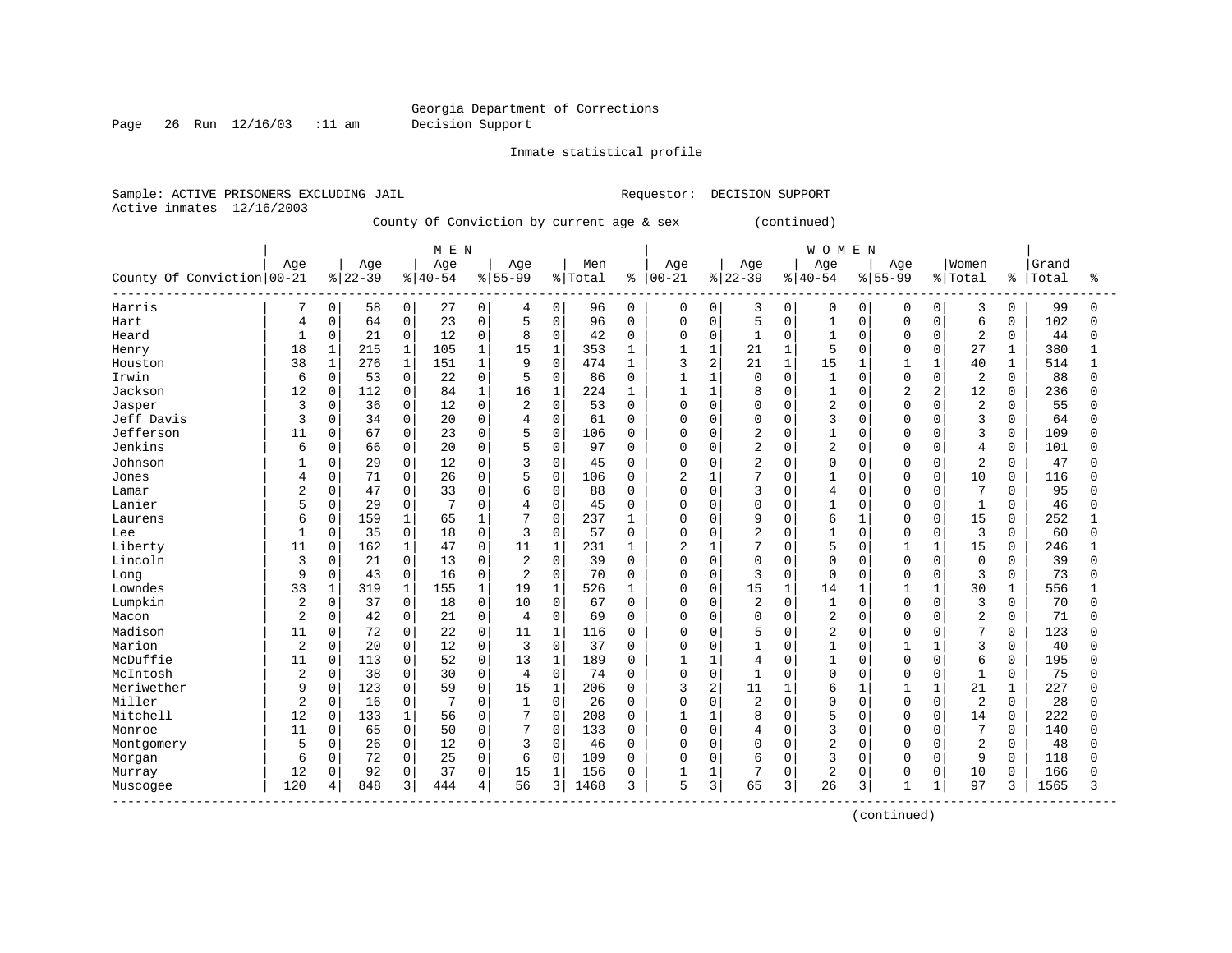# Georgia Department of Corrections<br>Decision Support

Page 27 Run 12/16/03 :11 am

Inmate statistical profile

|  |                           | Sample: ACTIVE PRISONERS EXCLUDING JAIL |                                           |  | Requestor: DECISION SUPPORT |             |
|--|---------------------------|-----------------------------------------|-------------------------------------------|--|-----------------------------|-------------|
|  | Active inmates 12/16/2003 |                                         |                                           |  |                             |             |
|  |                           |                                         | County Of Conviction by current age & sex |  |                             | (continued) |

|                            |                |                |          |                | M E N     |                |                |              |         |              |                |                  |                |          | WOMEN          |                |                |                |                |             |       |              |
|----------------------------|----------------|----------------|----------|----------------|-----------|----------------|----------------|--------------|---------|--------------|----------------|------------------|----------------|----------|----------------|----------------|----------------|----------------|----------------|-------------|-------|--------------|
|                            | Age            |                | Age      |                | Age       |                | Age            |              | Men     |              | Age            |                  | Age            |          | Age            |                | Age            |                | Women          |             | Grand |              |
| County Of Conviction 00-21 |                |                | $ 22-39$ |                | $8 40-54$ |                | $8 55-99$      |              | % Total | ႜ            | $00 - 21$      |                  | $ 22-39$       |          | $ 40-54$       |                | $8155 - 99$    |                | % Total        | ိ           | Total | ిక           |
| Newton                     | 11             | $\mathbf 0$    | 225      | $\mathbf{1}$   | 117       | $\mathbf 1$    | 19             | $\mathbf{1}$ | 372     | 1            | 2              | 1                | 16             | 1        | 12             |                | 1              | 1              | 31             | 1           | 403   | 1            |
| Oconee                     | 2              | $\mathbf 0$    | 43       | $\overline{0}$ | 15        | $\mathbf 0$    | 3              | $\mathbf 0$  | 63      | $\Omega$     | $\Omega$       | $\Omega$         | 3              | $\Omega$ | $\mathbf{1}$   | $\Omega$       | $\mathbf 0$    | $\Omega$       | $\overline{4}$ | $\Omega$    | 67    | $\Omega$     |
| Oglethorpe                 | $\overline{4}$ | $\mathbf 0$    | 43       | $\overline{0}$ | 16        | $\mathbf 0$    | 3              | $\mathbf 0$  | 66      | 0            | $\mathbf 0$    | $\mathbf 0$      | 5              | $\Omega$ | $\mathbf{1}$   | $\Omega$       | 0              | $\Omega$       | 6              | $\Omega$    | 72    | $\Omega$     |
| Paulding                   | 16             | $\mathbf{1}$   | 89       | $\mathbf 0$    | 73        | $\mathbf{1}$   | 8              | $\mathbf 0$  | 186     | $\Omega$     | $\Omega$       | $\Omega$         | 8              | $\Omega$ | 6              | $\mathbf{1}$   | $\mathbf{1}$   | $\mathbf{1}$   | 15             | $\Omega$    | 201   | $\Omega$     |
| Peach                      | 4              | $\Omega$       | 49       | 0              | 32        | $\mathbf 0$    | $\overline{2}$ | $\Omega$     | 87      | 0            | $\Omega$       | $\Omega$         | 2              | $\Omega$ | $\mathbf{1}$   | $\Omega$       | $\Omega$       | $\Omega$       | 3              | 0           | 90    | <sup>0</sup> |
| Pickens                    | 3              | $\Omega$       | 53       | $\mathsf{O}$   | 32        | $\mathbf 0$    | 6              | $\Omega$     | 94      | O            | $\Omega$       | $\Omega$         | $\overline{2}$ | $\Omega$ | $\overline{2}$ | $\Omega$       | $\Omega$       | $\Omega$       | $\overline{4}$ | $\Omega$    | 98    | <sup>0</sup> |
| Pierce                     | 3              | $\Omega$       | 34       | $\mathbf 0$    | 15        | $\Omega$       | 2              | $\Omega$     | 54      | U            | $\cap$         | $\Omega$         | $\Omega$       | $\Omega$ | $\Omega$       | $\Omega$       | $\Omega$       | $\Omega$       | $\mathbf 0$    | $\Omega$    | 54    | 0            |
| Pike                       | 5              | $\mathbf 0$    | 14       | $\overline{0}$ | 11        | $\mathbf 0$    | $\overline{4}$ | $\mathbf 0$  | 34      | 0            | $\mathbf 0$    | $\Omega$         | $\mathbf 0$    | $\Omega$ | 3              | $\Omega$       | $\mathbf 0$    | $\Omega$       | 3              | $\Omega$    | 37    | 0            |
| Polk                       | 9              | $\mathbf 0$    | 98       | $\mathsf{O}$   | 42        | $\mathbf 0$    | 9              | $\mathbf 0$  | 158     | 0            | $\Omega$       | $\mathbf 0$      | 10             |          | $\Omega$       | $\mathbf 0$    | $\mathbf 0$    | $\mathbf 0$    | 10             | 0           | 168   | O            |
| Pulaski                    | 9              | $\mathbf 0$    | 66       | $\overline{0}$ | 22        | $\mathbf 0$    | 4              | $\mathbf 0$  | 101     | 0            | $\Omega$       | 0                | 9              | $\Omega$ | 6              | 1              | $\mathbf 0$    | $\Omega$       | 15             | $\Omega$    | 116   | $\Omega$     |
| Putnam                     | 9              | 0              | 72       | $\overline{0}$ | 46        | 0              | 7              | $\mathbf 0$  | 134     | 0            | $\Omega$       | 0                | $\overline{2}$ | $\Omega$ | $\overline{4}$ | 0              | 0              | $\Omega$       | 6              | 0           | 140   | $\Omega$     |
| Ouitman                    | $\Omega$       | $\mathbf 0$    | 8        | $\mathbf 0$    | $\Omega$  | $\mathbf 0$    | 0              | $\mathbf 0$  | 8       | $\Omega$     | $\Omega$       | $\Omega$         | $\Omega$       | $\Omega$ | $\mathbf{1}$   | $\Omega$       | $\Omega$       | $\Omega$       | $\mathbf{1}$   | $\Omega$    | 9     | O            |
| Rabun                      | 4              | $\Omega$       | 29       | $\mathbf 0$    | 17        | $\overline{0}$ | 2              | $\Omega$     | 52      | 0            | $\Omega$       | $\Omega$         | $\mathbf{1}$   | $\Omega$ | $\overline{2}$ | $\Omega$       | $\Omega$       | $\Omega$       | 3              | $\Omega$    | 55    | <sup>0</sup> |
| Randolph                   | 9              | $\Omega$       | 35       | $\mathbf 0$    | 15        | $\mathbf 0$    | $\overline{4}$ | $\Omega$     | 63      | 0            | $\Omega$       | $\Omega$         | $\mathbf{1}$   | $\Omega$ | $\overline{2}$ | $\Omega$       | $\mathbf{1}$   | $\mathbf{1}$   | $\overline{4}$ | $\Omega$    | 67    | <sup>0</sup> |
| Richmond                   | 149            | 5              | 1109     | $\overline{4}$ | 478       | 4              | 74             | 4            | 1810    | 4            | $\overline{4}$ | $\boldsymbol{2}$ | 88             | 5        | 44             | 4              | 3              | $\overline{4}$ | 139            | 4           | 1949  | 4            |
| Rockdale                   | 28             | $\mathbf{1}$   | 186      | $\mathbf{1}$   | 106       | $\mathbf{1}$   | 15             | $\mathbf{1}$ | 335     | $\mathbf{1}$ | $\overline{2}$ | $\mathbf 1$      | 22             | 1        | 6              | $\mathbf{1}$   | $\mathbf 0$    | $\Omega$       | 30             | 1           | 365   | $\mathbf{1}$ |
| Schley                     | 1              | $\mathbf 0$    | 13       | $\mathsf{O}$   | 4         | $\mathbf 0$    | 1              | $\Omega$     | 19      | 0            | $\Omega$       | $\mathbf 0$      | $\mathbf 0$    | $\Omega$ | $\mathbf 0$    | $\mathbf 0$    | $\mathbf 0$    | $\Omega$       | 0              | $\mathbf 0$ | 19    | 0            |
| Screven                    | 11             | $\mathbf 0$    | 94       | $\mathsf{O}$   | 36        | $\overline{0}$ | 4              | $\Omega$     | 145     | O            | $\overline{c}$ | $\mathbf{1}$     | 6              | $\Omega$ | $\overline{2}$ | $\Omega$       | $\mathbf 0$    | $\Omega$       | 10             | $\Omega$    | 155   | $\Omega$     |
| Seminole                   | 4              | $\Omega$       | 47       | $\mathbf 0$    | 24        | $\Omega$       | 6              | $\mathbf 0$  | 81      | 0            | $\Omega$       | $\Omega$         | $\overline{4}$ | $\Omega$ | $\overline{2}$ | $\Omega$       | $\mathbf 0$    | $\Omega$       | 6              | $\Omega$    | 87    | 0            |
| Spalding                   | 53             | $\overline{c}$ | 404      | $\overline{2}$ | 171       | $\mathbf{1}$   | 30             | $\mathbf{1}$ | 658     | 1            | 3              | 2                | 39             | 2        | 20             | $\overline{2}$ | $\overline{2}$ | 2              | 64             | 2           | 722   | 2            |
| Stephens                   | 9              | $\mathbf 0$    | 86       | $\mathsf{O}$   | 36        | $\mathbf 0$    | 8              | $\mathbf 0$  | 139     | 0            | $\Omega$       | $\mathbf 0$      | 8              | $\Omega$ | $\mathbf{1}$   | $\Omega$       | $\mathbf 0$    | $\Omega$       | 9              | $\Omega$    | 148   | $\Omega$     |
| Stewart                    | 3              | 0              | 18       | $\overline{0}$ | 7         | $\mathbf 0$    | 2              | $\mathbf 0$  | 30      | 0            | $\mathbf 0$    | 0                | 2              | $\Omega$ | $\overline{2}$ | 0              | $\mathbf 0$    | $\mathbf 0$    | $\overline{4}$ | 0           | 34    | 0            |
| Sumter                     | 21             | 1              | 118      | $\mathbf 0$    | 52        | $\mathbf 0$    | 6              | $\mathbf 0$  | 197     | 0            | $\overline{2}$ | 1                | 5              | 0        | $\overline{4}$ | 0              | $\mathbf 0$    | $\Omega$       | 11             | $\Omega$    | 208   | O            |
| Talbot                     | 5              | $\mathbf 0$    | 24       | $\mathbf 0$    | 9         | $\mathbf 0$    | 1              | $\Omega$     | 39      | O            | $\Omega$       | $\mathbf 0$      | $\Omega$       | $\Omega$ | 3              | $\Omega$       | $\Omega$       | $\Omega$       | 3              | $\Omega$    | 42    | <sup>0</sup> |
| Taliaferro                 | $\Omega$       | $\Omega$       | 3        | $\mathbf 0$    | 3         | $\Omega$       | 2              | $\mathbf 0$  | 8       | $\Omega$     | $\Omega$       | $\Omega$         | $\Omega$       | $\Omega$ | $\mathbf{1}$   | $\Omega$       | $\Omega$       | $\Omega$       | $\mathbf{1}$   | $\Omega$    | 9     | $\Omega$     |
| Tattnall                   | 3              | $\mathbf 0$    | 67       | $\overline{0}$ | 29        | $\mathbf 0$    | 8              | $\mathbf 0$  | 107     | 0            | $\Omega$       | $\Omega$         | 3              | $\Omega$ | 6              | -1             | $\mathbf 0$    | $\Omega$       | 9              | $\Omega$    | 116   | $\Omega$     |
| Taylor                     |                | $\mathbf 0$    | 45       | $\mathsf{O}$   | 21        | $\mathbf 0$    | $\mathbf{1}$   | $\mathbf 0$  | 74      | O            | $\Omega$       | 0                | $\overline{4}$ | $\Omega$ | $\mathbf 0$    | $\mathbf 0$    | $\mathbf 0$    | $\Omega$       | $\overline{4}$ | $\mathbf 0$ | 78    | <sup>0</sup> |
| Telfair                    | 8              | $\Omega$       | 83       | $\mathsf{O}$   | 37        | $\mathbf 0$    | 3              | $\Omega$     | 131     | 0            | $\Omega$       | 0                | 8              | $\Omega$ | 6              | 1              | $\mathbf 0$    | $\Omega$       | 14             | $\Omega$    | 145   | $\Omega$     |
| Terrell                    | $\overline{4}$ | $\mathbf 0$    | 56       | $\mathsf{O}$   | 20        | $\mathbf 0$    | 3              | $\mathbf 0$  | 83      | 0            |                | 1                | 3              | $\Omega$ | $\mathbf 0$    | $\Omega$       | $\mathbf 0$    | $\Omega$       | $\overline{4}$ | 0           | 87    | <sup>0</sup> |
| Thomas                     | 30             | $\mathbf{1}$   | 187      | $\mathbf{1}$   | 92        | $\mathbf{1}$   | 12             | $\mathbf{1}$ | 321     | 1            | $\Omega$       | $\mathbf 0$      | 16             |          | 7              |                | $\mathbf 0$    | $\Omega$       | 23             | $\mathbf 1$ | 344   | $\mathbf{1}$ |
| Tift                       | 19             | $\mathbf{1}$   | 190      | $\mathbf{1}$   | 101       | $\mathbf{1}$   | 16             | $\mathbf{1}$ | 326     | 1            | 2              | $\mathbf{1}$     | 8              | $\Omega$ | 10             | 1              | 1              | $\mathbf{1}$   | 21             | 1           | 347   | 1            |
| Toombs                     | 37             | $\mathbf{1}$   | 179      | $\mathbf{1}$   | 56        | $\mathbf 0$    | 8              | $\mathbf 0$  | 280     | 1            | $\mathbf{1}$   | 1                | 19             |          | $\overline{4}$ | $\mathbf 0$    | $\mathbf 0$    | $\mathbf 0$    | 24             | 1           | 304   | 1            |
| Towns                      | $\mathbf{1}$   | $\mathbf 0$    | 8        | $\mathbf 0$    | 4         | $\mathbf 0$    | 3              | $\mathbf 0$  | 16      | $\Omega$     | $\mathbf 0$    | $\mathbf 0$      | $\overline{2}$ | $\Omega$ | $\mathbf 0$    | $\Omega$       | 0              | $\Omega$       | 2              | $\Omega$    | 18    | $\Omega$     |
| Treutlen                   | $\overline{2}$ | $\mathbf 0$    | 19       | $\mathbf 0$    | 16        | $\mathbf 0$    | 0              | 0            | 37      | 0            | $\mathbf 0$    | 0                | $\mathbf 0$    | 0        | $\mathbf{1}$   | $\mathbf 0$    | $\mathbf 0$    | $\mathbf 0$    | $\mathbf{1}$   | 0           | 38    | 0            |
| Troup                      | 44             | $\mathbf{1}$   | 418      | $\overline{2}$ | 177       | $\mathbf{1}$   | 27             | $\mathbf{1}$ | 666     | 2            | $\mathbf{1}$   | 1                | 28             | 1        | 11             | 1              | $\mathbf{1}$   | $\mathbf{1}$   | 41             | 1           | 707   | $\mathbf{1}$ |
|                            |                |                |          |                |           |                |                |              |         |              |                |                  |                |          |                |                | (continued)    |                |                |             |       |              |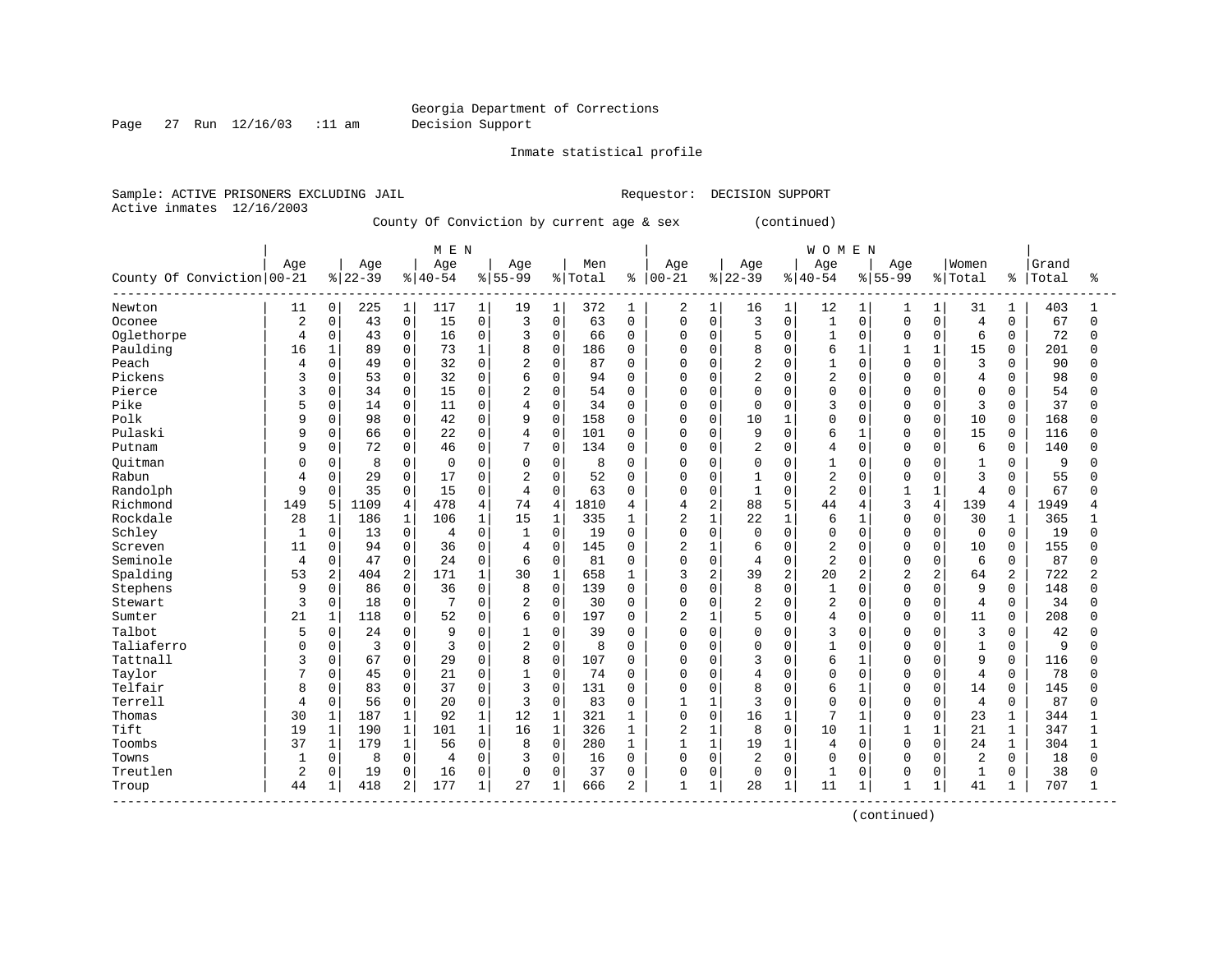# Georgia Department of Corrections<br>Decision Support

Page 28 Run  $12/16/03$  :11 am

Inmate statistical profile

|  | Sample: ACTIVE PRISONERS EXCLUDING JAIL |  |                                           |  | Requestor: DECISION SUPPORT |                         |  |  |
|--|-----------------------------------------|--|-------------------------------------------|--|-----------------------------|-------------------------|--|--|
|  | Active inmates 12/16/2003               |  |                                           |  |                             |                         |  |  |
|  |                                         |  | County Of Conviction by current age & sex |  |                             | (continued)             |  |  |
|  |                                         |  |                                           |  |                             |                         |  |  |
|  |                                         |  | M F N                                     |  |                             | $M \cap M$ $\Gamma$ $M$ |  |  |

|                            |              |          |           |                | N F M                        |                |                |              |                    |          |                |          |                |             | W O M F M |          |              |              |                |          |           |      |
|----------------------------|--------------|----------|-----------|----------------|------------------------------|----------------|----------------|--------------|--------------------|----------|----------------|----------|----------------|-------------|-----------|----------|--------------|--------------|----------------|----------|-----------|------|
|                            | Age          |          | Age       |                | Age                          |                | Age            |              | Men                |          | Age            |          | Age            |             | Age       |          | Age          |              | Women          |          | Grand     |      |
| County Of Conviction 00-21 |              |          | $ 22-39 $ |                | $ 40-54 $                    |                | $8 55-99$      |              | % Total            | ి        | $ 00 - 21$     |          | $ 22-39$       |             | $ 40-54$  |          | $8 55-99$    |              | % Total        | န္       | Total     | °≈   |
| Turner                     | 5            | 0        | 41        | $\overline{0}$ | 22                           | 0              | 6              | 0            | 74                 | $\Omega$ | 0              | 0        |                | 0           |           | $\Omega$ | <sup>0</sup> | 0            | $\overline{2}$ | 0        | 76        |      |
| Twiggs                     |              | $\Omega$ | 28        | $\mathbf 0$    | 13                           | 0              | 3              | $\mathbf 0$  | 47                 | $\Omega$ | $\mathbf 0$    |          |                | $\mathbf 0$ | $\Omega$  | $\Omega$ | $\Omega$     | $\Omega$     |                | $\Omega$ | 48        |      |
| Union                      |              |          | 25        | $\Omega$       | 15                           | $\Omega$       |                | $\Omega$     | 50                 | $\Omega$ | $\overline{c}$ |          | O              | U           |           | O        |              |              | 3              | 0        | 53        |      |
| Upson                      | 18           |          | 101       | $\Omega$       | 50                           | O              | 15             | 1            | 184                |          | $\cap$         |          | 6              |             |           |          |              | $\Omega$     | 8              | 0        | 192       |      |
| Walker                     | 10           | $\Omega$ | 186       |                | 81                           |                | 23             | $\mathbf{1}$ | 300                |          |                |          | 15             |             |           |          |              | <sup>0</sup> | 24             |          | 324       |      |
| Walton                     | 15           | $\Omega$ | 168       |                | 101                          |                | 12             | $\mathbf{1}$ | 296                |          | $\Omega$       | $\Omega$ | 13             |             |           |          |              |              | 21             |          | 317       |      |
| Ware                       | 18           |          | 215       | 1              | 115                          |                | 19             | $\mathbf 1$  | 367                |          | 3              |          | 21             |             |           |          |              |              | 32             |          | 399       |      |
| Warren                     | 2            |          | 24        | $\cap$         | 16                           | O              | 3              | $\Omega$     | 45                 |          | $\Omega$       |          |                |             |           | $\Omega$ |              |              | $\overline{2}$ | 0        | 47        |      |
| Washington                 | 12           |          | 69        | $\Omega$       | 29                           | O              | 3              | $\Omega$     | 113                |          | $\Omega$       |          | 7              |             |           |          |              | <sup>0</sup> | 9              | 0        | 122       |      |
| Wayne                      | 10           | $\Omega$ | 96        | $\Omega$       | 34                           | $\Omega$       |                | $\mathbf 0$  | 144                | n        |                |          | 3              | O           | 5         |          |              | $\mathbf{1}$ | 10             | $\Omega$ | 154       |      |
| Webster                    | <sup>0</sup> | $\Omega$ | 6         | $\Omega$       | ζ                            | O              | O              | $\Omega$     | 9                  |          | $\Omega$       | ∩        | $\Omega$       | O           | $\Omega$  | O        | $\Omega$     | $\Omega$     | $\Omega$       | 0        | q         |      |
| Wheeler                    | 2            |          | 22        | $\Omega$       | 12                           | 0              |                | $\Omega$     | 40                 |          | $\Omega$       |          |                |             |           |          |              |              | 2              |          | 42        |      |
| White                      | 5            | $\Omega$ | 44        | $\Omega$       | 15                           | $\Omega$       | $\overline{2}$ | $\Omega$     | 66                 |          |                |          | 3              | O           |           |          | $\Omega$     | $\Omega$     | 5              | $\Omega$ | 71        |      |
| Whitfield                  | 33           |          | 379       | $\mathbf{1}$   | 207                          | $\overline{2}$ | 39             | 2            | 658                |          | 6              |          | 53             | 3           | 20        |          |              |              | 80             | 3        | 738       |      |
| Wilcox                     | 4            | $\Omega$ | 29        | $\Omega$       | 17                           | $\Omega$       | 4              | $\mathbf 0$  | 54                 | ∩        |                |          | $\overline{2}$ | O           | $\Omega$  | $\cap$   |              | $\cap$       | $\mathcal{R}$  | 0        | 57        |      |
| Wilkes                     |              |          | 39        | $\Omega$       | 22                           | O              |                | 0            | 71                 |          |                |          | $\overline{2}$ |             |           |          |              |              | 5              | 0        | 76        |      |
| Wilkinson                  | 5            | $\Omega$ | 31        | $\Omega$       | 13                           | 0              | $\overline{2}$ | $\Omega$     | 51                 |          | $\Omega$       |          | 3              |             |           |          |              |              | 4              | 0        | 55        |      |
| Worth                      | б            | $\Omega$ | 91        | 0              | 45                           | 0              | 6              | $\mathbf 0$  | 148                |          | $\mathbf 0$    |          | 5              | 0           |           |          | $\Omega$     | O            | 6              | 0        | 154       |      |
| Total reported             |              |          |           |                | 3132 100 26401 100 12428 100 |                |                |              | 2099 100 44060 100 |          | 174 100        |          | 1917 100       |             | 1008 100  |          | 82 100       |              | 3181 100       |          | 47241 100 |      |
| Percent reported           |              | 99.8     |           | 99.9           |                              | 99.9           |                | 100.0        |                    | 99.9     |                | 100.0    | 99.7           |             |           | 99.7     |              | 98.8         |                | 99.7     |           | 99.9 |
| Not reported               | 6            |          | 22        |                | 9                            |                | $\Omega$       |              | 37                 |          | $\Omega$       |          | 6              |             | 3         |          | -1           |              | 10             |          | 47        |      |
| Total                      | 3138         |          | 26423     |                | 12437                        |                | 2099           |              | 44097              |          | 174            |          | 1923           |             | 1011      |          | 83           |              | 3191           |          | 47288     |      |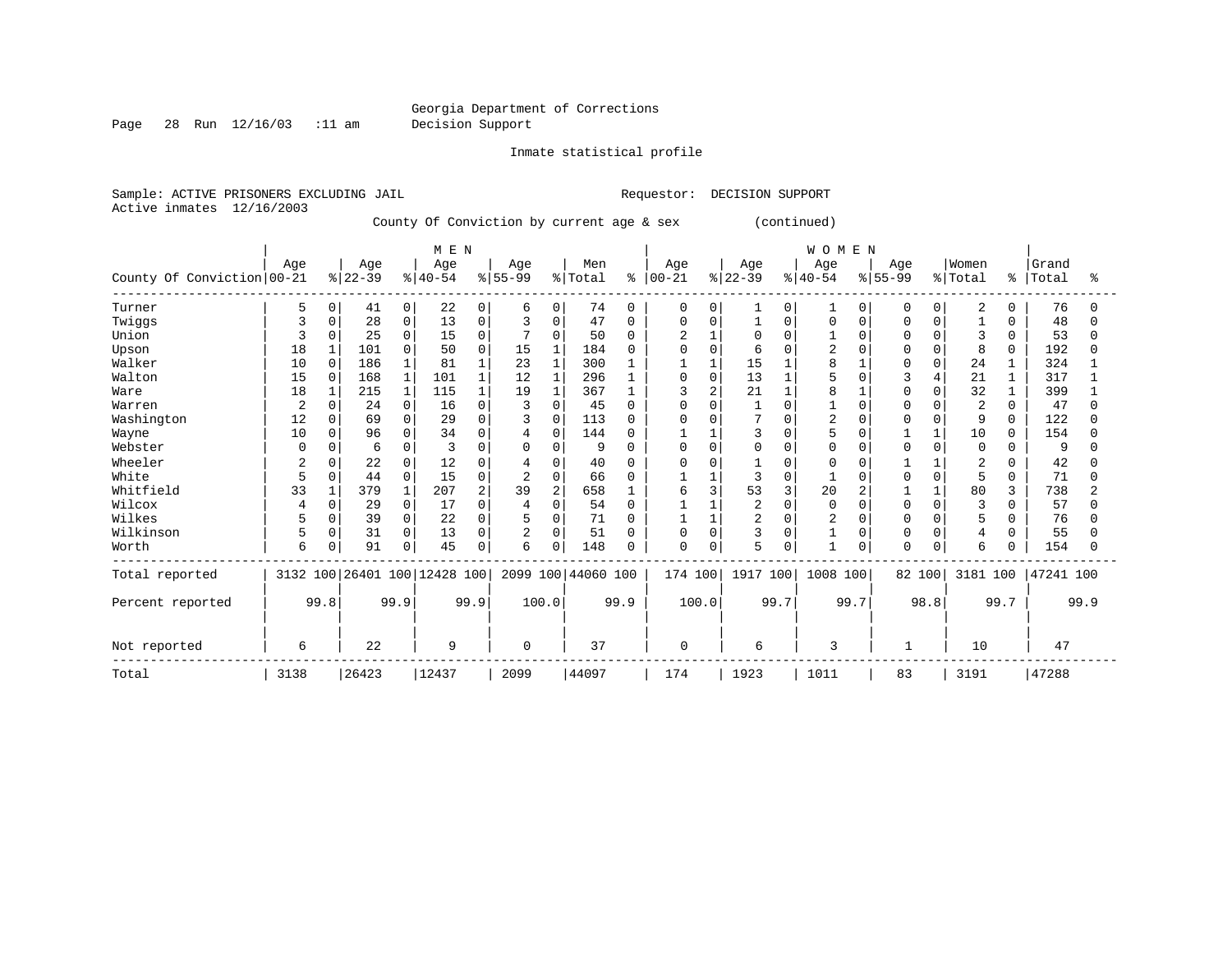Page 29 Run 12/16/03 :11 am Decision Support

#### Inmate statistical profile

Sample: ACTIVE PRISONERS EXCLUDING JAIL **Requestor: DECISION SUPPORT** Active inmates 12/16/2003

Circ Of Conviction by current age & sex

|                    |           |                |          |                | M E N       |                |             |                |         |                |                |                |           |                | WOMEN     |                |                |                |         |                |       |                |
|--------------------|-----------|----------------|----------|----------------|-------------|----------------|-------------|----------------|---------|----------------|----------------|----------------|-----------|----------------|-----------|----------------|----------------|----------------|---------|----------------|-------|----------------|
|                    | Age       |                | Age      |                | Age         |                | Age         |                | Men     |                | Age            |                | Age       |                | Age       |                | Age            |                | Women   |                | Grand |                |
| Circ Of Conviction | $00 - 21$ |                | $ 22-39$ |                | $8140 - 54$ |                | $8155 - 99$ |                | % Total | ႜ              | $ 00 - 21$     |                | $8 22-39$ |                | $8 40-54$ |                | $8155 - 99$    |                | % Total | ႜ              | Total | °              |
| Alapaha            | 20        | 1              | 214      | $1\vert$       | 104         | 1              | 20          | 1              | 358     | 1              | 2              | 1              | 13        | 1              | 10        | 1              | 0              | 0              | 25      | 1              | 383   |                |
| Alcovy             | 26        | $\mathbf{1}$   | 393      | $\mathbf{1}$   | 218         | $\overline{2}$ | 31          | $\mathbf{1}$   | 668     | $\overline{2}$ | $\overline{c}$ | $\mathbf{1}$   | 29        | $\overline{a}$ | 17        | 2              | $\overline{4}$ | 5              | 52      | 2              | 720   | $\overline{a}$ |
| Atlanta            | 244       | 8              | 2350     | 9              | 1191        | 10             | 214         | 10             | 3999    | 9              | 11             | 6              | 82        | 4              | 59        | 6              | 10             | 12             | 162     | 5              | 4161  | 9              |
| Atlantic           | 32        | $\mathbf{1}$   | 402      | 2              | 163         | $\mathbf 1$    | 33          | 2              | 630     | 1              | 2              |                | 19        | $\mathbf 1$    | 13        | 1              | $\overline{c}$ | 2              | 36      |                | 666   |                |
| Augusta            | 192       | 6              | 1382     | 5              | 600         | 5              | 91          | $\overline{4}$ | 2265    | 5              | 6              | 3              | 104       | 5              | 60        | 6              | 5              | 6              | 175     | б              | 2440  |                |
| Blue Ridge         | 24        | $\mathbf{1}$   | 266      | $\mathbf 1$    | 179         | $\mathbf{1}$   | 30          | $\mathbf{1}$   | 499     | $\mathbf{1}$   | 4              | $\overline{2}$ | 35        | 2              | 18        | 2              | $\mathbf{1}$   | 1              | 58      | 2              | 557   |                |
| Brunswick          | 43        | $\mathbf{1}$   | 529      | 2              | 267         | $\overline{2}$ | 43          | $\overline{2}$ | 882     | $\overline{2}$ | $\mathbf{1}$   | $\mathbf{1}$   | 29        | $\overline{2}$ | 15        | $\mathbf{1}$   | $\overline{2}$ | 2              | 47      |                | 929   | 2              |
| Chattahoochee      | 143       | 5              | 1011     | 4              | 519         | $\overline{4}$ | 65          | 3              | 1738    | $\overline{4}$ | 5              | 3              | 73        | 4              | 30        | 3              | $\overline{2}$ | 2              | 110     | 3              | 1848  |                |
| Cherokee           | 36        | 1              | 395      | 1              | 202         | 2              | 54          | 3              | 687     | 2              | 6              | 3              | 49        | 3              | 22        | 2              | $\Omega$       | $\Omega$       | 77      | $\overline{2}$ | 764   | 2              |
| Clayton            | 177       | 6              | 1033     | $\overline{4}$ | 401         | 3              | 55          | 3              | 1666    | 4              | 15             | 9              | 101       | 5              | 50        | 5              | $\mathbf{1}$   | 1              | 167     |                | 1833  | Δ              |
| Cobb               | 179       | 6              | 1226     | 5              | 647         | 5              | 85          | $\overline{4}$ | 2137    | 5              | 9              | 5              | 121       | б              | 71        | 7              | 1              | $\mathbf{1}$   | 202     | 6              | 2339  | 5              |
| Conasauga          | 45        | $\mathbf 1$    | 471      | $\overline{2}$ | 244         | $\overline{2}$ | 54          | 3              | 814     | $\overline{a}$ | 7              | 4              | 60        | $\overline{3}$ | 22        | $\overline{a}$ | $\mathbf{1}$   | $\mathbf{1}$   | 90      | 3              | 904   | 2              |
| Cordele            | 58        | $\overline{c}$ | 388      | $\mathbf{1}$   | 187         | $\overline{2}$ | 24          | $\mathbf{1}$   | 657     | $\mathbf{1}$   | 4              | $\overline{2}$ | 30        | $\overline{2}$ | 9         | $\mathbf{1}$   | $\mathbf{1}$   | $\mathbf{1}$   | 44      |                | 701   |                |
| Coweta             | 110       | $\overline{4}$ | 1131     | $\overline{4}$ | 494         | $\overline{4}$ | 106         | 5              | 1841    | 4              | 6              | 3              | 95        | 5              | 37        | 4              | 3              | 4              | 141     | 4              | 1982  |                |
| Dougherty          | 33        | $\mathbf{1}$   | 592      | 2              | 233         | $\overline{2}$ | 38          | $\overline{2}$ | 896     | $\overline{2}$ | 0              | $\Omega$       | 31        | 2              | 22        | $\overline{2}$ | 3              | $\overline{4}$ | 56      | 2              | 952   | $\overline{2}$ |
| Dublin             | 12        | 0              | 235      | $\mathbf{1}$   | 106         | $\mathbf{1}$   | 13          | $\mathbf{1}$   | 366     | 1              | $\Omega$       | $\Omega$       | 12        | $\mathbf{1}$   | 7         | $\mathbf{1}$   | $\Omega$       | $\Omega$       | 19      |                | 385   |                |
| Eastern            | 216       | 7              | 1332     | 5              | 536         | $\overline{4}$ | 76          | $\overline{4}$ | 2160    | 5              | 11             | б              | 97        | 5              | 48        | 5              | 1              | $\mathbf{1}$   | 157     | 5              | 2317  | 5              |
| Flint              | 18        | $\mathbf{1}$   | 215      | $\mathbf{1}$   | 105         | $\mathbf{1}$   | 15          | $\mathbf{1}$   | 353     | 1              | $\mathbf{1}$   | $\mathbf{1}$   | 21        | $\mathbf{1}$   | 5         | $\Omega$       | $\Omega$       | $\Omega$       | 27      |                | 380   |                |
| Griffin            | 94        | 3              | 667      | 3              | 306         | $\overline{2}$ | 70          | 3              | 1137    | 3              | 5              | 3              | 55        | 3              | 37        | 4              | 3              | 4              | 100     | 3              | 1237  | 3              |
| Gwinnett           | 114       | 4              | 797      | 3              | 310         | $\overline{2}$ | 72          | 3              | 1293    | 3              | 6              | 3              | 66        | 3              | 41        | 4              | $\overline{2}$ | 2              | 115     | 4              | 1408  | 3              |
| Houston            | 38        | $\mathbf{1}$   | 276      | 1              | 151         | $\mathbf{1}$   | 9           | $\Omega$       | 474     | $\mathbf{1}$   | 3              | 2              | 21        | 1              | 15        | $\mathbf{1}$   |                |                | 40      |                | 514   |                |
| Lookout Mountain   | 32        | $\mathbf{1}$   | 494      | 2              | 260         | $\overline{2}$ | 61          | 3              | 847     | $\overline{2}$ | $\overline{2}$ | $\mathbf{1}$   | 44        | 2              | 20        | 2              | $\overline{2}$ | $\overline{a}$ | 68      | 2              | 915   | 2              |
| Macon              | 67        | $\overline{2}$ | 620      | $\overline{a}$ | 355         | 3              | 52          | $\overline{a}$ | 1094    | $\overline{2}$ | 5              | 3              | 27        | $\mathbf{1}$   | 20        | 2              | $\overline{c}$ | $\overline{a}$ | 54      | 2              | 1148  | $\overline{c}$ |
| Middle             | 89        | 3              | 465      | $\overline{2}$ | 158         | $\mathbf{1}$   | 24          | $\mathbf{1}$   | 736     | $\overline{2}$ | $\mathbf{1}$   | $\mathbf{1}$   | 35        | $\overline{a}$ | 10        | $\mathbf{1}$   | $\Omega$       | $\Omega$       | 46      | 1              | 782   | 2              |
| Mountain           | 19        | $\mathbf{1}$   | 174      | $\mathbf 1$    | 88          | $\mathbf 1$    | 10          | $\mathbf 0$    | 291     | $\mathbf{1}$   | 0              | $\mathbf 0$    | 11        | $\mathbf{1}$   | 7         | $\mathbf{1}$   | $\Omega$       | 0              | 18      |                | 309   |                |
| Northeastern       | 57        | $\overline{a}$ | 394      | $\mathbf{1}$   | 269         | $\overline{2}$ | 52          | $\overline{2}$ | 772     | $\overline{2}$ | 3              | $\overline{2}$ | 32        | $\overline{a}$ | 26        | 3              | 3              | 4              | 64      | $\overline{2}$ | 836   | $\overline{2}$ |
| Northern           | 38        | $\mathbf{1}$   | 340      | $\mathbf{1}$   | 159         | $\mathbf{1}$   | 36          | $\overline{2}$ | 573     | 1              | 0              | $\Omega$       | 22        | $\mathbf{1}$   | 14        | $\mathbf{1}$   | $\Omega$       | $\Omega$       | 36      | $\mathbf{1}$   | 609   |                |
| Ocmulgee           | 74        | 2              | 618      | 2              | 265         | $\overline{2}$ | 35          | $\overline{2}$ | 992     | $\overline{2}$ | 3              | 2              | 41        | 2              | 18        | 2              | 1              | 1              | 63      | 2              | 1055  | 2              |
| Oconee             | 44        | $\mathbf{1}$   | 407      | $\overline{a}$ | 172         | $\mathbf{1}$   | 22          | $\mathbf{1}$   | 645     | 1              | $\Omega$       | $\Omega$       | 31        | $\overline{a}$ | 21        | $\overline{2}$ | $\overline{2}$ | $\overline{2}$ | 54      | 2              | 699   |                |
| Ogeechee           | 67        | 2              | 484      | 2              | 177         | $\mathbf 1$    | 29          | $\mathbf{1}$   | 757     | $\overline{2}$ | 5              | 3              | 37        | $\overline{a}$ | 17        | $\overline{2}$ | 3              | 4              | 62      | 2              | 819   | 2              |
| Pataula            | 26        | $\mathbf{1}$   | 230      | $\mathbf{1}$   | 84          | $\mathbf{1}$   | 18          | $\mathbf{1}$   | 358     | 1              | 1              | $\mathbf{1}$   | 12        | $\mathbf{1}$   | 6         | $\mathbf{1}$   | $\mathbf{1}$   | $\mathbf{1}$   | 20      | $\mathbf{1}$   | 378   |                |
| Piedmont           | 29        | $\mathbf{1}$   | 259      | $\mathbf{1}$   | 173         | $\mathbf{1}$   | 39          | $\overline{2}$ | 500     | $\mathbf{1}$   | $\mathbf{1}$   | $\mathbf{1}$   | 23        | $\mathbf{1}$   | 11        | $\mathbf{1}$   | $\overline{4}$ | 5              | 39      | $\mathbf{1}$   | 539   | $\mathbf{1}$   |
| Rome               | 40        | $\mathbf{1}$   | 465      | 2              | 212         | 2              | 38          | $\overline{2}$ | 755     | $\overline{2}$ | 5              | 3              | 65        | 3              | 32        | 3              | $\mathbf{1}$   | $\mathbf{1}$   | 103     | 3              | 858   | $\overline{2}$ |
| South Georgia      | 47        | $\overline{a}$ | 519      | $\overline{a}$ | 206         | $\overline{2}$ | 26          | $\mathbf{1}$   | 798     | $\overline{2}$ | 3              | $\overline{2}$ | 45        | 2              | 12        | $\mathbf{1}$   | $\mathbf{1}$   | $\mathbf{1}$   | 61      | 2              | 859   | $\overline{2}$ |
| Southern           | 93        | 3              | 732      | 3              | 342         | 3              | 62          | 3              | 1229    | ζ              | 0              | $\Omega$       | 39        | 2              | 25        | 2              | $\overline{2}$ | 2              | 66      | 2              | 1295  | 3              |
| Southwestern       | 28        | $\mathbf 1$    | 232      | $\mathbf{1}$   | 105         | 1              | 16          | 1              | 381     | 1              | 2              | 1              | 9         | 0              | 9         | $\mathbf{1}$   | $\Omega$       | $\mathbf 0$    | 20      |                | 401   |                |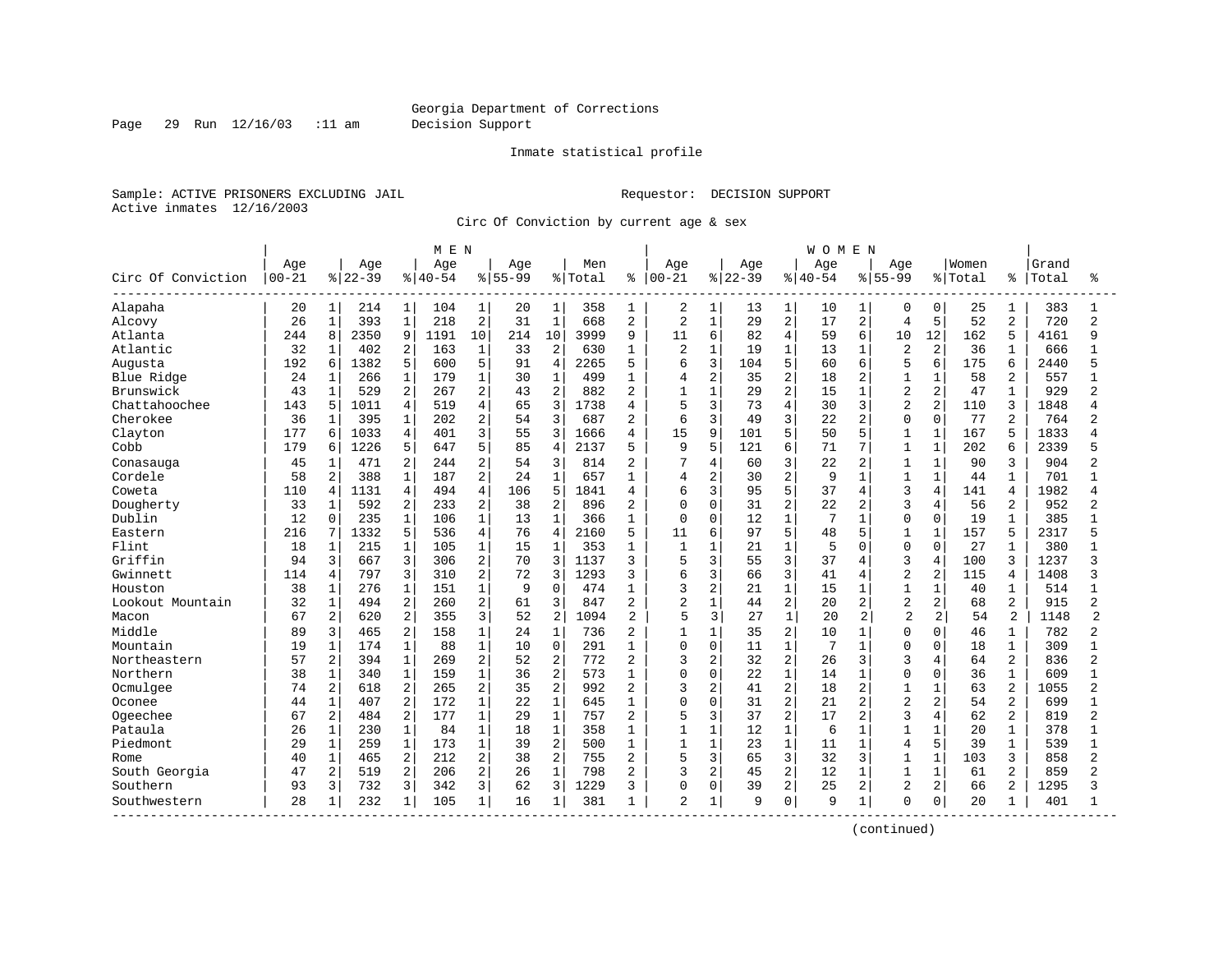#### Georgia Department of Corrections<br>Decision Support

Page 30 Run 12/16/03 :11 am

Inmate statistical profile

Sample: ACTIVE PRISONERS EXCLUDING JAIL Requestor: DECISION SUPPORT Active inmates 12/16/2003

Circ Of Conviction by current age & sex (continued)

|                    | M E N            |                |                 |                |                     |                |                  |                |                |           |                  |          |                  |      | WOMEN           |     |                  |          |                  |                |                |      |
|--------------------|------------------|----------------|-----------------|----------------|---------------------|----------------|------------------|----------------|----------------|-----------|------------------|----------|------------------|------|-----------------|-----|------------------|----------|------------------|----------------|----------------|------|
| Circ Of Conviction | Age<br>$00 - 21$ |                | Age<br>$ 22-39$ |                | Age<br>$ 40-54$     |                | Age<br>$8 55-99$ |                | Men<br>% Total | $\approx$ | Age<br>$00 - 21$ |          | Age<br>$ 22-39 $ |      | Age<br>$ 40-54$ |     | Age<br>$ 55-99 $ |          | Women<br>% Total | ႜႂ             | Grand<br>Total |      |
| Stone Mountain     | 245              | 8              | 1715            | 6              | 738                 | 6              | 97               | 5              | 2795           | 6         | 17               | 10       | 89               | 5    | 32              |     | 5                | 6        | 143              | 4              | 2938           | 6    |
| Tallapoosa         | 16               |                | 154             |                | 69                  |                | 13               |                | 252            |           | 0                | $\Omega$ | 11               |      |                 |     |                  | $\Omega$ | 12               | $\Omega$       | 264            |      |
| Tifton             | 36               |                | 375             |                | 190                 |                | 33               | $\overline{2}$ | 634            |           |                  |          | 14               |      | 13              |     |                  |          | 31               |                | 665            |      |
| Toombs             | 21               |                | 204             |                | 108                 |                | 26               |                | 359            |           | 2                |          | 8                |      |                 |     |                  |          | 15               | 0              | 374            |      |
| Waycross           | 47               |                | 493             |                | 246                 |                | 35               | $\overline{2}$ | 821            |           | ς                |          | 39               |      | 18              |     |                  |          | 61               | $\overline{a}$ | 882            |      |
| Western            | 19               |                | 343             |                | 144                 |                | 20               |                | 526            |           |                  |          | 22               |      | 12              |     | $\overline{c}$   |          | 38               |                | 564            |      |
| Rockdale           | 28               |                | 186             |                | 106                 |                | 15               |                | 335            |           | $\overline{a}$   |          | 22               |      | 6               |     |                  |          | 30               |                | 365            |      |
| Douglas            | 47               | $\overline{a}$ | 490             | $\overline{a}$ | 206                 | $\overline{a}$ | 38               | $\overline{2}$ | 781            |           |                  |          | 43               |      | 32              |     |                  |          | 82               |                | 863            |      |
| Appalachian        | 13               |                | 208             |                | 121                 |                | 34               | $\overline{2}$ | 376            |           | 0                | $\Omega$ | 16               |      | 9               |     | $\overline{2}$   |          | 27               |                | 403            |      |
| Enotah             | 11               | $\Omega$       | 114             | 0              | 52                  |                | 22               | 1              | 199            |           |                  |          | $\overline{7}$   |      | 3               |     |                  |          | 13               |                | 212            |      |
| Bell-Forsyth       | 9                | $\Omega$       | 101             | $\Omega$       | 65                  |                | 19               |                | 194            |           |                  |          | 12               |      | 6               |     |                  |          | 20               |                | 214            |      |
| Towaliga           | 20               |                | 191             |                | 122                 |                | 21               |                | 354            |           |                  |          | 10               |      | 9               |     |                  |          | 20               |                | 374            |      |
| Paulding           | 16               |                | 89              | 0              | 73                  |                | 8                | 0              | 186            |           | 0                | $\Omega$ | 8                |      | 6               |     |                  |          | 15               |                | 201            |      |
| Total reported     | 3132 100         |                |                 |                | 26401 100 12428 100 |                | 2099 100         |                | 44060 100      |           | 174 100          |          | 1917 100         |      | 1008            | 100 | 82 100           |          | 3181 100         |                | 47241 100      |      |
| Percent reported   | 99.8             |                |                 | 99.9           |                     | 99.9           |                  | 100.0          |                | 99.9      |                  | 100.0    |                  | 99.7 | 99.7            |     |                  | 98.8     |                  | 99.7           |                | 99.9 |
| Not reported       | 6                |                | 22              |                | 9                   |                | $\Omega$         |                | 37             |           | $\mathbf{0}$     |          | 6                |      | 3               |     |                  |          | 10               |                | 47             |      |
| Total              | 3138             |                | 26423           |                | 12437               |                | 2099             |                | 44097          |           | 174              |          | 1923             |      | 1011            |     | 83               |          | 3191             |                | 47288          |      |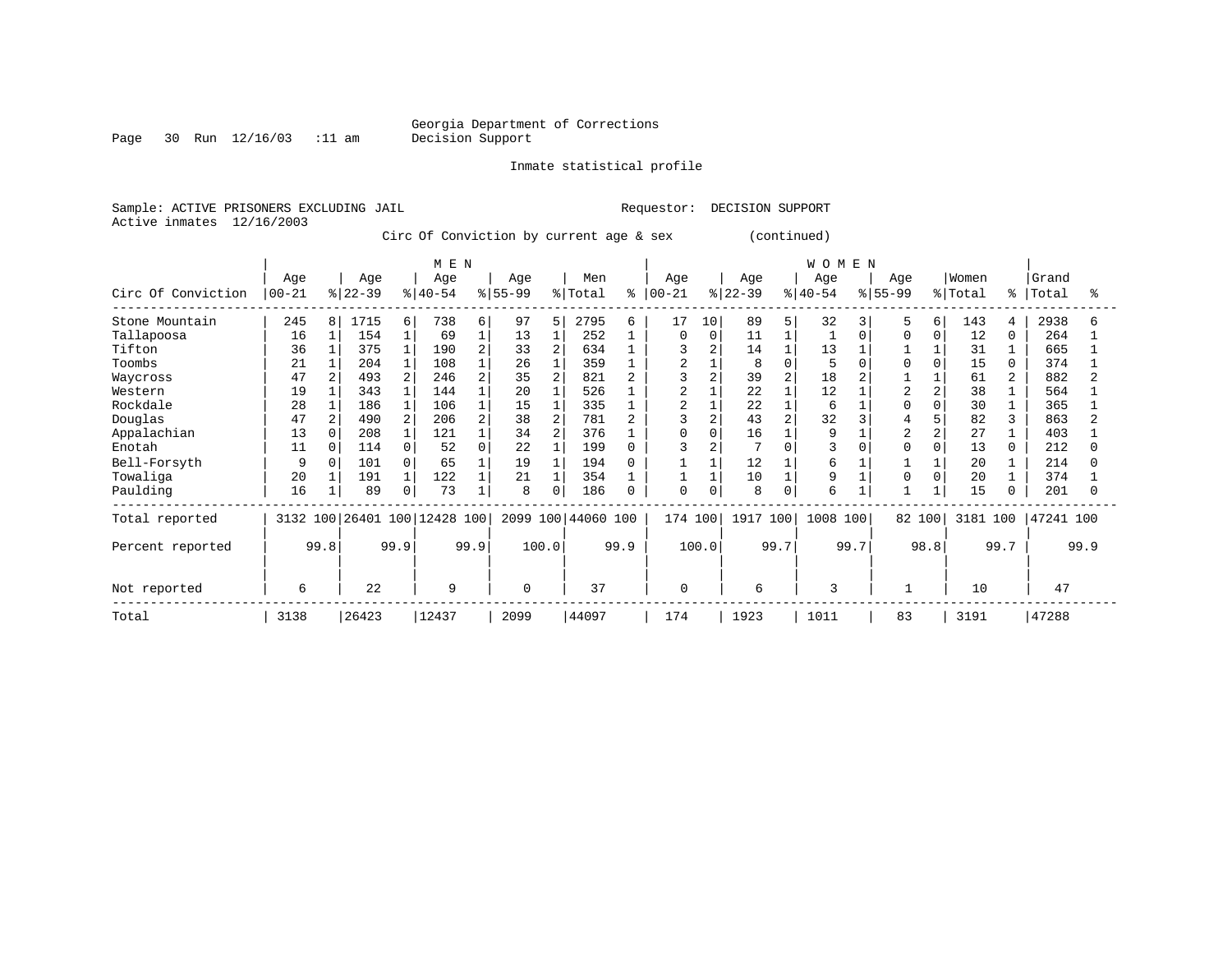Page 31 Run 12/16/03 :11 am Decision Support

#### Inmate statistical profile

Sample: ACTIVE PRISONERS EXCLUDING JAIL **Requestor: DECISION SUPPORT** Active inmates 12/16/2003

Home County by current age & sex

|                         |              |              |           |                | M E N       |              |                |                |         |              |              |                |                |              | <b>WOMEN</b>   |                |                |              |                |              |       |          |
|-------------------------|--------------|--------------|-----------|----------------|-------------|--------------|----------------|----------------|---------|--------------|--------------|----------------|----------------|--------------|----------------|----------------|----------------|--------------|----------------|--------------|-------|----------|
|                         | Age          |              | Age       |                | Age         |              | Age            |                | Men     |              | Age          |                | Age            |              | Age            |                | Age            |              | Women          |              | Grand |          |
| Home County<br>-------- | $00 - 21$    |              | $8 22-39$ |                | $8140 - 54$ |              | $8 55-99$      |                | % Total | ៖            | $ 00 - 21$   |                | $ 22-39$       |              | $ 40-54$       |                | $8 55-99$      |              | % Total        | ៖            | Total | ႜ        |
| Appling                 | 5            | 0            | 56        | 0 <sup>1</sup> | 26          | 0            | 6              | 0              | 93      | $\mathbf 0$  | 0            | 0              | 5              | 0            | 1              | 0              | 0              | $\mathbf 0$  | 6              | $\mathbf 0$  | 99    | $\Omega$ |
| Atkinson                | $\mathbf{1}$ | 0            | 21        | 0              | 13          | $\mathbf 0$  | 5              | $\mathbf 0$    | 40      | $\Omega$     | 0            | $\mathbf 0$    | 2              | $\mathbf 0$  | $1\,$          | 0              | $\Omega$       | $\Omega$     | 3              | $\Omega$     | 43    | $\Omega$ |
| Bacon                   | 2            | 0            | 28        | 0              | 19          | $\mathbf 0$  | $\mathbf{1}$   | $\Omega$       | 50      | $\Omega$     | 0            | $\mathbf 0$    | $\mathbf{1}$   | $\Omega$     | $\overline{2}$ | $\Omega$       | $\Omega$       | $\Omega$     | 3              | $\Omega$     | 53    | $\Omega$ |
| Baker                   | $\Omega$     | 0            | 9         | 0              | 5           | $\mathbf 0$  |                | $\Omega$       | 15      | $\Omega$     | <sup>0</sup> | $\mathbf 0$    | 3              | $\Omega$     | $\mathbf 0$    | $\Omega$       | $\Omega$       | $\Omega$     | 3              | $\Omega$     | 18    |          |
| Baldwin                 | 37           | $\mathbf{1}$ | 191       | $\mathbf{1}$   | 87          | $\mathbf{1}$ | 6              | $\Omega$       | 321     | -1           | $\Omega$     | $\Omega$       | 16             | $\mathbf{1}$ | $\overline{2}$ | $\cap$         | 1              | $\mathbf{1}$ | 19             | $\mathbf 1$  | 340   |          |
| Banks                   | 4            | 0            | 23        | 0              | 13          | $\mathbf 0$  | $\overline{4}$ | $\mathbf 0$    | 44      | $\Omega$     | 0            | $\mathbf 0$    | 3              | $\Omega$     | $\mathbf{1}$   | $\Omega$       | $\mathbf 0$    | 0            | 4              | $\Omega$     | 48    | U        |
| Barrow                  | 9            | 0            | 109       | 0              | 70          | $\mathbf{1}$ | 17             | $\mathbf 1$    | 205     | 1            | $\Omega$     | $\mathbf 0$    | 7              | $\mathbf 0$  | 7              | $\mathbf{1}$   | 1              | $\mathbf{1}$ | 15             | $\mathbf{1}$ | 220   |          |
| Bartow                  | 22           | $\mathbf 1$  | 229       | $\mathbf{1}$   | 111         | $\mathbf{1}$ | 38             | 2              | 400     | 1            | $\mathbf{1}$ | $\mathbf{1}$   | 41             | 2            | 12             | 1              | $\Omega$       | $\Omega$     | 54             | 2            | 454   | 1        |
| Ben Hill                | 12           | $\mathbf 0$  | 88        | 0              | 52          | 0            | 9              | $\mathbf 0$    | 161     | 0            | 3            | $\overline{2}$ | 10             | 1            | 6              | 1              | $\Omega$       | $\Omega$     | 19             | 1            | 180   | U        |
| Berrien                 | 4            | 0            | 37        | 0              | 20          | $\mathbf{0}$ | 6              | 0              | 67      | 0            | $\mathbf{1}$ | $\mathbf{1}$   | 3              | $\Omega$     | $\mathbf 0$    | $\Omega$       | $\Omega$       | $\mathbf 0$  | 4              | $\mathbf 0$  | 71    |          |
| Bibb                    | 69           | 2            | 618       | 3              | 342         | 3            | 46             | 2              | 1075    | 3            | 4            | 3              | 30             | 2            | 25             | 3              | $\mathbf{1}$   | $\mathbf{1}$ | 60             | 2            | 1135  |          |
| Bleckley                |              | 0            | 83        | $\mathbf{0}$   | 19          | $\mathbf 0$  | 4              | $\mathbf 0$    | 113     | $\Omega$     | 0            | $\Omega$       | 4              | $\Omega$     | $\overline{2}$ | $\Omega$       | $\mathbf{1}$   | $\mathbf{1}$ | 7              | $\Omega$     | 120   |          |
| Brantley                | 2            | 0            | 18        | $\mathbf{0}$   | 8           | $\mathbf 0$  | $\overline{2}$ | $\mathbf 0$    | 30      | $\mathbf 0$  | $\Omega$     | $\mathbf 0$    | 0              | $\Omega$     | $\mathbf{1}$   | $\Omega$       | $\Omega$       | $\Omega$     | $\mathbf{1}$   | $\Omega$     | 31    |          |
| <b>Brooks</b>           | 4            | 0            | 49        | 0              | 20          | $\mathbf 0$  | 7              | 0              | 80      | $\Omega$     | 0            | $\mathbf 0$    | 1              | $\Omega$     | $\mathbf{1}$   | $\Omega$       | $\Omega$       | O            | $\overline{2}$ | $\Omega$     | 82    |          |
| Bryan                   | $\mathbf{1}$ | 0            | 38        | 0              | 20          | $\mathbf 0$  | 5              | 0              | 64      | 0            | $\Omega$     | $\mathbf 0$    | 6              | $\Omega$     | 3              | $\Omega$       | $\Omega$       | $\Omega$     | 9              | 0            | 73    | ∩        |
| Bulloch                 | 25           | 1            | 177       | $\mathbf{1}$   | 79          | $\mathbf{1}$ | 11             | $\mathbf{1}$   | 292     | 1            | 1            | $\mathbf{1}$   | 16             | $\mathbf{1}$ | 9              | 1              | $\overline{2}$ | 3            | 28             | 1            | 320   |          |
| Burke                   | 19           | $\mathbf 1$  | 110       | $\Omega$       | 46          | $\Omega$     | 10             | 1              | 185     | $\Omega$     | $\Omega$     | $\Omega$       | 5              | $\Omega$     | 4              | $\Omega$       | $\mathbf{1}$   | $\mathbf{1}$ | 10             | $\Omega$     | 195   | U        |
| <b>Butts</b>            | 6            | 0            | 73        | $\Omega$       | 32          | $\mathbf 0$  | 6              | $\mathbf 0$    | 117     | $\Omega$     | $\mathbf{1}$ | $\mathbf{1}$   | 3              | $\Omega$     | $\overline{2}$ | $\Omega$       | $\Omega$       | $\Omega$     | 6              | $\Omega$     | 123   |          |
| Calhoun                 | 3            | 0            | 26        | 0              | 8           | $\mathbf 0$  | $\mathbf{1}$   | 0              | 38      | $\Omega$     | $\Omega$     | $\mathbf 0$    | 2              | $\Omega$     | $\mathbf{1}$   | $\Omega$       | $\Omega$       | $\Omega$     | 3              | $\Omega$     | 41    |          |
| Camden                  | ς            | 0            | 56        | 0              | 27          | $\Omega$     | 3              | $\Omega$       | 89      | $\Omega$     | $\Omega$     | $\mathbf 0$    | 5              | $\Omega$     | $\overline{a}$ | $\Omega$       | $\Omega$       | $\Omega$     | 7              | $\Omega$     | 96    | ∩        |
| Candler                 | 4            | $\mathbf 0$  | 53        | 0              | 16          | $\mathbf 0$  | $\Omega$       | $\Omega$       | 73      | $\Omega$     | $\Omega$     | $\mathbf 0$    | $\mathbf{1}$   | $\Omega$     | $\mathbf{1}$   | $\Omega$       | $\Omega$       | $\Omega$     | $\overline{c}$ | $\Omega$     | 75    |          |
| Carroll                 | 23           | $\mathbf{1}$ | 266       | 1              | 121         | $\mathbf{1}$ | 39             | $\overline{2}$ | 449     | 1            | 2            | $\mathbf{1}$   | 32             | 2            | 14             | 2              | $\mathbf{1}$   | $\mathbf{1}$ | 49             | 2            | 498   |          |
| Catoosa                 | 8            | 0            | 73        | 0              | 45          | $\mathbf 0$  | 12             | $\mathbf 1$    | 138     | $\Omega$     | $\Omega$     | $\mathbf 0$    | 10             | $\mathbf{1}$ | $\mathbf{1}$   | $\Omega$       | $\Omega$       | $\Omega$     | 11             | $\Omega$     | 149   |          |
| Charlton                | $\mathbf 0$  | 0            | 29        | $\Omega$       | 10          | $\Omega$     | $\mathbf{1}$   | $\Omega$       | 40      | $\Omega$     | $\Omega$     | $\Omega$       | $\overline{2}$ | $\Omega$     | $\mathbf{1}$   | $\Omega$       | $\Omega$       | $\Omega$     | 3              | $\Omega$     | 43    |          |
| Chatham                 | 208          | 7            | 1269      | 5              | 476         | 4            | 75             | $\overline{4}$ | 2028    | 5            | 9            | 6              | 78             | 4            | 43             | 5              | $\mathbf{1}$   | $\mathbf{1}$ | 131            | 4            | 2159  |          |
| Chattahoochee           | 3            | 0            | 10        | 0              | 5           | $\mathbf 0$  | $\mathbf 0$    | $\mathbf 0$    | 18      | $\Omega$     | $\Omega$     | $\mathbf 0$    | 0              | $\Omega$     | $\Omega$       | $\Omega$       | $\mathbf 0$    | $\Omega$     | $\Omega$       | $\Omega$     | 18    |          |
| Chattooga               | 6            | $\mathbf 0$  | 114       | 0              | 58          | $1\,$        | 11             | $\mathbf{1}$   | 189     | 0            |              | $\mathbf{1}$   | 8              | $\Omega$     | 5              | 1              | $\mathbf{1}$   | 1            | 15             | 1            | 204   | U        |
| Cherokee                | 19           | 1            | 192       | $\mathbf 1$    | 135         | $\mathbf 1$  | 22             | $\mathbf{1}$   | 368     | 1            | 1            | $\mathbf{1}$   | 29             | 2            | 11             | $\mathbf{1}$   | $\Omega$       | $\Omega$     | 41             | $\mathbf 1$  | 409   |          |
| Clarke                  | 19           | $\mathbf 1$  | 316       | $\mathbf{1}$   | 132         | $\mathbf{1}$ | 15             | $\mathbf{1}$   | 482     | 1            | $\mathbf{1}$ | $\mathbf{1}$   | 22             | $\mathbf{1}$ | 11             | $\mathbf{1}$   | 3              | 4            | 37             | $\mathbf{1}$ | 519   |          |
| Clay                    | 0            | $\mathsf 0$  | 16        | 0              | 2           | 0            | $\mathbf{1}$   | $\mathbf 0$    | 19      | $\Omega$     | 0            | $\mathbf 0$    | 0              | $\Omega$     | $\mathbf 0$    | $\Omega$       | $\Omega$       | 0            | 0              | $\mathbf 0$  | 19    |          |
| Clayton                 | 132          | 5            | 709       | 3              | 276         | 2            | 40             | $\overline{2}$ | 1157    | κ            | 6            | $\overline{4}$ | 64             | 4            | 30             | 3              | 1              | $\mathbf{1}$ | 101            | 3            | 1258  |          |
| Clinch                  | 1            | 0            | 39        | 0              | 11          | $\mathbf 0$  | $\mathbf 0$    | $\mathbf 0$    | 51      | $\Omega$     | 0            | $\mathbf 0$    | 2              | $\Omega$     | $\mathbf{1}$   | $\Omega$       | $\mathbf 0$    | 0            | 3              | $\Omega$     | 54    | $\cap$   |
| Cobb                    | 135          | 5            | 910       | 4              | 492         | 4            | 64             | 3              | 1601    | 4            | 8            | 5              | 90             | 5            | 46             | 5              | $\Omega$       | 0            | 144            | 5            | 1745  |          |
| Coffee                  | 16           | $\mathbf{1}$ | 144       | $\mathbf{1}$   | 60          | $\mathbf{1}$ | 6              | $\Omega$       | 226     | $\mathbf{1}$ | $\Omega$     | $\Omega$       | 17             | $\mathbf{1}$ | 7              | $\mathbf{1}$   | $\mathbf{1}$   | $\mathbf{1}$ | 25             | $\mathbf 1$  | 251   |          |
| Colquit                 | 23           | $\mathbf 1$  | 162       | $\mathbf{1}$   | 65          | $\mathbf 1$  | 14             | $\mathbf{1}$   | 264     | $\mathbf{1}$ | 0            | 0              | 6              | $\Omega$     | $\overline{2}$ | $\Omega$       | $\Omega$       | $\Omega$     | 8              | $\Omega$     | 272   |          |
| Columbia                | 20           | 1            | 107       | 0              | 41          | $\mathbf 0$  | 8              | 0              | 176     | $\Omega$     | 1            | 1              | 6              | 0            | 15             | $\overline{2}$ | $\Omega$       | 0            | 22             | 1            | 198   | $\Omega$ |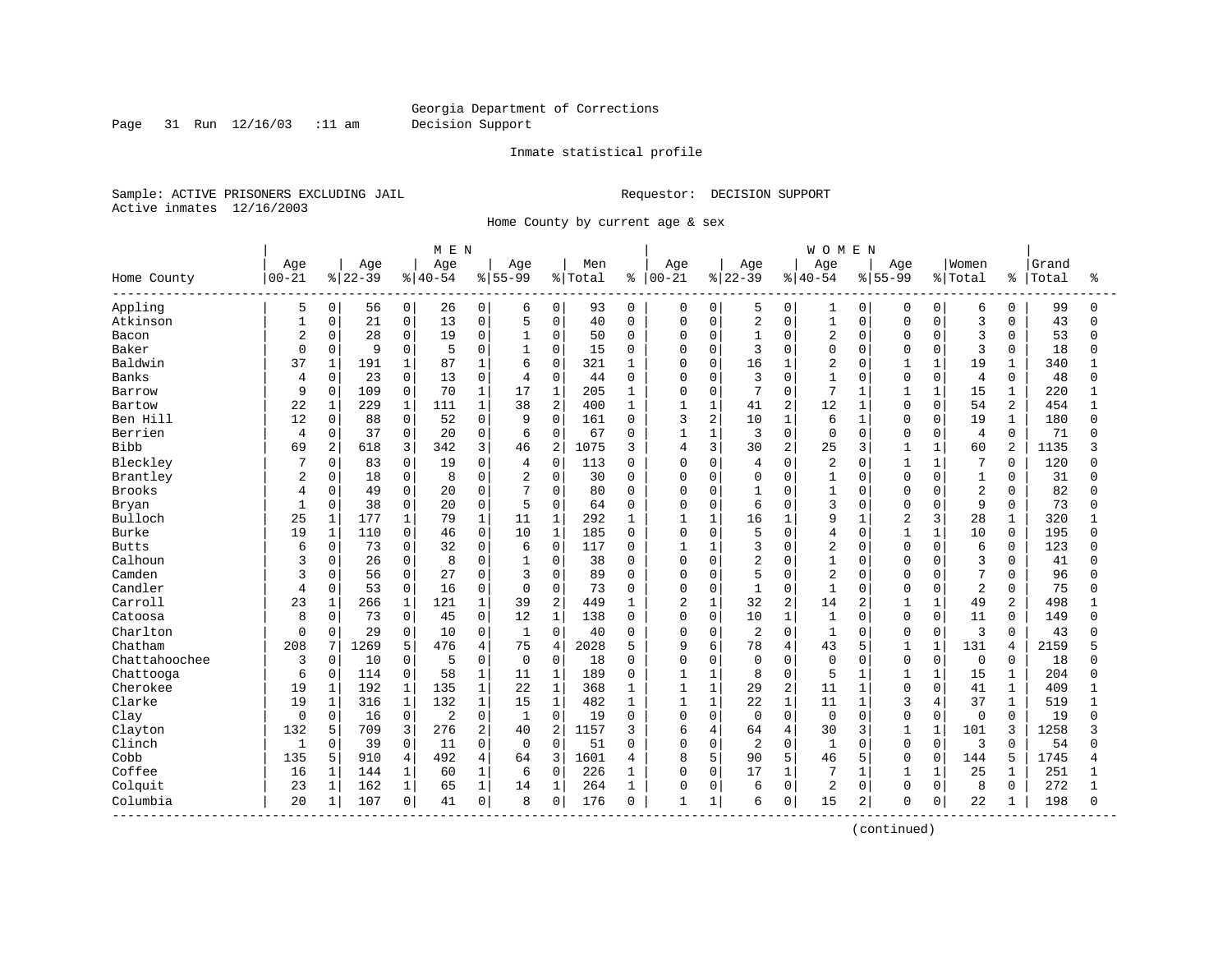#### Georgia Department of Corrections Page 32 Run 12/16/03 :11 am Decision Support

Inmate statistical profile

Sample: ACTIVE PRISONERS EXCLUDING JAIL **Requestor: DECISION SUPPORT** Active inmates 12/16/2003

Home County by current age & sex (continued)

| Age<br>$00 - 21$<br>Home County<br>Cook<br>4<br>28<br>Coweta<br>Crawford<br>1<br>23<br>Crisp<br>Dade<br>3<br>Dawson<br>4<br>13<br>Decatur<br>DeKalb<br>192<br>Dodge<br>8 |                     |              | M E N |                |                |                |         |                |                |              |                |                | <b>WOMEN</b>   |                |                |                |                |              |       |              |
|--------------------------------------------------------------------------------------------------------------------------------------------------------------------------|---------------------|--------------|-------|----------------|----------------|----------------|---------|----------------|----------------|--------------|----------------|----------------|----------------|----------------|----------------|----------------|----------------|--------------|-------|--------------|
|                                                                                                                                                                          | Age                 |              | Age   |                | Age            |                | Men     |                | Age            |              | Age            |                | Age            |                | Age            |                | Women          |              | Grand |              |
|                                                                                                                                                                          | $ 22-39$            | $8 40-54$    |       |                | $8 55-99$      |                | % Total | နွ             | $00 - 21$      |              | $ 22-39$       |                | $ 40-54$       |                | $8 55-99$      |                | % Total        | နွ           | Total | ిక           |
|                                                                                                                                                                          | 0<br>59             | 0            | 35    | 0              | 6              | 0              | 104     | $\mathbf 0$    | 1              | 1            | 4              | 0              | 5              | 1              | 0              | 0              | 10             | 0            | 114   | 0            |
|                                                                                                                                                                          | $1\,$<br>244        | $\mathbf{1}$ | 94    | $1\,$          | 15             | $\mathbf{1}$   | 381     | $\mathbf{1}$   | 1              | $\mathbf{1}$ | 17             | $\mathbf{1}$   | 7              | $\mathbf{1}$   | 1              | $\mathbf{1}$   | 26             | 1            | 407   | 1            |
|                                                                                                                                                                          | 0<br>11             | 0            | 11    | $\mathbf 0$    | $\mathbf 0$    | $\mathbf 0$    | 23      | $\Omega$       | 0              | $\mathbf 0$  | $\mathbf{1}$   | 0              | $\mathbf{1}$   | $\Omega$       | $\Omega$       | $\mathbf 0$    | $\overline{2}$ | $\Omega$     | 25    | 0            |
|                                                                                                                                                                          | $\mathbf 1$<br>141  | $\mathbf 1$  | 47    | $\Omega$       | 9              | $\Omega$       | 220     | 1              | $\mathbf{1}$   | $\mathbf{1}$ | 9              | $\mathbf{1}$   | 3              | $\Omega$       | $\Omega$       | $\Omega$       | 13             | $\Omega$     | 233   | $\mathbf{1}$ |
|                                                                                                                                                                          | 0<br>29             | 0            | 21    | $\mathbf 0$    | 9              | 0              | 62      | 0              | 0              | $\mathbf 0$  | 7              | $\Omega$       | $\Omega$       | 0              | $\cap$         | $\Omega$       | 7              | $\Omega$     | 69    | <sup>0</sup> |
|                                                                                                                                                                          | 38<br>0             | 0            | 29    | $\mathbf 0$    | $\overline{2}$ | $\Omega$       | 73      | 0              | 0              | $\mathbf 0$  | $\overline{c}$ | 0              |                | $\Omega$       | $\cap$         | $\Omega$       | $\overline{3}$ | $\Omega$     | 76    | $\Omega$     |
|                                                                                                                                                                          | 178<br>0            | $\mathbf{1}$ | 49    | $\mathbf{0}$   | 7              | $\Omega$       | 247     | $\mathbf{1}$   | $\mathbf{1}$   | $\mathbf{1}$ | 16             | $\mathbf 1$    | $\overline{4}$ | $\Omega$       | $\Omega$       | $\Omega$       | 21             | $\mathbf{1}$ | 268   |              |
|                                                                                                                                                                          | 7<br>1490           | 6            | 581   | 5              | 84             | 4              | 2347    | 6              | 10             | 7            | 85             | 5              | 32             | 3              | 5              | 7              | 132            | 5            | 2479  | б            |
|                                                                                                                                                                          | $\Omega$<br>100     | $\Omega$     | 55    | $\Omega$       | 1              | $\Omega$       | 164     | $\Omega$       | $\Omega$       | $\Omega$     | 7              | $\Omega$       | 5              | $\mathbf{1}$   | $\Omega$       | $\Omega$       | 12             | $\Omega$     | 176   | $\Omega$     |
| Dooly<br>5                                                                                                                                                               | $\mathbf 0$<br>62   | 0            | 20    | $\mathbf 0$    | $\mathbf 0$    | $\mathbf 0$    | 87      | $\mathbf{0}$   | 0              | $\mathbf 0$  | $\overline{c}$ | 0              |                | $\mathbf 0$    | $\Omega$       | $\mathbf 0$    | $\overline{3}$ | 0            | 90    | $\Omega$     |
| Dougherty<br>36                                                                                                                                                          | $\mathbf{1}$<br>578 | 2            | 224   | $\overline{2}$ | 32             | 2              | 870     | 2              | 0              | $\mathbf 0$  | 33             | $\overline{2}$ | 18             | 2              | 5              | 7              | 56             | 2            | 926   | 2            |
| Douglas<br>30                                                                                                                                                            | $\mathbf{1}$<br>256 | $\mathbf{1}$ | 128   | $\mathbf 1$    | 23             | $\mathbf 1$    | 437     | $\mathbf{1}$   | $\overline{2}$ | $\mathbf{1}$ | 21             | 1              | 18             | 2              | $\Omega$       | $\Omega$       | 41             | 1            | 478   | $\mathbf{1}$ |
| Early<br>5                                                                                                                                                               | 0<br>40             | 0            | 16    | $\mathbf 0$    | $\overline{2}$ | $\mathbf 0$    | 63      | $\Omega$       | 0              | $\mathbf 0$  | $\mathbf 0$    | 0              | $\mathbf{1}$   | $\mathbf 0$    | $\cap$         | $\Omega$       | $\mathbf{1}$   | $\Omega$     | 64    | $\Omega$     |
| Echols<br>$\mathbf{1}$                                                                                                                                                   | $\overline{2}$<br>0 | 0            |       | $\mathbf 0$    | 2              | 0              | 6       | 0              | 0              | 0            | 0              | $\Omega$       | $\Omega$       | 0              | $\Omega$       | $\Omega$       | $\mathbf 0$    | $\Omega$     | 6     | $\Omega$     |
| Effingham<br>11                                                                                                                                                          | 0<br>68             | 0            | 31    | $\mathbf 0$    | 4              | 0              | 114     | $\Omega$       | 3              | 2            | 6              | $\Omega$       | 5              | $\mathbf{1}$   | $\mathbf{1}$   | $\mathbf{1}$   | 15             | $\mathbf{1}$ | 129   | O            |
| Elbert<br>8                                                                                                                                                              | $\Omega$<br>86      | 0            | 50    | $\Omega$       | 9              | $\Omega$       | 153     | $\Omega$       | $\Omega$       | $\Omega$     | 6              | $\Omega$       | $\overline{4}$ | $\Omega$       | $\Omega$       | $\Omega$       | 10             | $\Omega$     | 163   | O            |
| Emanuel<br>15                                                                                                                                                            | 94<br>1             | 0            | 27    | $\Omega$       | 8              | $\Omega$       | 144     | $\Omega$       | 0              | $\Omega$     | 6              | $\Omega$       | $\mathbf{1}$   | $\Omega$       | $\Omega$       | $\Omega$       | 7              | $\Omega$     | 151   | U            |
| 6<br>Evans                                                                                                                                                               | $\mathbf 0$<br>44   | 0            |       | $\mathbf 0$    | $\overline{2}$ | 0              | 59      | $\mathbf 0$    | 0              | $\mathbf 0$  | $\overline{2}$ | $\Omega$       | $\mathbf{1}$   | 0              | $\Omega$       | $\Omega$       | $\overline{3}$ | $\Omega$     | 62    | <sup>0</sup> |
| Fannin<br>5                                                                                                                                                              | 54<br>$\mathbf 0$   | 0            | 30    | 0              | 11             | $\mathbf{1}$   | 100     | $\mathbf 0$    | 0              | $\mathbf 0$  | $\overline{2}$ | 0              | 3              | 0              |                |                | 6              | $\mathbf 0$  | 106   | <sup>0</sup> |
| Fayette<br>14                                                                                                                                                            | 61<br>0             | 0            | 41    | $\mathbf 0$    | 13             | $\mathbf{1}$   | 129     | $\mathbf 0$    | $\Omega$       | $\mathbf 0$  | $\overline{2}$ | $\Omega$       | 3              | $\Omega$       | $\cap$         | $\Omega$       | 5              | $\Omega$     | 134   | <sup>0</sup> |
| Floyd<br>36                                                                                                                                                              | 420<br>$\mathbf{1}$ | 2            | 185   | $\overline{2}$ | 29             | $\overline{2}$ | 670     | 2              | 5              | 3            | 52             | 3              | 26             | 3              | -1             |                | 84             | 3            | 754   | 2            |
| Forsyth<br>4                                                                                                                                                             | 0<br>81             | 0            | 46    | 0              | 8              | 0              | 139     | $\Omega$       | 1              | $\mathbf{1}$ | 5              | 0              | 6              | $\mathbf{1}$   | $\overline{2}$ | 3              | 14             | 0            | 153   | $\Omega$     |
| Franklin<br>$\overline{7}$                                                                                                                                               | 0<br>60             | 0            | 33    | $\mathbf 0$    | 8              | 0              | 108     | $\mathbf{0}$   | 0              | $\Omega$     | $\overline{7}$ | 0              | $\mathbf{1}$   | $\mathbf 0$    | $\Omega$       | $\mathbf 0$    | 8              | $\Omega$     | 116   | $\Omega$     |
| Fulton<br>370                                                                                                                                                            | 3225<br>13          | 13           | 1584  | 14             | 254            | 14             | 5433    | 14             | 18             | 12           | 149            | 8              | 100            | 11             | 10             | 13             | 277            | 9            | 5710  | 13           |
| Gilmer<br>5                                                                                                                                                              | $\Omega$<br>69      | $\Omega$     | 36    | $\Omega$       | 16             | 1              | 126     | $\Omega$       | $\mathbf{1}$   | $\mathbf{1}$ | 8              | $\Omega$       | $\overline{c}$ | $\Omega$       | $\Omega$       | $\Omega$       | 11             | $\Omega$     | 137   | $\Omega$     |
| Glascock<br>0                                                                                                                                                            | 0<br>4              | 0            | 3     | $\mathbf 0$    | $\overline{0}$ | $\mathbf 0$    | 7       | $\Omega$       | 0              | $\mathbf 0$  | $\mathbf 0$    | $\Omega$       | $\Omega$       | 0              | 0              | $\Omega$       | $\overline{0}$ | 0            | 7     | 0            |
| Glynn<br>20                                                                                                                                                              | $\mathbf{1}$<br>234 | $\mathbf{1}$ | 123   | $1\,$          | 19             | $\mathbf{1}$   | 396     | 1              | 0              | $\mathbf 0$  | 14             | $\mathbf{1}$   | $\overline{4}$ | $\mathbf 0$    | $\Omega$       | $\mathbf 0$    | 18             | $\mathbf 1$  | 414   |              |
| Gordon<br>10                                                                                                                                                             | $\mathbf 0$<br>153  | $\mathbf{1}$ | 70    | $1\,$          | 12             | 1              | 245     | $\mathbf 1$    | 3              | 2            | 10             | $\mathbf{1}$   | 11             | $\mathbf{1}$   | $\Omega$       | $\Omega$       | 24             | $\mathbf 1$  | 269   | $\mathbf{1}$ |
| Grady<br>14                                                                                                                                                              | 122<br>0            | $\mathbf{1}$ | 55    | $\mathbf 0$    | 6              | $\Omega$       | 197     | $\Omega$       | $\mathbf{1}$   | 1            | 12             | 1              | $\overline{2}$ | $\Omega$       | $\mathbf{1}$   | 1              | 16             | 1            | 213   | $\Omega$     |
| 5<br>Greene                                                                                                                                                              | 83<br>0             | 0            | 14    | $\mathbf 0$    | 3              | 0              | 105     | 0              | $\mathbf{1}$   | $\mathbf{1}$ | $\overline{2}$ | $\Omega$       | 3              | $\Omega$       |                |                | 7              | $\Omega$     | 112   | 0            |
| Gwinnett<br>96                                                                                                                                                           |                     | 2            | 255   | $\overline{2}$ | 54             | 3              | 988     | 2              | 7              | 5            | 56             | $\overline{3}$ | 30             | 3              | $\overline{2}$ | 3              | 95             | 3            | 1083  | 3            |
| Habersham<br>6                                                                                                                                                           | 3<br>583            |              |       |                | $\Omega$       | 0              | 103     | $\Omega$       | $\Omega$       | $\Omega$     | $\mathbf{1}$   | $\Omega$       | $\overline{4}$ | $\Omega$       | $\Omega$       | $\Omega$       | 5              | $\Omega$     | 108   | $\Omega$     |
| Hall<br>40                                                                                                                                                               | $\mathbf 0$<br>61   | 0            | 36    | $\mathbf 0$    |                |                |         |                |                |              |                |                |                |                |                |                |                |              |       |              |
| Hancock<br>2                                                                                                                                                             | 308<br>$\mathbf{1}$ | $\mathbf 1$  | 220   | $\overline{2}$ | 43             | 2              | 611     | $\overline{c}$ | 4              | 3            | 35             | 2              | 22             | $\overline{2}$ | 3              | $\overline{4}$ | 64             | 2            | 675   | 2            |
| Haralson<br>4                                                                                                                                                            | 0<br>34             | 0            | 22    | $\mathbf 0$    | $\overline{2}$ | $\mathbf 0$    | 60      | $\Omega$       | 0              | $\mathbf 0$  | $\overline{2}$ | 0              | $\mathbf{1}$   | $\mathbf 0$    | $\mathbf 0$    | $\Omega$       | 3              | $\Omega$     | 63    | $\Omega$     |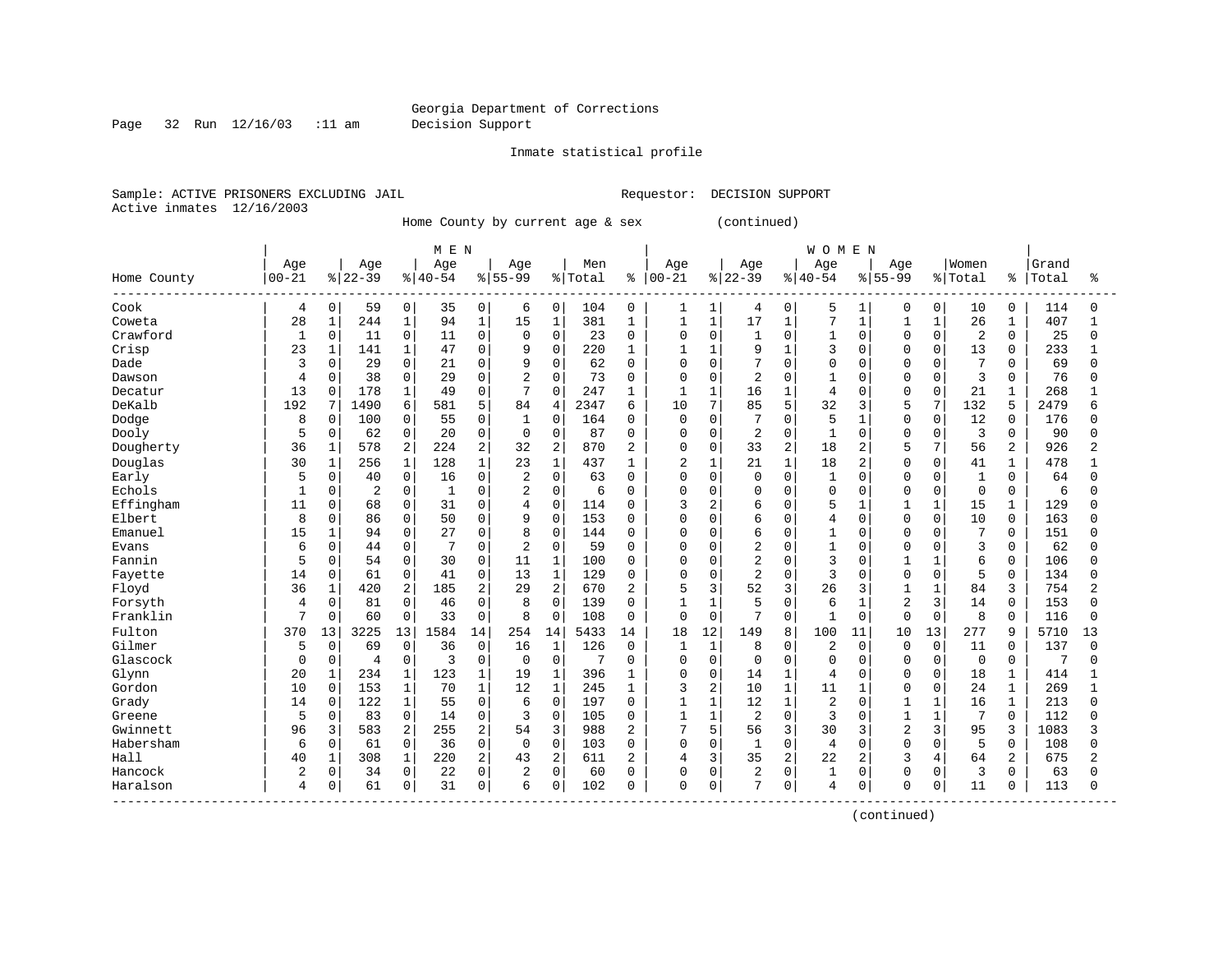#### Georgia Department of Corrections Page 33 Run 12/16/03 :11 am Decision Support

Inmate statistical profile

Sample: ACTIVE PRISONERS EXCLUDING JAIL **Requestor: DECISION SUPPORT** Active inmates 12/16/2003

Home County by current age & sex (continued)

| Age<br>$00 - 21$<br>Home County<br>Harris<br>6<br>б<br>Hart<br>Heard<br>$\Omega$<br>12<br>Henry<br>39<br>Houston<br>Irwin | Age<br>$ 22-39$<br>0<br>51<br>51<br>0<br>22<br>0<br>$\Omega$<br>198<br>$\mathbf{1}$<br>264<br>0<br>45<br>$\mathbf 0$<br>106<br>$\Omega$<br>35<br>0<br>43 | 0<br>0<br>0<br>$\mathbf{1}$<br>$\mathbf 1$<br>0<br>0<br>0 | Age<br>$8 40-54$<br>26<br>23<br>11<br>100<br>135<br>22<br>67 | 0<br>0<br>0<br>$\mathbf{1}$<br>$\mathbf{1}$<br>0 | Age<br>$8 55-99$<br>5<br>4<br>10<br>19<br>16 | 0<br>$\mathbf 0$<br>1<br>$\mathbf{1}$ | Men<br>% Total<br>88<br>84<br>43 | ႜ<br>$\mathbf 0$<br>$\mathbf 0$ | Age<br>$ 00 - 21$<br>1<br>0 | 1<br>$\mathsf 0$ | Age<br>$ 22-39$<br>2<br>3 | 0<br>0       | Age<br>$8 40-54$<br>0 | 0<br>$\mathbf 0$ | Age<br>$8 55-99$<br>0 | 0<br>$\Omega$ | Women<br>% Total<br>3<br>5 | နွ<br>0<br>$\Omega$ | Grand<br>Total<br>91 | ిక<br>0      |
|---------------------------------------------------------------------------------------------------------------------------|----------------------------------------------------------------------------------------------------------------------------------------------------------|-----------------------------------------------------------|--------------------------------------------------------------|--------------------------------------------------|----------------------------------------------|---------------------------------------|----------------------------------|---------------------------------|-----------------------------|------------------|---------------------------|--------------|-----------------------|------------------|-----------------------|---------------|----------------------------|---------------------|----------------------|--------------|
|                                                                                                                           |                                                                                                                                                          |                                                           |                                                              |                                                  |                                              |                                       |                                  |                                 |                             |                  |                           |              |                       |                  |                       |               |                            |                     |                      |              |
|                                                                                                                           |                                                                                                                                                          |                                                           |                                                              |                                                  |                                              |                                       |                                  |                                 |                             |                  |                           |              |                       |                  |                       |               |                            |                     |                      |              |
|                                                                                                                           |                                                                                                                                                          |                                                           |                                                              |                                                  |                                              |                                       |                                  |                                 |                             |                  |                           |              |                       |                  |                       |               |                            |                     |                      |              |
|                                                                                                                           |                                                                                                                                                          |                                                           |                                                              |                                                  |                                              |                                       |                                  |                                 |                             |                  |                           |              | $\overline{c}$        |                  | 0                     |               |                            |                     | 89                   | 0            |
|                                                                                                                           |                                                                                                                                                          |                                                           |                                                              |                                                  |                                              |                                       |                                  | $\mathbf 0$                     | 0                           | $\mathbf 0$      | $\mathbf 0$               | 0            | $\mathbf{1}$          | 0                | $\Omega$              | $\Omega$      | $\mathbf{1}$               | $\Omega$            | 44                   | 0            |
|                                                                                                                           |                                                                                                                                                          |                                                           |                                                              |                                                  |                                              |                                       | 329                              | 1                               | 3                           | $\overline{2}$   | 23                        | $\mathbf{1}$ | 14                    | $\overline{2}$   | $\Omega$              | $\Omega$      | 40                         | $\mathbf{1}$        | 369                  |              |
|                                                                                                                           |                                                                                                                                                          |                                                           |                                                              |                                                  |                                              | $\mathbf{1}$                          | 454                              | 1                               | 4                           | 3                | 17                        | $\mathbf{1}$ | 13                    | $\mathbf{1}$     | $\Omega$              | $\Omega$      | 34                         | 1                   | 488                  |              |
|                                                                                                                           |                                                                                                                                                          |                                                           |                                                              |                                                  | $\overline{4}$                               | $\mathbf 0$                           | 78                               | 0                               | 0                           | $\mathbf 0$      | 2                         | 0            | 1                     | $\mathbf 0$      |                       | $\Omega$      | 3                          | $\Omega$            | 81                   | <sup>0</sup> |
| Jackson<br>9                                                                                                              |                                                                                                                                                          |                                                           |                                                              | $\mathbf{1}$                                     | 23                                           | $\mathbf{1}$                          | 205                              | -1                              | $\Omega$                    | $\Omega$         | 9                         | $\mathbf{1}$ | $\overline{2}$        | $\mathbf 0$      |                       | $\mathbf{1}$  | 12                         | $\Omega$            | 217                  |              |
| Jasper<br>6                                                                                                               |                                                                                                                                                          |                                                           | 15                                                           | $\Omega$                                         | 4                                            | $\Omega$                              | 60                               | $\Omega$                        | 1                           | $\mathbf{1}$     | $\overline{2}$            | $\Omega$     | $\mathbf{1}$          | $\Omega$         | $\Omega$              | $\Omega$      | $\overline{4}$             | $\Omega$            | 64                   | <sup>0</sup> |
| Jeff Davis<br>1                                                                                                           |                                                                                                                                                          | 0                                                         | 19                                                           | $\Omega$                                         | $\overline{4}$                               | $\Omega$                              | 67                               | $\Omega$                        | $\Omega$                    | $\Omega$         | $\mathbf{1}$              | $\Omega$     | $\overline{4}$        | $\Omega$         | $\Omega$              | $\Omega$      | 5                          | $\Omega$            | 72                   | <sup>0</sup> |
| Jefferson<br>10                                                                                                           | 0<br>64                                                                                                                                                  | 0                                                         | 20                                                           | 0                                                | 3                                            | 0                                     | 97                               | 0                               | 0                           | $\mathbf 0$      | 3                         | 0            | $\overline{1}$        | $\mathbf 0$      |                       | <sup>0</sup>  | $\overline{4}$             | 0                   | 101                  | 0            |
| Jenkins                                                                                                                   | 62<br>0                                                                                                                                                  | 0                                                         | 19                                                           | 0                                                | $\overline{2}$                               | 0                                     | 90                               | $\Omega$                        | 0                           | $\mathbf 0$      | $\mathbf{1}$              | $\Omega$     | $\overline{2}$        | $\mathbf 0$      | $\Omega$              | $\Omega$      | 3                          | 0                   | 93                   | U            |
| Johnson<br>$\Omega$                                                                                                       | 26<br>0                                                                                                                                                  | 0                                                         | 8                                                            | $\Omega$                                         | 2                                            | $\mathbf 0$                           | 36                               | $\Omega$                        | 0                           | $\Omega$         | 3                         | $\Omega$     | $\Omega$              | $\Omega$         | $\Omega$              | $\Omega$      | 3                          | $\Omega$            | 39                   | O            |
| 5<br>Jones                                                                                                                | 27<br>0                                                                                                                                                  | $\mathbf 0$                                               | 18                                                           | 0                                                | $\overline{2}$                               | $\mathbf 0$                           | 52                               | 0                               | $\mathbf{1}$                | 1                | $\overline{2}$            | $\Omega$     | $\Omega$              | $\mathbf 0$      | $\Omega$              | $\Omega$      | 3                          | $\Omega$            | 55                   | <sup>0</sup> |
| 3<br>Lamar                                                                                                                | 0<br>40                                                                                                                                                  | 0                                                         | 25                                                           | 0                                                | 6                                            | $\mathbf 0$                           | 74                               | $\Omega$                        | 0                           | $\mathbf 0$      | 5                         | $\Omega$     | 5                     | $\mathbf{1}$     | $\Omega$              | U             | 10                         | O                   | 84                   | <sup>0</sup> |
| Lanier<br>3                                                                                                               | 28<br>$\mathbf 0$                                                                                                                                        | 0                                                         | $\overline{4}$                                               | 0                                                | 2                                            | $\mathbf 0$                           | 37                               | $\Omega$                        | $\Omega$                    | $\Omega$         | $\mathbf{1}$              | $\Omega$     | $\overline{2}$        | $\Omega$         | $\Omega$              | $\Omega$      | 3                          | $\Omega$            | 40                   | U            |
| 10<br>Laurens                                                                                                             | 152<br>$\Omega$                                                                                                                                          | $\mathbf{1}$                                              | 67                                                           | 1                                                | 8                                            | $\Omega$                              | 237                              |                                 | $\Omega$                    | $\Omega$         | 10                        | $\mathbf{1}$ | 6                     | $\overline{1}$   | $\Omega$              | <sup>0</sup>  | 16                         | 1                   | 253                  |              |
| $\overline{c}$<br>Lee                                                                                                     | 0<br>27                                                                                                                                                  | $\mathbf 0$                                               | 15                                                           | $\Omega$                                         | 3                                            | $\Omega$                              | 47                               | $\Omega$                        | 1                           | $\mathbf{1}$     | $\mathbf{1}$              | $\Omega$     | $\overline{a}$        | $\Omega$         | $\Omega$              | $\Omega$      | $\overline{4}$             | $\Omega$            | 51                   | O            |
| Liberty<br>11                                                                                                             | 153<br>$\mathbf 0$                                                                                                                                       | $\mathbf{1}$                                              | 32                                                           | 0                                                | 8                                            | $\mathbf 0$                           | 204                              | 1                               | 1                           | $\mathbf{1}$     | 9                         | 1            | $\overline{4}$        | $\mathbf 0$      |                       | 1             | 15                         |                     | 219                  |              |
| Lincoln<br>4                                                                                                              | 0<br>19                                                                                                                                                  | 0                                                         | 14                                                           | 0                                                |                                              | 0                                     | 38                               | $\mathbf{0}$                    | 0                           | $\mathbf 0$      | $\mathbf{1}$              | 0            | $\Omega$              | $\mathbf 0$      | $\Omega$              | $\Omega$      | $\mathbf{1}$               | $\Omega$            | 39                   | <sup>0</sup> |
| 3<br>Long                                                                                                                 | 0<br>19                                                                                                                                                  | 0                                                         | 13                                                           | 0                                                | $\Omega$                                     | $\Omega$                              | 35                               | $\Omega$                        | $\mathbf{1}$                | $\mathbf{1}$     | 3                         | $\Omega$     | $\Omega$              | $\Omega$         | $\Omega$              | $\Omega$      | $\overline{4}$             | $\Omega$            | 39                   | U            |
| Lowndes<br>32                                                                                                             | 272<br>1                                                                                                                                                 | 1                                                         | 141                                                          | $\mathbf{1}$                                     | 22                                           | $\mathbf{1}$                          | 467                              |                                 | 0                           | $\mathbf 0$      | 14                        | 1            | 14                    | 2                |                       |               | 29                         | 1                   | 496                  |              |
| Lumpkin<br>5                                                                                                              | 0<br>33                                                                                                                                                  | 0                                                         | 24                                                           | 0                                                | 6                                            | $\mathbf 0$                           | 68                               | $\Omega$                        | 0                           | 0                | 2                         | 0            | $\mathbf 0$           | $\mathbf 0$      | $\Omega$              | $\Omega$      | $\overline{\mathbf{c}}$    | $\Omega$            | 70                   | 0            |
| Macon<br>6                                                                                                                | 41<br>0                                                                                                                                                  | 0                                                         | 20                                                           | 0                                                | 4                                            | $\mathbf 0$                           | 71                               | $\Omega$                        | 0                           | 0                | $\mathbf 0$               | 0            | 3                     | 0                | $\Omega$              | $\Omega$      | 3                          | $\Omega$            | 74                   | U            |
| Madison<br>6                                                                                                              | 67<br>0                                                                                                                                                  | 0                                                         | 28                                                           | 0                                                | 8                                            | $\Omega$                              | 109                              | $\Omega$                        | O                           | $\Omega$         | 8                         | $\Omega$     | $\overline{2}$        | O                | $\Omega$              | <sup>0</sup>  | 10                         | $\Omega$            | 119                  | U            |
| Marion<br>$\sqrt{2}$                                                                                                      | 21<br>$\Omega$                                                                                                                                           | 0                                                         | 11                                                           | $\Omega$                                         | 1                                            | $\Omega$                              | 35                               | $\Omega$                        | 0                           | $\Omega$         | $\mathbf{1}$              | $\Omega$     | $\Omega$              | $\Omega$         | $\Omega$              | $\Omega$      | $\mathbf{1}$               | $\Omega$            | 36                   | O            |
| McDuffie<br>10                                                                                                            | $\mathbf 0$<br>79                                                                                                                                        | 0                                                         | 43                                                           | 0                                                | 12                                           | $\mathbf 1$                           | 144                              | 0                               | 0                           | $\mathbf 0$      | 4                         | $\Omega$     | $\Omega$              | 0                | $\Omega$              | $\Omega$      | $\overline{4}$             | 0                   | 148                  | O            |
| $\overline{2}$<br>McIntosh                                                                                                | 0<br>35                                                                                                                                                  | 0                                                         | 21                                                           | 0                                                | $\overline{2}$                               | $\mathbf 0$                           | 60                               | $\mathbf 0$                     | 0                           | $\mathbf 0$      | $\mathbf{1}$              | 0            | $\Omega$              | $\mathbf 0$      | $\Omega$              | 0             | $\mathbf{1}$               | 0                   | 61                   | <sup>0</sup> |
| 15<br>Meriwether                                                                                                          | 121<br>1                                                                                                                                                 | $\mathbf{1}$                                              | 53                                                           | 0                                                | 12                                           | 1                                     | 201                              | 1                               | 2                           | $\mathbf{1}$     | 11                        | $\mathbf{1}$ | 5                     | $\mathbf{1}$     |                       | $\mathbf{1}$  | 19                         | $\mathbf 1$         | 220                  |              |
| Miller<br>$\overline{2}$                                                                                                  | $\mathbf 0$<br>16                                                                                                                                        | 0                                                         | 6                                                            | 0                                                | 1                                            | $\mathbf 0$                           | 25                               | $\Omega$                        | 0                           | $\mathbf 0$      | $\mathbf 0$               | $\Omega$     | $\Omega$              | $\Omega$         | $\Omega$              | $\Omega$      | $\mathbf{0}$               | $\Omega$            | 25                   | <sup>0</sup> |
| Mitchell<br>9                                                                                                             | 0<br>116                                                                                                                                                 | 0                                                         | 48                                                           | 0                                                | 7                                            | $\mathbf 0$                           | 180                              | $\Omega$                        | 0                           | $\Omega$         | 8                         | $\Omega$     | 5                     | $\mathbf{1}$     | $\Omega$              | <sup>0</sup>  | 13                         | $\Omega$            | 193                  | O            |
| 5<br>Monroe                                                                                                               | 61<br>0                                                                                                                                                  | 0                                                         | 32                                                           | 0                                                | 3                                            | $\mathbf 0$                           | 101                              | $\Omega$                        | 1                           | $\mathbf{1}$     | 4                         | 0            | 1                     | $\Omega$         | $\Omega$              | O             | 6                          | 0                   | 107                  |              |
| 2<br>Montgomery                                                                                                           | 25<br>0                                                                                                                                                  | $\mathbf 0$                                               | 10                                                           | 0                                                | $\overline{2}$                               | 0                                     | 39                               | $\Omega$                        | $\Omega$                    | $\Omega$         | 3                         | $\Omega$     | $\mathbf{1}$          | $\Omega$         | $\Omega$              | $\cap$        | $\overline{4}$             | $\Omega$            | 43                   | U            |
| 4<br>Morgan                                                                                                               | 0<br>44                                                                                                                                                  | 0                                                         | 21                                                           | 0                                                | 3                                            | $\Omega$                              | 72                               | $\Omega$                        | 0                           | $\Omega$         | 4                         | $\Omega$     | $\overline{4}$        | $\mathbf 0$      | $\Omega$              | $\Omega$      | 8                          | $\Omega$            | 80                   | <sup>0</sup> |
| 12<br>Murray                                                                                                              | 0<br>86                                                                                                                                                  | 0                                                         | 36                                                           | 0                                                | 13                                           | $\mathbf{1}$                          | 147                              | <sup>0</sup>                    |                             | 1                | 8                         | $\Omega$     | 3                     | 0                | $\Omega$              | 0             | 12                         | 0                   | 159                  | <sup>0</sup> |
| 100<br>Muscogee                                                                                                           | 3<br>754                                                                                                                                                 | 3                                                         | 370                                                          | 3                                                | 55                                           | 3                                     | 1279                             | κ                               | 6                           | 4                | 58                        | 3            | 23                    | 2                | $\overline{2}$        | 3             | 89                         | 3                   | 1368                 | 3            |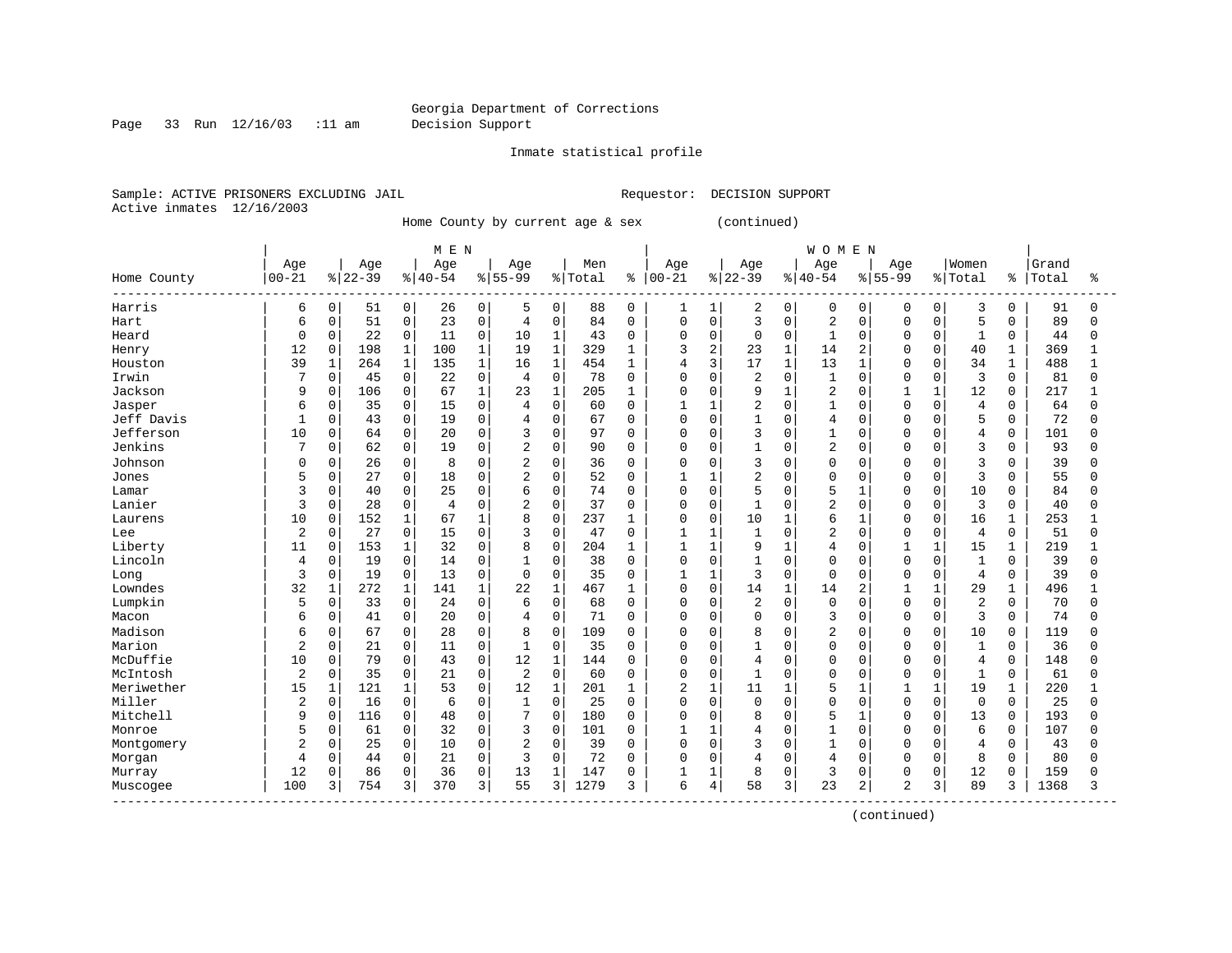#### Georgia Department of Corrections Page 34 Run 12/16/03 :11 am Decision Support

Inmate statistical profile

Sample: ACTIVE PRISONERS EXCLUDING JAIL **Requestor: DECISION SUPPORT** Active inmates 12/16/2003

Home County by current age & sex (continued)

| Age<br>$00 - 21$<br>Home County<br>18<br>Newton<br>Oconee<br>0<br>Oglethorpe<br>3<br>Paulding<br>16<br>Peach<br>5<br>Pickens<br>2 | $\mathbf{1}$<br>$\mathbf 0$<br>0<br>$\mathbf 1$<br>0<br>0<br>0<br>$\Omega$ | Age<br>$ 22-39$<br>206<br>25<br>35<br>97<br>67<br>50<br>29 | $\mathbf 1$<br>0<br>0<br>$\Omega$<br>0<br>0 | Age<br>$8 40-54$<br>104<br>7<br>9<br>76<br>35 | $\mathbf{1}$<br>$\mathsf 0$<br>0<br>$1\,$ | Age<br>$8 55-99$<br>17<br>4<br>3<br>10 | 1<br>$\overline{0}$ | Men<br>% Total<br>345<br>36 | နွ<br>1      | Age<br>$00 - 21$<br>1 | $\mathbf{1}$   | Age<br>$8 22-39$<br>10 | $\mathbf{1}$ | Age<br>$8140 - 54$<br>8 | 1            | Age<br>$8155 - 99$ | 3            | Women<br>% Total | ႜ            | Grand<br>Total<br>366 | ిక           |
|-----------------------------------------------------------------------------------------------------------------------------------|----------------------------------------------------------------------------|------------------------------------------------------------|---------------------------------------------|-----------------------------------------------|-------------------------------------------|----------------------------------------|---------------------|-----------------------------|--------------|-----------------------|----------------|------------------------|--------------|-------------------------|--------------|--------------------|--------------|------------------|--------------|-----------------------|--------------|
|                                                                                                                                   |                                                                            |                                                            |                                             |                                               |                                           |                                        |                     |                             |              |                       |                |                        |              |                         |              |                    |              |                  |              |                       |              |
|                                                                                                                                   |                                                                            |                                                            |                                             |                                               |                                           |                                        |                     |                             |              |                       |                |                        |              |                         |              |                    |              |                  |              |                       |              |
|                                                                                                                                   |                                                                            |                                                            |                                             |                                               |                                           |                                        |                     |                             |              |                       |                |                        |              |                         |              | 2                  |              | 21               | 1            |                       | 1            |
|                                                                                                                                   |                                                                            |                                                            |                                             |                                               |                                           |                                        |                     |                             | $\mathbf 0$  | 0                     | $\mathbf 0$    | $\overline{2}$         | $\mathbf 0$  | $\mathbf{1}$            | $\Omega$     | $\mathbf 0$        | $\Omega$     | $\overline{3}$   | $\Omega$     | 39                    | $\Omega$     |
|                                                                                                                                   |                                                                            |                                                            |                                             |                                               |                                           |                                        | 0                   | 50                          | $\mathbf 0$  | 1                     | $\mathbf{1}$   | 4                      | 0            | $\Omega$                | $\Omega$     | $\Omega$           | $\Omega$     | 5                | $\Omega$     | 55                    | 0            |
|                                                                                                                                   |                                                                            |                                                            |                                             |                                               |                                           |                                        | $\mathbf{1}$        | 199                         | $\Omega$     | $\mathbf{1}$          | $\mathbf{1}$   | 6                      | $\Omega$     | 9                       | $\mathbf{1}$ | 3                  | 4            | 19               | $\mathbf{1}$ | 218                   | 1            |
|                                                                                                                                   |                                                                            |                                                            |                                             |                                               | 0                                         | $\mathbf{1}$                           | $\mathbf 0$         | 108                         | 0            | 0                     | $\mathbf 0$    | 6                      | $\Omega$     | $\overline{2}$          | $\Omega$     | $\cap$             | <sup>0</sup> | 8                | 0            | 116                   | $\Omega$     |
|                                                                                                                                   |                                                                            |                                                            |                                             | 35                                            | $\mathbf 0$                               | 4                                      | 0                   | 91                          | 0            | 0                     | $\Omega$       | 3                      | $\Omega$     | 5                       |              | $\cap$             |              | 8                | 0            | 99                    | U            |
| Pierce<br>4                                                                                                                       |                                                                            |                                                            | 0                                           | 14                                            | $\mathbf 0$                               | $\mathbf{1}$                           | $\Omega$            | 48                          | $\Omega$     | $\Omega$              | $\Omega$       | $\mathbf{1}$           | $\Omega$     | $\overline{c}$          | $\Omega$     | $\cap$             | $\Omega$     | 3                | 0            | 51                    | U            |
| Pike<br>4                                                                                                                         |                                                                            | 16                                                         | 0                                           | 22                                            | $\Omega$                                  | $\overline{2}$                         | $\Omega$            | 44                          | $\Omega$     | 1                     | $\overline{1}$ | $\overline{2}$         | $\Omega$     | $\mathbf{1}$            | $\Omega$     | $\Omega$           | $\Omega$     | $\overline{4}$   | $\Omega$     | 48                    | U            |
| Polk<br>10                                                                                                                        | $\Omega$                                                                   | 110                                                        | $\mathsf{O}$                                | 48                                            | $\Omega$                                  | 9                                      | $\Omega$            | 177                         | $\Omega$     | $\Omega$              | $\Omega$       | 13                     | 1            |                         | $\Omega$     | $\Omega$           | $\Omega$     | 14               | $\Omega$     | 191                   | O            |
| Pulaski<br>10                                                                                                                     | 0                                                                          | 60                                                         | 0                                           | 20                                            | $\mathbf 0$                               | $\overline{2}$                         | 0                   | 92                          | 0            | 0                     | $\mathbf 0$    | 5                      | $\mathbf 0$  | 5                       | 1            | $\Omega$           | 0            | 10               | 0            | 102                   | U            |
| 9<br>Putnam                                                                                                                       | 0                                                                          | 55                                                         | 0                                           | 42                                            | 0                                         | 6                                      | 0                   | 112                         | 0            | 0                     | $\Omega$       | 3                      | 0            | $\overline{4}$          | $\Omega$     | $\Omega$           | $\mathbf 0$  | $\overline{7}$   | 0            | 119                   | $\Omega$     |
| Ouitman<br>$\Omega$                                                                                                               | $\Omega$                                                                   | 6                                                          | 0                                           | $\Omega$                                      | $\mathbf 0$                               | $\Omega$                               | 0                   | 6                           | $\Omega$     | 0                     | 0              | 1                      | 0            | 1                       | $\Omega$     | $\Omega$           | $\Omega$     | $\overline{a}$   | 0            | 8                     | U            |
| Rabun<br>$\overline{2}$                                                                                                           | 0                                                                          | 26                                                         | 0                                           | 14                                            | $\mathbf 0$                               | $\overline{2}$                         | 0                   | 44                          | $\Omega$     | 0                     | $\mathbf 0$    | 1                      | $\Omega$     | $\mathbf{1}$            | $\Omega$     | $\Omega$           | $\Omega$     | $\overline{2}$   | 0            | 46                    | U            |
| Randolph<br>9                                                                                                                     | 0                                                                          | 36                                                         | 0                                           | 13                                            | $\mathbf 0$                               | $\mathbf{1}$                           | 0                   | 59                          | 0            | 0                     | 0              | $\mathbf 0$            | $\Omega$     | $\overline{c}$          | $\cap$       | $\mathbf 1$        |              | 3                | $\mathbf 0$  | 62                    | U            |
| Richmond<br>140                                                                                                                   | 5                                                                          | 1068                                                       | 4                                           | 450                                           | 4                                         | 59                                     | 3                   | 1717                        | 4            | 4                     | 3              | 86                     | 5            | 36                      | 4            | $\overline{4}$     | 5            | 130              | 4            | 1847                  | 4            |
| Rockdale<br>13                                                                                                                    | $\Omega$                                                                   | 113                                                        | 0                                           | 78                                            | $\mathbf{1}$                              | 15                                     | $\mathbf{1}$        | 219                         | $\mathbf{1}$ | $\mathbf{1}$          | $\mathbf{1}$   | 20                     | $\mathbf{1}$ | $\overline{c}$          | $\Omega$     | $\Omega$           | $\Omega$     | 23               | 1            | 242                   |              |
| Schley<br>$\Omega$                                                                                                                | $\Omega$                                                                   | 12                                                         | $\Omega$                                    | $\overline{c}$                                | $\Omega$                                  | $\Omega$                               | $\Omega$            | 14                          | $\Omega$     | $\Omega$              | $\Omega$       | $\Omega$               | $\Omega$     | $\Omega$                | $\Omega$     | $\Omega$           | $\Omega$     | $\Omega$         | $\Omega$     | 14                    | U            |
| Screven<br>9                                                                                                                      | 0                                                                          | 69                                                         | 0                                           | 25                                            | $\mathbf 0$                               | 9                                      | 0                   | 112                         | $\Omega$     | 1                     | $\mathbf{1}$   | 7                      | 0            | 3                       | $\Omega$     | $\Omega$           | 0            | 11               | 0            | 123                   | O            |
| Seminole<br>4                                                                                                                     | 0                                                                          | 39                                                         | $\mathbf 0$                                 | 18                                            | $\mathsf 0$                               | $\overline{4}$                         | 0                   | 65                          | $\mathbf 0$  | $\Omega$              | $\mathbf 0$    | 3                      | 0            | $\mathbf{1}$            | $\Omega$     | $\Omega$           | $\mathbf 0$  | $\overline{4}$   | $\mathbf 0$  | 69                    | U            |
| Spalding<br>55                                                                                                                    | 2                                                                          | 353                                                        | $\mathbf{1}$                                | 153                                           | $\mathbf 1$                               | 25                                     | $\mathbf{1}$        | 586                         | $\mathbf 1$  | 3                     | 2              | 33                     | 2            | 12                      | 1            | $\overline{c}$     | 3            | 50               | 2            | 636                   | $\mathbf{1}$ |
| Stephens                                                                                                                          | 0                                                                          | 92                                                         | 0                                           | 40                                            | 0                                         | 8                                      | $\mathbf 0$         | 147                         | 0            | 0                     | 0              | 8                      | $\Omega$     | 2                       | $\Omega$     | $\Omega$           | $\Omega$     | 10               | $\Omega$     | 157                   | O            |
| Stewart<br>4                                                                                                                      | 0                                                                          | 17                                                         | 0                                           | 6                                             | $\mathbf 0$                               | $\mathbf{1}$                           | $\Omega$            | 28                          | $\Omega$     | $\Omega$              | $\Omega$       | 1                      | 0            | $\Omega$                | $\Omega$     | $\Omega$           | $\Omega$     | $\mathbf{1}$     | $\Omega$     | 29                    | O            |
| Sumter<br>20                                                                                                                      | 1                                                                          | 119                                                        | 0                                           | 53                                            | $\mathbf{0}$                              | 7                                      | 0                   | 199                         | 0            | $\mathbf{1}$          | $\mathbf{1}$   | 5                      | $\mathbf 0$  | $\overline{4}$          | $\Omega$     | $\Omega$           | $\Omega$     | 10               | $\Omega$     | 209                   | O            |
| Talbot<br>4                                                                                                                       | $\Omega$                                                                   | 29                                                         | $\Omega$                                    | 11                                            | $\Omega$                                  | $\mathbf{1}$                           | $\Omega$            | 45                          | $\Omega$     | $\Omega$              | $\Omega$       | $\mathbf{1}$           | O            | $\overline{c}$          | $\Omega$     | $\Omega$           | $\cap$       | 3                | $\Omega$     | 48                    | U            |
| Taliaferro<br>$\Omega$                                                                                                            | $\Omega$                                                                   | 8                                                          | 0                                           | 3                                             | $\Omega$                                  | 1                                      | $\Omega$            | 12                          | $\Omega$     | O                     | $\Omega$       | $\Omega$               | $\Omega$     | 1                       | $\Omega$     | $\Omega$           | $\Omega$     | $\mathbf{1}$     | $\Omega$     | 13                    | O            |
| Tattnall<br>6                                                                                                                     | 0                                                                          | 68                                                         | 0                                           | 23                                            | $\mathbf 0$                               | $\overline{2}$                         | $\mathbf 0$         | 99                          | $\Omega$     | 0                     | $\mathbf 0$    | 3                      | $\Omega$     | 6                       | 1            | $\Omega$           | $\Omega$     | 9                | 0            | 108                   | U            |
| Taylor<br>3                                                                                                                       | 0                                                                          | 45                                                         | 0                                           | 17                                            | $\mathbf 0$                               | $\overline{2}$                         | 0                   | 67                          | 0            | 0                     | 0              | $\overline{2}$         | 0            | $\overline{c}$          | $\Omega$     | $\Omega$           | $\Omega$     | $\overline{4}$   | $\mathbf 0$  | 71                    | U            |
| Telfair<br>5                                                                                                                      | 0                                                                          | 79                                                         | 0                                           | 30                                            | $\mathbf 0$                               | 4                                      | 0                   | 118                         | $\Omega$     | $\Omega$              | $\mathbf 0$    | 8                      | 0            | $\overline{4}$          | $\Omega$     | $\Omega$           | $\Omega$     | 12               | 0            | 130                   | $\cap$       |
| Terrell<br>$\overline{a}$                                                                                                         | 0                                                                          | 55                                                         | 0                                           | 13                                            | $\mathbf 0$                               | 1                                      | $\Omega$            | 71                          | $\Omega$     | $\Omega$              | 0              | $\overline{c}$         | $\Omega$     | $\Omega$                | $\Omega$     | $\Omega$           | $\Omega$     | 2                | $\Omega$     | 73                    | U            |
| 28<br>Thomas                                                                                                                      | 1                                                                          | 177                                                        | 1                                           | 80                                            | $\mathbf 1$                               | 10                                     | $\mathbf{1}$        | 295                         | 1            | 0                     | 0              | 15                     | 1            | 5                       |              | $\Omega$           | $\Omega$     | 20               | 1            | 315                   |              |
| Tift<br>21                                                                                                                        | 1                                                                          | 162                                                        | $\mathbf{1}$                                | 86                                            | $\mathbf 1$                               | 20                                     | $\mathbf 1$         | 289                         | 1            | $\mathbf{1}$          | $\mathbf{1}$   | 6                      | $\mathbf 0$  | 7                       | 1            | $\mathbf{1}$       |              | 15               | 1            | 304                   | -1           |
| Toombs<br>35                                                                                                                      | $\mathbf 1$                                                                | 145                                                        | $\mathbf{1}$                                | 53                                            | $\mathbf 0$                               | 6                                      | $\mathbf 0$         | 239                         | 1            | $\mathbf{1}$          | $\mathbf{1}$   | 16                     | $\mathbf{1}$ | $\overline{4}$          | $\Omega$     | $\Omega$           | $\Omega$     | 21               | $\mathbf 1$  | 260                   | $\mathbf{1}$ |
| Towns<br>$\mathbf{1}$                                                                                                             | 0                                                                          | $\overline{2}$                                             | 0                                           | 5                                             | $\mathbf 0$                               | 2                                      | $\Omega$            | 10                          | $\Omega$     | 0                     | $\mathbf 0$    | $\mathbf{1}$           | $\Omega$     |                         | $\Omega$     | $\mathbf 0$        | $\Omega$     | 2                | 0            | 12                    | O            |
| Treutlen<br>2                                                                                                                     | 0                                                                          | 24                                                         | 0                                           | 13                                            | $\mathbf 0$                               | $\Omega$                               | 0                   | 39                          | $\Omega$     | 0                     | $\mathbf 0$    | $\mathbf 0$            | $\Omega$     | $\mathbf{1}$            | 0            | $\Omega$           | $\Omega$     | $\mathbf 1$      | $\mathbf 0$  | 40                    | O            |
| 37<br>Troup                                                                                                                       | 1                                                                          | 362                                                        | 2                                           | 143                                           | $\mathbf{1}$                              | 19                                     | $\mathbf{1}$        | 561                         |              | 0                     | $\Omega$       | 24                     | $\mathbf 1$  | 11                      | 1            | $\mathbf{1}$       | 1            | 36               | 1            | 597                   | $\mathbf{1}$ |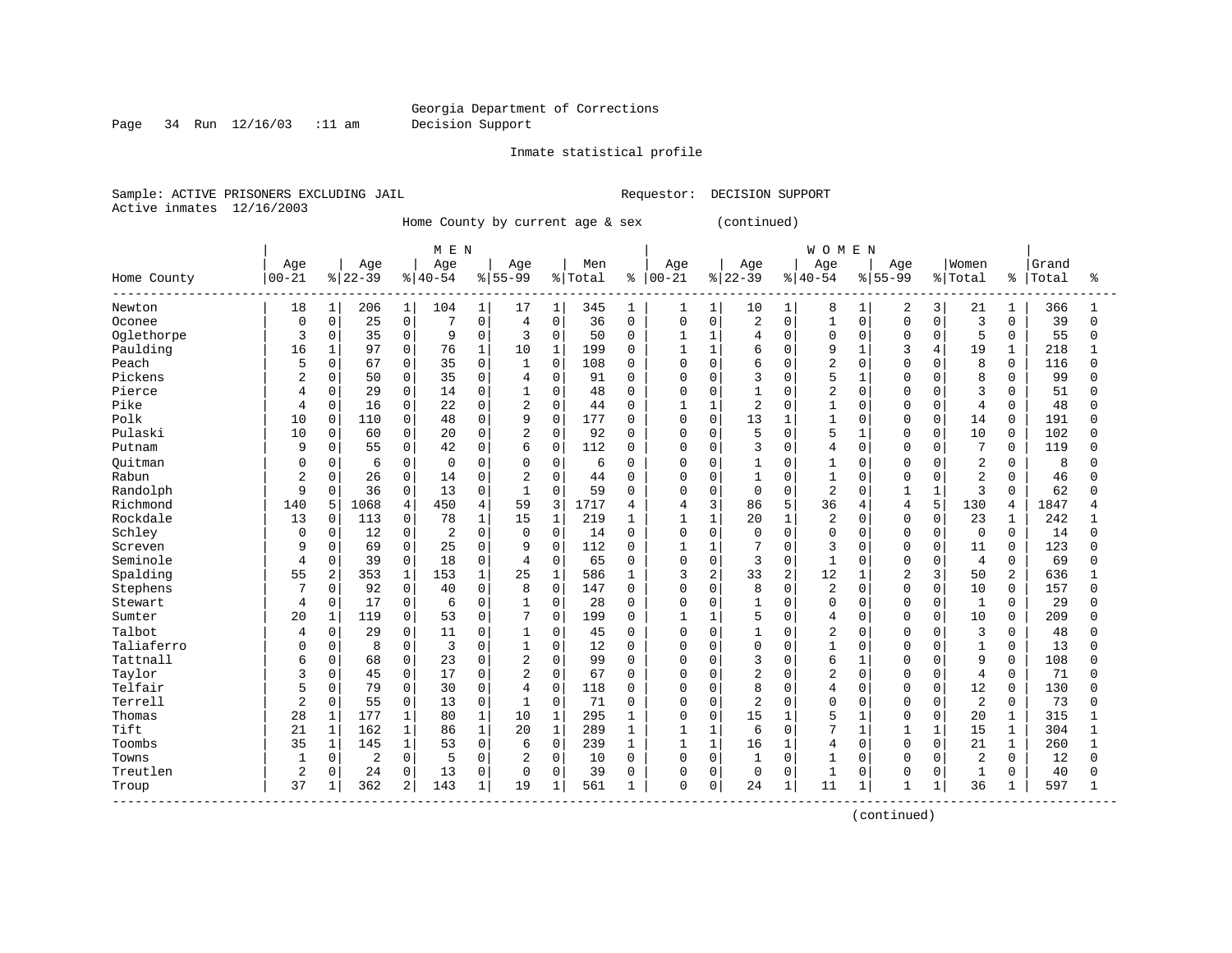Page 35 Run 12/16/03 :11 am Decision Support

Inmate statistical profile

Sample: ACTIVE PRISONERS EXCLUDING JAIL **Requestor: DECISION SUPPORT** Active inmates 12/16/2003

Home County by current age & sex (continued)

|                  |                |          |           |             | M E N                        |          |                |                |                    |              |             |              |                |          | <b>WOMEN</b>   |          |              |          |                |          |           |      |
|------------------|----------------|----------|-----------|-------------|------------------------------|----------|----------------|----------------|--------------------|--------------|-------------|--------------|----------------|----------|----------------|----------|--------------|----------|----------------|----------|-----------|------|
|                  | Age            |          | Age       |             | Age                          |          | Age            |                | Men                |              | Age         |              | Age            |          | Age            |          | Age          |          | Women          |          | Grand     |      |
| Home County      | $00 - 21$      |          | $ 22-39 $ |             | $ 40-54$                     |          | $ 55-99 $      |                | % Total            | ៖            | $00 - 21$   |              | $ 22-39 $      |          | $ 40-54$       |          | $8 55-99$    |          | % Total        | ႜ        | Total     | ႜ    |
| Turner           | 5              | 0        | 47        | 0           | 24                           | 0        | 2              | 0 <sup>1</sup> | 78                 | 0            | $\mathbf 0$ | 0            | 3              | 0        | 1              | $\Omega$ | 0            | $\Omega$ | 4              | $\Omega$ | 82        |      |
| Twiggs           | 2              | $\Omega$ | 22        | $\mathbf 0$ | 16                           | O        |                | $\Omega$       | 41                 | $\Omega$     | O           | $\Omega$     |                | $\Omega$ | 0              | $\Omega$ | O            | O        |                | 0        | 42        |      |
| Union            |                | $\Omega$ | 27        | $\Omega$    | 14                           | $\Omega$ | 5              | $\Omega$       | 49                 | ∩            |             |              |                | $\Omega$ |                |          |              | $\cap$   | $\overline{2}$ |          | 51        |      |
| Upson            | 19             |          | 103       | $\Omega$    | 51                           |          | 14             |                | 187                | <sup>0</sup> | 0           | <sup>0</sup> |                | U        | 3              |          |              | $\cap$   | 7              | 0        | 194       |      |
| Walker           | 10             | $\Omega$ | 148       |             | 67                           |          | 18             | $\mathbf{1}$   | 243                |              | O           | $\Omega$     | 12             |          | 12             |          |              |          | 25             |          | 268       |      |
| Walton           | 15             | 1        | 158       | $\mathbf 1$ | 95                           |          | 14             | $\mathbf{1}$   | 282                |              |             |              | 10             |          | 9              |          |              | 4        | 23             |          | 305       |      |
| Ware             | 14             | $\Omega$ | 190       |             | 101                          |          | 18             |                | 323                |              | 3           |              | 15             |          |                |          |              |          | 26             |          | 349       |      |
| Warren           | 3              | $\Omega$ | 23        | $\mathbf 0$ | 18                           |          | 5              | $\Omega$       | 49                 |              |             |              |                | $\Omega$ |                |          | O            | $\cap$   | 3              |          | 52        |      |
| Washington       | 14             | 0        | 74        | $\mathbf 0$ | 32                           |          | 3              | $\Omega$       | 123                | 0            | 0           | $\cap$       | 6              | O        | $\overline{2}$ | $\Omega$ |              | $\Omega$ | 8              | $\Omega$ | 131       |      |
| Wayne            | 9              | $\Omega$ | 96        | $\Omega$    | 32                           | $\Omega$ | 5              | $\Omega$       | 142                | <sup>0</sup> |             |              | 4              | $\Omega$ | 4              | $\Omega$ |              |          | 10             | $\Omega$ | 152       |      |
| Webster          |                | $\Omega$ |           | $\Omega$    |                              |          | 0              | O              |                    |              | U           | O            | U              | $\Omega$ | O              |          | U            | $\Omega$ | 0              |          |           |      |
| Wheeler          |                | $\Omega$ | 12        | 0           |                              |          | 3              | $\Omega$       | 23                 |              | U           | $\cap$       |                | O        |                |          | U            | $\cap$   |                |          | 25        |      |
| White            |                | $\Omega$ | 33        | $\Omega$    | 13                           | $\Omega$ | $\overline{2}$ | $\Omega$       | 52                 | $\Omega$     |             |              | $\overline{2}$ | $\Omega$ |                |          |              | $\cap$   | 4              | 0        | 56        |      |
| Whitfield        | 31             |          | 319       |             | 176                          | 2        | 36             | $\overline{2}$ | 562                |              |             | 3            | 47             | 3        | 15             |          |              |          | 67             | 2        | 629       |      |
| Wilcox           | 6              | $\Omega$ | 21        | $\mathbf 0$ | 17                           |          | 4              | $\Omega$       | 48                 | ∩            |             |              | 5              | $\Omega$ | $\Omega$       |          | <sup>0</sup> | $\cap$   | 6              | 0        | 54        |      |
| Wilkes           | 2              | 0        | 36        | $\mathbf 0$ | 15                           | O        | 6              | $\Omega$       | 59                 | <sup>0</sup> | 0           | $\Omega$     |                | $\Omega$ |                | O        |              | $\Omega$ | 2              | $\Omega$ | 61        |      |
| Wilkinson        | 4              | $\Omega$ | 34        | $\Omega$    | 16                           | $\Omega$ | $\overline{c}$ | $\Omega$       | 56                 | <sup>0</sup> | O           | $\Omega$     | 4              | $\Omega$ |                | $\Omega$ | <sup>0</sup> | ∩        | 5              | $\Omega$ | 61        |      |
| Worth            | $\overline{2}$ | $\Omega$ | 64        | $\mathbf 0$ | 38                           | 0        | б              | 0              | 110                |              | 0           | 0            | 6              | $\Omega$ | 3              | 0        | <sup>0</sup> | 0        | 9              |          | 119       |      |
| Total reported   |                |          |           |             | 2871 100 24051 100 11165 100 |          |                |                | 1874 100 39961 100 |              | 152 100     |              | 1762 100       |          | 928 100        |          |              | 75 100   | 2917 100       |          | 42878 100 |      |
| Percent reported |                | 91.5     |           | 91.0        |                              | 89.8     |                | 89.3           |                    | 90.6         |             | 87.4         |                | 91.6     |                | 91.8     |              | 90.4     |                | 91.4     |           | 90.7 |
| Not reported     | 267            |          | 2372      |             | 1272                         |          | 225            |                | 4136               |              | 22          |              | 161            |          | 83             |          | 8            |          | 274            |          | 4410      |      |
| Total            | 3138           |          | 26423     |             | 12437                        |          | 2099           |                | 44097              |              | 174         |              | 1923           |          | 1011           |          | 83           |          | 3191           |          | 47288     |      |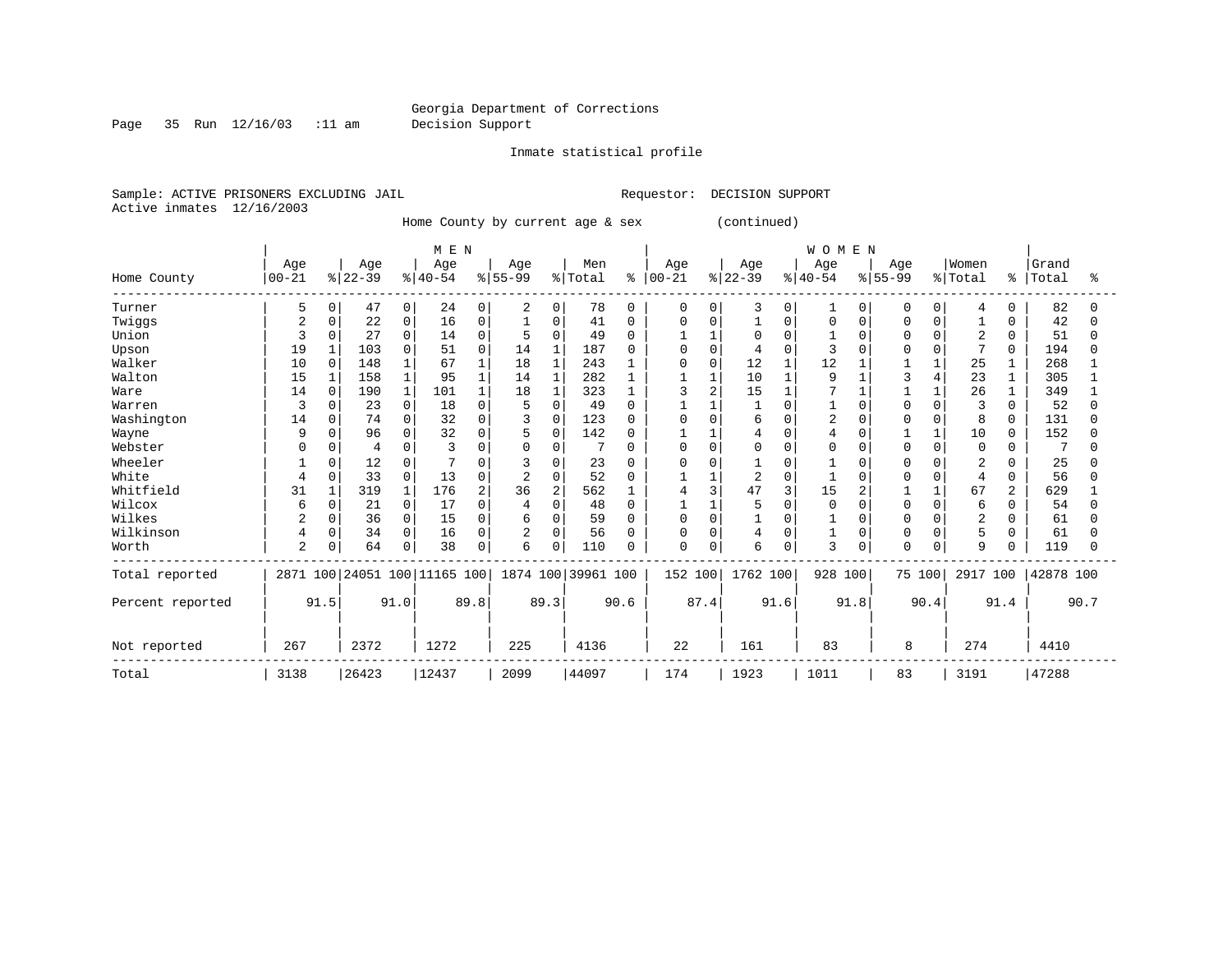Sample: ACTIVE PRISONERS EXCLUDING JAIL

Inmate statistical profile<br>Requestor: DECISION SUPPORT

Active inmates 12/16/2003

Prison Sentence In Years by current age & sex

|                                    |                  |                   |                 |                  | M E N                        |                 |                  |                                |                    |        |                      |             |                 |              | WOMEN            |              |                 |                |                  |        |                      |                            |
|------------------------------------|------------------|-------------------|-----------------|------------------|------------------------------|-----------------|------------------|--------------------------------|--------------------|--------|----------------------|-------------|-----------------|--------------|------------------|--------------|-----------------|----------------|------------------|--------|----------------------|----------------------------|
| Sentence In Years                  | Age<br>$00 - 21$ |                   | Age<br>$ 22-39$ |                  | Age<br>$ 40-54$              |                 | Age<br>$8 55-99$ |                                | Men<br>% Total     |        | Age<br>$8   00 - 21$ |             | Age<br>$ 22-39$ |              | Age<br>$ 40-54 $ |              | Age<br>$ 55-99$ |                | Women<br>% Total |        | Grand<br>%   Total   | ႜ                          |
| $0 - 1$<br>$1.1 - 2$               | 28<br>117        | $\mathbf{1}$<br>4 | 84<br>491       | $\mathbf 0$<br>2 | 41<br>191                    | 0<br>$\sqrt{2}$ | 2<br>18          | $\overline{0}$<br>$\mathbf{1}$ | 155<br>817         | 0<br>2 | 2<br>7               | 1<br>4      | 17<br>96        | 1<br>5       | 3<br>55          | 0<br>5       | 0<br>2          | 0<br>2         | 22<br>160        | 1<br>5 | 177<br>977           | $\Omega$<br>$\overline{a}$ |
|                                    |                  |                   |                 |                  |                              |                 |                  |                                |                    |        |                      |             |                 |              |                  |              |                 |                |                  |        |                      |                            |
| $2.1 - 3$                          | 296              | 9                 | 1222            | 5                | 493                          | $\overline{4}$  | 43               | 2                              | 2054               | 5      | 21                   | 12          | 201             | 10           | 95               | 9            | 6               | 7              | 323              | 10     | 2377                 | 5                          |
| $3.1 - 4$<br>$4.1 - 5$             | 328              | 10                | 1345            | 5                | 583                          | 5               | 59               | 3                              | 2315<br>1596       | 5      | 25                   | 14          | 192             | 10           | 91               | 9            | 4<br>3          | 5              | 312              | 10     | 2627                 | 6                          |
|                                    | 216              | $7\phantom{.0}$   | 964             | 4                | 371                          | 3               | 45               | 2                              |                    | 4      | 14                   | 8           | 125             | 7            | 57               | 6            | 7               | $\overline{4}$ | 199              | 6      | 1795                 | 4                          |
| $5.1 - 6$                          | 541              | 17                | 2840            | 11               | 1114                         | 9               | 138              | 7                              | 4633               | 11     | 33                   | 19          | 310             | 16           | 155              | 15           |                 | 9              | 505              | 16     | 5138                 | 11                         |
| $6.1 - 7$                          | 145              | 5                 | 959             | 4                | 305                          | 2               | 48               | 2                              | 1457               | 3      | 4                    | 2           | 75              | 4            | 47               | 5            | 3               | 4              | 129              | 4      | 1586                 | 3                          |
| $7.1 - 8$                          | 140              | 4                 | 1107            | 4                | 402                          | 3               | 43               | $\overline{a}$                 | 1692               | 4      | 9                    | 5           | 84              | 4            | 37               | 4            | $\mathbf{1}$    | $\mathbf{1}$   | 131              | 4      | 1823                 | 4                          |
| $8.1 - 9$                          | 122              | 4                 | 1075            | 4                | 356                          | 3               | 62               | 3                              | 1615               | 4      | $\overline{4}$       | 2           | 77              | 4            | 33               | 3            | $\mathbf 0$     | $\mathbf 0$    | 114              | 4      | 1729                 | 4                          |
| $9.1 - 10$                         | 27               | 1                 | 342             | $\mathbf{1}$     | 116                          | 1               | 10               | $\Omega$                       | 495                | 1      | $\Omega$             | $\Omega$    | 22              | $\mathbf{1}$ | 11               | $\mathbf{1}$ | $\mathbf 1$     | 1              | 34               | 1      | 529                  | $\mathbf{1}$               |
| $10.1 - 12$                        | 635              | 20                | 4874            | 18               | 1573                         | 13              | 253              | 12                             | 7335               | 17     | 27                   | 16          | 284             | 15           | 140              | 14           | 5               | 6              | 456              | 14     | 7791                 | 16                         |
| $12.1 - 15$                        | 128              | 4                 | 1793            | 7                | 620                          | 5               | 94               | 4                              | 2635               | 6      | 3                    | 2           | 101             | 5            | 48               | 5            | 6               | 7              | 158              | 5      | 2793                 | 6                          |
| $15.1 - 20$                        | 174              | 6                 | 2757            | 10               | 1319                         | 11              | 214              | 10                             | 4464               | 10     | 9                    | 5           | 104             | 5            | 63               | 6            | 6               | 7              | 182              | 6      | 4646                 | 10                         |
| 20.1-OVER                          | 109              | 3                 | 3453            | 13               | 2410                         | 19              | 440              | 21                             | 6412               | 15     | 6                    | 3           | 102             | 5            | 75               | 7            | 8               | 10             | 191              | 6      | 6603                 | 14                         |
| LIFE                               | 120              | 4                 | 2847            | 11               | 2364                         | 19              | 595              | 28                             | 5926               | 13     | 10                   | 6           | 124             | 6            | 97               | 10           | 30              | 37             | 261              | 8      | 6187                 | 13                         |
| <b>DEATH</b>                       | $\Omega$         | 0                 | 53              | $\mathbf 0$      | 48                           | $\mathbf 0$     | 9                | $\Omega$                       | 110                | 0      | 0                    | $\Omega$    | 1               | $\Omega$     | $\mathbf 0$      | $\Omega$     | $\Omega$        | $\mathbf 0$    | 1                | U      | 111                  | O                          |
| LIFE W/O PAROLE                    | 6                | 0                 | 195             | 1                | 121                          | $\mathbf{1}$    | 26               | $\mathbf{1}$                   | 348                | 1      | 0                    | $\mathbf 0$ | $\overline{2}$  | $\mathbf 0$  | $\mathbf 1$      | 0            | 0               | $\mathbf 0$    | 3                | 0      | 351                  | $\mathbf{1}$               |
| YOUTHFUL OFFENDERS                 | 0                | 0                 | 1               | 0                | 1                            | 0               | 0                | 0 <sup>1</sup>                 | 2                  | 0      | $\mathbf 0$          | 0           | $\Omega$        | 0            | $\mathbf 0$      | 0            | $\Omega$        | 0              | 0                | 0      | 2                    | $\Omega$                   |
| Total reported                     |                  |                   |                 |                  | 3132 100 26402 100 12428 100 |                 |                  |                                | 2099 100 44061 100 |        | 174 100              |             | 1917 100        |              | 1008 100         |              | 82 100          |                |                  |        | 3181 100   47242 100 |                            |
| Percent reported                   |                  | 99.8              | 99.9            |                  | 99.9                         |                 |                  | 100.0                          |                    | 99.9   |                      | 100.0       |                 | 99.7         |                  | 99.7         |                 | 98.8           |                  | 99.7   |                      | 99.9                       |
| NOT REPORTED                       | 6                |                   | 21              |                  | 9                            |                 | 0                |                                | 36                 |        | $\mathbf 0$          |             | 6               |              | 3                |              | 1               |                | 10               |        | 46                   |                            |
| Total                              | 3138             |                   | 26423           |                  | 12437                        |                 | 2099             |                                | 44097              |        | 174                  |             | 1923            |              | 1011             |              | 83              |                | 3191             |        | 47288                |                            |
| AVG EXCLUDING<br>LIFE, DEATH, YO   | 7.30             |                   | 11.10           |                  | 13.08                        |                 | 15.00            |                                | 11.47              |        | 6.97                 |             | 7.43            |              | 8.09             |              | 9.83            |                | 7.65             |        | 11.19                |                            |
| AVG INCLUDING<br>LIFE=21, YO=3 YRS | 7.81             |                   | 12.11           |                  | 14.49                        |                 | 16.56            |                                | 12.69              |        | 7.78                 |             | 8.30            |              | 9.33             |              | 13.92           |                | 8.74             |        | 12.42                |                            |

Page 36 Run 12/16/03 :11 am Decision Support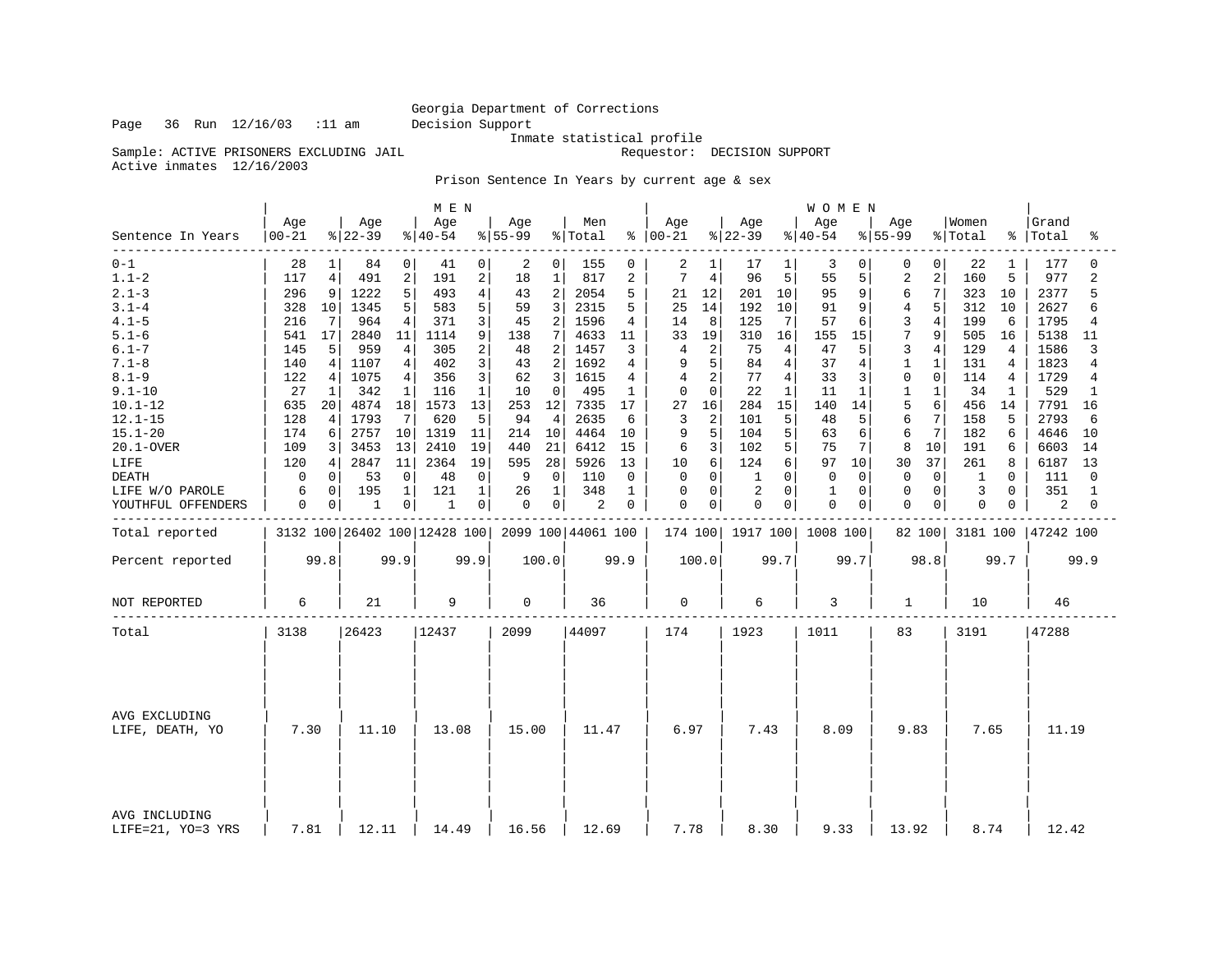Page 37 Run 12/16/03 :11 am Decision Support

Inmate statistical profile

Sample: ACTIVE PRISONERS EXCLUDING JAIL **Requestor: DECISION SUPPORT** Active inmates 12/16/2003

Probation To Follow Prison by current age & sex

| Prob After Prison                   | Age<br>  00-21 |       | Age<br>$8122 - 39$   |                        | M E N<br>Age<br>$8 40-54$    |          | Aqe<br>$8155 - 99$ |       | Men<br>% Total          |          | Aqe<br>$8   00 - 21$ |          | Age<br>$ 22-39 $ |          | <b>WOMEN</b><br>Aqe<br>$8140 - 54$ |          | Aqe<br>$8155 - 99$ |          | Women<br>% Total |          | Grand<br>%   Total |       |
|-------------------------------------|----------------|-------|----------------------|------------------------|------------------------------|----------|--------------------|-------|-------------------------|----------|----------------------|----------|------------------|----------|------------------------------------|----------|--------------------|----------|------------------|----------|--------------------|-------|
| PROBATION TO FOLLOW<br>NO PROBATION | 1593<br>1554   |       | 51 11217<br>50 15233 | 42 <br>58 <sup>1</sup> | 4786<br>7667                 | 38<br>62 | 745<br>1359        |       | 35   1834 1<br>65 25813 | 42<br>59 | 92<br>82             | 53<br>47 | 848<br>1081      | 44<br>56 | 430<br>582                         | 43<br>58 | 29<br>54           | 35<br>65 | 1399<br>1799     | 44<br>56 | 19740<br> 27612 58 | 42    |
| Total reported                      |                |       |                      |                        | 3147 100 26450 100 12453 100 |          |                    |       | 2104 100 44154 100      |          | 174 100              |          | 1929 100         |          | 1012 100                           |          |                    | 83 100   | 3198 100         |          | 47352 100          |       |
| Percent reported                    |                | 100.0 |                      | 100.0                  |                              | 100.0    |                    | 100.0 |                         | 100.0    |                      | 100.0    |                  | 100.0    |                                    | 100.0    |                    | 100.0    |                  | 100.0    |                    | 100.0 |
| NOT REPORTED                        | $\mathbf 0$    |       | $\mathbf 0$          |                        | 0                            |          | $\mathbf{0}$       |       | $\mathbf 0$             |          | $\mathbf 0$          |          | 0                |          | $\mathbf 0$                        |          | 0                  |          | $\mathbf 0$      |          | 0                  |       |
| Total                               | 3138           |       | 26423                |                        | 12437                        |          | 2099               |       | 44097                   |          | 174                  |          | 1923             |          | 1011                               |          | 83                 |          | 3191             |          | 47288              |       |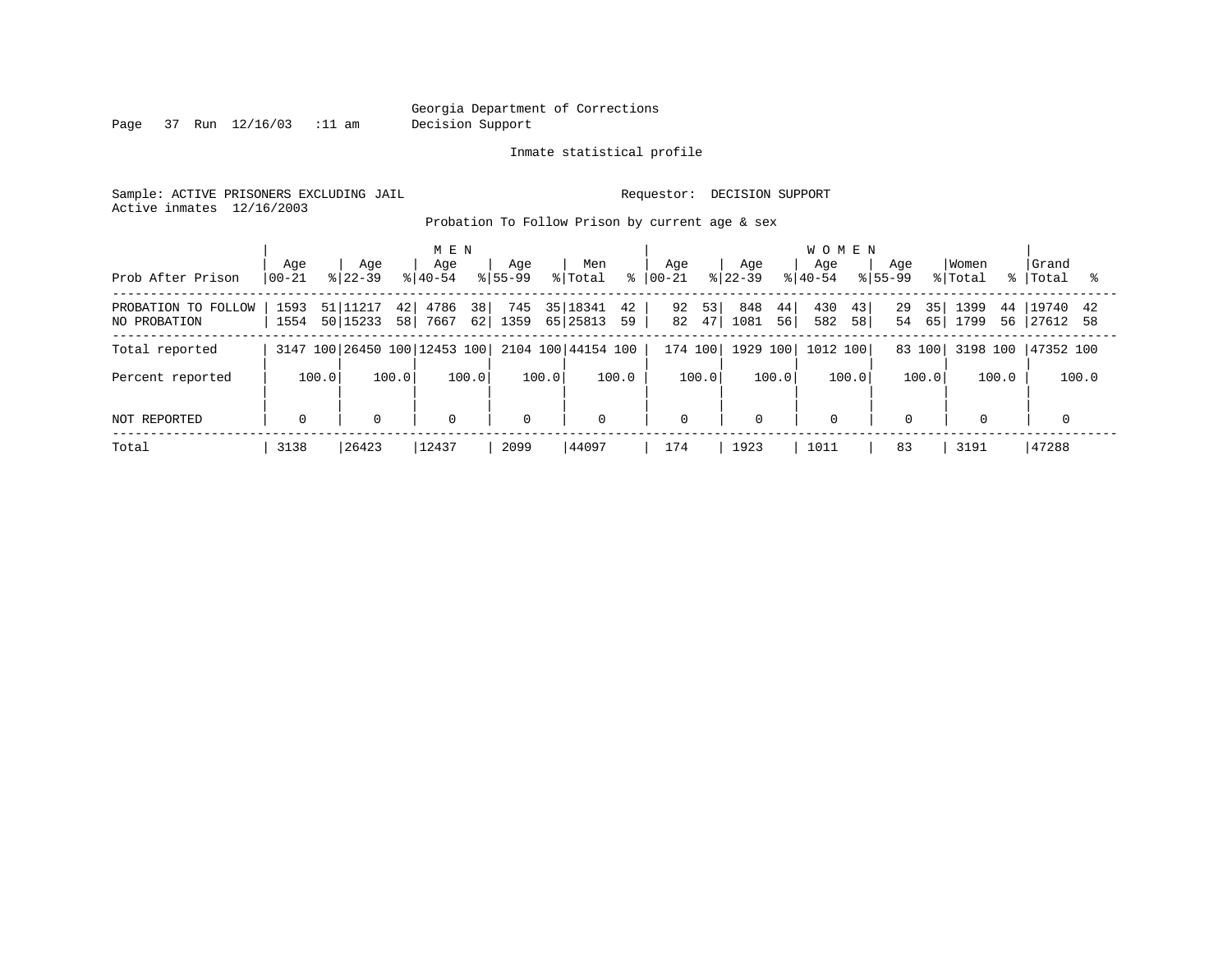Page 38 Run 12/16/03 :11 am Decision Support

#### Inmate statistical profile

Sample: ACTIVE PRISONERS EXCLUDING JAIL **Requestor: DECISION SUPPORT** Active inmates 12/16/2003

Admission Type by current age & sex

|                      |              |              |              |          | M E N                        |          |             |          |                    |               |              |              |           |                   | <b>WOMEN</b> |          |             |          |          |              |           |      |
|----------------------|--------------|--------------|--------------|----------|------------------------------|----------|-------------|----------|--------------------|---------------|--------------|--------------|-----------|-------------------|--------------|----------|-------------|----------|----------|--------------|-----------|------|
|                      | Age          |              | Age          |          | Age                          |          | Age         |          | Men                |               | Age          |              | Age       |                   | Age          |          | Age         |          | Women    |              | Grand     |      |
| Admission Type       | $00 - 21$    |              | $ 22-39$     |          | $ 40-54$                     |          | $8 55-99$   |          | % Total            | $\frac{8}{6}$ | $00 - 21$    |              | $ 22-39 $ |                   | $8 40-54$    |          | $8155 - 99$ |          | % Total  | ႜ            | Total     |      |
| COMMITTED FROM COURT | 2600         |              | 83 18018     | 68       | 8238                         | 66       | 1615        |          | 77 30471           | 69            | 143          | 82           | 1253      | 65                | 648          | 64       | 68          | 83       | 2112     | 66           | 32583     | 69   |
| RETURN APPEAL/BOND   |              | 0            | 9            | $\Omega$ | 3                            | 0        | 0           | 0        | 13                 | 0             | <sup>0</sup> | 0            | 0         | $\mathbf 0$       | $\Omega$     | 0        | 0           | $\Omega$ | 0        | $\Omega$     | 13        |      |
| PAROLE REV/NEW SENT  | 62           | 2            | 3065         | 12       | 1790                         | 14       | 218         | 10       | 5135               | 12            |              | 3            | 137       | 7                 | 112          | 11       |             | 2        | 256      | 8            | 5391      | 11   |
| PAR REV/NO NEW SENT  | 11           | 0            | 866          | 3        | 500                          | 4        | 58          | 3        | 1435               | 3             |              | $\Omega$     | 65        | 3                 | 33           | 3        |             |          | 99       |              | 1534      |      |
| PROB VIOL/TOTAL REV  | $\Omega$     |              | $\Omega$     | O        |                              | O        | 0           | 0        |                    | 0             |              | $\Omega$     |           | $\cap$            | $\Omega$     | $\Omega$ |             | $\Omega$ | $\Omega$ | 0            |           |      |
| PROB VIOL/PARTIAL    | 213          | 7            | 1445         |          | 603                          | 5        | 42          | 2        | 2303               | 5.            | 12           | 7            | 227       | $12 \overline{ }$ | 109          | 11       | 5           | 6        | 353      | 11           | 2656      |      |
| ADMIT FM OTHER CUST  | 1            | n.           | 15           | U        | 12                           |          |             | N        | 35                 | 0             | $\Omega$     | $\Omega$     |           | $\Omega$          | 2            | $\Omega$ | U           | U        | 3        | <sup>0</sup> | 38        |      |
| SHOCK INCARCERATION  | O            | U            | $\Omega$     | $\Omega$ | 0                            | $\cap$   | 0           | $\Omega$ | O                  | 0             | $\Omega$     | $\Omega$     | n         | $\cap$            | U            | $\Omega$ | U           | $\Omega$ | O        | $\Omega$     | $\Omega$  |      |
| PROB REV/REMAINDER   | 211          | 7            | 2510         | 10       | 936                          | 8        | 90          | 4        | 3747               | 9             | 12           | 7            | 217       | 11                | 98           | 10       | 6           | 7        | 333      | 10           | 4080      |      |
| NEW SENT/PAR REV PND | 0            | $\Omega$     | 36           | $\Omega$ | 37                           | $\Omega$ | 6           | $\Omega$ | 79                 | 0             | $\Omega$     | $\Omega$     | $\Omega$  | $\Omega$          |              | 0        |             | $\Omega$ | 1        | $\Omega$     | 80        |      |
| LIFE W/O PAROLE      |              | $\Omega$     | 129          | 0        | 74                           | 1        | 16          | 1        | 224                |               |              | $\Omega$     |           | $\Omega$          |              | $\Omega$ |             | $\Omega$ |          | $\Omega$     | 225       |      |
| PAROLE REV BOOT CAMP |              |              |              | ∩        | $\Omega$                     | $\Omega$ | $\Omega$    | $\cap$   | -1                 | 0             |              | $\Omega$     |           | $\cap$            | O            | $\Omega$ |             | $\cap$   | O        | U            | -1        |      |
| PAR REV/RSN UNKNOWN  |              | U            |              | U        | 52                           | $\cap$   | 29          | 1        | 87                 | O             |              | $\cap$       |           | $\cap$            | O            | $\Omega$ |             | $\cap$   | U        | U            | 87        |      |
| PROBATION/PAROLE REV |              |              | $\Omega$     |          | $\Omega$                     |          | $\Omega$    | $\Omega$ | O                  | O             |              | $\Omega$     |           | $\cap$            | U            | $\Omega$ |             | O        | $\Omega$ |              | $\Omega$  |      |
| PB PAROLE RESCINDED  |              | O            |              |          |                              |          | O           | O        | 6                  | O             |              | $\Omega$     |           | $\Omega$          | O            | 0        |             | O        | $\Omega$ | O            | 6         |      |
| PROB REVOC/SPEC COND | 18           | $\mathbf{1}$ | 72           |          | 39                           |          |             | N        | 136                | 0             |              | $\mathbf{1}$ | 17        | 1                 |              | 0        |             | $\Omega$ | 23       |              | 159       |      |
| PAR REV/REVOC CENTER |              | $\Omega$     | 200          |          | 130                          |          | 11          |          | 343                |               |              | 0            |           | 0                 |              | 0        |             |          |          | <sup>0</sup> | 344       |      |
| INFORMATION ONLY     |              | O            | 0            | U        | $\Omega$                     |          | 0           | $\Omega$ | O                  | 0             |              | $\Omega$     |           | $\Omega$          |              | $\Omega$ |             | U        | $\Omega$ | U            | 0         |      |
| INCOMPLETE SENT PKG  |              | 0            | <sup>0</sup> | U        |                              |          | 0           | O        | O                  | 0             |              | $\Omega$     |           | $\Omega$          |              | $\Omega$ |             | O        | $\Omega$ | U            | O         |      |
| HANCOCK REVOC CENTER |              | 0            | 2            | O        | $\Omega$                     | $\Omega$ | 0           | $\Omega$ | 2                  | 0             |              | $\Omega$     |           | $\Omega$          |              | 0        |             | O        | 0        | O            | 2         |      |
| WHITWORTH DETENTION  |              | $\Omega$     | 24           | 0        | 10                           | $\Omega$ | 0           | $\Omega$ | 35                 | 0             |              | $\Omega$     | O         | $\Omega$          |              | 0        |             | $\Omega$ | 0        | O            | 35        |      |
| DCYS AT RISK         | 8            | 0            | 4            | $\Omega$ | $\Omega$                     | $\Omega$ | $\Omega$    | 0        | 12                 | 0             |              | $\Omega$     |           | $\Omega$          | Ω            | 0        |             | $\Omega$ | 0        | O            | 12        |      |
| <b>OTHER</b>         | <sup>0</sup> | 0            | $\Omega$     | 0        | $\Omega$                     | $\Omega$ | 0           | 0        | 0                  | O             |              | 0            |           | 0                 | N            | 0        |             | $\Omega$ | $\Omega$ |              | $\Omega$  |      |
| Total reported       |              |              |              |          | 3133 100 26405 100 12428 100 |          |             |          | 2099 100 44065 100 |               | 174 100      |              | 1918 100  |                   | 1008 100     |          |             | 82 100   | 3182 100 |              | 47247 100 |      |
| Percent reported     |              | 99.8         |              | 99.9     |                              | 99.9     |             | 100.0    |                    | 99.9          |              | 100.0        |           | 99.7              |              | 99.7     |             | 98.8     |          | 99.7         |           | 99.9 |
| <b>UNKNOWN</b>       | 5            |              | 18           |          | 9                            |          | $\mathbf 0$ |          | 32                 |               | 0            |              | 5         |                   | 3            |          |             |          | 9        |              | 41        |      |
| Total                | 3138         |              | 26423        |          | 12437                        |          | 2099        |          | 44097              |               | 174          |              | 1923      |                   | 1011         |          | 83          |          | 3191     |              | 47288     |      |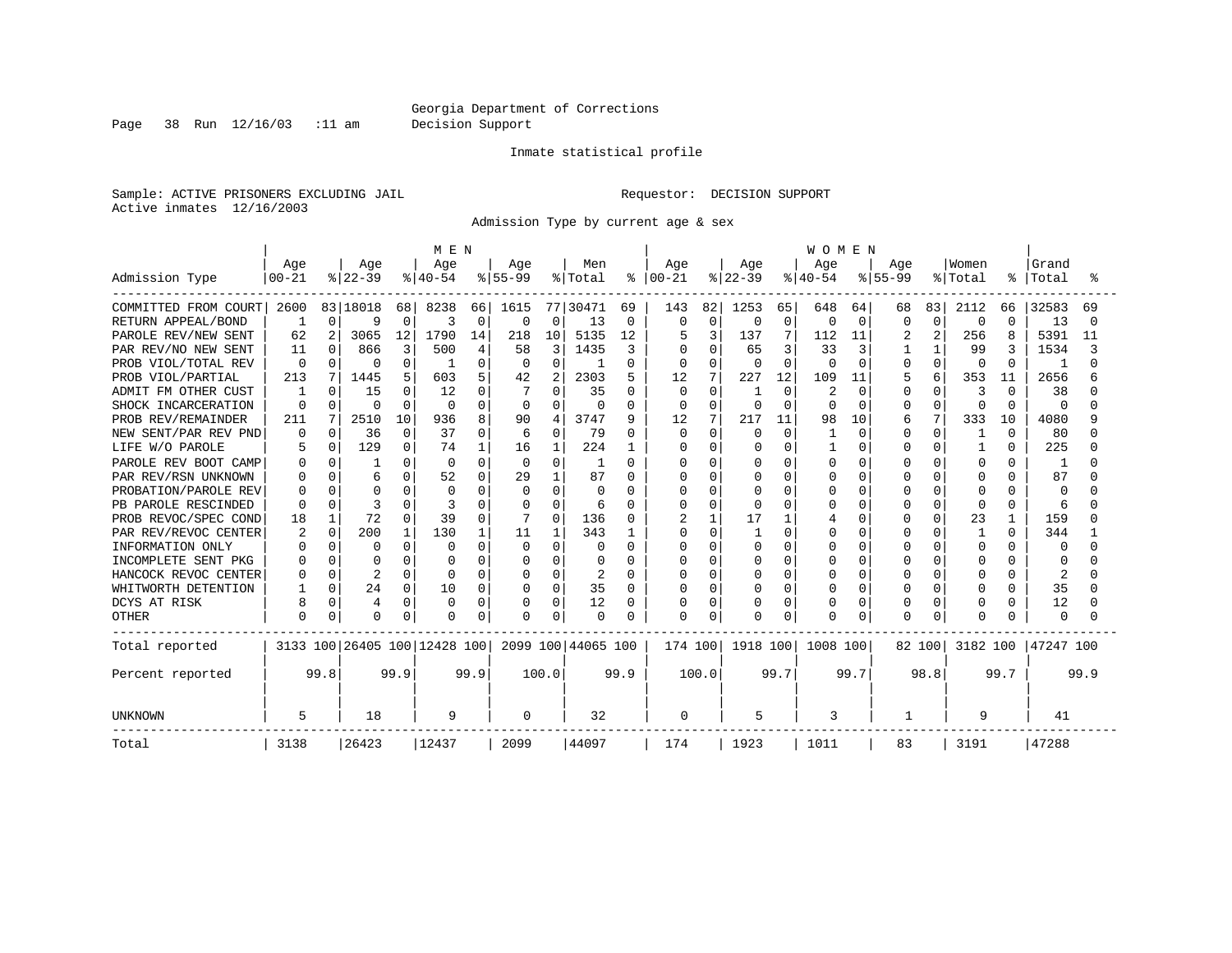Page 39 Run 12/16/03 :11 am Decision Support

Inmate statistical profile

Sample: ACTIVE PRISONERS EXCLUDING JAIL **Requestor: DECISION SUPPORT** Active inmates 12/16/2003

Release Type by current age & sex

| Release Type                         | Age<br>$100 - 21$ | Age<br>$8122 - 39$                 |                 | M E N<br>Age<br>$8140 - 54$ |                       | Aqe<br>$8155 - 99$ |                 | Men<br>% Total           | Aqe<br>$ 00 - 21$ |                           | Age<br>$ 22-39 $         | <b>WOMEN</b><br>Aqe<br>$8140 - 54$ | Aqe<br>$8155 - 99$ |                | Women<br>% Total | Grand<br>%   Total |  |
|--------------------------------------|-------------------|------------------------------------|-----------------|-----------------------------|-----------------------|--------------------|-----------------|--------------------------|-------------------|---------------------------|--------------------------|------------------------------------|--------------------|----------------|------------------|--------------------|--|
| PAROLE<br>SENTENCE EXPIRED<br>Active | $\Omega$          | 18<br>3138 100 26423 100 12436 100 | 0 I<br>$\Omega$ | 9                           | 0 I<br>0 <sup>1</sup> | $\Omega$           | 0 I<br>$\Omega$ | 32<br>2099 100 44096 100 | 0                 | - 0 1<br>. O I<br>174 100 | $\mathbf{0}$<br>1923 100 | 1011 100                           | $\Omega$           | $\overline{0}$ | 83 100 3191 100  | 41<br>47287 100    |  |
| Total                                | 3138              | 26423                              |                 | 12437                       |                       | 2099               |                 | 44097                    | 174               |                           | 1923                     | 1011                               | 83                 |                | 3191             | 47288              |  |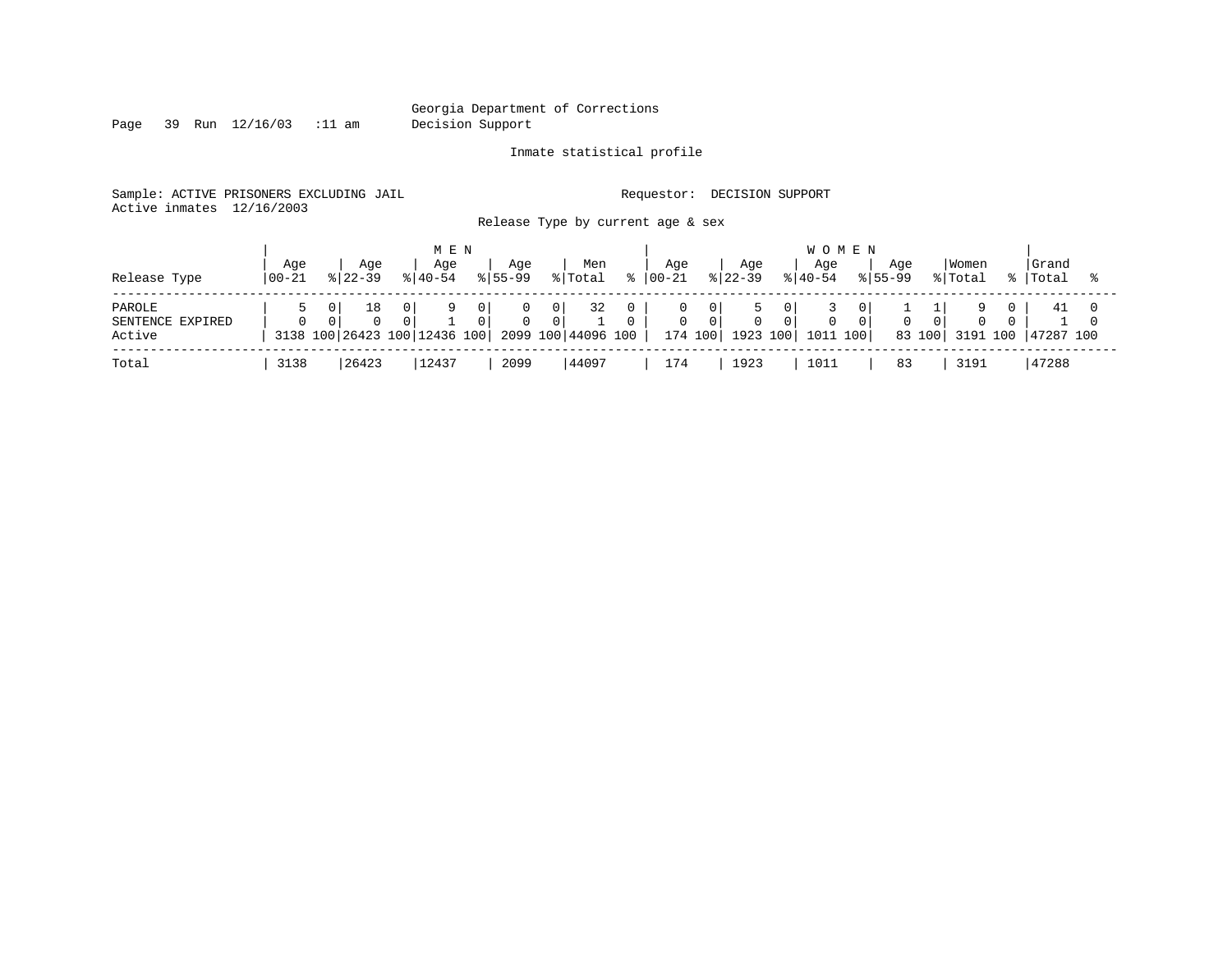Page 40 Run 12/16/03 :11 am Decision Support

Inmate statistical profile

Sample: ACTIVE PRISONERS EXCLUDING JAIL **Requestor: DECISION SUPPORT** Active inmates 12/16/2003

Inst By Group by current age & sex

|                      |             |                 |           |                | M E N                        |              |          |       |                    |          |          |          |           |          | WOMEN       |       |             |          |          |           |           |       |
|----------------------|-------------|-----------------|-----------|----------------|------------------------------|--------------|----------|-------|--------------------|----------|----------|----------|-----------|----------|-------------|-------|-------------|----------|----------|-----------|-----------|-------|
|                      | Age         |                 | Age       |                | Age                          |              | Age      |       | Men                |          | Age      |          | Age       |          | Age         |       | Age         |          | Women    |           | Grand     |       |
| Inst By Group        | $ 00-21$    |                 | $8 22-39$ |                | $ 40-54 $                    |              | $ 55-99$ |       | % Total            | ႜ        | $ 00-21$ |          | $ 22-39 $ |          | $8 40-54$   |       | $8155 - 99$ |          | % Total  | $\approx$ | Total     |       |
| County jails         | 0           | 0               | $\Omega$  |                | $\Omega$                     | 0            |          |       |                    |          | $\Omega$ | $\Omega$ |           | $\Omega$ |             |       |             |          | $\Omega$ |           |           |       |
| Transitional centers | 13          | $\overline{0}$  | 556       | $\overline{a}$ | 290                          | 2            | 21       |       | 880                |          | 8        |          | 133       | 7        | 81          | 8     |             |          | 223      |           | 1103      |       |
| County camps         | 431         | 14              | 3530      | 13             | 925                          | $\mathbf{r}$ | 37       |       | 4923               | 11       |          |          |           |          | $\Omega$    |       |             |          | 2        |           | 4925      | 1 O   |
| Inmate boot camps    | 185         | 6               | 560       |                | 0                            |              | $\Omega$ |       | 745                |          | 0        |          |           |          |             |       |             |          |          |           | 745       |       |
| State prisons        | 2174        | 69              | 18822     | 71             | 9869                         | 79           | 1875     |       | 89 32740           | 74       | 166      | 95       | 1787      | 93       | 930         | 92    | 82          | 99       | 2965     | 93        | 35705     |       |
| Private prisons      | 326         | 10 <sup>1</sup> | 2828      | 11             | 1280                         | 10           | 164      | 8     | 4598               | 10       | $\Omega$ |          | 0         | $\Omega$ | $\Omega$    |       |             |          | $\Omega$ |           | 4598      | 1 O   |
| Other                | 3           | $\Omega$        | 5         | $\mathbf 0$    | 4                            | $\Omega$     | $\Omega$ | 0     | 12                 | $\Omega$ | 0        | $\Omega$ |           | $\Omega$ | $\Omega$    |       | $\Omega$    | $\Omega$ |          |           | 13        |       |
| Total reported       |             |                 |           |                | 3132 100 26301 100 12368 100 |              |          |       | 2097 100 43898 100 |          | 174 100  |          | 1923 100  |          | 1011        | 100   | 83 100      |          | 3191 100 |           | 47089 100 |       |
| Percent reported     |             | 100.0           |           | 100.0          |                              | 100.0        |          | 100.0 |                    | 100.0    |          | 100.0    |           | 100.0    |             | 100.0 |             | 100.0    |          | 100.0     |           | 100.0 |
|                      |             |                 |           |                |                              |              |          |       |                    |          |          |          |           |          |             |       |             |          |          |           |           |       |
| Not reported         | $\mathbf 0$ |                 | $\Omega$  |                | $\mathbf 0$                  |              | $\Omega$ |       | $\mathbf 0$        |          | 0        |          | $\Omega$  |          | $\mathbf 0$ |       | $\Omega$    |          | 0        |           |           |       |
| Total                | 3138        |                 | 26423     |                | 12437                        |              | 2099     |       | 44097              |          | 174      |          | 1923      |          | 1011        |       | 83          |          | 3191     |           | 47288     |       |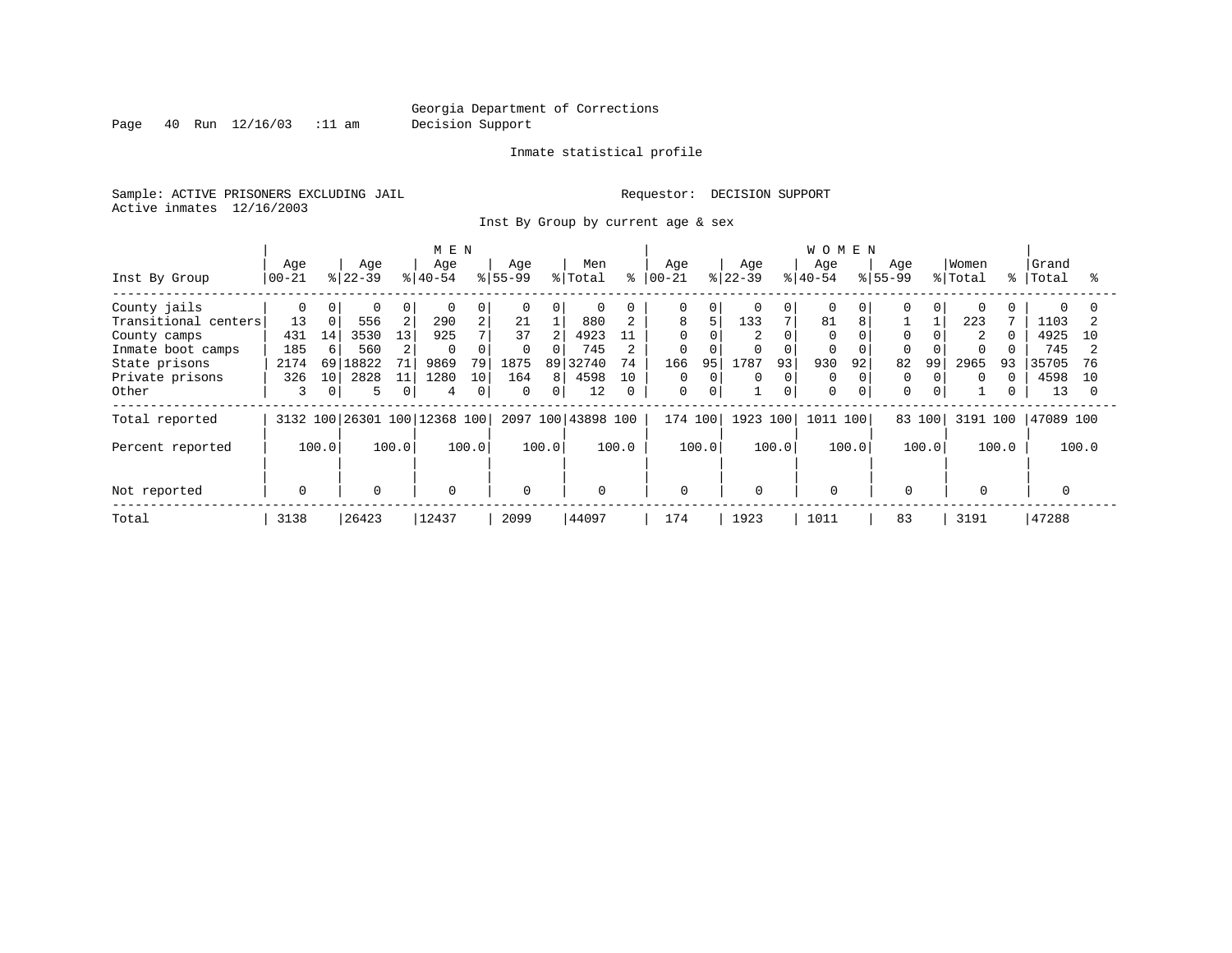Page 41 Run 12/16/03 :11 am Decision Support

#### Inmate statistical profile

Sample: ACTIVE PRISONERS EXCLUDING JAIL **Requestor: DECISION SUPPORT** Active inmates 12/16/2003

Institution by current age & sex

|                      |                  |                |                  |                | MEN             |                |                  |             |                |              |                   |             |                 |              | <b>WOMEN</b>     |             |                  |              |                  |              |                |              |
|----------------------|------------------|----------------|------------------|----------------|-----------------|----------------|------------------|-------------|----------------|--------------|-------------------|-------------|-----------------|--------------|------------------|-------------|------------------|--------------|------------------|--------------|----------------|--------------|
| Institution          | Age<br>$00 - 21$ |                | Age<br>$8 22-39$ |                | Age<br>$ 40-54$ |                | Age<br>$8 55-99$ |             | Men<br>% Total | ⊱            | Age<br>$ 00 - 21$ |             | Age<br>$ 22-39$ |              | Age<br>$8 40-54$ |             | Age<br>$8 55-99$ |              | Women<br>% Total | ႜ            | Grand<br>Total |              |
| Albany Trans Ctr     | 1                | $\overline{0}$ | 96               | $\overline{0}$ | 50              | 0              | 2                | $\Omega$    | 149            | $\Omega$     | 0                 | 0           | 0               | $\mathbf{0}$ | 0                | 0           | 0                | 0            | 0                | $\Omega$     | 149            |              |
| Atlanta Trans Ctr(M) | $\mathbf{1}$     | 0              | 147              | $\mathbf{1}$   | 94              | $\mathbf{1}$   | 5                | $\mathbf 0$ | 247            | $\mathbf{1}$ | $\Omega$          | $\mathbf 0$ | $\mathbf 0$     | $\Omega$     | $\Omega$         | $\Omega$    | $\Omega$         | $\Omega$     | $\Omega$         | $\Omega$     | 247            |              |
| Macon Trans Ctr      | 3                | 0              | 92               | 0              | 44              | $\mathbf 0$    | 3                | 0           | 142            | $\Omega$     | 0                 | $\mathbf 0$ | $\Omega$        | $\Omega$     | $\Omega$         | $\Omega$    | $\mathbf 0$      | $\Omega$     | $\Omega$         | $\Omega$     | 142            | $\cap$       |
| Metro Trans Ctr (W)  |                  | $\Omega$       | $\Omega$         | $\Omega$       | $\Omega$        | $\Omega$       | $\Omega$         | $\Omega$    | <sup>0</sup>   | $\Omega$     | 8                 | 6           | 132             | 8            | 80               | 9           | 1                | $\mathbf{1}$ | 221              | $\mathsf{R}$ | 221            |              |
| New Horizons         |                  | $\Omega$       | $\Omega$         | $\Omega$       | $\Omega$        | $\Omega$       | $\Omega$         | $\Omega$    | $\Omega$       | $\Omega$     | U                 | $\Omega$    | U               | $\Omega$     | $\mathbf{1}$     | $\Omega$    | $\cap$           | $\Omega$     | $\mathbf{1}$     | $\cap$       | 1              |              |
| Savannah Mens TC     |                  | $\Omega$       | 116              | 1              | 50              | $\Omega$       | 5                | $\Omega$    | 175            | 0            | 0                 | $\Omega$    | $\Omega$        | $\Omega$     | $\Omega$         | $\Omega$    | <sup>0</sup>     | $\Omega$     | $\Omega$         | $\Omega$     | 175            |              |
| Savannah Womens TC   |                  | 0              | $\mathbf 0$      | $\Omega$       | $\Omega$        | 0              | $\Omega$         | 0           | 0              | $\Omega$     |                   | $\mathbf 0$ |                 | $\Omega$     | 0                | 0           | $\Omega$         | 0            | 1                | 0            | $\mathbf{1}$   |              |
| Augusta Trans Ctr    |                  | 0              | 122              | $\mathbf 1$    | 69              | $\mathbf{1}$   | $\overline{2}$   | 0           | 199            | 1            | U                 | $\mathbf 0$ | $\Omega$        | $\Omega$     | $\Omega$         | $\Omega$    | <sup>0</sup>     | 0            | $\Omega$         | $\Omega$     | 199            |              |
| Coastal Trans Ctr    |                  | $\Omega$       | 63               | $\Omega$       | 24              | $\Omega$       | 3                | $\Omega$    | 92             | $\Omega$     | 0                 | 0           | 0               | $\Omega$     | O                | $\Omega$    | <sup>0</sup>     | U            | $\Omega$         | $\Omega$     | 92             |              |
| Lagrange Trans Ctr   |                  | $\Omega$       | 42               | $\Omega$       | 28              | $\Omega$       | 3                | 0           | 75             | $\Omega$     | $\Omega$          | $\mathbf 0$ | O               | $\Omega$     | $\Omega$         | $\Omega$    | U                | U            | $\Omega$         | $\Omega$     | 75             |              |
| Central State Hosp   |                  | $\Omega$       | 5                | $\Omega$       | 4               | $\Omega$       | $\Omega$         | $\Omega$    | 12             | $\Omega$     | U                 | $\Omega$    |                 | $\Omega$     | O                | $\Omega$    | $\Omega$         | $\Omega$     | $\mathbf{1}$     | $\Omega$     | 13             |              |
| Bulloch County       | 15               | $\mathbf{1}$   | 100              | 0              | 24              | $\Omega$       | 0                | 0           | 139            | 0            | ი                 | $\Omega$    |                 | $\Omega$     | O                | $\Omega$    | <sup>0</sup>     | 0            | 1                | $\Omega$     | 140            |              |
| Carroll County       | 23               | $\mathbf{1}$   | 154              | 1              | 52              | $\Omega$       |                  | 0           | 230            | 1            | ი                 | $\mathbf 0$ | $\Omega$        | $\Omega$     | $\Omega$         | $\mathbf 0$ | <sup>0</sup>     | 0            | $\Omega$         | 0            | 230            |              |
| Clarke County        | 14               | $\mathbf{1}$   | 72               | $\Omega$       | 20              | $\Omega$       | $\mathbf 1$      | $\Omega$    | 107            | $\Omega$     | U                 | $\mathbf 0$ | $\Omega$        | $\Omega$     | $\Omega$         | $\Omega$    | <sup>0</sup>     | U            | $\Omega$         | $\Omega$     | 107            |              |
| Colquitt County      | 21               | $\mathbf{1}$   | 118              | $\mathbf 1$    | 30              | $\Omega$       | $\mathbf 0$      | 0           | 169            | $\Omega$     | O                 | 0           | 0               | $\Omega$     | O                | $\Omega$    | <sup>0</sup>     | U            | $\Omega$         | 0            | 169            |              |
| Coweta County        | 20               | 1              | 127              | $\mathbf 1$    | 43              | U              | 3                | 0           | 193            | 1            | ი                 | 0           | O               | $\Omega$     | O                | $\Omega$    | <sup>0</sup>     | U            | $\Omega$         | 0            | 193            |              |
| Decatur County       | 15               | $\mathbf{1}$   | 151              | $\mathbf{1}$   | 42              | $\Omega$       | $\Omega$         | $\Omega$    | 208            | $\mathbf{1}$ | O                 | $\Omega$    | O               | $\Omega$     | $\Omega$         | $\Omega$    | <sup>0</sup>     | $\Omega$     | $\Omega$         | $\Omega$     | 208            |              |
| Effingham County     | 19               | $\mathbf{1}$   | 171              | $\mathbf{1}$   | 28              | $\Omega$       | 2                | 0           | 220            | $\mathbf{1}$ | 0                 | $\Omega$    | 0               | $\Omega$     | 0                | $\Omega$    | 0                | 0            | $\Omega$         | $\Omega$     | 220            |              |
| Floyd County         | 26               | $\mathbf{1}$   | 250              | $\mathbf{1}$   | 69              | $\mathbf{1}$   | $\Omega$         | 0           | 345            | $\mathbf{1}$ | ი                 | $\mathbf 0$ | $\Omega$        | $\Omega$     | $\Omega$         | $\Omega$    | $\Omega$         | 0            | $\Omega$         | $\Omega$     | 345            |              |
| Gwinnett County      | 16               | $\mathbf{1}$   | 181              | $\mathbf{1}$   | 46              | $\Omega$       | 0                | $\Omega$    | 243            | 1            | O                 | $\mathbf 0$ | $\Omega$        | $\Omega$     | $\Omega$         | $\Omega$    | <sup>0</sup>     | 0            | $\Omega$         | $\Omega$     | 243            | $\mathbf{1}$ |
| Hall County          | 8                | $\Omega$       | 117              | 1              | 30              | 0              |                  | $\Omega$    | 156            | $\Omega$     | 0                 | 0           | O               | $\Omega$     | $\Omega$         | $\Omega$    | <sup>0</sup>     | O            | $\Omega$         | $\Omega$     | 156            |              |
| Harris County        | 11               | $\Omega$       | 76               | $\Omega$       | 15              | $\Omega$       | $\Omega$         | $\Omega$    | 102            | $\Omega$     | U                 | $\Omega$    | O               | $\Omega$     | $\cap$           | $\cap$      | U                | U            | $\Omega$         | $\Omega$     | 102            |              |
| Jackson County       | 9                | $\Omega$       | 113              | $\mathbf{1}$   | 46              | 0              | 5                | 0           | 173            | 0            | O                 | 0           | $\Omega$        | $\Omega$     | $\Omega$         | $\Omega$    | <sup>0</sup>     | 0            | $\Omega$         | $\Omega$     | 173            |              |
| Jefferson County     | 17               | 1              | 131              | $\mathbf{1}$   | 33              | $\Omega$       |                  | $\Omega$    | 182            | $\Omega$     | Ω                 | $\Omega$    | 0               | $\Omega$     | 0                | $\Omega$    | 0                | 0            | $\Omega$         | $\Omega$     | 182            |              |
| Mitchell County      | 9                | $\Omega$       | 85               | $\Omega$       | 16              | $\Omega$       | $\overline{2}$   | $\Omega$    | 112            | $\Omega$     | Λ                 | $\mathbf 0$ | 0               | $\Omega$     | 0                | $\mathbf 0$ | $\Omega$         | 0            | $\Omega$         | $\Omega$     | 112            |              |
| Muscogee County      | 41               | $\overline{a}$ | 345              | $\overline{2}$ | 76              | $\mathbf{1}$   | $\overline{5}$   | $\Omega$    | 467            | $\mathbf{1}$ | $\Omega$          | $\Omega$    | $\Omega$        | 0            | $\Omega$         | $\Omega$    | $\sqrt{ }$       | 0            | $\Omega$         | $\Omega$     | 467            | 1            |
| Richmond County      | 16               | $\mathbf{1}$   | 144              | $\mathbf 1$    | 42              | $\Omega$       | 5                | 0           | 207            | 1            | O                 | 0           | 0               | $\Omega$     | O                | $\Omega$    | <sup>0</sup>     | O            | $\Omega$         | $\Omega$     | 207            |              |
| Screven County       | 12               | 0              | 99               | $\Omega$       | 28              | $\Omega$       | $\Omega$         | $\Omega$    | 139            | <sup>0</sup> | U                 | 0           | O               | $\Omega$     | $\cap$           | $\cap$      | U                |              | $\Omega$         | $\Omega$     | 139            |              |
| Spalding County      | 27               | $\mathbf{1}$   | 258              | $\mathbf{1}$   | 85              | $\mathbf{1}$   | 6                | $\Omega$    | 376            | 1            | O                 | $\Omega$    |                 | $\Omega$     | $\Omega$         | $\Omega$    | U                | O.           | 1                | $\Omega$     | 377            |              |
| Stewart County       | 6                | $\Omega$       | 64               | 0              | 16              | $\Omega$       | $\mathbf 0$      | 0           | 86             | $\Omega$     | O                 | $\mathbf 0$ | $\Omega$        | $\Omega$     | $\Omega$         | $\Omega$    | <sup>0</sup>     | 0            | $\Omega$         | $\Omega$     | 86             |              |
| Sumter County        | 35               | 1              | 245              | $\mathbf{1}$   | 59              | $\mathbf{1}$   | $\mathbf{1}$     | 0           | 340            | 1            | በ                 | $\mathbf 0$ | $\Omega$        | $\Omega$     | $\Omega$         | $\Omega$    | <sup>0</sup>     | 0            | $\Omega$         | $\Omega$     | 340            |              |
| Terrell County       | q                | 0              | 88               | 0              | 27              | 0              | 1                | 0           | 125            | 0            | 0                 | 0           | $\Omega$        | $\Omega$     | U                | 0           | 0                | 0            | $\Omega$         | 0            | 125            | $\cap$       |
| Thomas County        | 8                | 0              | 101              | 0              | 21              | 0              | $\overline{2}$   | 0           | 132            | $\Omega$     | 0                 | 0           | 0               | 0            | $\Omega$         | 0           | <sup>0</sup>     | O            | $\Omega$         | 0            | 132            |              |
| Troup County         | 27               | $\mathbf{1}$   | 182              | $\mathbf{1}$   | 43              | $\Omega$       | $\Omega$         | $\Omega$    | 252            | 1            | O                 | $\Omega$    | $\Omega$        | $\Omega$     | $\Omega$         | $\Omega$    | $\Omega$         | 0            | $\Omega$         | $\Omega$     | 252            |              |
| Clayton County       | 27               | $\mathbf 1$    | 158              | $\mathbf{1}$   | 34              | 0              | 1                | 0           | 220            | 1            | 0                 | 0           | $\Omega$        | 0            | 0                | $\mathbf 0$ | 0                | $\Omega$     | $\Omega$         | $\Omega$     | 220            |              |
| Ware Prison          | 56               | 2              | 608              | 3              | 266             | $\overline{2}$ | 42               | 2           | 972            | 3            | 0                 | 0           | U               | 0            | 0                | 0           | $\Omega$         | 0            | $\Omega$         | 0            | 972            |              |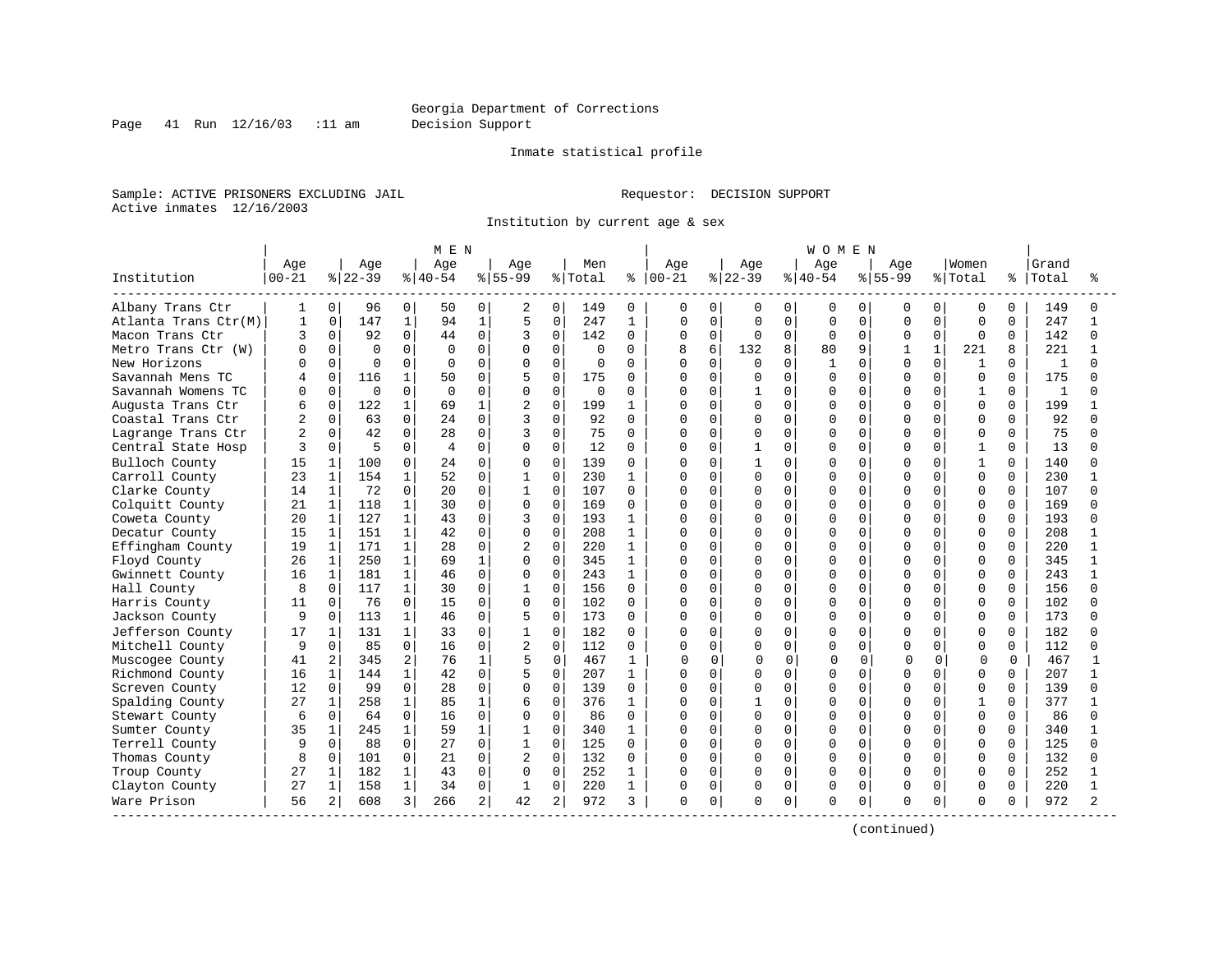#### Georgia Department of Corrections Page 42 Run 12/16/03 :11 am Decision Support

Inmate statistical profile

Sample: ACTIVE PRISONERS EXCLUDING JAIL REGUESTOR: DECISION SUPPORT Active inmates 12/16/2003

Institution by current age & sex (CONTINUED)

|                      |                |                |           |                | MEN       |                |           |                |                |              |          |              |          |          | <b>WOMEN</b> |          |             |             |              |             |       |                |
|----------------------|----------------|----------------|-----------|----------------|-----------|----------------|-----------|----------------|----------------|--------------|----------|--------------|----------|----------|--------------|----------|-------------|-------------|--------------|-------------|-------|----------------|
|                      | Age            |                | Age       |                | Age       |                | Age       |                | Men            |              | Age      |              | Age      |          | Age          |          | Age         |             | Women        |             | Grand |                |
| Institution          | $00 - 21$      |                | $8 22-39$ |                | $8 40-54$ |                | $8 55-99$ |                | % Total        | နွ           | $ 00-21$ |              | $ 22-39$ |          | $ 40-54$     |          | $8155 - 99$ |             | % Total      | ႜ           | Total | ిన             |
| Lowndes Prison       | 42             | 2              | 186       | $\mathbf{1}$   | 68        | 1              | 4         | 0              | 300            |              | $\Omega$ | 0            | 0        | 0        | 0            | 0        | 0           | 0           | 0            | 0           | 300   |                |
| Dodge Prison         | 52             | $\overline{a}$ | 645       | 3              | 403       | $\overline{4}$ | 62        | 3              | 1162           | 3            | $\Omega$ | $\Omega$     | $\Omega$ | $\Omega$ | $\mathbf 0$  | $\Omega$ | $\Omega$    | 0           | $\mathbf 0$  | $\Omega$    | 1162  | 3              |
| Phillips Prison      | 23             | $\mathbf{1}$   | 379       | $\overline{2}$ | 257       | $\overline{2}$ | 50        | 3              | 709            | 2            | $\Omega$ | $\Omega$     | $\Omega$ | $\Omega$ | $\mathbf 0$  | 0        | O           | $\mathbf 0$ | 0            | $\mathbf 0$ | 709   | $\overline{a}$ |
| Walker Prison        | 37             | $\mathbf{1}$   | 337       | $\overline{a}$ | 218       | 2              | 30        | $\overline{a}$ | 622            | 2            | O        | $\Omega$     | $\Omega$ | $\Omega$ | $\Omega$     | 0        | U           | $\mathbf 0$ | $\Omega$     | $\Omega$    | 622   | $\overline{a}$ |
| Wayne Prison         | 18             | $\mathbf{1}$   | 105       | $\Omega$       | 61        | $\mathbf{1}$   | 5         | $\Omega$       | 189            | $\mathbf{1}$ | $\Omega$ | $\cap$       | $\cap$   | $\Omega$ | $\Omega$     | $\Omega$ | $\cap$      | $\Omega$    | 0            | $\Omega$    | 189   | $\cap$         |
| Arrendale Prison     | 380            | 14             | 572       | 3              | 216       | $\overline{2}$ | 13        | $\mathbf{1}$   | 1181           | ζ            |          | n            | $\cap$   | $\Omega$ | $\Omega$     | 0        | U           | $\Omega$    | 0            | $\Omega$    | 1181  | κ              |
| Montgomery Prison    | 33             | $\mathbf{1}$   | 272       | $\mathbf{1}$   | 84        |                | 11        | $\mathbf{1}$   | 400            |              |          |              | $\Omega$ | $\Omega$ | $\Omega$     | $\cap$   | U           | $\Omega$    | 0            | $\Omega$    | 400   |                |
| Lee Prison           | 44             | 2              | 403       | $\overline{a}$ | 256       | $\overline{2}$ | 25        | $\mathbf{1}$   | 728            |              |          |              | O        | $\Omega$ | $\Omega$     | $\Omega$ |             | $\Omega$    | <sup>0</sup> | U           | 728   | $\mathfrak{D}$ |
| Georgia State Prison | 23             | $\mathbf{1}$   | 758       | 3              | 330       | $\mathbf{z}$   | 50        | 3              | 1161           |              |          |              | $\cap$   | $\Omega$ | $\Omega$     | $\Omega$ | $\cap$      | $\Omega$    | $\Omega$     | U           | 1161  | २              |
| Mens Prison          | 4              | $\Omega$       | 138       | $\mathbf{1}$   | 227       | $\overline{a}$ | 299       | 16             | 668            |              |          | $\Omega$     |          | $\Omega$ | $\Omega$     | $\Omega$ | U           | $\Omega$    | $\Omega$     | 0           | 668   | $\mathfrak{D}$ |
| Jackson Prison-Diag  | 150            | 6              | 937       | $\overline{4}$ | 456       | $\overline{4}$ | 54        | 3              | 1597           |              | O        | $\Omega$     | O        | $\Omega$ | $\Omega$     | $\Omega$ | O           | $\Omega$    | $\Omega$     | $\Omega$    | 1597  | 4              |
| Jackson Prison-Perm  | 1              | 0              | 133       | 1              | 88        | 1              | 9         | $\Omega$       | 231            |              | O        | ∩            | O        | $\Omega$ | $\Omega$     | $\Omega$ | n           | $\Omega$    | 0            | $\Omega$    | 231   |                |
| Coastal Prison       | 146            | 6              | 886       | $\overline{4}$ | 391       | $\overline{4}$ | 36        | $\overline{a}$ | 1459           |              |          | $\Omega$     | $\Omega$ | $\Omega$ | $\Omega$     | $\Omega$ | O           | $\Omega$    | 0            | U           | 1459  | 4              |
| Scott Prison         | 36             | $\mathbf{1}$   | 686       | 3              | 395       | $\overline{4}$ | 50        | 3              | 1167           |              |          | <sup>0</sup> | $\Omega$ | $\Omega$ | $\Omega$     | $\Omega$ | C           | 0           | 0            | $\Omega$    | 1167  | २              |
| Rivers Prison        | 40             | $\overline{a}$ | 617       | 3              | 381       | 4              | 53        | 3              | 1091           | ζ            |          |              | $\cap$   | $\Omega$ | $\Omega$     | $\Omega$ | $\cap$      | $\Omega$    | 0            | $\Omega$    | 1091  | २              |
| Rutledge Prison      | 28             | $\mathbf{1}$   | 251       | $\mathbf{1}$   | 232       | 2              | 52        | 3              | 563            | 2            |          | n            | $\cap$   | $\Omega$ | $\Omega$     | $\Omega$ | U           | $\Omega$    | 0            | $\Omega$    | 563   |                |
| Central Prison       | 19             | $\mathbf 1$    | 371       | $\overline{2}$ | 327       | 3              | 60        | 3              | 777            |              |          |              |          | O        | $\Omega$     | $\Omega$ | U           | $\Omega$    | <sup>0</sup> | U           | 777   | $\mathfrak{D}$ |
| Augusta Med Prison   | 37             | $\mathbf{1}$   | 531       | $\overline{2}$ | 327       | 3              | 108       | 6              | 1003           |              |          |              | $\Omega$ | $\Omega$ | $\Omega$     | $\Omega$ | U           | $\Omega$    | $\Omega$     | O           | 1003  |                |
| Rogers Prison        | 155            | 6              | 829       | $\overline{4}$ | 256       | $\overline{a}$ | 10        | 1              | 1250           |              | $\Omega$ |              | $\cap$   | $\Omega$ | $\Omega$     | $\Omega$ | $\Omega$    | $\Omega$    | $\Omega$     | $\Omega$    | 1250  | κ              |
| Burruss Prison       | 29             | $\mathbf{1}$   | 165       | $\mathbf{1}$   | 79        | $\mathbf{1}$   | 12        | $\mathbf{1}$   | 285            |              | $\Omega$ | $\Omega$     | $\Omega$ | $\Omega$ | $\Omega$     | $\Omega$ | O           | $\Omega$    | $\Omega$     | $\Omega$    | 285   |                |
| Bostick Prison       | 12             | 0              | 199       | $\mathbf{1}$   | 243       | $\overline{2}$ | 159       | 9              | 613            |              |          | $\Omega$     | $\cap$   | $\Omega$ | $\Omega$     | $\Omega$ | O           | $\Omega$    | $\Omega$     | 0           | 613   | $\mathfrak{D}$ |
| Valdosta Prison      | 22             | $\mathbf 1$    | 476       | 2              | 234       | 2              | 45        | 2              | 777            | 2            |          |              | $\Omega$ | $\Omega$ | $\Omega$     | 0        | U           | $\mathbf 0$ | $\Omega$     | $\Omega$    | 777   | $\overline{a}$ |
| Hays Prison          | 40             | 2              | 506       | 2              | 249       | 2              | 47        | 3              | 842            | 2            |          |              | $\Omega$ | $\Omega$ | $\Omega$     | $\Omega$ | U           | $\Omega$    | $\Omega$     | $\Omega$    | 842   | $\mathcal{D}$  |
| Hancock Prison       | 58             | 2              | 699       | 3              | 353       | 3              | 57        | 3              | 1167           |              |          |              | $\Omega$ | $\Omega$ | $\Omega$     | 0        | ∩           | $\Omega$    | 0            | $\Omega$    | 1167  |                |
| Telfair Prison       | 65             | $\overline{a}$ | 685       | 3              | 273       | $\mathcal{R}$  | 30        | $\overline{2}$ | 1053           |              |          | $\Omega$     | $\cap$   | $\Omega$ | $\Omega$     | 0        | $\cap$      | $\Omega$    | <sup>0</sup> | $\Omega$    | 1053  | २              |
| Autry Prison         | 86             | 3              | 774       | $\overline{4}$ | 385       | $\overline{4}$ | 71        | $\overline{4}$ | 1316           | 4            |          |              | $\Omega$ | $\Omega$ | $\Omega$     | $\Omega$ | $\cap$      | $\Omega$    | 0            | $\Omega$    | 1316  |                |
| Johnson Prison       | 36             | $\mathbf 1$    | 486       | $\overline{a}$ | 346       | 3              | 66        | $\overline{4}$ | 934            | 3            |          |              |          | $\Omega$ | $\Omega$     | $\Omega$ |             | $\Omega$    | <sup>0</sup> | U           | 934   | $\mathfrak{D}$ |
| Wilcox Prison        | 57             | $\overline{a}$ | 723       | 3              | 468       | 4              | 82        | 5              | 1330           | 4            |          |              | $\cap$   | $\Omega$ | $\Omega$     | $\Omega$ | $\cap$      | $\Omega$    | $\Omega$     | U           | 1330  | २              |
| Calhoun Prison       | 87             | 3              | 789       | $\overline{4}$ | 313       | $\mathcal{R}$  | 55        | ঽ              | 1244           |              |          |              |          | $\Omega$ | $\Omega$     | $\Omega$ | $\cap$      | $\Omega$    | $\Omega$     | $\Omega$    | 1244  | २              |
| Dooly Prison         | 46             | 2              | 667       | 3              | 375       | $\overline{4}$ | 63        |                | 1151           |              |          | $\Omega$     | $\cap$   | $\Omega$ | $\Omega$     | $\Omega$ | ∩           | $\Omega$    | 0            | $\Omega$    | 1151  | ζ              |
| Macon Prison         | 32             | $\mathbf 1$    | 869       | $\overline{4}$ | 378       | 4              | 80        | $\overline{4}$ | 1359           |              | $\Omega$ |              |          | $\Omega$ | $\Omega$     | O        |             | $\Omega$    | 0            | $\Omega$    | 1359  |                |
| Smith Prison         | 54             | 2              | 742       | 3              | 289       | 3              | 40        | 2              | 1125           | 3            | $\Omega$ | $\Omega$     | $\Omega$ | $\Omega$ | $\Omega$     | $\Omega$ | $\sqrt{ }$  | 0           | 0            | $\Omega$    | 1125  |                |
| Homerville Prison    | $\overline{c}$ | 0              | 103       | $\mathbf 0$    | 72        | $\mathbf{1}$   | 4         | $\Omega$       | 181            | $\Omega$     | $\cap$   | $\Omega$     | $\cap$   | $\Omega$ | $\cap$       | $\Omega$ | $\cap$      | $\Omega$    | U            | $\Omega$    | 181   | ∩              |
| Washingtn Women Pris | 0              | 0              | 1         | 0              | -1        | 0              | 0         | $\Omega$       | $\overline{2}$ | 0            | 65       | 48           | 646      | 38       | 310          | 35       | 34          | 47          | 1055         | 38          | 1057  |                |
| Baldwin Prison       | 60             | 2              | 396       | 2              | 180       | 2              | 16        | 1              | 652            | 2            | $\Omega$ | 0            |          | 0        | $\Omega$     | 0        | $\Omega$    | 0           | O            | 0           | 652   | $\mathcal{D}$  |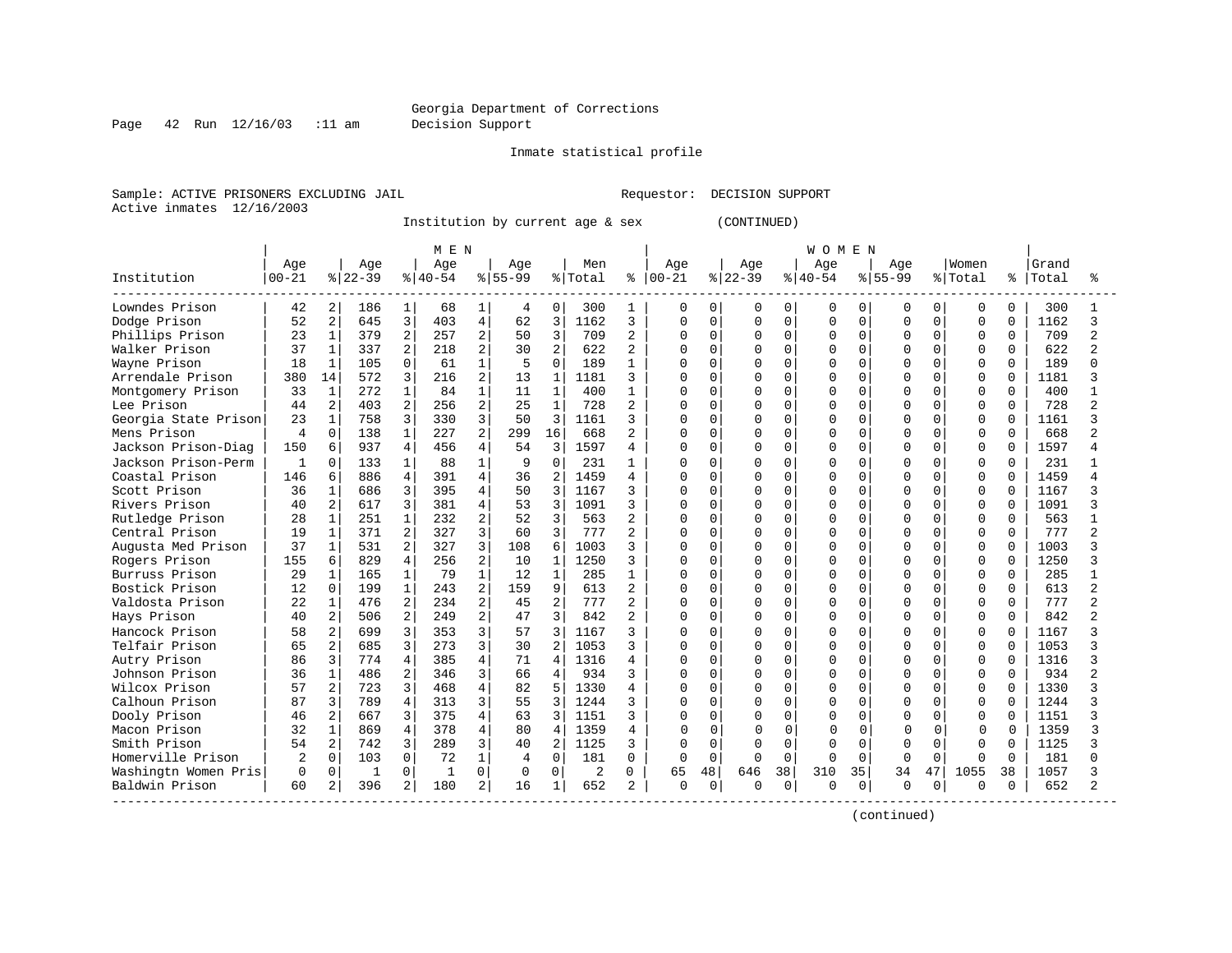#### Georgia Department of Corrections Page 43 Run 12/16/03 :11 am Decision Support

Inmate statistical profile

Sample: ACTIVE PRISONERS EXCLUDING JAIL **Requestor: DECISION SUPPORT** Active inmates 12/16/2003

Institution by current age & sex (CONTINUED)

|                      |                  |                |                  |              | M E N                        |          |                  |          |                    |      |                  |          |                  |          | <b>WOMEN</b>     |              |                  |          |                  |              |                |      |
|----------------------|------------------|----------------|------------------|--------------|------------------------------|----------|------------------|----------|--------------------|------|------------------|----------|------------------|----------|------------------|--------------|------------------|----------|------------------|--------------|----------------|------|
| Institution          | Age<br>$00 - 21$ |                | Age<br>$ 22-39 $ |              | Age<br>$ 40-54 $             |          | Age<br>$8 55-99$ |          | Men<br>% Total     | ႜ    | Age<br>$00 - 21$ |          | Age<br>$ 22-39 $ |          | Age<br>$8 40-54$ |              | Age<br>$8 55-99$ |          | Women<br>% Total | ိုး          | Grand<br>Total |      |
| Metro Womens Prison  | $\Omega$         | O              |                  | 0            | $\Omega$                     | U        | 0                | 0        |                    | U    | 48               | 36       | 504              | 30       | 296              | 34           | 22               | 31       | 870              | 31           | 871            |      |
| Pulaski Womens Pris  | 0                | O              |                  | 0            | <sup>0</sup>                 | U        | 0                | 0        |                    | 0    | 53               | 39       | 637              | 38       | 324              | 37           | 26               | 36       | 1040             | 37           | 1041           |      |
| Pelham PreTrans Unit | 6                | $\Omega$       | 107              | $\Omega$     | 71                           |          | 6                | $\Omega$ | 190                |      | 0                | $\Omega$ | $\Omega$         | $\Omega$ | O                | <sup>0</sup> |                  | $\cap$   | ∩                | 0            | 190            |      |
| Milan Prison         | 40               | $\overline{c}$ | 150              |              | 47                           | $\Omega$ | 2                | $\Omega$ | 239                |      | U                |          | $\Omega$         |          |                  |              |                  |          |                  | 0            | 239            |      |
| D Ray James Prison   | 130              | 5              | 975              | 4            | 415                          |          | 49               |          | 1569               |      |                  |          |                  |          |                  |              |                  |          |                  |              | 1569           |      |
| Coffee Corr Facility | 98               | 4              | 960              | 4            | 400                          |          | 54               | 3        | 1512               |      | <sup>0</sup>     |          | $\Omega$         |          | $\cap$           |              |                  |          | $\Omega$         |              | 1512           |      |
| Wheeler Corr Facilty | 98               |                | 893              | 4            | 465                          |          | 61               |          | 1517               |      |                  |          |                  |          | $\Omega$         |              |                  |          |                  |              | 1517           |      |
| Whitworth Pre-Parole | 6                |                | 58               | $\Omega$     | 22                           | $\Omega$ |                  |          | 86                 |      |                  |          | O                |          | U                |              |                  |          |                  |              | 86             |      |
| Ware Annex           | 26               |                | 121              |              | 51                           |          |                  | $\Omega$ | 202                |      |                  |          |                  |          |                  |              |                  |          |                  | 0            | 202            |      |
| Phillips Annex       | 20               |                | 115              | $\mathbf{1}$ | 52                           | $\Omega$ | 6                | $\Omega$ | 193                |      |                  |          | $\Omega$         |          | O                |              |                  |          |                  | $\Omega$     | 193            |      |
| Hays Annex           | 48               | 2              | 210              | $\mathbf{1}$ | 100                          |          | 6                | $\Omega$ | 364                |      | O                |          |                  |          | $\Omega$         |              |                  |          | O                | 0            | 364            |      |
| Hancock Annex        | 18               |                | 135              | 1            | 49                           |          |                  | $\Omega$ | 203                |      |                  |          |                  |          |                  |              |                  |          |                  | <sup>0</sup> | 203            |      |
| Dodge BC             | 24               |                | 57               | $\Omega$     |                              |          |                  | $\Omega$ | 81                 |      |                  |          |                  |          |                  |              |                  |          |                  |              | 81             |      |
| Montgomery BC        | 26               |                | 61               | $\Omega$     |                              | $\Omega$ |                  | $\Omega$ | 87                 |      |                  |          |                  |          |                  |              |                  |          |                  |              | 87             |      |
| Burruss BC           | 35               |                | 124              |              |                              | $\cap$   |                  | $\Omega$ | 159                |      |                  |          |                  |          |                  |              |                  |          |                  |              | 159            |      |
| Hays BC              | 43               | $\overline{a}$ | 145              | $\mathbf{1}$ |                              | $\Omega$ |                  | $\Omega$ | 188                |      | O                |          | $\Omega$         |          |                  |              |                  | $\Omega$ |                  |              | 188            |      |
| Baldwin BC           | 222              | 8              | 3287             | 15           | 1965                         | 18       | 587              | 32       | 6061               | 16   | 14               | 10       | 252              | 15       | 155              | 18           | 40               | 56       | 461              | 17           | 6522           | 16   |
| Total reported       |                  |                |                  |              | 3303 100 29537 100 14402 100 |          |                  |          | 2686 100 49928 100 |      | 188 100          |          | 2175 100         |          | 1166 100         |              | 123 100          |          | 3652 100         |              | 53580 100      |      |
| Percent reported     |                  | 84.5           |                  | 82.5         |                              | 85.6     |                  | 86.8     |                    | 83.7 |                  | 77.6     |                  | 87.8     |                  | 87.3         |                  | 86.7     |                  | 87.1         |                | 84.0 |
| Not Reported         | 487              |                | 4617             |              | 1795                         |          | 278              |          | 7177               |      | 39               |          | 234              |          | 128              |              | 11               |          | 412              |              | 7589           |      |
| Total                | 3138             |                | 26423            |              | 12437                        |          | 2099             |          | 44097              |      | 174              |          | 1923             |          | 1011             |              | 83               |          | 3191             |              | 47288          |      |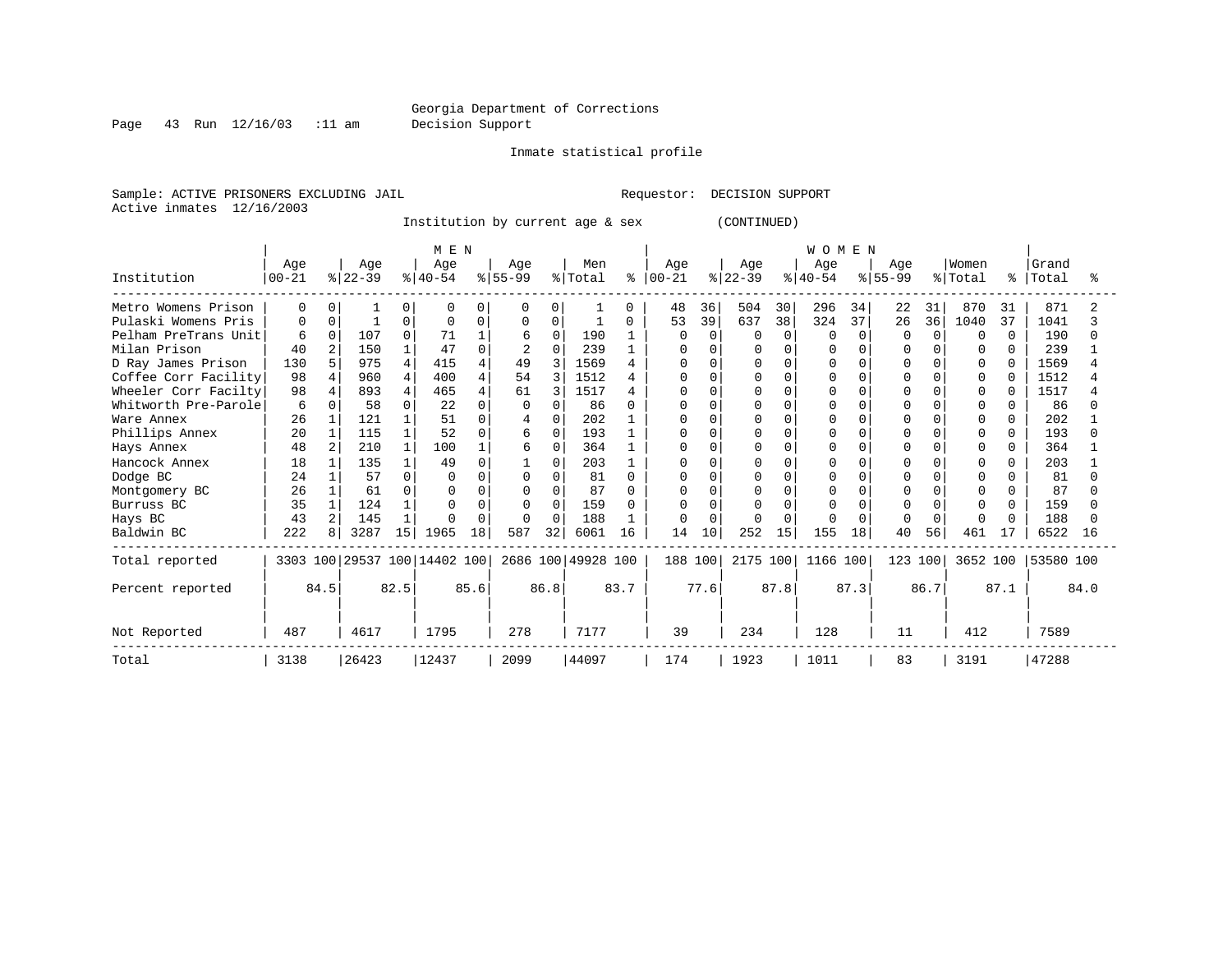Page 44 Run 12/16/03 :11 am Decision Support

#### Inmate statistical profile

Sample: ACTIVE PRISONERS EXCLUDING JAIL **Requestor: DECISION SUPPORT** Active inmates 12/16/2003

Misdemeanors And Felonies by current age & sex

| Crime Type            | Age<br>$ 00-21$ | Aqe<br>$8122 - 39$ | M E N<br>Age<br>$8140 - 54$                         | Aqe<br>$8155 - 99$             | Men<br>% Total<br>ႜ                      | Aqe<br>$00 - 21$               | Age<br>$8 22-39$                        | <b>WOMEN</b><br>Aqe<br>$8 40-54$<br>$8155 - 99$ | Aqe                 | Women<br>% Total | Grand<br>%   Total |
|-----------------------|-----------------|--------------------|-----------------------------------------------------|--------------------------------|------------------------------------------|--------------------------------|-----------------------------------------|-------------------------------------------------|---------------------|------------------|--------------------|
| MISDEMEANOR<br>FELONY | $\Omega$<br>2   | 2<br>$\Omega$      | 6<br>0 <sup>1</sup><br>3131 100 26401 100 12422 100 | 0 <sup>1</sup><br>$\mathbf{0}$ | 10<br>$\mathbf{0}$<br>2099 100 44053 100 | $\mathbf{0}$<br>$\overline{0}$ | 0<br>$\overline{0}$<br>174 100 1918 100 | 0 <sup>1</sup><br>1007 100                      | 0<br>0 <sup>1</sup> | 82 100 3181 100  | 47234 100          |
| Total reported        |                 |                    | 3133 100 26403 100 12428 100                        |                                | 2099 100 44063 100                       |                                | 174 100 1918 100                        | 1008 100                                        | 82 100              | 3182 100         | 47245 100          |
| Percent reported      | 99.8            | 99.9               | 99.9                                                | 100.0                          | 99.9                                     | 100.0                          | 99.7                                    | 99.7                                            | 98.8                | 99.7             | 99.9               |
| NOT REPORTED          | 5               | 20                 | 9                                                   |                                | 34                                       | $\mathbf 0$                    | 5                                       | 3                                               |                     | 9                | 43                 |
| Total                 | 3138            | 26423              | 12437                                               | 2099                           | 44097                                    | 174                            | 1923                                    | 1011                                            | 83                  | 3191             | 47288              |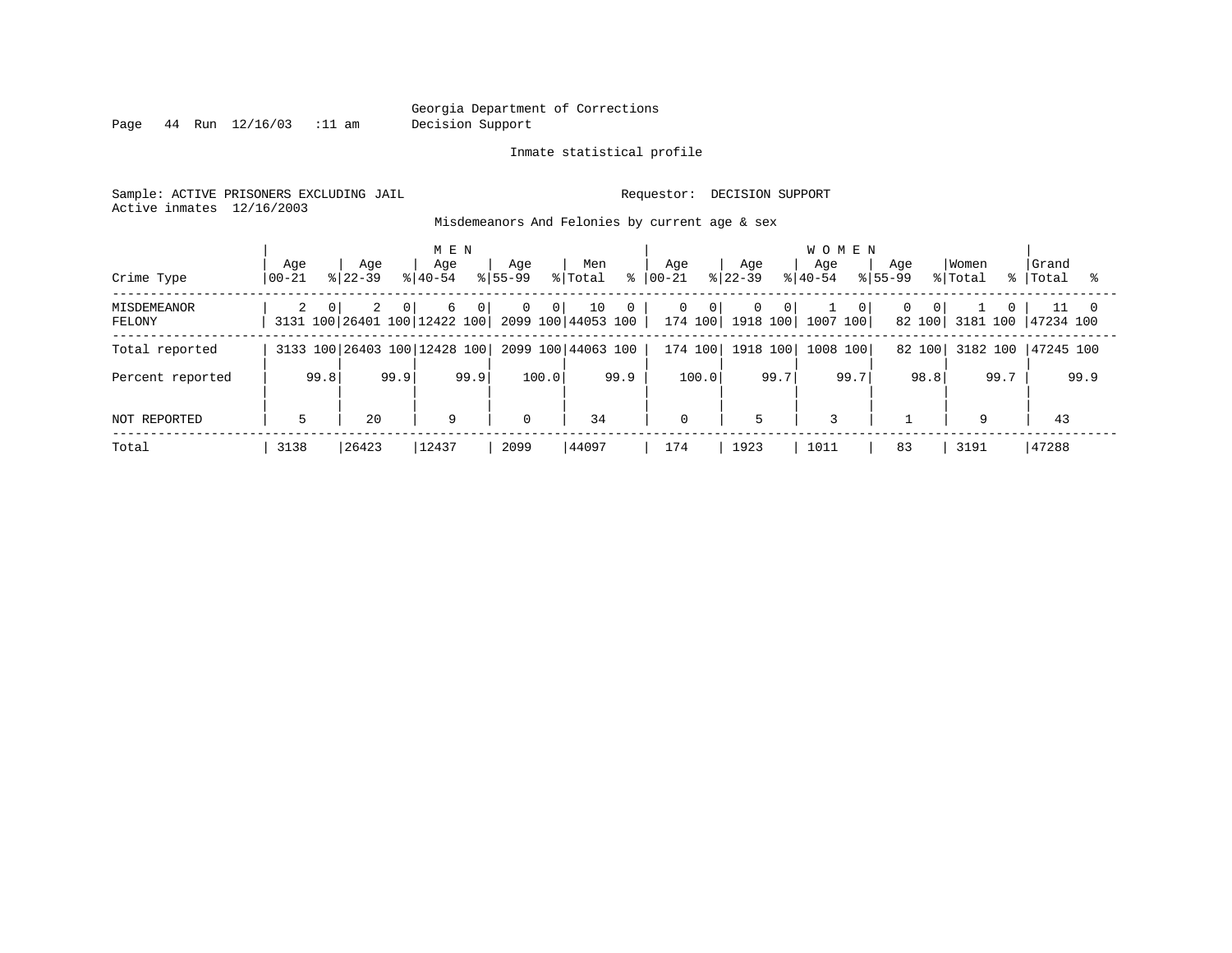Page 45 Run 12/16/03 :11 am Decision Support

#### Inmate statistical profile

Sample: ACTIVE PRISONERS EXCLUDING JAIL **Requestor: DECISION SUPPORT** Active inmates 12/16/2003

Crimes By Group by current age & sex

|                      |                  |              |                    |              | M E N                        |             |                  |                |                    |                |                 |                |                  |                | <b>WOMEN</b>     |                |                    |              |                  |                |                |          |
|----------------------|------------------|--------------|--------------------|--------------|------------------------------|-------------|------------------|----------------|--------------------|----------------|-----------------|----------------|------------------|----------------|------------------|----------------|--------------------|--------------|------------------|----------------|----------------|----------|
| Crimes By Group      | Age<br>$00 - 21$ |              | Age<br>$8$   22-39 |              | Age<br>$8140 - 54$           |             | Age<br>$8 55-99$ |                | Men<br>% Total     | ႜ              | Age<br>$ 00-21$ |                | Age<br>$ 22-39 $ |                | Age<br>$8 40-54$ |                | Age<br>$8155 - 99$ |              | Women<br>% Total |                | Grand<br>Total |          |
| HOMICIDE             | 222              | 7            | 3287               | 12           | 1965                         | 16          | 587              | 28             | 6061               | 14             | 14              | 8              | 252              | 13             | 155              | 15             | 40                 | 49           | 461              | 15             | 6522           | 14       |
| <b>ABORTION</b>      | $\mathbf 0$      | $\Omega$     | $\Omega$           | $\mathbf 0$  | 0                            | $\mathbf 0$ | $\mathbf 0$      | 0              | $\Omega$           | $\mathbf 0$    | $\mathbf 0$     | $\Omega$       | O                | $\mathbf 0$    | 0                | $\overline{0}$ | $\Omega$           | $\Omega$     | $\Omega$         | $\Omega$       | $\mathbf 0$    | $\Omega$ |
| BODILY INJRY&REL OFF | 487              | 16           | 4617               | 18           | 1795                         | 14          | 278              | 13             | 7177               | 16             | 39              | 22             | 234              | 12             | 128              | 13             | 11                 | 14           | 412              | 13             | 7589           | 16       |
| ARSON & REL OFF      | 4                | $\Omega$     | 72                 | $\Omega$     | 38                           | $\Omega$    | 4                | $\Omega$       | 118                | $\Omega$       | 0               | $\Omega$       | 10               | 1              | 9                |                | 1                  | $\mathbf{1}$ | 20               | -1             | 138            |          |
| DAMAGE OF PROPERTY   | 14               | $\Omega$     | 58                 | $\Omega$     | 26                           | 0           | 2                | $\Omega$       | 100                | $\Omega$       | 2               | $\mathbf{1}$   | κ                | $\Omega$       | 2                | $\Omega$       | U                  | U            | 7                | <sup>0</sup>   | 107            |          |
| BURGLARY & REL OFF   | 487              | 16           | 3047               | 12           | 1430                         | 12          | 71               | 3              | 5035               | 11             | 11              | 6              | 133              | 7              | 57               | 6              | O                  | $\Omega$     | 201              | 6              | 5236           | 11       |
| FORGERY & REL OFF    | 40               | $\mathbf{1}$ | 649                | 2            | 367                          | 3           | 23               | $\mathbf{1}$   | 1079               | 2              | 15              | 9              | 325              | 17             | 148              | 15             | 6                  | 7            | 494              | 16             | 1573           | ζ        |
| <b>THEFT</b>         | 210              | 7            | 1433               | 5            | 747                          | 6           | 71               | 3              | 2461               | 6              | 16              | 9              | 190              | 10             | 157              | 16             | 6                  | 7            | 369              | 12             | 2830           |          |
| <b>ROBBERY</b>       | 944              | 30           | 4557               | 17           | 1236                         | 10          | 105              | 5              | 6842               | 16             | 42              | 24             | 165              | 9              | 35               | 3              | 2                  | 2            | 244              | 8              | 7086           | 15       |
| SEXUAL OFFENSES      | 305              | 10           | 2940               | 11           | 2431                         | 20          | 694              | 33             | 6370               | 14             | 2               | $\mathbf{1}$   | 63               | 3              | 27               | 3              |                    | 4            | 95               |                | 6465           | 14       |
| OBSCENITY CRIMES     | 0                | $\Omega$     | C                  | $\Omega$     | 0                            | 0           | -1               | 0              |                    | 0              | 0               | $\Omega$       | Ω                | $\Omega$       | $\Omega$         | 0              | $\Omega$           | $\Omega$     | $\Omega$         | U              |                |          |
| TREASON & REL OFF    | 0                | $\Omega$     | -1                 | 0            | -1                           | 0           | 0                | 0              | 2                  | $\Omega$       | 0               | $\Omega$       | 0                | $\Omega$       | O                | $\Omega$       | O                  | 0            | 0                | $\Omega$       | 2              |          |
| CRIMES INVOLVNG GOVT | 38               | 1            | 411                | 2            | 139                          | 1           | 9                | U              | 597                | 1              | 3               | 2              | 38               | 2              | 12               |                | $\Omega$           | O            | 53               | $\overline{c}$ | 650            |          |
| FALSIFICATIONS       |                  | $\Omega$     | 17                 | $\Omega$     | 3                            | 0           | 0                | 0              | 22                 | $\Omega$       | O               | $\Omega$       | 6                | $\Omega$       | 3                | $\Omega$       | O                  | 0            | 9                | $\Omega$       | 31             |          |
| OBSTRUCT LAW ENFORCE |                  | $\Omega$     | 64                 | 0            | 24                           | 0           | 3                | 0              | 94                 | 0              | O               | $\Omega$       | 4                | $\Omega$       | 2                | n              | 1                  | -1           | 7                | $\Omega$       | 101            |          |
| DISORDERLY CONDUCT   |                  |              | 25                 | 0            | 10                           | 0           | 2                | U              | 40                 | $\Omega$       | O               | $\Omega$       | 2                | 0              | 0                | 0              | 0                  | 0            | 2                |                | 42             |          |
| GAMBLING & REL OFF   | 0                | $\Omega$     | $\mathbf{1}$       | $\Omega$     | 3                            | 0           | $\Omega$         | $\Omega$       | 4                  | $\Omega$       | U               | $\Omega$       | $\Omega$         | $\Omega$       | $\Omega$         | n              | $\Omega$           | U            | $\Omega$         | $\Omega$       | 4              |          |
| CRUELTY TO CHILDREN  | 2                | $\Omega$     | 193                | 1            | 57                           | 0           | 10               | $\Omega$       | 262                | 1              | 3               | $\overline{a}$ | 73               | $\overline{4}$ | 10               |                | 0                  | $\Omega$     | 86               | 3              | 348            |          |
| CRIMES WITH GUNS     | 43               | 1            | 591                | 2            | 248                          | 2           | 42               | $\overline{a}$ | 924                | $\overline{2}$ | $\Omega$        | $\Omega$       | 18               | $\mathbf{1}$   | 10               | $\mathbf{1}$   |                    | $\mathbf{1}$ | 29               | $\mathbf{1}$   | 953            |          |
| INVASION PRIVACY     | 4                | $\Omega$     | 12                 | $\Omega$     | 8                            | 0           | $\mathbf{1}$     | $\Omega$       | 25                 | $\Omega$       | $\Omega$        | $\Omega$       | U                | $\Omega$       | <sup>0</sup>     | $\Omega$       | <sup>0</sup>       | $\Omega$     | $\Omega$         | <sup>0</sup>   | 25             |          |
| RACKETEERING         | n                |              | 33                 | $\Omega$     | 17                           | $\Omega$    | $\overline{4}$   | U              | 54                 | $\Omega$       | <sup>0</sup>    | $\Omega$       | 6                | $\Omega$       | 5                | ∩              | 1                  | $\mathbf{1}$ | 12               | <sup>0</sup>   | 66             |          |
| DRUG ABUSE OFFENSES  | 308              | 10           | 3501               | 13           | 1429                         | 12          | 126              | 6              | 5364               | 12             | 18              | 10             | 316              | 16             | 204              | 20             | 6                  | 7            | 544              | 17             | 5908           | 13       |
| DRUG TRAFFICKING     | 38               | 1            | 809                | 3            | 242                          | 2           | 34               | 2              | 1123               | 3              | 6               | 3              | 59               | 3              | 26               | 3              | 3                  | 4            | 94               | 3              | 1217           | 3        |
| AUTO CRIMES          | 2                | $\Omega$     | 139                | $\mathbf{1}$ | 163                          | 1           | 22               | 1              | 326                | 1              | 0               | $\Omega$       | 5                | $\Omega$       | 11               | -1             | 0                  | $\Omega$     | 16               | 1              | 342            |          |
| REVENUE & CONTRABAND | $\Omega$         | $\Omega$     | $\Omega$           | $\mathbf 0$  | 0                            | $\Omega$    | $\Omega$         | $\Omega$       | 0                  | $\Omega$       | 0               | $\mathbf 0$    | 0                | $\Omega$       | $\Omega$         | $\Omega$       | $\Omega$           | 0            | $\Omega$         | $\Omega$       | $\Omega$       |          |
| CRIMES OF OTH STATES | $\mathbf{1}$     | $\Omega$     | $\Omega$           | $\Omega$     | -1                           | O           | 0                | $\Omega$       | 2                  | $\Omega$       | <sup>0</sup>    | $\Omega$       | Ω                | $\Omega$       | $\Omega$         | n              | $\Omega$           | $\Omega$     | $\Omega$         | $\Omega$       | $\overline{c}$ |          |
| MISC. FELONIES       | 28               | 1            | 94                 | 0            | 33                           | 0           | 8                | 0              | 163                | $\Omega$       | 3               | 2              | 14               | 1              | 4                | 0              | <sup>0</sup>       | 0            | 21               | 1              | 184            |          |
| MISDEMEANORS         | $\overline{2}$   | 0            | 2                  | 0            | 6                            | 0           | 0                | 0              | 10                 | 0              | $\Omega$        | 0              | Ω                | 0              |                  | 0              | 0                  | 0            | $\mathbf{1}$     |                | 11             |          |
| Total reported       |                  |              |                    |              | 3187 100 26553 100 12419 100 |             |                  |                | 2097 100 44256 100 |                | 174 100         |                | 1916 100         |                | 1006 100         |                |                    | 81 100       | 3177 100         |                | 47433 100      |          |
| Percent reported     |                  | 99.7         |                    | 99.8         |                              | 99.9        |                  | 99.9           |                    | 99.8           |                 | 100.0          |                  | 99.6           |                  | 99.5           |                    | 97.6         |                  | 99.6           |                | 99.8     |
| NOT REPORTED         | 8                |              | 43                 |              | 18                           |             | 2                |                | 71                 |                | 0               |                | 7                |                | 5                |                | $\overline{a}$     |              | 14               |                | 85             |          |
| Total                | 3138             |              | 26423              |              | 12437                        |             | 2099             |                | 44097              |                | 174             |                | 1923             |                | 1011             |                | 83                 |              | 3191             |                | 47288          |          |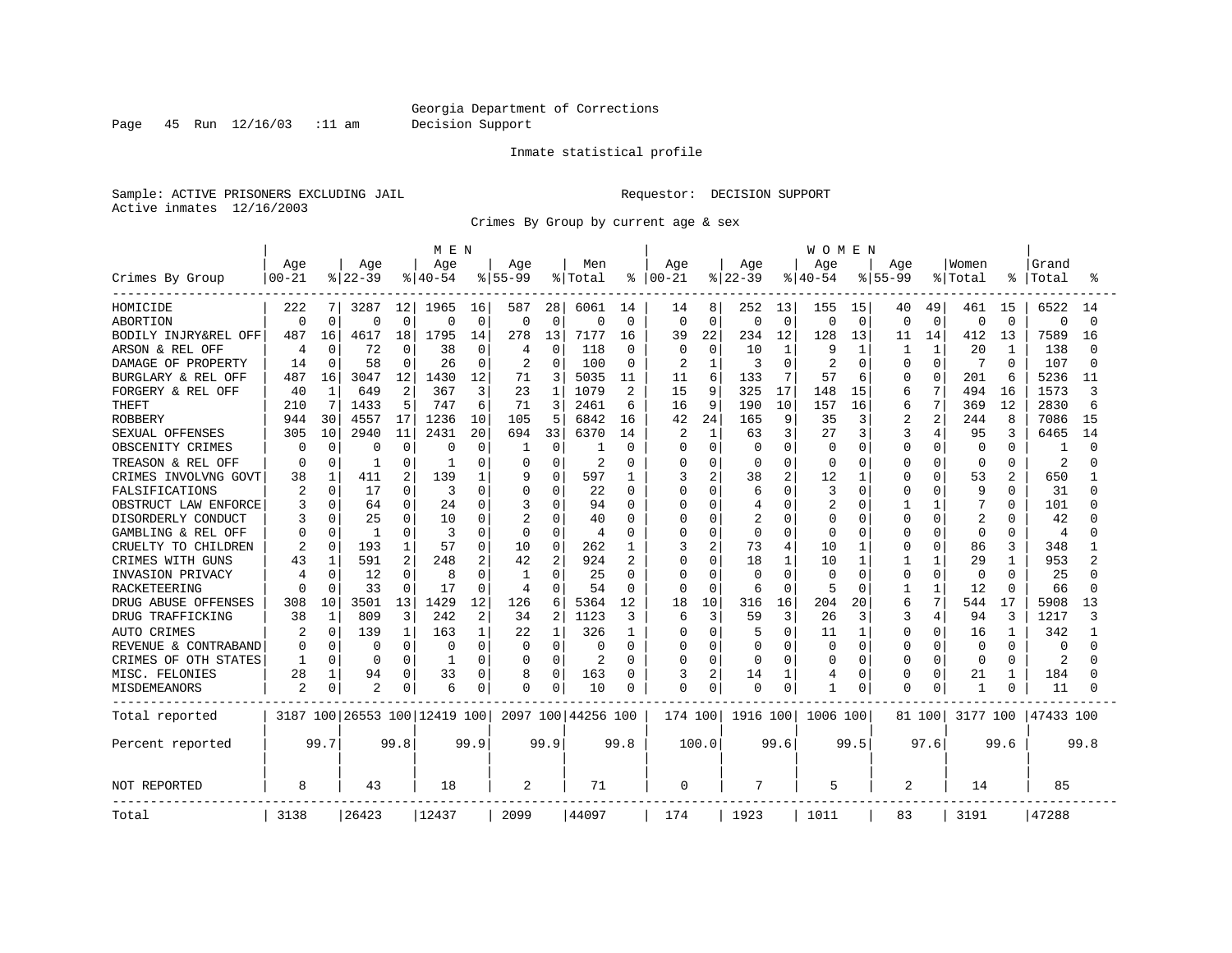Page 46 Run 12/16/03 :11 am Decision Support

#### Inmate statistical profile

Sample: ACTIVE PRISONERS EXCLUDING JAIL **Requestor: DECISION SUPPORT** Active inmates 12/16/2003

Most Serious Offense by current age & sex

|                                                                                                                                   |          |              |           |              | M E N        |              |              |                |         |              |                |              |              |              | W O M E N      |              |              |              |                |              |       |          |
|-----------------------------------------------------------------------------------------------------------------------------------|----------|--------------|-----------|--------------|--------------|--------------|--------------|----------------|---------|--------------|----------------|--------------|--------------|--------------|----------------|--------------|--------------|--------------|----------------|--------------|-------|----------|
|                                                                                                                                   | Age      |              | Age       |              | Age          |              | Age          |                | Men     |              | Aqe            |              | Aqe          |              | Aqe            |              | Aqe          |              | Women          |              | Grand |          |
| Most Serious Offense 00-21                                                                                                        |          |              | $ 22-39 $ |              | $8 40-54$    |              | $ 55-99$     |                | % Total |              | $8   00 - 21$  |              | $8122 - 39$  |              | $8 40-54$      |              | $8155 - 99$  |              | % Total        | ိ            | Total | ႜ        |
| NOTE: In the table below, misdemeanors come first, and are in lower-case letters. AFTER THAT COME FELONIES, IN UPPER-CASE LETTERS |          |              |           |              |              |              |              |                |         |              |                |              |              |              |                |              |              |              |                |              |       |          |
| reckless conduct                                                                                                                  | O        | $\mathbf{0}$ |           | 0            |              | $\Omega$     | 0            | 0              | 1       | O            | 0              | O            | 0            | 0            | 0              | $\Omega$     | U            | 0            | $\Omega$       | O            |       |          |
| s/d of marijuana                                                                                                                  |          | $\Omega$     |           | $\Omega$     | $\Omega$     | $\Omega$     | 0            | $\Omega$       | 1       | O            | $\Omega$       | O            | $\cap$       | $\Omega$     | $\cap$         | $\Omega$     | C            | $\Omega$     | $\Omega$       | 0            |       | ∩        |
| poss of marijuana                                                                                                                 |          | $\Omega$     | $\Omega$  | $\Omega$     | -1           | $\Omega$     | O            | $\Omega$       | 1       | $\Omega$     | $\Omega$       | $\Omega$     | $\cap$       | $\Omega$     | $\Omega$       | $\Omega$     | $\Omega$     | $\Omega$     | $\Omega$       | 0            |       | $\cap$   |
| dui                                                                                                                               |          | $\Omega$     | $\Omega$  | $\Omega$     | 2            | $\Omega$     |              | $\Omega$       | 2       | $\Omega$     | 0              | $\Omega$     | $\Omega$     | 0            | $\Omega$       | $\Omega$     | $\Omega$     | $\Omega$     | $\Omega$       | O            | 2     | $\cap$   |
| obstr of law enf off                                                                                                              |          | $\Omega$     |           | $\Omega$     |              | $\Omega$     | 0            | $\mathbf 0$    |         | $\Omega$     | $\Omega$       | 0            |              | $\Omega$     | 1              | $\cap$       | C            | $\Omega$     | 1              | 0            |       | ∩        |
| crmnl trespassing                                                                                                                 |          | $\Omega$     |           | $\Omega$     |              | $\Omega$     | O            | $\Omega$       | 1       | $\Omega$     | $\Omega$       | $\Omega$     | $\cap$       | $\Omega$     | $\Omega$       | <sup>0</sup> | n            | 0            | $\Omega$       | 0            |       | ∩        |
| family violence batt                                                                                                              |          | $\Omega$     |           | $\Omega$     |              | $\Omega$     | 0            | $\Omega$       |         | O            | O              | $\Omega$     |              |              | $\Omega$       | ∩            | O            | <sup>0</sup> | O              | 0            |       |          |
| misc public order of                                                                                                              |          | $\Omega$     |           | $\Omega$     |              | $\Omega$     | O            | $\Omega$       |         | O            | $\cap$         | $\Omega$     |              |              | $\cap$         | $\Omega$     |              | <sup>0</sup> | $\Omega$       |              |       |          |
| theft by deception <                                                                                                              | 0        | $\Omega$     |           | $\Omega$     |              | $\Omega$     | $\cap$       | $\Omega$       | 1       | O            | O              | U            | ∩            |              | $\Omega$       | <sup>0</sup> | n            | $\Omega$     | $\Omega$       | 0            |       | ∩        |
| MISC HOMICIDE OFFENS                                                                                                              | 1        | 0            | 10        | U            | $\mathbf{1}$ | $\Omega$     | $\mathbf{1}$ | $\Omega$       | 13      | $\Omega$     | <sup>0</sup>   | $\Omega$     | 1            | $\Omega$     | $\overline{2}$ | $\Omega$     | $\Omega$     | $\Omega$     | 3              | 0            | 16    | ∩        |
| <b>MURDER</b>                                                                                                                     | 95       | 3            | 2144      | 8            | 1529         | 12           | 461          | 22             | 4229    | 10           | 9              | 5            | 118          | 6            | 88             | 9            | 29           | 35           | 244            | 8            | 4473  | q        |
| VOLUNTARY MANSLAUGHT                                                                                                              | 51       | 2            | 673       | 3            | 302          | 2            | 92           | 4              | 1118    | 3            | 4              | 2            | 99           | 5            | 53             | 5            |              | 9            | 163            | 5            | 1281  |          |
| INVOLUNTARY MANSLAUG                                                                                                              | 8        | $\Omega$     | 86        | $\Omega$     | 25           | $\Omega$     | 8            | $\Omega$       | 127     | $\Omega$     | $\Omega$       | $\Omega$     | 13           | 1            | $\overline{4}$ | $\Omega$     | $\mathbf{1}$ | $\mathbf{1}$ | 18             | $\mathbf{1}$ | 145   | ∩        |
| RECKLESS ABANDONMENT                                                                                                              |          | $\Omega$     | $\Omega$  | $\Omega$     |              | $\Omega$     | 0            | $\Omega$       | 1       | $\Omega$     | <sup>0</sup>   | $\Omega$     | $\Omega$     | $\Omega$     | $\Omega$       | $\Omega$     | n            | $\Omega$     | $\Omega$       | $\Omega$     |       | ∩        |
| FETICIDE                                                                                                                          |          | $\Omega$     |           | $\Omega$     |              | $\Omega$     | 0            | $\Omega$       | 2       | $\Omega$     | <sup>0</sup>   | $\Omega$     | <sup>0</sup> |              | $\Omega$       |              | O            | $\Omega$     | $\Omega$       | O            |       | ∩        |
| VEHICULAR HOMICIDE                                                                                                                |          | $\Omega$     | 193       | $\mathbf{1}$ | 101          | 1            | 24           | $\mathbf{1}$   | 327     |              | 1              | $\mathbf{1}$ | 21           |              | 9              |              | 3            | 4            | 34             | $\mathbf{1}$ | 361   |          |
| HOMICIDE BY PILOT DU                                                                                                              |          | $\Omega$     |           | $\Omega$     | 3            | $\Omega$     | $\Omega$     | $\Omega$       | 10      | $\Omega$     | <sup>0</sup>   | $\Omega$     | <sup>0</sup> | 0            | $\Omega$       | $\Omega$     | ∩            | $\Omega$     | $\Omega$       | 0            | 10    | ∩        |
| CONCEAL DEATH OF ANO                                                                                                              |          | $\Omega$     |           | 0            | 3            | $\Omega$     | 2            | $\Omega$       | 11      | $\Omega$     | <sup>0</sup>   | $\Omega$     | $\Omega$     | $\Omega$     | $\Omega$       | $\Omega$     | $\Omega$     | $\Omega$     | $\Omega$       | 0            | 11    | $\cap$   |
| <b>ATMPT MURDER</b>                                                                                                               |          | $\Omega$     |           | $\Omega$     |              | $\Omega$     | $\Omega$     | $\Omega$       | 6       | $\Omega$     | 0              | $\Omega$     |              |              |                | $\Omega$     | C            | $\Omega$     | 2              | O            | 8     | $\cap$   |
| MISC ASSAULT/BATTERY                                                                                                              | 2        | $\Omega$     | 27        | $\Omega$     | 7            | $\Omega$     | 0            | $\Omega$       | 36      | $\Omega$     | 1              | 1            |              |              | $\cap$         | <sup>0</sup> | $\cap$       | $\Omega$     | $\overline{c}$ | 0            | 38    | U        |
| FAMILY VIOLENCE BATT                                                                                                              | 2        | $\Omega$     | 37        | $\Omega$     | 18           | $\Omega$     | 1            | $\Omega$       | 58      | $\Omega$     | $\Omega$       | $\Omega$     | $\mathbf{1}$ | $\Omega$     | $\Omega$       | $\Omega$     | $\Omega$     | $\Omega$     | $\mathbf{1}$   | 0            | 59    | ∩        |
| <b>AGGRAV ASSAULT</b>                                                                                                             | 311      | 10           | 2820      | 11           | 1040         | $\mathsf{R}$ | 178          | $\mathsf{R}$   | 4349    | 10           | 25             | 14           | 160          |              | 96             | 10           | 4            | 5            | 285            | 9            | 4634  | 1 O      |
| ATMPT AGGRAV ASSAULT                                                                                                              | -1       | $\mathbf 0$  | 2         | $\mathbf 0$  | $\Omega$     | $\Omega$     | 0            | $\Omega$       | 3       | 0            | $\Omega$       | 0            | $\Omega$     |              | $\Omega$       | $\Omega$     | O            | 0            | $\Omega$       | U            | 3     | ∩        |
| <b>AGGRAV BATTERY</b>                                                                                                             | 39       | $\mathbf{1}$ | 357       | $\mathbf{1}$ | 148          | 1            | 22           | $\mathbf{1}$   | 566     | 1            | 7              | 4            | 21           |              | q              |              |              | 4            | 40             | $\mathbf{1}$ | 606   | 1        |
| TERRORIST THREATS &                                                                                                               | 27       | $\mathbf{1}$ | 181       | $\mathbf{1}$ | 85           | $\mathbf{1}$ | 5            | $\Omega$       | 298     | $\mathbf{1}$ | 1              | $\mathbf{1}$ | 9            | <sup>n</sup> |                |              | 0            | $\Omega$     | 17             | 1            | 315   | 1        |
| FALSE IMPRISONMENT                                                                                                                | 9        | $\mathbf 0$  | 73        | $\mathbf 0$  | 30           | $\mathbf 0$  | 4            | $\Omega$       | 116     | $\Omega$     | $\mathbf{1}$   | $\mathbf{1}$ | 3            | 0            | 3              | $\Omega$     | $\Omega$     | 0            | -7             | $\Omega$     | 123   | $\Omega$ |
| KIDNAPPING                                                                                                                        | 69       | 2            | 767       | 3            | 321          | 3            | 44           | $\overline{2}$ | 1201    | 3            | 1              | $\mathbf{1}$ | 24           |              | 5              | $\Omega$     |              | $\mathbf{1}$ | 31             | 1            | 1232  |          |
| INTERFERENCE WITH CU                                                                                                              | $\Omega$ | $\Omega$     | 5         | $\Omega$     | $\Omega$     | $\Omega$     | 0            | $\Omega$       | 5       | $\Omega$     | <sup>0</sup>   | $\Omega$     | $\Omega$     | $\Omega$     | $\Omega$       | $\Omega$     | O            | $\Omega$     | $\Omega$       | $\Omega$     | 5     | ∩        |
| AGGRAV ASSAULT POLCE                                                                                                              | 12       | $\Omega$     | 194       | $\mathbf{1}$ | 71           |              | 16           | $\mathbf{1}$   | 293     | 1            | $\overline{c}$ | 1            |              |              | 3              |              |              | $\mathbf{1}$ | 14             | $\Omega$     | 307   |          |
| AGGRAV BATTERY PEACE                                                                                                              | 2        | $\Omega$     |           | $\Omega$     |              | $\Omega$     | $\Omega$     | $\Omega$       | 11      | $\Omega$     | U              | $\Omega$     | <sup>0</sup> | U            | $\cap$         | $\Omega$     | $\Omega$     | $\Omega$     | $\Omega$       | 0            | 11    | ∩        |
| SIMPLE BATTERY                                                                                                                    | U        | $\Omega$     | 6         | $\Omega$     | $\Omega$     | $\Omega$     | 0            | $\Omega$       | 6       | $\Omega$     | <sup>0</sup>   | $\Omega$     | $\Omega$     | $\Omega$     | $\mathbf{1}$   | $\Omega$     | $\Omega$     | $\Omega$     | $\mathbf{1}$   | 0            | 7     | ∩        |
| RECK COND                                                                                                                         |          | $\Omega$     |           | $\Omega$     | 3            | $\Omega$     | $\Omega$     | $\Omega$       | 10      | $\Omega$     | 0              | $\Omega$     | 5            | 0            |                | $\Omega$     | 0            | $\mathbf 0$  | 6              | 0            | 16    |          |
| INJURY BY VEHICLE                                                                                                                 |          | $\Omega$     | 13        | 0            | 11           | 0            | $\Omega$     | $\mathbf 0$    | 26      | $\Omega$     | $\mathbf{1}$   | 1            |              | 0            | $\mathbf{1}$   | $\Omega$     | 2            | 2            | 5              | 0            | 31    | U        |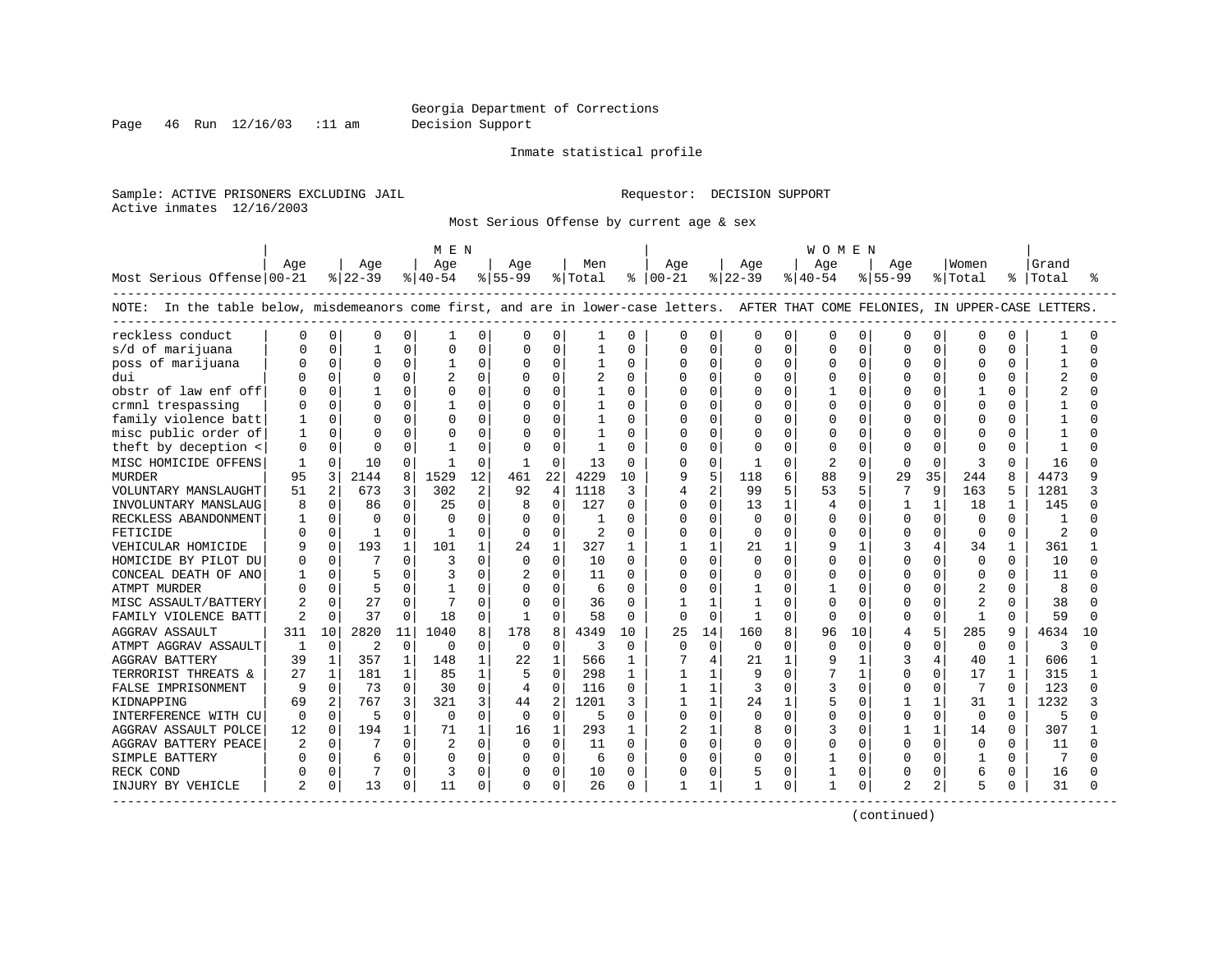Page 47 Run 12/16/03 :11 am Decision Support

Inmate statistical profile

Sample: ACTIVE PRISONERS EXCLUDING JAIL **Requestor: DECISION SUPPORT** Active inmates 12/16/2003

Most Serious Offense by current age & sex (CONTINUED)

|                            |     |              |           |                | M E N        |    |              |          |          |                |               |          |              |              | <b>WOMEN</b> |    |              |              |              |               |              |    |
|----------------------------|-----|--------------|-----------|----------------|--------------|----|--------------|----------|----------|----------------|---------------|----------|--------------|--------------|--------------|----|--------------|--------------|--------------|---------------|--------------|----|
|                            | Age |              | Age       |                | Age          |    | Age          |          | Men      |                | Age           |          | Age          |              | Age          |    | Age          |              | Women        |               | Grand        |    |
| Most Serious Offense 00-21 |     |              | $ 22-39 $ |                | $ 40-54$     |    | $8 55-99$    |          | % Total  |                | $8   00 - 21$ |          | $ 22-39$     |              | $8 40-54$    |    | $8155 - 99$  |              | % Total      | $\frac{1}{6}$ | Total        | °≈ |
| STALKING                   | 0   | $\mathbf{0}$ | 1         | 0              | 1            | 0  | 0            | 0        | 2        | 0              | 0             | 0        | 0            | 0            | 0            | 0  | 0            | 0            | 0            | 0             | 2            |    |
| AGGRAV STALKING            | 10  | $\Omega$     | 119       | 0              | 56           | 0  |              | $\Omega$ | 192      | 0              | Ω             | 0        |              | 0            | 2            | N  | 0            | 0            | 3            | 0             | 195          |    |
| ATMPT KIDNAP               |     | O            |           | $\Omega$       |              | 0  |              | O        | 5        | $\Omega$       | Ω             | 0        | <sup>0</sup> | O            | O            | U  | U            |              | $\Omega$     | <sup>0</sup>  | 5            |    |
| ARSON MISC                 |     | 0            | -1        | O              | -1           | O  | O            | $\Omega$ | 2        | $\Omega$       | Ω             | $\Omega$ | U            | O            | O            | U  |              | O            | $\Omega$     | 0             | 2            |    |
| ARSON 1ST DEGREE           |     | 0            | 62        | $\Omega$       | 31           | 0  |              | $\Omega$ | 101      | 0              |               | $\Omega$ | 10           |              | 9            |    |              | $\mathbf{1}$ | 20           |               | 121          |    |
| ARSON 2ND DEGREE           |     | U            | 8         | $\Omega$       | 5            | O  | 0            | 0        | 13       | $\Omega$       |               | 0        | 0            | $\Omega$     | U            | O  | <sup>0</sup> | O            | $\Omega$     | $\Omega$      | 13           |    |
| ARSON 3RD DEGREE           |     | O            |           | N              |              | 0  |              | 0        |          | $\Omega$       |               | 0        | C            | O            | O            | N  |              | O            | $\Omega$     | O             |              |    |
| CRMNL POSS EXPLOSIVE       |     | $\Omega$     | 0         | 0              |              | 0  |              | 0        |          | $\Omega$       |               | 0        |              | O            | 0            | 0  |              | 0            | 0            | 0             |              |    |
| MISC CRIMINAL DAMAGE       |     | $\Omega$     | $\Omega$  | $\Omega$       |              | O  | O            | O        | $\Omega$ | $\Omega$       |               | 0        |              | O            | O            | N  | n            | O            |              | 0             | $\mathbf{1}$ |    |
| CRMNL DAMAGE 1ST DEG       |     | 0            | 16        | 0              |              | 0  | 0            | 0        | 28       | 0              | Ω             | 0        | Ω            | 0            |              | 0  | O            | 0            |              | 0             | 29           |    |
| CRMNL DAMAGE 2ND DEG       |     | 0            | 39        | 0              | 19           | 0  |              | 0        | 67       | 0              |               | 1        |              | 0            |              | 0  | U            | 0            |              | 0             | 71           |    |
| VANDALISM TO CHURCH        |     | 0            | $\Omega$  | 0              | U            | 0  | 0            | 0        | O        | 0              | Ω             | $\Omega$ |              | O            | 0            | O  |              | O            |              | 0             |              |    |
| ALTER ID                   |     | $\Omega$     | 3         | $\Omega$       | U            | 0  | 0            | 0        | 5        | 0              | 0             | 0        | 0            | O            | 0            | O  | O            | $\Omega$     | $\Omega$     | 0             | 5            |    |
| <b>BURGLARY</b>            | 476 | 15           | 3013      | 11             | 1419         | 11 | 70           | 3        | 4978     | 11             | 10            | 6        | 130          |              | 56           | 6  |              | O            | 196          | 6             | 5174         | 11 |
| POSS BURGLAR TOOLS         |     | $\Omega$     | 19        | $\Omega$       | 6            | 0  |              | 0        | 30       | $\Omega$       | 0             | 0        | 3            | 0            |              |    | 0            |              | 4            |               | 34           |    |
| ATMPT BURGLARY             |     | <sup>0</sup> | 15        | $\Omega$       |              | 0  | 0            | O        | 27       | $\cap$         |               |          | O            | n            | U            |    | U            | O            |              | U             | 28           |    |
| MISC FORGERY               |     | 0            | 5         | O              |              | O  | $\Omega$     | O        |          | $\Omega$       | U             | $\Omega$ | O            | <sup>0</sup> | -1           | U  | O            | O            | -1           | <sup>0</sup>  | 8            |    |
| FORGERY 1ST DEGREE         | 31  | 1            | 553       | $\overline{2}$ | 325          | 3  | 20           | 1        | 929      | $\overline{2}$ | 10            | 6        | 291          | 15           | 127          | 13 |              | б            | 433          | 14            | 1362         |    |
| FORGERY 2ND DEGREE         |     | 0            | 19        | $\Omega$       | 8            | O  | $\Omega$     | O        | 28       | $\Omega$       | 2             |          | 4            | $\Omega$     | 2            | U  | O            | O            | 8            | 0             | 36           |    |
| <b>BAD CHECKS</b>          |     | 0            | 4         | 0              |              | 0  | 0            | 0        | 8        | $\Omega$       |               | $\Omega$ | 5            | $\Omega$     | 3            | O  | 0            | 0            | 8            | 0             | 16           |    |
| THEFT CREDIT CARD          |     | 0            | 12        | $\Omega$       |              | 0  |              | 0        | 19       | $\Omega$       |               | 0        | 2            | 0            | 2            | 0  |              | 0            | 4            | O             | 23           |    |
| FRAUDULENT CREDIT CA       |     | 0            | 39        | O              |              | 0  |              | 0        | 54       | $\Omega$       | 3             | 2        | 18           |              |              |    | U            | U            | 28           |               | 82           |    |
| TELECOMMUNICATIONS F       |     | 0            | 2         | 0              |              | 0  | 0            | 0        | 2        | $\Omega$       | Λ             | $\Omega$ | 0            | $\Omega$     | O            | O  | U            | 0            | $\Omega$     | 0             | 2            |    |
| ATMPT FORGERY              |     | 0            | ∩         | O              |              | 0  |              | O        |          | O              | Λ             | 0        | С            | O            | O            | O  |              | O            | $\Omega$     |               |              |    |
| FRAUDULENT ACCESS CO       |     | 0            | -1        | $\Omega$       |              | 0  | 0            | O        | 3        | O              |               | 0        | 0            | O            | O            | O  |              | O            | $\Omega$     | 0             | 3            |    |
| MISC FRAUD                 |     | 0            | 14        | $\Omega$       | 10           | 0  |              | 0        | 28       | 0              | Ω             | 0        | 5            | U            | 6            |    |              | $\mathbf{1}$ | 12           | 0             | 40           |    |
| THEFT BY TAKING            | 55  | 2            | 500       | 2              | 214          | 2  | 19           | 1        | 788      | 2              |               | 4        | 62           | 3            | 45           | 4  |              | 1            | 115          | 4             | 903          |    |
| THEFT BY DECEPTION         |     |              | 23        | Ω              | 16           | 0  | 3            | 0        | 42       | 0              |               | 1        | 10           |              | 2            |    | 0            | 0            | 13           |               | 55           |    |
| THEFT BY EXTORTION         |     |              | $\Omega$  | O              |              | O  |              | O        |          | O              | Λ             | 0        | Ω            | O            | O            |    | O            |              | $\Omega$     |               |              |    |
| THEFT OF LOST PROPER       | C   | $\Omega$     |           | $\Omega$       | $\Omega$     | 0  | $\mathbf{1}$ | 0        |          | O              | U             | 0        | 0            | O            | O            |    | O            | O            | $\Omega$     | 0             | 2            |    |
| THEFT BY REC STOLEN        | 101 | 3            | 523       | 2              | 180          | 1  | 11           | 1        | 815      | 2              | 6             | 3        | 29           | 2            | 14           |    |              | 1            | 50           | 2             | 865          |    |
| THEFT OF SERVICES          |     | $\Omega$     |           | $\Omega$       | O            | O  | $\Omega$     | $\Omega$ |          | O              |               | 0        | O            | O            | $\Omega$     | O  | O            | $\Omega$     | <sup>0</sup> | 0             |              |    |
| THEFT BY CONVERSION        |     | 0            | 13        | 0              |              | 0  |              | 0        | 23       | 0              |               | 0        | 3            | 0            | 2            | 0  | 0            | 0            | 5            | 0             | 28           |    |
| THEFT OF TRADE SECRE       | 0   | 0            | $\Omega$  | 0              | $\mathbf{1}$ | 0  | 0            | 0        |          | $\Omega$       | 0             | 0        | 0            | 0            | 0            | 0  | 0            | 0            | $\Omega$     |               |              |    |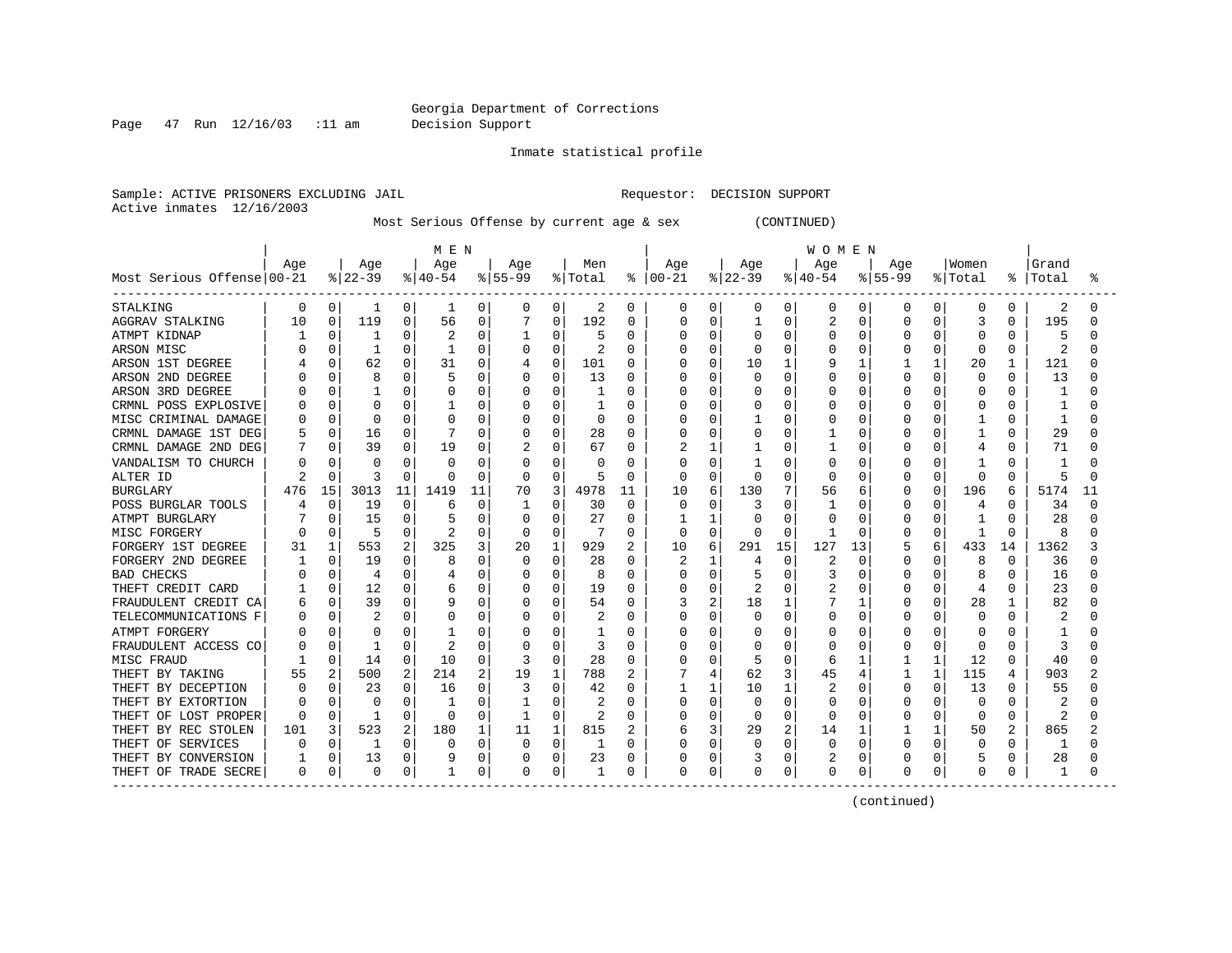Page 48 Run 12/16/03 :11 am Decision Support

Inmate statistical profile

Sample: ACTIVE PRISONERS EXCLUDING JAIL **Requestor: DECISION SUPPORT** Active inmates 12/16/2003

Most Serious Offense by current age & sex (CONTINUED)

|                            | MEN      |              |                |          |          |              |           |                |         |                | WOMEN    |                |          |          |          |          |              |              |              |              |           |   |
|----------------------------|----------|--------------|----------------|----------|----------|--------------|-----------|----------------|---------|----------------|----------|----------------|----------|----------|----------|----------|--------------|--------------|--------------|--------------|-----------|---|
|                            | Age      |              | Age            |          | Age      |              | Age       |                | Men     |                | Aqe      |                | Age      |          | Age      |          | Aqe          |              | Women        |              | Grand     |   |
| Most Serious Offense 00-21 |          |              | $ 22-39 $      |          | $ 40-54$ |              | $8 55-99$ |                | % Total | ᡷ              | $ 00-21$ |                | $ 22-39$ |          | $ 40-54$ |          | $8155 - 99$  |              | % Total      |              | %   Total | ° |
| CONVSN PAYMNTS REAL        | 0        | 0            | 1              | 0        | 1        | 0            | 0         | 0              | 2       | 0              | 0        | 0              | 0        | 0        | 0        | 0        | 0            | 0            | 0            | 0            | 2         | O |
| ATMPT THEFT BY TAKIN       | Р        | $\Omega$     | $\overline{c}$ | $\Omega$ | 1        | 0            | 0         | O              | 6       | $\Omega$       | Ω        | 0              | Ω        | 0        | 0        |          | O            | O            | $\Omega$     | 0            | 6         |   |
| THEFT MOTORVEH OR PA       | 18       |              | 92             | $\Omega$ | 26       | 0            |           | $\Omega$       | 139     | <sup>0</sup>   | O        | 0              | 5        | 0        | 2        | Ω        | O            |              |              | 0            | 146       |   |
| THEFT BRING PROP IN        |          |              |                | O        | 5        | 0            |           | O              | 13      | O              | Ω        | $\Omega$       | ი        | O        | U        | O        | U            |              | <sup>0</sup> | <sup>0</sup> | 13        |   |
| THEFT RECV PROP OUT        |          | 0            | 2              | O        | -1       | 0            | $\Omega$  | U              | 3       | O              | Λ        | $\Omega$       | O        | O        | O        | 0        |              | O            | $\Omega$     | 0            | 3         |   |
| THEFT BY SHOPLIFTING       | q        | $\Omega$     | 189            | 1        | 241      | 2            | 29        | 1              | 468     | 1              |          | 1              | 76       |          | 90       | 9        | 4            | 5            | 172          | 5            | 640       |   |
| ENTERING VEHICLE           | 23       |              | 79             | $\Omega$ | 51       | 0            | 3         | $\Omega$       | 156     | 0              | 0        | $\Omega$       | 5        | U        | 2        | 0        | 0            | $\Omega$     | 7            | <sup>0</sup> | 163       |   |
| <b>ROBBERY</b>             | 330      | 11           | 1352           | 5        | 391      | 3            | 25        | 1              | 2098    | 5              | 16       | 9              | 83       |          | 15       | 1        | 2            | 2            | 116          |              | 2214      |   |
| ARMED ROBBERY              | 505      | 16           | 2983           | 11       | 794      | 6            | 79        | 4              | 4361    | 10             | 17       | 10             | 68       | 4        | 19       | 2        | O            | O            | 104          | 3            | 4465      | q |
| ROBBERY BY FORCE           | 30       | 1            | 49             | $\Omega$ |          | 0            | 0         | 0              | 86      | 0              | 4        | $\overline{c}$ | 3        | O        | 1        | $\Omega$ | 0            | O            | 8            | $\Omega$     | 94        | Λ |
| ROBBERY BY INTIMIDAT       | 37       | 1            | 61             | $\Omega$ | 14       | 0            | 0         | 0              | 112     | 0              | 2        | 1              | 5        | O        | $\Omega$ | 0        | O            | 0            | 7            | $\Omega$     | 119       | ∩ |
| ROBBERY BY SUDDEN SN       |          | 0            | 34             | $\Omega$ | 18       | 0            |           | 0              | 62      | $\Omega$       | 0        | 0              | 3        | $\Omega$ | O        | N        | U            | U            | 3            | <sup>0</sup> | 65        |   |
| HIJACKING MOTOR VEHI       |          | 0            | 18             | $\Omega$ | O        | 0            | 0         | $\Omega$       | 27      | $\Omega$       | Ω        | 0              |          | O        | 0        | 0        | O            | O            |              | 0            | 28        | U |
| ATMPT ROBBERY              | 6        | <sup>0</sup> | 17             | 0        |          | 0            | 0         | O              | 31      | $\Omega$       | Ω        | 0              |          | O        | 0        | O        | O            | O            |              | 0            | 32        |   |
| ATMPT ARMED ROBBERY        | 18       |              | 43             | N        |          | 0            | $\Omega$  | O              | 65      | 0              | 3        | $\overline{c}$ |          | U        | O        |          |              |              |              | O            | 69        |   |
| MISC SEXUAL OFFENSE        | C        | <sup>0</sup> | 11             | 0        | 6        | 0            | $\Omega$  | $\Omega$       | 17      | O              | Ω        | 0              |          | 0        |          |          | U            |              |              | O            | 18        |   |
| RAPE                       | 43       | 1            | 782            | 3        | 803      | 6            | 132       | 6              | 1760    | $\overline{4}$ | ი        | ∩              |          | C        | 2        | N        |              | $\mathbf{1}$ | 4            | O            | 1764      |   |
| SODOMY                     |          | U            | 10             | $\Omega$ | 9        | 0            | 8         | O              | 28      | O              | Ω        | $\Omega$       | ი        | O        | U        | 0        | O            | O            | <sup>0</sup> | 0            | 28        |   |
| AGGRAV SODOMY              |          | U            | 84             | 0        | 103      | $\mathbf{1}$ | 40        | $\overline{2}$ | 233     | 1              | Ω        | $\Omega$       |          | U        |          | 0        |              | 1            |              | 0            | 237       |   |
| INCEST                     |          | 0            | 55             | $\Omega$ | 70       | $\mathbf{1}$ | 25        | $\mathbf{1}$   | 152     | 0              | Ω        | $\Omega$       | 4        | O        |          | N        | O            | O            | 5            | $\Omega$     | 157       |   |
| <b>BIGAMY</b>              |          |              | 0              | $\Omega$ | -1       | 0            | 0         | $\Omega$       |         | $\Omega$       |          | 0              |          | O        | 0        | N        |              | 0            | $\Omega$     | 0            | -1        |   |
| AGGRAV SEXUAL BATTER       |          | 0            | 46             | 0        | 47       | 0            | 13        | 1              | 108     | <sup>0</sup>   |          | 0              | N        | O        |          | N        | O            | U            |              | 0            | 110       |   |
| PIMPING A MINOR UNDE       |          | $\Omega$     | $\Omega$       | $\Omega$ | O        | 0            | 0         | $\Omega$       | 2       | $\Omega$       |          | 1              | Ω        | $\Omega$ | O        | O        | U            | O            | $\mathbf{1}$ | 0            | 3         |   |
| PANDERING BY COMPULS       | C        | $\Omega$     | $\Omega$       | $\Omega$ | 1        | 0            | $\Omega$  | $\Omega$       |         | $\Omega$       | U        | 0              |          | O        | 0        | 0        |              | 0            | $\Omega$     | $\Omega$     |           |   |
| STATUTORY RAPE             | 85       | 3            | 476            | 2        | 103      | 1            | 22        | $\mathbf{1}$   | 686     | 2              | ი        | $\Omega$       | 7        | ∩        | 3        | N        | <sup>0</sup> | O            | 10           | $\Omega$     | 696       |   |
| CHILD MOLESTATION          | 119      | 4            | 919            | 3        | 759      | 6            | 286       | 14             | 2083    | 5              |          | 1              | 31       | 2        | 5        | O        |              | $\mathbf{1}$ | 38           | 1            | 2121      |   |
| ENTICING CHILD-INDEC       | 2        | 0            | 34             | $\Omega$ | 22       | 0            | 9         | 0              | 67      | $\Omega$       | U        | 0              | 5        | $\Omega$ | 0        | O        | <sup>0</sup> | $\Omega$     | 5            | $\Omega$     | 72        |   |
| AGGRAV CHILD MOLESTA       | 38       |              | 481            | 2        | 491      | 4            | 157       | 7              | 1167    | 3              | O        | 0              | 12       |          | 11       |          | O            | O            | 23           |              | 1190      |   |
| SEXL/ASSLT/AGN/PERS        |          | $\Omega$     | 4              | $\Omega$ | 0        | 0            | 0         | 0              | 4       | $\Omega$       | Ω        | 0              | 2        | 0        | 0        | N        |              |              |              | O            | 6         |   |
| SOLICIT SODOMY FROM        |          | O            | n              | O        |          | 0            |           | O              |         | O              | Ω        | 0              | ი        | O        | O        | O        | O            | O            | $\Omega$     | 0            | 3         |   |
| SEX OFFENDER FAIL RE       |          | 0            |                | $\Omega$ |          | 0            | 1         | 0              | 10      | O              | Λ        | $\Omega$       | ი        | O        | U        | 0        | U            | O            | <sup>0</sup> | 0            | 10        | U |
| ATMPT RAPE                 |          | $\Omega$     | 19             | 0        | 6        | 0            | O         | 0              | 26      | $\Omega$       | Λ        | 0              | O        | $\Omega$ | O        | $\Omega$ | U            | O            | n            | 0            | 26        |   |
| ATMPT AGGRAV SODOMY        | 2        | $\Omega$     |                | $\Omega$ |          | 0            |           | 0              |         | 0              |          | 0              | Ω        | 0        | 0        | 0        |              | 0            |              |              |           |   |
| ATMPT CHILD MOLESTAT       | $\Omega$ | 0            | 3              | 0        | 0        | 0            |           | 0              | 3       | 0              | Ω        | 0              | 0        | 0        | 0        | 0        | 0            | 0            | $\Omega$     |              | 3         |   |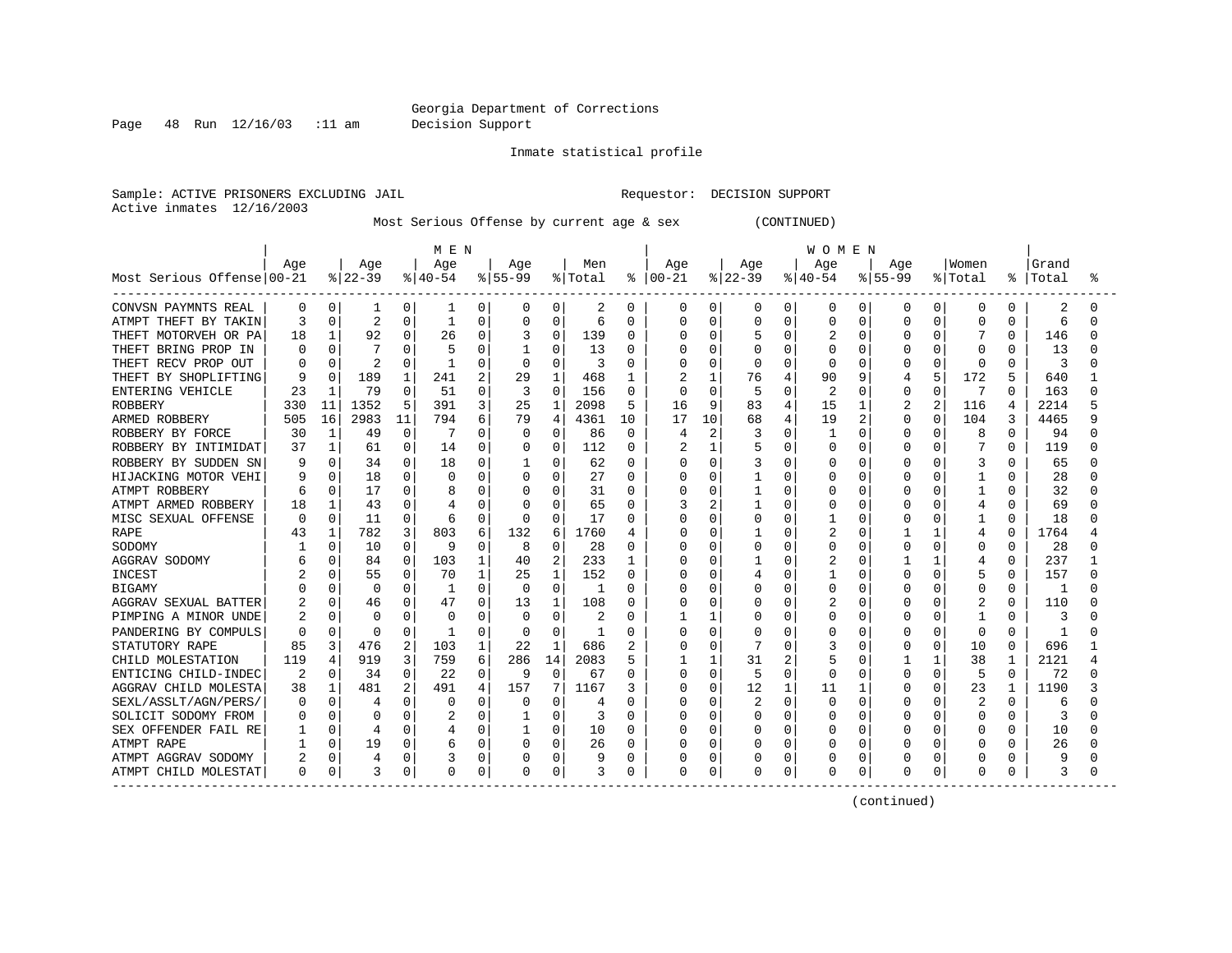Page 49 Run 12/16/03 :11 am Decision Support

Inmate statistical profile

Sample: ACTIVE PRISONERS EXCLUDING JAIL **Requestor: DECISION SUPPORT** Active inmates 12/16/2003

Most Serious Offense by current age & sex (CONTINUED)

|                            | MEN |              |                |   |              |             |              |             |         |              | <b>WOMEN</b> |                |          |          |          |              |              |              |              |                |       |   |
|----------------------------|-----|--------------|----------------|---|--------------|-------------|--------------|-------------|---------|--------------|--------------|----------------|----------|----------|----------|--------------|--------------|--------------|--------------|----------------|-------|---|
|                            | Age |              | Age            |   | Age          |             | Age          |             | Men     |              | Age          |                | Age      |          | Age      |              | Age          |              | Women        |                | Grand |   |
| Most Serious Offense 00-21 |     |              | $ 22-39$       |   | $ 40-54 $    |             | $8 55-99$    |             | % Total | ႜ            | $ 00-21$     |                | $ 22-39$ |          | $ 40-54$ |              | $8155 - 99$  |              | % Total      | ႜ              | Total | ႜ |
| AGG ASLT W ATMPT TO        |     | 0            | 8              | 0 | 1            | 0           | 0            | 0           | 10      | 0            | 0            | 0              | 0        | 0        | 0        | 0            | 0            | 0            | 0            | 0              | 10    |   |
| EXHIB SEX SHOWS TO M       | 0   | 0            | $\Omega$       | 0 | 0            | 0           |              | 0           |         | $\Omega$     | 0            | 0              | 0        | 0        | 0        | 0            | $\Omega$     | 0            | 0            | 0              |       |   |
| FALSE SWEARNG WRITTN       |     | 0            | $\mathbf{1}$   | 0 |              | O           | $\Omega$     | $\mathbf 0$ |         | $\Omega$     | 0            | $\mathbf 0$    | 0        | $\Omega$ | 0        | $\Omega$     | $\Omega$     | O            | $\Omega$     | $\Omega$       |       |   |
| BRIBERY GOVT OFFICER       |     | O            | 2              | 0 |              | O           |              | $\Omega$    |         | 0            | Ω            | $\Omega$       |          | O        |          | O            | O            | O            |              | U              |       |   |
| VIOL OATH PUBLIC OFF       |     | O            |                | 0 |              | U           |              | $\Omega$    |         | O            | Ω            | $\Omega$       | U        | U        | 0        | O            | O            | O            | $\Omega$     | U              |       |   |
| DEFRAUDING STATE           |     | U            | $\Omega$       | O |              | O           |              | $\Omega$    |         | $\Omega$     |              | 0              | 0        | $\cap$   |          | $\Omega$     | O            | 0            | 2            | U              |       |   |
| INFLUENCING WITNESS        |     | O            | $\overline{2}$ | O | $\Omega$     | O           |              | $\mathbf 0$ | 3       | O            |              | $\mathbf 0$    | U        | O        | O        | O            | O            | 0            | $\Omega$     | $\Omega$       | Р     |   |
| OBSTR OF LAW ENF OFF       | 37  | $\mathbf{1}$ | 406            | 2 | 133          | $\mathbf 1$ | 9            | $\mathbf 0$ | 585     |              | 3            | 2              | 37       | 2        | 9        | 1            | 0            | 0            | 49           | $\overline{2}$ | 634   |   |
| PERJURY                    |     | 0            |                | 0 |              | O           |              | $\Omega$    |         | 0            | ი            | 0              | 0        | O        | 0        | O            | O            | 0            | $\Omega$     | O              |       |   |
| IMPERSONATING OFFICE       |     | 0            | 2              | 0 |              | 0           | 0            | $\Omega$    | 3       | $\Omega$     | 0            | 0              |          | O        | $\Omega$ | 0            | C            | $\Omega$     | -1           | 0              |       | U |
| <b>EMBRACERY</b>           |     | 0            | -1             | 0 | $\Omega$     | 0           | 0            | 0           | 1       | $\Omega$     | U            | 0              | 0        | 0        | 0        | 0            | $\Omega$     | 0            | $\Omega$     | 0              | -1    |   |
| FALSE STATEMENTS GOV       |     | 0            | 12             | 0 |              | 0           |              | 0           | 15      | 0            | U            | 0              | 3        | O        | 3        | O            | 0            | 0            | 6            | O              | 21    |   |
| IMPERSNTNG IN LEGAL        |     | 0            | 1              | 0 | $\Omega$     | 0           |              | 0           | 1       | 0            | Ω            | 0              | 2        | 0        | 0        | O            | O            | 0            | 2            | $\Omega$       | 3     |   |
| <b>ESCAPE</b>              |     | 0            | 54             | 0 | 21           | 0           |              | 0           | 80      | 0            | 0            | 0              |          | 0        | 0        | 0            | 0            | O            |              | O              | 81    |   |
| AIDING ESCAPE              |     | U            |                | 0 |              | O           |              | 0           | 3       | O            | Ω            | 0              | 0        | O        | 0        | O            | O            |              | $\Omega$     | O              |       |   |
| HINDERING APPREH OR        |     | O            | 5              | 0 |              | O           | <sup>0</sup> | $\Omega$    |         | $\Omega$     | Ω            | 0              |          | ∩        |          | O            |              | $\mathbf{1}$ | 5            | O              | 10    |   |
| <b>BAIL JUMPING</b>        |     | U            | 4              | O |              | U           | $\Omega$     | $\Omega$    | 6       | $\Omega$     | Ω            | $\Omega$       | U        | O        |          | $\cap$       | $\Omega$     | O            |              | U              |       |   |
| FALSE PUBLIC ALARM         |     | O            | -1             | O | <sup>0</sup> | O           | $\Omega$     | $\Omega$    | 1       | O            | Ω            | $\Omega$       | U        | 0        | O        | O            | O            | O            | $\Omega$     | O              | -1    |   |
| CRMNL INTERFERE GOVT       |     | 0            | 24             | 0 | 10           | 0           |              | $\Omega$    | 39      | 0            | Ω            | $\Omega$       |          | $\Omega$ | 0        | $\Omega$     | O            | 0            |              | U              | 41    |   |
| LOTTERY VIOLATION          |     | $\Omega$     | $\Omega$       | O |              | 0           |              | $\Omega$    |         | $\Omega$     | Ω            | 0              | 0        | 0        | O        | $\Omega$     | O            | 0            | $\Omega$     | U              | 1     |   |
| REMOVAL BAGGAGE, CARG      |     | $\Omega$     | -1             | U | 2            | $\Omega$    |              | $\mathbf 0$ | 3       | O            | N            | $\overline{0}$ | O        | O        | O        | O            | O            | 0            | $\Omega$     | O              | 3     |   |
| CRUELTY TO CHILDREN        |     | $\mathbf 0$  | 185            |   | 50           | 0           |              | $\mathbf 0$ | 244     | $\mathbf{1}$ |              | $\mathbf{1}$   | 72       |          | 9        | 1            | 0            | 0            | 83           | 3              | 327   |   |
| ATMPT CRUELTY TO CHI       |     | 0            | <sup>0</sup>   | 0 | 1            | O           | $\Omega$     | 0           | 1       | 0            | U            | 0              | O        | O        | O        | O            | O            | 0            | $\Omega$     | O              | -1    |   |
| SEX EXPLOITATION CHI       |     | $\Omega$     |                | 0 | 6            | O           |              | 0           | 16      | $\Omega$     |              | 1              | 0        | $\Omega$ | O        | $\Omega$     | <sup>0</sup> | 0            | $\mathbf{1}$ | $\cap$         | 17    |   |
| ABANDONMENT OF CHILD       |     | 0            | -1             | O |              | O           |              | $\Omega$    | 1       | 0            | U            | $\Omega$       |          | O        | 1        | O            | O            | 0            | 2            | O              | Р     |   |
| MISC WEAPON/EXPLOSIV       |     | 0            | 6              | 0 |              | 0           |              | 0           |         | 0            | Ω            | 0              | 0        | O        | 0        | 0            | O            | O            | $\Omega$     | O              | 8     |   |
| CARRY CONCEALED WEAP       | O   | $\Omega$     | -1             | 0 | 1            | O           | $\Omega$     | 0           | 2       | 0            | Ω            | 0              | 0        | O        | 0        | 0            | O            | O            | $\Omega$     | $\Omega$       | 2     |   |
| POSS OF FIREARM DUR        | 14  | $\Omega$     | 139            | 1 | 46           | 0           | 9            | $\Omega$    | 208     | 0            | 0            | $\mathbf 0$    | 5        | 0        | 2        | 0            | 0            |              |              | 0              | 215   |   |
| POSS OF CERTAIN WEAP       |     | 0            | 20             | 0 | 8            | 0           | 4            | 0           | 33      | $\Omega$     | Ω            | 0              | 0        | O        | 0        | O            | 0            | 0            | $\Omega$     | O              | 33    |   |
| POSS FIREARM CONVCT        | 22  |              | 416            | 2 | 190          | 2           | 29           | 1           | 657     | 1            | O            | $\mathbf 0$    | 13       |          |          | $\mathbf{1}$ |              | 1            | 21           | $\mathbf{1}$   | 678   |   |
| CARRY WEAPON AT SCHO       |     | 0            | 4              | 0 | O            | O           | $\Omega$     | 0           |         | O            | 0            | 0              | 0        | $\Omega$ |          | $\Omega$     | 0            | 0            |              | U              | 10    |   |
| POSS WEAPON BY PRISO       | C   | $\Omega$     | $\Omega$       | 0 |              | $\Omega$    | $\Omega$     | 0           |         | O            | Ω            | 0              | O        | O        | O        | $\Omega$     | O            | 0            | $\Omega$     | $\Omega$       |       |   |
| DESTROY/INJUR POLICE       | 0   | 0            |                | 0 | 0            | $\Omega$    |              | 0           |         | 0            | Ω            | 0              | 0        | 0        | 0        | 0            | 0            | 0            | 0            | 0              |       |   |
| MISUSE FIREARM HUNTI       | 0   | 0            | $\mathbf{1}$   | 0 | $\Omega$     | 0           | 0            | 0           | 1       | 0            | 0            | 0              | 0        | 0        | 0        | 0            | $\Omega$     | 0            | 0            | 0              | 1     |   |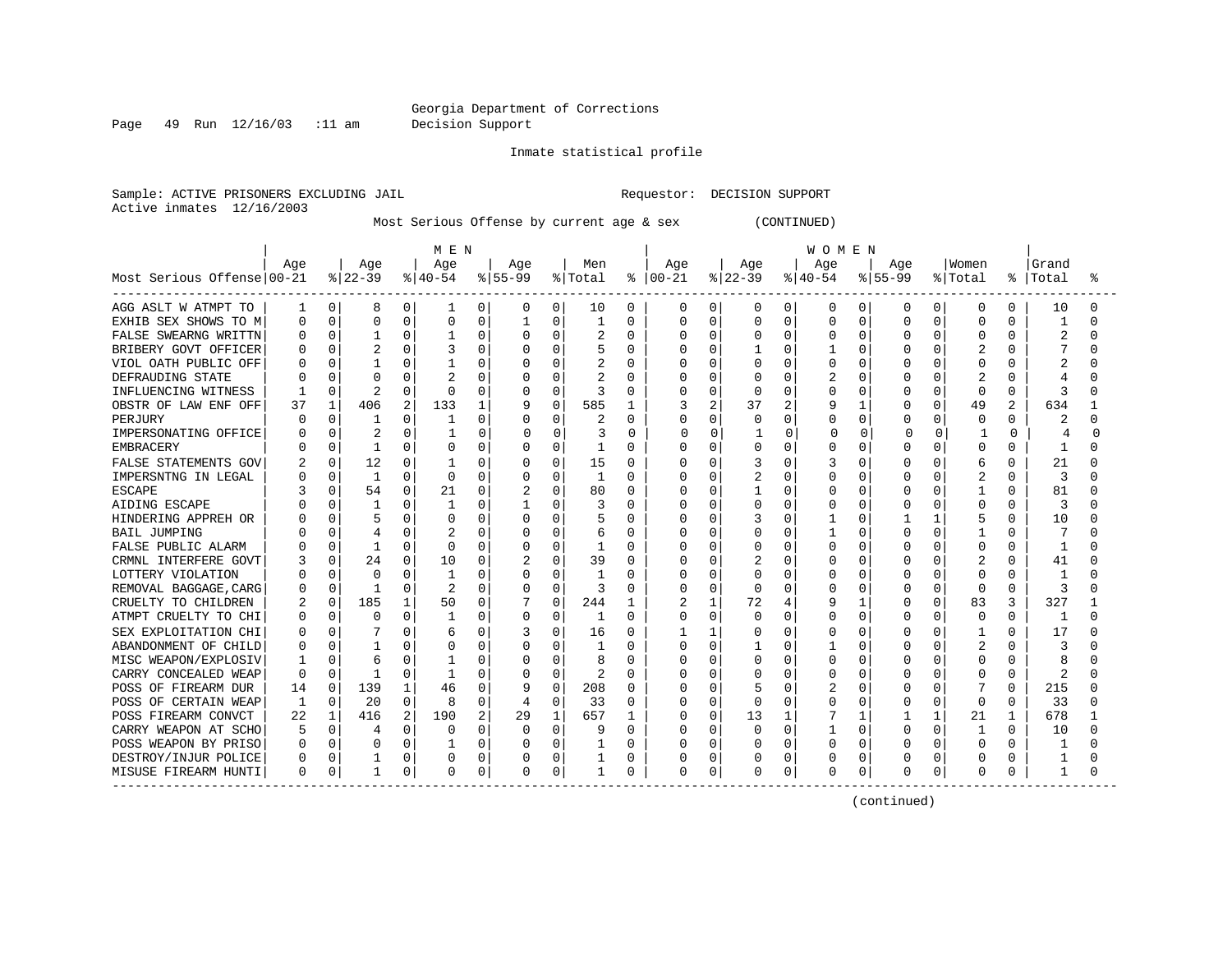Page 50 Run 12/16/03 :11 am Decision Support

Inmate statistical profile

Sample: ACTIVE PRISONERS EXCLUDING JAIL **Requestor: DECISION SUPPORT** Active inmates 12/16/2003

Most Serious Offense by current age & sex (CONTINUED)

|                            | M E N |             |              |              |           |              |              |                |         |              | W O M E N |                |              |          |           |              |              |              |             |              |                |    |
|----------------------------|-------|-------------|--------------|--------------|-----------|--------------|--------------|----------------|---------|--------------|-----------|----------------|--------------|----------|-----------|--------------|--------------|--------------|-------------|--------------|----------------|----|
|                            | Age   |             | Age          |              | Age       |              | Age          |                | Men     |              | Age       |                | Age          |          | Age       |              | Age          |              | Women       |              | Grand          |    |
| Most Serious Offense 00-21 |       |             | $ 22-39$     |              | $ 40-54 $ |              | $ 55-99$     |                | % Total | ႜ            | $ 00-21$  |                | $ 22-39$     |          | $ 40-54 $ |              | $8155 - 99$  |              | % Total     |              | %   Total      | °≈ |
| CRUELTY TO ANIMALS         | 0     | 0           | 3            | 0            | 0         | 0            | 0            | 0              | 3       | 0            | 0         | 0              | 0            | 0        | 0         | 0            | 0            | 0            | 0           | 0            | 3              | O  |
| AGGRAV CRUELTY TO AN       | 0     | $\Omega$    | $\Omega$     | 0            |           | 0            |              | $\Omega$       |         | $\Omega$     | 0         | 0              | 0            | 0        | 0         | 0            |              |              | 0           |              | -1             |    |
| PEEPING TOM                |       | 0           | 12           | 0            | 8         | 0            |              | $\Omega$       | 25      | $\Omega$     | Ω         | $\Omega$       | 0            | O        | 0         | 0            |              |              | $\mathbf 0$ |              | 25             | U  |
| RACKETEERING               |       | 0           | 33           | $\Omega$     | 17        | $\Omega$     | 4            | $\Omega$       | 54      | $\Omega$     |           | $\Omega$       | б            | 0        | 5         | 0            |              |              | 12          | O            | 66             | U  |
| S/D NARCOTICS OPIATE       |       | 0           | 71           | 0            | 53        | $\Omega$     | 3            | $\Omega$       | 130     | $\Omega$     | O         | $\Omega$       | 2            | 0        |           | $\Omega$     |              | 2            | 9           | 0            | 139            | U  |
| S/D DEP STIM CNTRF D       |       | $\Omega$    | 76           | O            | 29        | $\Omega$     | 3            | $\Omega$       | 115     | $\Omega$     |           | 1              | 12           |          | 5         | $\Omega$     |              | $\Omega$     | 18          |              | 133            |    |
| S/D OF LSD                 | Ω     | $\Omega$    | $\Omega$     | O            |           | O            |              | $\Omega$       |         | $\Omega$     | O         | $\Omega$       | 0            | O        | O         | $\Omega$     |              | $\Omega$     | 0           | 0            | -1             |    |
| S/D OF MARIJUANA           | 21    | $\mathbf 1$ | 186          | $\mathbf{1}$ | 71        | $\mathbf{1}$ |              | 0              | 283     | 1            |           | $\mathbf{1}$   | 8            | O        | 5         | 0            |              | 0            | 14          | 0            | 297            |    |
| POSS NARCOTICS OPIAT       | 15    | $\Omega$    | 151          | $\mathbf{1}$ | 91        | $\mathbf{1}$ | 11           | 1              | 268     | 1            | 2         | 1              | 23           | 1        | 25        | 2            |              | 0            | 50          |              | 318            |    |
| POSS DEP STIM CNTRF        | 11    | $\Omega$    | 188          | 1            | 73        | 1            |              | $\Omega$       | 279     | 1            | Ω         | $\Omega$       | 35           | 2        | 16        | 2            |              | 0            | 51          | 2            | 330            |    |
| POSS OF LSD                | n     | 0           | 3            | 0            | -1        | 0            | 0            | 0              | 4       | $\Omega$     | N         | 0              | $\mathbf{1}$ | 0        | $\Omega$  | $\Omega$     | ∩            | 0            | 1           | 0            | 5              | U  |
| POSS OF MARIJUANA          | 28    | 1           | 210          | 1            | 52        | 0            |              | 0              | 295     | 1            |           | 1              | 13           | 1        |           | $\Omega$     |              | $\Omega$     | 19          | 1            | 314            |    |
| ILLEGAL ATTM TO OBT        | n     | 0           | 3            | O            | 4         | 0            | 0            | 0              | 7       | <sup>0</sup> | N         | ∩              | 5            | 0        |           | $\Omega$     |              | <sup>0</sup> | 7           | 0            | 14             | U  |
| VIOL GA CNTRL SBST A       |       | $\Omega$    | 25           | 0            | 11        | 0            | 0            | $\Omega$       | 37      | $\Omega$     | O         | 0              |              | 0        |           | $\Omega$     |              | 0            | 3           |              | 40             |    |
| VIOL DNGROUS DRGS AC       | O     | $\Omega$    | $\mathbf{1}$ | U            | O         | 0            |              | $\Omega$       | 1       | O            | U         |                | O            |          | $\Omega$  |              |              | 0            | 0           | O            |                | n  |
| UNLWFL MFG/DEL/DIST        |       | 0           | 14           | O            |           | O            |              | $\Omega$       | 22      | $\Omega$     |           | O              |              |          | O         | O            |              |              |             |              | 23             |    |
| POSS DRUG RELATED MA       |       | $\Omega$    | $\Omega$     | O            |           | O            |              | $\Omega$       | 1       | <sup>0</sup> |           | O              |              | U        | O         | O            |              |              |             | U            | $\overline{2}$ |    |
| S/D CONT SUB PUBLIC        |       | 0           | 72           | 0            | 13        | O            |              | $\Omega$       | 95      | $\Omega$     | Ω         | O              |              | U        | O         | 0            |              | O            | 7           | O            | 102            |    |
| S/D CONT SUB SCHOOL        | 3     | 0           | 25           | 0            | 8         | $\Omega$     | 2            | $\cap$         | 38      | $\Omega$     | Ω         | $\Omega$       | 0            | U        | O         | $\Omega$     | <sup>0</sup> | $\Omega$     | $\Omega$    | 0            | 38             |    |
| S/D COCAINE                | 74    | 2           | 1131         | 4            | 461       | 4            | 37           | 2              | 1703    | 4            | 3         | $\overline{2}$ | 63           | 3        | 52        | 5            | 2            | 2            | 120         | 4            | 1823           |    |
| POSS OF COCAINE            | 136   | 4           | 1305         | 5            | 533       | 4            | 47           | $\overline{2}$ | 2021    |              | 10        | 6              | 134          | 7        | 84        | 8            | 2            | 2            | 230         |              | 2251           |    |
| ATMPT VIOL SUBSTANCE       | 0     | 0           | 40           | 0            | 21        | 0            | 3            | $\Omega$       | 64      | $\Omega$     | O         | $\Omega$       | 9            | $\Omega$ | 4         | 0            | $\Omega$     | 0            | 13          | $\Omega$     | 77             | ∩  |
| MISC DRUGS TRAFFICKI       | 14    | $\Omega$    | 331          | 1            | 99        | $\mathbf{1}$ | 16           | 1              | 460     | 1            | 4         | 2              | 25           | 1        | 15        | 1            |              | 1            | 45          | 1            | 505            |    |
| TRAF COCAINE LESS 20       | 15    | $\Omega$    | 292          | 1            | 77        | 1            |              | $\Omega$       | 391     | 1            | O         | $\Omega$       | 17           | 1        | 5         | $\Omega$     |              | $\Omega$     | 22          | $\mathbf{1}$ | 413            |    |
| TRAF COCAINE 201-400       |       | 0           | 59           | $\Omega$     | 12        | $\Omega$     |              | O              | 77      | $\Omega$     |           | $\Omega$       | 5            | 0        |           | $\Omega$     |              | 0            | 6           | $\Omega$     | 83             | U  |
| TRAF COCAINE 401+ GM       |       | 0           | 79           | 0            | 31        | 0            | 6            | 0              | 118     | $\Omega$     |           | -1             | 6            | 0        | 1         | 0            |              | 2            | 10          | <sup>0</sup> | 128            |    |
| TRAF NARCOTIC LESS 1       | O     | $\Omega$    | $\Omega$     | 0            | 2         | O            | 0            | $\Omega$       | 2       | $\Omega$     | O         | $\Omega$       | 0            | O        | O         | $\Omega$     |              | <sup>0</sup> | 0           |              | 2              |    |
| TRAF NARCOTIC 15-28        | 0     | 0           | 0            | 0            |           | 0            |              | $\Omega$       | 2       | $\Omega$     | Ω         | 0              |              |          | 0         | $\Omega$     |              |              | 0           |              | 2              |    |
| TRAF NARCOTIC 29+ GM       |       | 0           | 10           | 0            |           | 0            |              | 0              | 15      | $\Omega$     |           | 0              |              |          |           | 0            |              |              |             |              | 17             |    |
| TRAF MARIJNA 101-200       | Ω     | $\Omega$    | 3            | O            |           | O            |              | $\Omega$       | 6       | $\Omega$     | ი         | O              |              | U        | O         | <sup>0</sup> |              | <sup>0</sup> |             |              |                |    |
| TRAF MARIJNA 2001-10       |       | 0           |              | 0            | O         | $\Omega$     | $\Omega$     | $\Omega$       |         | $\Omega$     | O         | 0              | U            | 0        | O         | $\Omega$     |              | $\Omega$     | $\Omega$    | U            | -1             | U  |
| TRAF AMPHTMINE 28-19       |       | $\Omega$    | 9            | 0            |           | $\Omega$     | <sup>0</sup> | 0              | 12      | $\Omega$     |           |                | U            | 0        | 1         | $\Omega$     |              | $\Omega$     |             | 0            | 14             | O  |
| TRAF AMPHTMINE 200-3       | 0     | $\Omega$    | 3            | 0            |           | 0            |              | $\Omega$       | 3       | $\Omega$     | Ω         | 0              | 0            | 0        | 0         | $\Omega$     |              | $\Omega$     | 0           |              | 3              |    |
| TRAF AMPHTMINE 400+        | 1     | 0           | 5            | 0            | 3         | 0            | 0            | 0              | 9       | 0            | 0         | 0              |              | 0        | 0         | 0            | $\Omega$     | 0            | 1           |              | 10             | N  |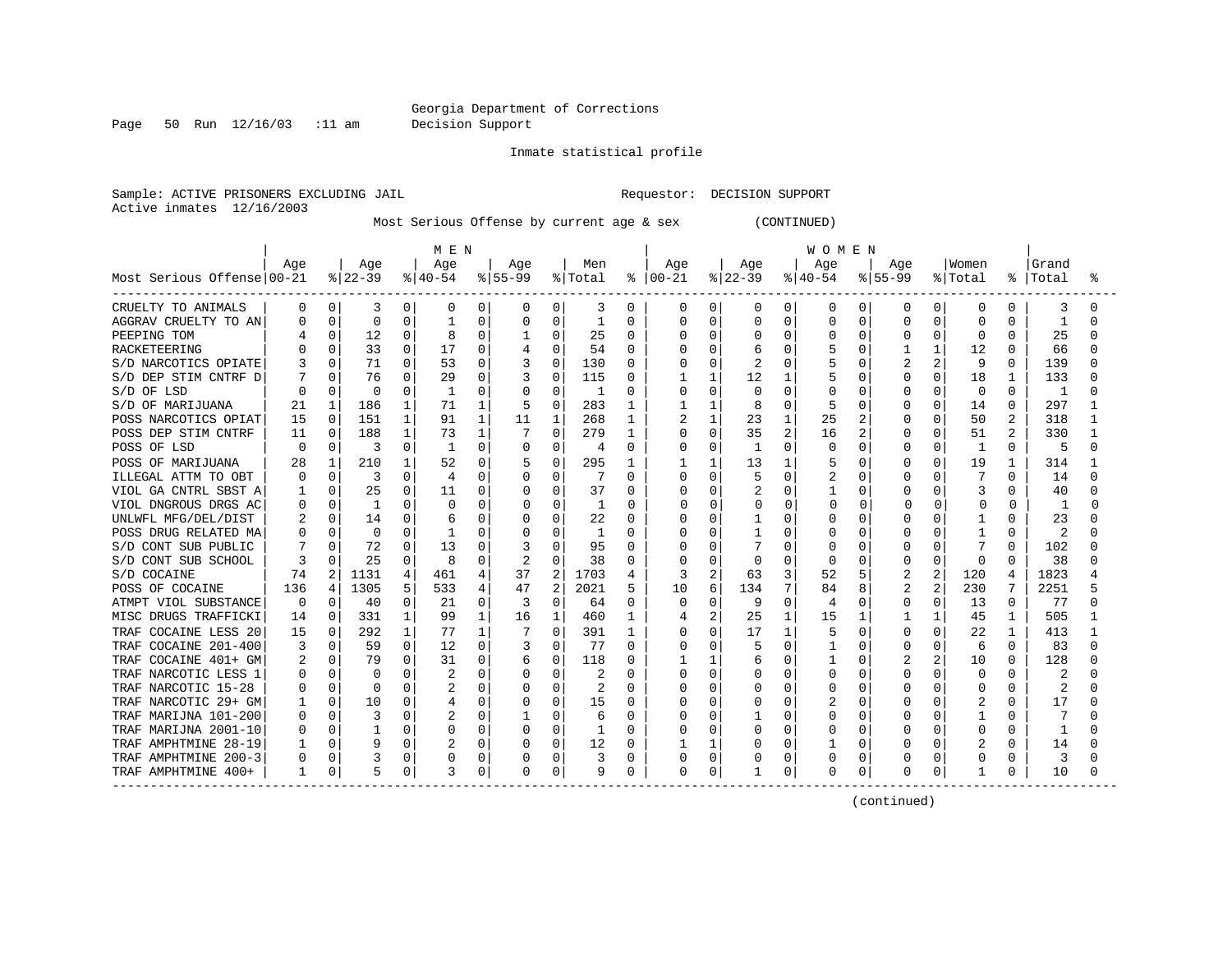Page 51 Run 12/16/03 :11 am Decision Support

Inmate statistical profile

Sample: ACTIVE PRISONERS EXCLUDING JAIL **Requestor: DECISION SUPPORT** Active inmates 12/16/2003

Most Serious Offense by current age & sex (CONTINUED)

|                            | M E N |    |           |    |           |    |           |    |          |    | WOMEN     |    |           |          |          |    |           |    |          |    |       |    |
|----------------------------|-------|----|-----------|----|-----------|----|-----------|----|----------|----|-----------|----|-----------|----------|----------|----|-----------|----|----------|----|-------|----|
|                            | Age   |    | Age       |    | Age       |    | Age       |    | Men      |    | Age       |    | Age       |          | Age      |    | Age       |    | Women    |    | Grand |    |
| Most Serious Offense 00-21 |       |    | $ 22-39 $ |    | $ 40-54 $ |    | $ 55-99 $ |    | % Total  | ႜ  | $00 - 21$ |    | $ 22-39 $ |          | $ 40-54$ |    | $ 55-99 $ | %  | Total    | ႜ  | Total |    |
| CNSPIRE TRAFFIC CNTR       | 0     | 0  |           | 0  |           |    |           |    |          |    |           |    |           | $\Omega$ |          |    |           |    |          |    |       |    |
| USE COMM FACLTY VIO        |       |    |           |    |           |    |           |    |          |    |           |    |           |          |          |    |           |    |          |    |       |    |
| ATT/CONSPRCY COMMT C       |       |    | 16        |    |           |    |           |    | 24       |    |           |    |           |          |          |    |           |    |          |    | 28    |    |
| VIOL MOTOR VEHICLE L       |       |    | 48        |    | 33        |    |           |    | 85       |    |           |    |           |          |          |    |           |    | h        |    | 91    |    |
| DRVNG HABTL VIOLATOR       | 0     |    | 86        | 0  | 121       |    | 18        |    | 225      |    |           |    |           |          |          |    |           |    | 10       |    | 235   |    |
| HABIT TRAF VOIL/IMPA       | 0     |    |           |    |           |    |           |    | 16       |    |           |    |           |          |          |    |           |    | $\Omega$ |    | 16    |    |
| MISC MRALS/PBLIC H/S       |       |    |           |    |           |    |           |    | 14       |    |           |    |           |          |          |    |           |    |          |    | 16    |    |
| MISC CORRECTIONL INS       |       |    | ь         |    |           |    |           |    | 10       |    |           |    |           |          |          |    |           |    |          |    | 10    |    |
| VIOLATN OTHR STATES        |       |    |           |    |           |    |           |    |          |    |           |    |           |          |          |    |           |    |          |    |       |    |
| CONSPIRACY                 | 14    |    | 58        |    | 13        |    |           |    | 87       |    |           |    |           |          |          |    |           |    | 13       |    | 100   |    |
| CRMNL ATMPT                | 1593  | 51 | 1217      | 42 | 4786      | 39 | 745       | 35 | 18341    | 42 | 92        | 53 | 848       | 44       | 430      | 43 | 29        | 35 | 1399     | 44 | 19740 |    |
| AIRCRAFT HIJACKING         | 1554  | 50 | 15233     | 58 | 7667      | 62 | 1359      |    | 65 25813 | 59 | 82        | 47 | 1081      | 56       | 582      | 58 | 54        | 66 | 1799     | 57 | 27612 | 58 |
| CRMNL SOLICITATION         |       | O  | ь         |    |           | C  |           |    | 9        |    | 0         |    |           |          |          |    |           |    |          |    | Q     |    |
| PARTY TO A CRIME           |       | 0  |           | 0  |           |    |           |    | 9        |    | 0         |    |           |          |          |    |           |    |          |    | 10    |    |
| CRMNL TRESPASSING          |       | 0  |           |    |           | 0  |           |    |          |    | 0         |    |           | 0        |          |    |           | 0  |          |    |       |    |
| Total                      | 3138  |    | 26423     |    | 12437     |    | 2099      |    | 44097    |    | 174       |    | 1923      |          | 1011     |    | 83        |    | 3191     |    | 47288 |    |